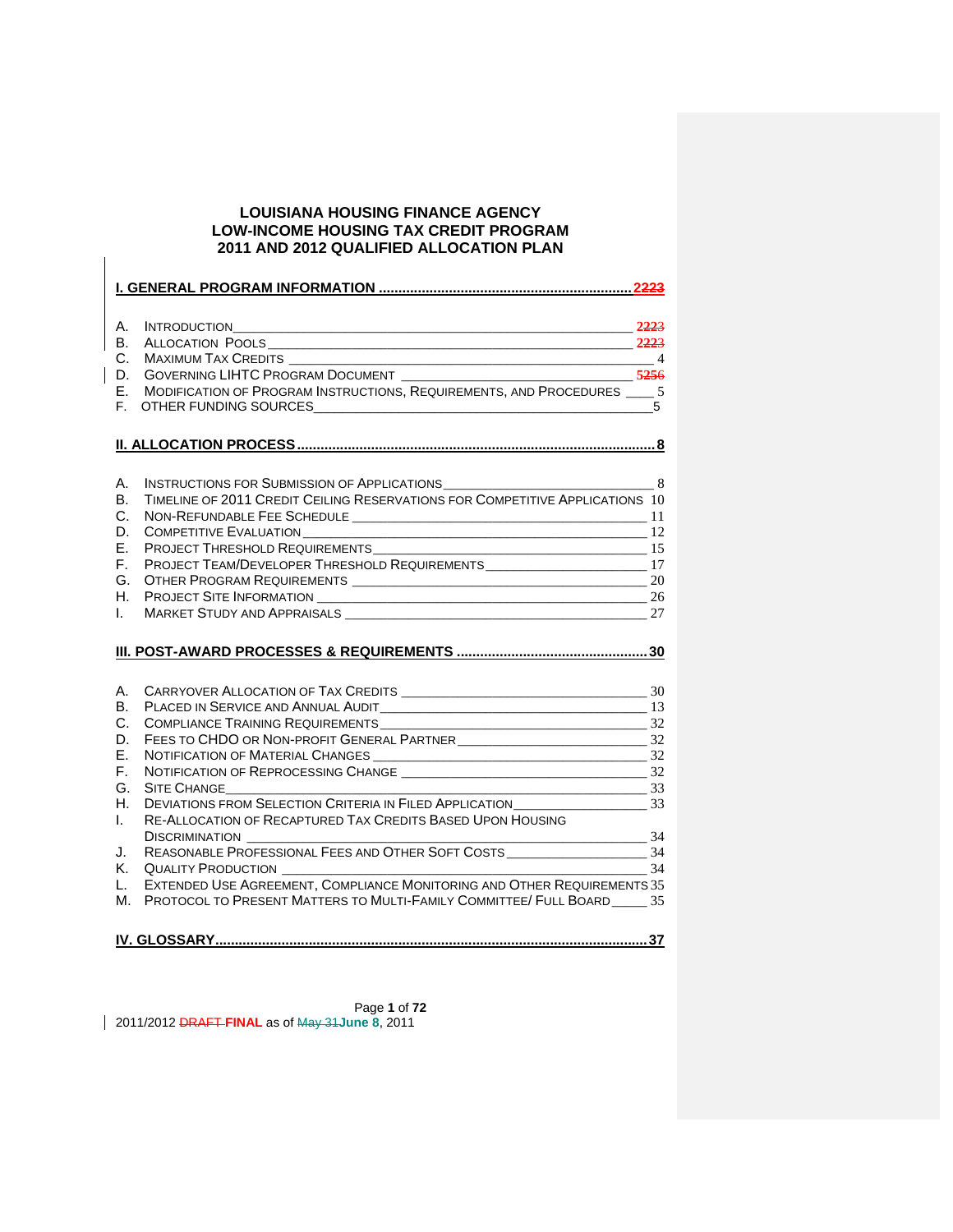# **I. General Program Information**

## **A. Introduction**

The Low Income Housing Tax Credit Program (the "LIHTC Program") was enacted to stimulate the development of affordable and workforce housing. The 2011 and 2012 Qualified Allocation Plan (the "2011 QAP") has been developed by the Louisiana Housing Finance Agency (the "Agency") in compliance with Section 42 of the Internal Revenue Code of 1986, as amended (the Code) and reflects a policy framework within which the Agency will allocate low-income housing credits ("LIHTCs" or "Credits") to taxpayers for the development of affordable housing that addresses the housing needs of Louisiana's citizens.

**Mission and Allocation Goals -** The Louisiana Housing Finance Agency shall administer the LIHTC Program to encourage the development and preservation of appropriate types of rental housing for households that have difficulty finding suitable, accessible, affordable rental housing in the private marketplace. The Agency's intent is to maximize the number of suitable, accessible, affordable residential rental units that are added to the state's housing supply and at the same time to prevent the loss of such housing by enabling the rehabilitation of affordable rental housing. The Agency encourages the participation of for-profit organizations and non-profit organizations in the acquisition, development and operation of accessible affordable housing developments in rural and urban communities. The Agency is encouraging production in rural, emerging growth areas/cities and/or un-served parishes of the State.

It shall be the goal of this Agency and the Board, through the allocation process and provisions of this 2011 and 2012 Per Capita Qualified Allocation Plan, to encourage diversity through broad geographic allocation of tax credits within the state, and in accordance with the goals and objectives stated above; to promote maximum utilization of the available tax credit amount; and to allocate credits to different entities as practicable without diminishing the quality of the housing that is being built.

# **B. Allocation Pools**

- 1. General Allocation: LIHTCs will be awarded on a competitive statewide basis to projects satisfying the highest public purposes measured by the competitively scored selection criteria.
- 2. Non-profit Pool: Ten percent (10%) of the Per Capita Component of the State's 2011 and 2012 credit ceiling will be allocated to a Qualified Non-Profit/CHDO Pool for reservations to qualifying Applications which evidence the material participation of a qualified non-profit organization.

 Qualified Non-profit Pool or Community Housing Development Organization (CHDO) Pool: Applicants for reservations from either the Qualified Non-Profit Pool or the CHDO Pool must submit the following:

- IRS Determination Letter of 501(c)(3) or 501(c)(4) status
	- Articles and Bylaws

# Page **2** of **72**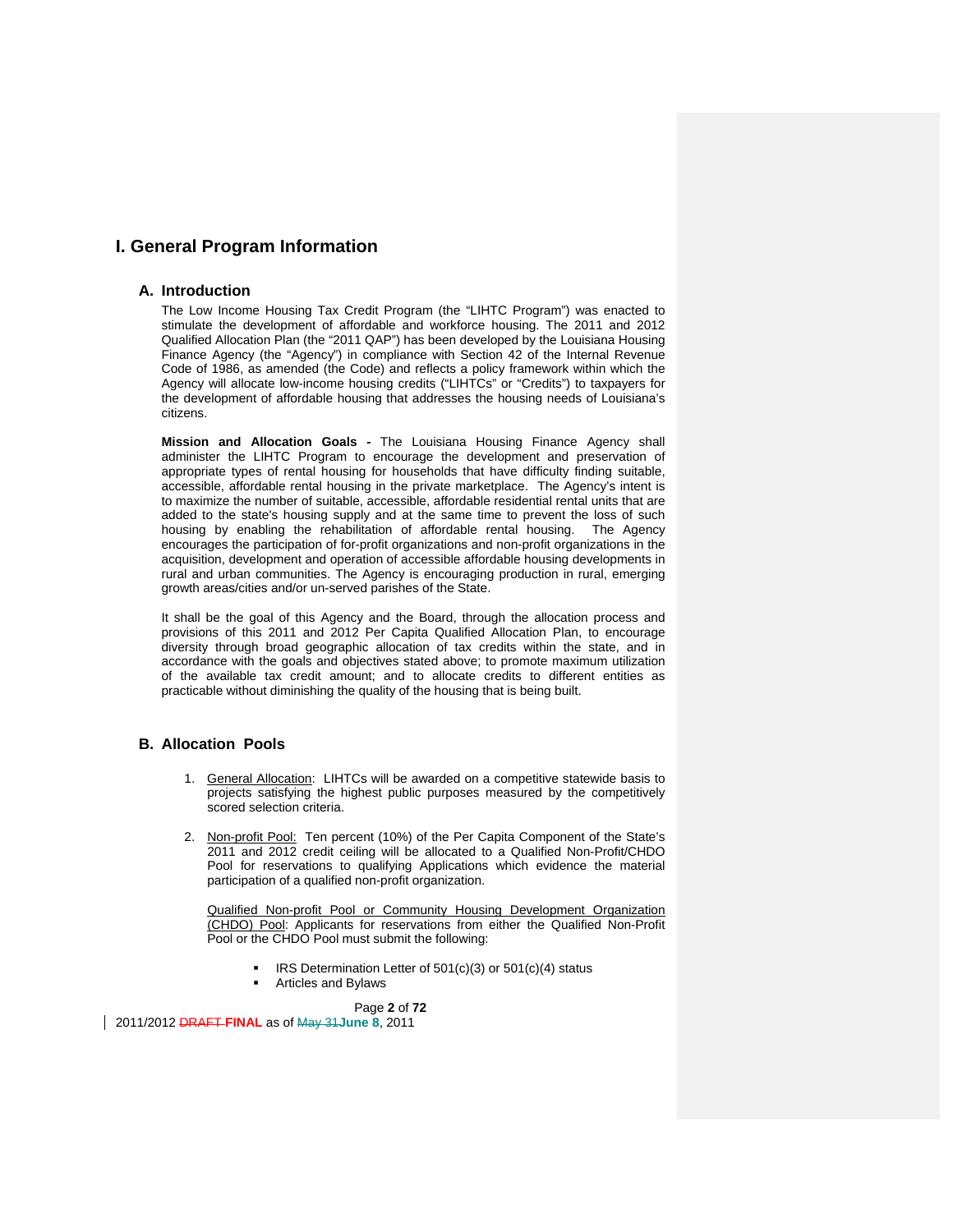- CHDO approval letter from participation jurisdiction if applying as a CHDO
- Non-profit Participation Information as required by the Application
- Development Services Agreement evidencing that Qualified Nonprofit or CHDO will receive at least twenty percent (20%) of the Developer Fee.
- 3. Public Housing Agency (PHA) Pool: Ten Percent**Eight point ninety nine percent** (408.99%) of the State's 2011 and 2012 Per Capita component will be allocated to qualifying applications from Public Housing Authorities. To qualify for this PHA pool, applicants must have the signed Certification Form from Louisiana Housing Council included in the application package and have at least 51% ownership in the project.
- **4.** Rural Pool: Thirty Percent**Twenty-seven point forty seven percent** (30%**27.47%**) of the State's 2011 and 2012 Per Capita component will be allocated to projects located in rural areas. **One half of the Rural pool will be set-aside for RD Rural rehab projects only.** To qualify for this Rural pool projects must meet the rural definition as defined in the Glossary.

Transformational Pool: Up to \$2,000,000 will be awarded to a project with a larger master planned and sustainable community developed in a public private partnership, whether or not developer participates in some or all of the development pieces, which transforms the larger community economically, socially and environmentally. **Transformational Project to be limited to \$21.5 million.** 

**Project submitted under this pool must submit:** 

- **1. Letter from the highest ranked elected executive official from local jurisdiction within which the Transformational Project is located describing the transformational impact of the Transformational Project.**
- **2. Submission of the relevant Master Plan evidencing the Transformational Project and its improvement to the community, socially, economically and environmentally.**

**Only one project will be selected based upon highest score. Existing tie-breaking procedures will prevail as necessary. If no project qualifies as a Transformational Project, the pool will collapse into the General Pool.** 

Projects are allowed one (1) pool selection only. Projects that are deemed feasible and viable with the highest ranked score will be awarded from the selected pool until such time that insufficient credits are available to award the next highest ranked project. At that time, the balance remaining in the sub-pool will be transferred to the General Statewide Pool for reservations to qualifying applications in the state wide rank order.

Page **3** of **72** 2011/2012 DRAFT **FINAL** as of May 31**June 8**, 2011

**Formatted:** Highlight

**Formatted:** Highlight

**Formatted:** Highlight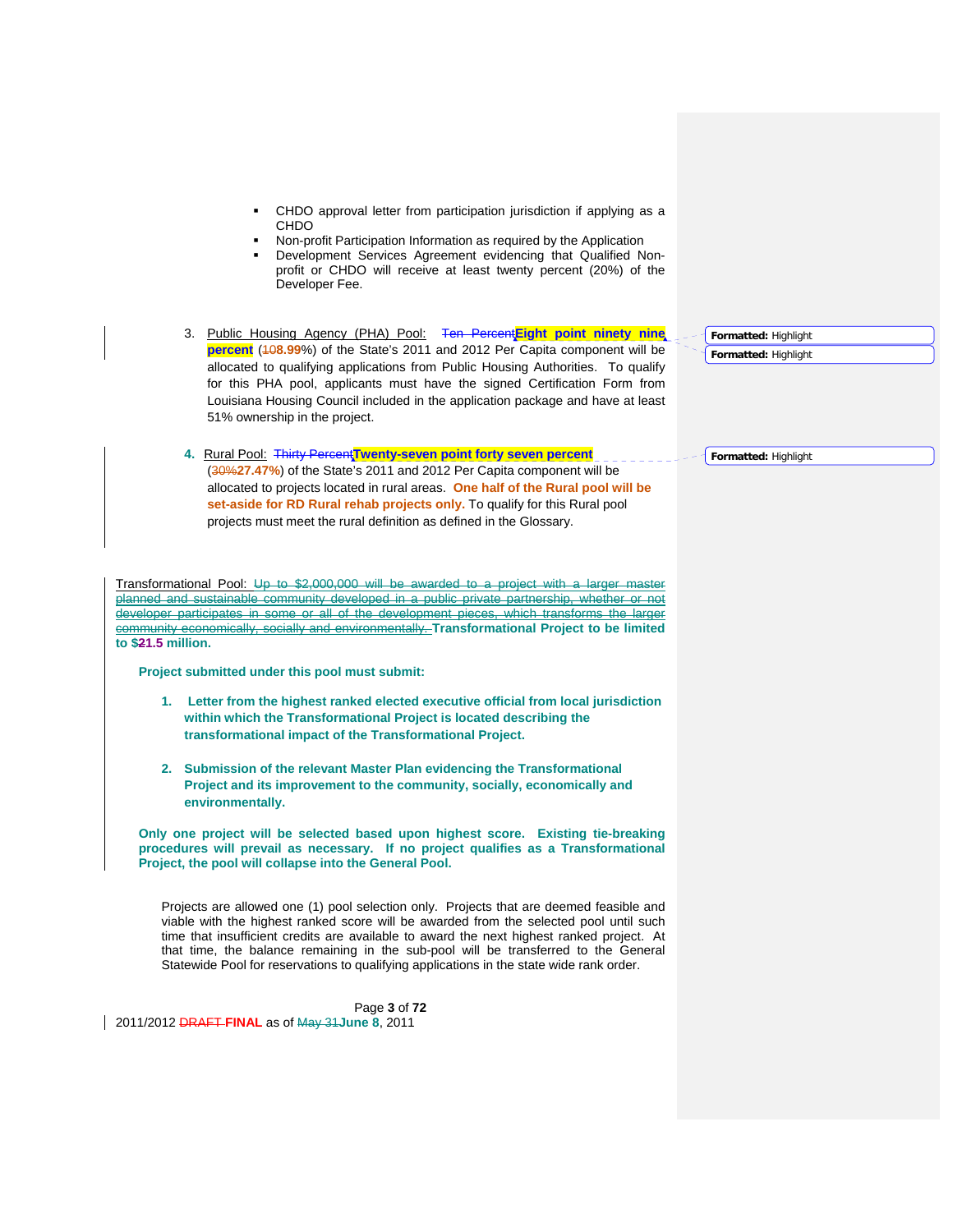No project ranked lower than the next highest ranked project qualifies for the balance in any pool if a higher ranked project in such pool requires more credits than are available to fund such project as requested in the application and supported by the F&V analysis. The balance remaining in any sub-pool will be transferred to the General Statewide Pool for reservations to qualifying applications in the statewide rank order. Any unfunded projects remaining in a pool, after the pool collapse, will be transferred to the general statewide pool for consideration. Note: QNP/CHDO pool must have full 10% allocation.

Percentage of Credit Ceiling within each Designated Sub-pool. Sub-pool Percentages will be applied against the State's Per Capita Component. **The Transformational Pool is funded from the General, PHA and Rural pools prorata.**

| General Statewide Pool (General Credits)<br>\$9,091,527 | \$<br><del>7.891.477</del> |
|---------------------------------------------------------|----------------------------|
| Qualified Non-Profit/CHDO Sub-pool (10%)                | \$<br>1,978,296            |
| PHA Sub-pool (408.99%)<br>1,778,346                     | \$<br><del>1.978.296</del> |
| Rural Sub-pool (30-27.47%)<br>5,434,787                 | \$<br>5,934,887            |
| <b>Transformational Pool</b>                            | \$<br>\$2,01,500,000       |
| Total 2011/2012 Per Capita Ceiling                      | \$<br>19,782,956           |

# **C. Maximum Tax Credits**

1. Project and Developer Limits: No project will be reserved Credits in excess of \$1,000,000 **from the 2011 credit ceiling and \$1,000,000 from the 2012 credit ceiling for a combined limit of \$2,000,000**. Rural projects are limited to \$750,000. No Developer, related persons thereof or agents thereof or any person having an identity of interest with any Developer, related persons thereof or agents thereof or any combination of the foregoing shall be reserved tax credits in excess of \$1**2**,000,000.

# 2. Bond Exceptions to Project and Developer Limits:

 The limitation of tax credits per project shall not apply to the tax credits which are generated from a bond financing if the total number of low income units in the project is described in a notice of public hearing published in a newspaper of general circulation within the parish where the project is located and a public hearing is held in a local forum proximate to where the project is located. The public hearing must follow a Notice of Public Hearing published at least 14 days prior to the hearing. Such Public Notice must specify the number and percentage of low-income units in the project if the project contains fifty or more units or, if not specified in the Public Notice, the number and percentage of low-income units in the Project must be approved by the governing authority of the jurisdiction within which the Project is located.

3. Project Exceptions to Project and Developer Limits:

Page **4** of **72** 2011/2012 DRAFT **FINAL** as of May 31**June 8**, 2011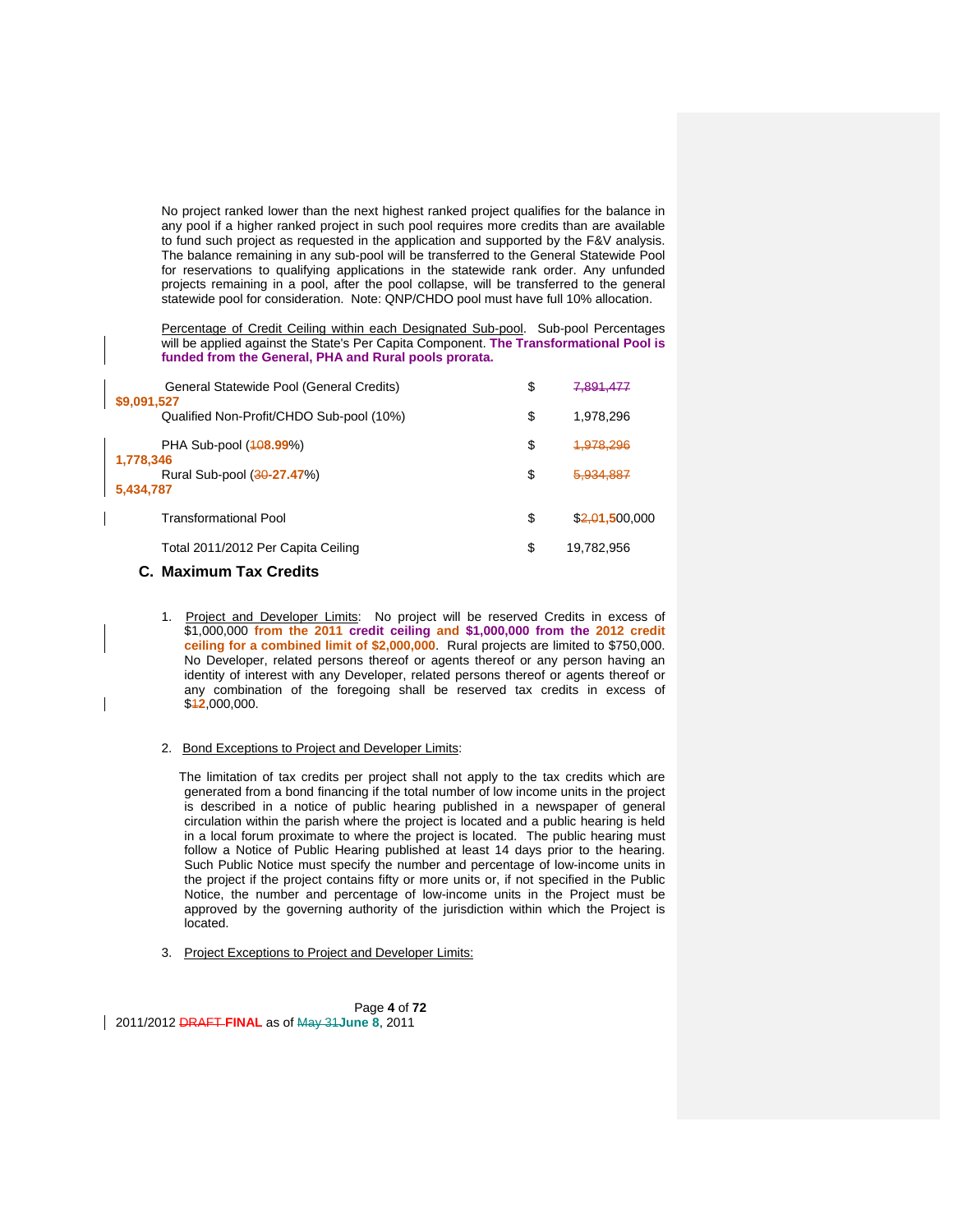The Agency will allow for an exception to the annual LIHTC reservation limit of \$\$1,000,000 to up to \$2,0**1,5**00,000 for a transformational project defined as a larger master planned and sustainable community developed in a public private partnership, whether or not developer participates in some or all of the development pieces, which transforms the larger community economically, socially and environmentally. Examples are proposed developments that include, in addition to affordable housing, schools, retail, medical facilities, improve the environment and ecology and access to public transportation. A letter from the highest elected official from the local jurisdiction would be required to evidence the transformative impacts. Only one project would be eligible for this designation per funding round. **In no event shall the Transformational Project provided for in Section I(B)(5) above, if awarded, receive an award in excess of \$1.5 million under any provision of this plan.** 

### **D. Governing LIHTC Program Document**

The Qualified Allocation Plan is the governing document for the LIHTC Program. If any inconsistencies with other program documents, including the electronic Application, are noted, the Qualified Allocation Plan is the controlling document and dictates the Agency's requirements for the LIHTC Program.

### **E. Modification of Program Instructions, Requirements, and Procedures**

The Agency reserves the right to amend, modify or withdraw any of the program instructions, requirements or procedures contained herein that are inconsistent or in conflict with state and federal laws and/or regulations.

## **F. Other Funding Sources**

**1. HOME Investment Partnership Program –** The Agency has available \$3,000,000 for projects. The maximum amount of HOME funds available to a single project will be the lower of \$500,000 or the maximum amount of HOME Funds allowed per HOME assisted unit under HUDs FHA 221(d)(3) limits for elevator structures. HOME Funds will accrue interest at a rate and will be payable from fifty percent (50.0%) of Surplus Cash that results at the end of the Extended Use Period on the unpaid balance of the HOME Note combined with any other soft financing not exceeding 80% of the residual value of the project. Please note that effective January 1, 2011 HOME activities with commitments that are over 12 months old with no funds disbursed will be automatically cancelled by HUD and the funds uncommitted.

**2. 30% Basis Bump Up Determination:** Applicants may qualify for 30% Basis Bump Up if located in a Difficult Development Area (DDA) or a Qualified Census Tract (QCT). Applicants may refer to the following website for DDA and QCT designations: http://map.sba.gov/hubzone/init.asp. **The Agency may consider projects on a case by case basis for the 30% Basis Bump Up.** 

Page **5** of **72** 2011/2012 DRAFT **FINAL** as of May 31**June 8**, 2011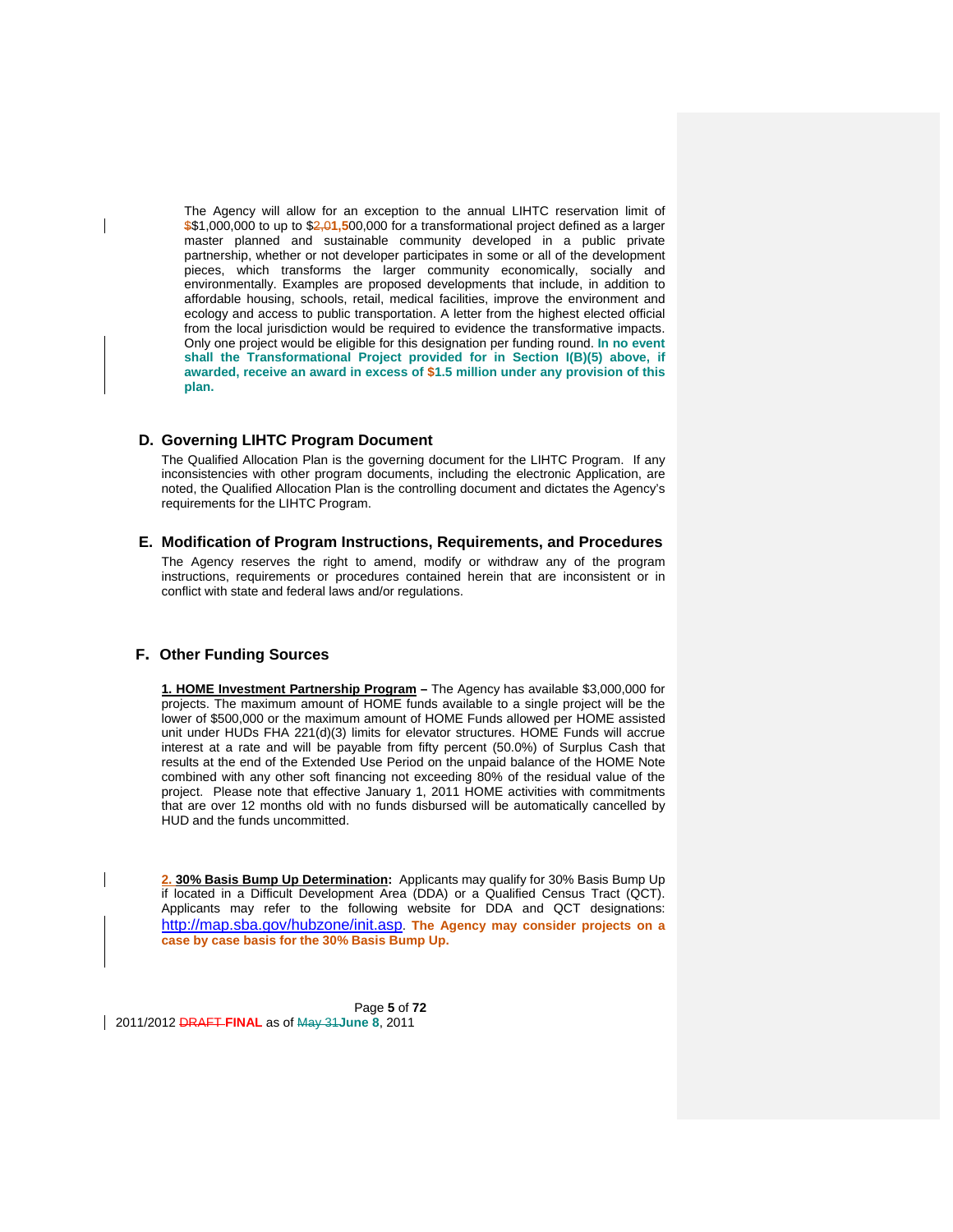# **G. Separate Allocation Lists for the 2011 and 2012 Credit Ceilings**

The Agency will establish separate lists of projects to be awarded credits under the 2011 housing credit ceiling and the 2012 housing credit ceiling. The Agency will allocate 2011 credits to the highest ranked projects in each pool with the lower ranked applications being allocated 2012 credits. Projects awarded credits under the 2011 housing credit ceiling must provide documentation that buildings in the project to be allocated credits pursuant to Section 42(h)(1)(E) or (F) are qualified buildings by not later than -November 15**December 21**, 2011 in order to receive and allocation document pursuant to Treasury Regulation 1.42-6(d)(2). Projects awarded credits under the 2012 housing credit ceiling will be provided a binding credit commitment of an allocation from the 2012 housing credit ceiling pursuant to Section 42(h)(1)(c) but must submit documentation that buildings in the project are qualified building by not later than January 15 **February 15**, 2012.

# **H. Temporary Minimum Credit Percentage for Non-Federally Subsidized New Buildings**

In accordance with the Housing and Economic Recovery Act of 2008, the applicable percentage of not less than nine percent (9.0%) for new building that are not federally subsidized only applies if the Taxpayer places such buildings in service before December 31, 2013. Applications that are submitted on the basis of using the minimum nine percent (9.0%) applicable percentage must evidence in their Project Schedule a placement in service of building by not later than November 30, 2013. **Projects scheduled to be PIS after 2013 will be required to enter into a binding irrevocable election to use credit percentage for month of December 2011.**

Intentionally Left Blank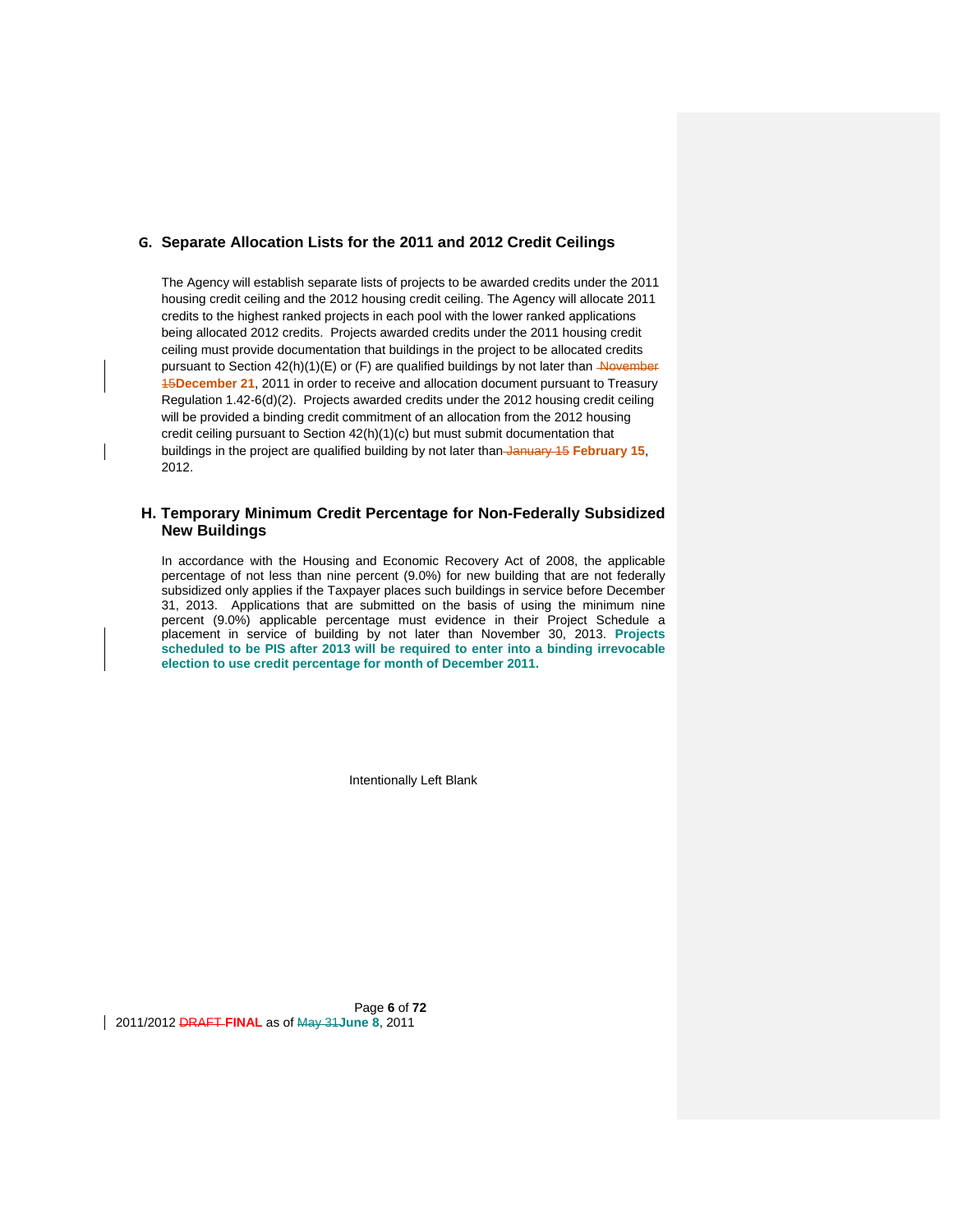# **II. Allocation Process**

# **A. Instructions for Submission of Applications**

1. Competitive Applications: Applicants for a Tax Credit reservation from the Calendar Year 2011 and 2012 Credit Ceilings must submit the application with all appendixes, exhibits and attachments properly labeled electronically along with a non-refundable Application Fee and Analysis Fee (and the Subsidy Layering Review Fee, if applicable). The fees must be computed and submitted by no later than August 3September 2, 2011 at 4:30 PM CT in accordance with the Non-Refundable Fee Schedule specified in Sub-letter C within this section.

**The application deadline is 4:30 pm, Central Standard Time, July 28August 29, 2011** 

**LHFA will provide on its website electronic application processes that must be submitted in connection with the 2011/2012 QAP. By submitting an application, applicants agree to conduct a transaction with the LHFA by electronic means. In addition, applicants agree to permit the LHFA to transfer the electronic application to any ancillary service providers, including but not limited to underwriters and market analysts employed in the QAP process.** 

**Electronic applications shall be disqualified under the following circumstances: 1) if the sender or its informational processing system inhibits the ability of the LHFA to print or store the electronic application; 2) if it is incomplete or not received by the application deadline; 3) if the application is not in a form capable of being processed by the LHFA's processing system designated for the purpose of receiving applications for this QAP; 4) if each applicant doesn't create an unique id and password to access and complete electronic application(s); or 5) if valid email address isn't provided. Applications will not be accepted via email transmission.** 

**For purposes of the QAP, the application must be submitted to https://webapps18.lhfa.state.la.us/ (secure electronic application link).** 

**When the application is submitted, the applicant will receive an electronic message from the LHFA notifying the applicant that the application was "received" and applicants should retain a hard copy of the notification. However such receipt will not prove that the application was complete or that it meets all other necessary requirements. LHFA retains the right to request and retain all original documents that are submitted electronically in the application. An applicant's failure to provide original documents within 72-hours after receiving the Agency's written request for such documents, will result in automatic disqualification of the application.** 

> Page **7** of **72** 2. Bond Financed Applications: Applicants desiring to verify that a bond financed project satisfies the Qualified Allocation Plan must submit the application and all documents electronically along with the non-refundable Application and analysis fees (and the Subsidy Layering Review Fee, if applicable) computed in accordance with the Non-Refundable Fee Schedule specified in Sub-letter C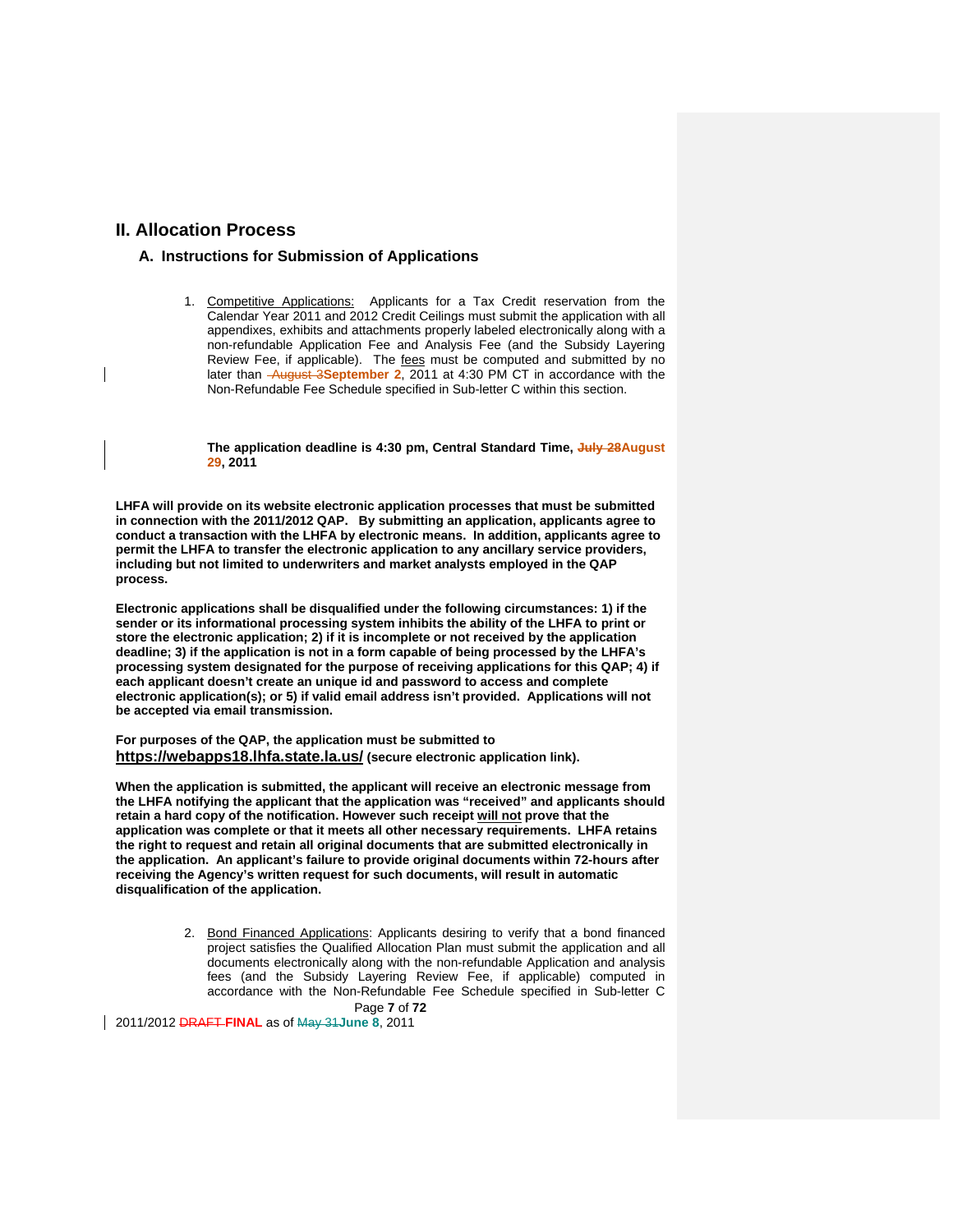within this section must be received prior to completing any review. Processing of bond financed projects must be submitted to the Agency 45 days in advance of the meeting at which such project will be reviewed by the Agency's Board of Commissioner's in accordance with the latest approved Qualified Allocation Plan. Bond financed projects must satisfy all elements of the Qualified Allocation Plan. Bond Financed Applications may be submitted for projects located in any of the Parishes throughout the state. Cost and profit limitations and minimum score may be waived by the Governor in the executive order allocating private activity volume cap or by the Agency's Board of Commissioners following a review that determines that such additional costs are justifiable and reasonable under the circumstances or are attributable to unique development characteristics (e.g. location in a difficult to develop area, limited commercial space or tenant services or common areas essential to the character of the development). Taxpayer/Owners of bond-financed projects must enter into an appropriate regulatory agreement and compliance monitoring agreement prior to receiving Forms 8609.

3. Applications Must be Complete: Applications must be complete and include all appendixes, exhibits and attachments. Applicable fees must be submitted to the agency by no later than 4:30 PM CT on August 3**September 2**, 2011. Fees must be paid only by **cashier's check or money order**.

 Address: Louisiana Housing Finance Agency 2415 Quail Dr. Baton Rouge, LA 70816

### 4. **APPLICANTS ARE RESPONSIBLE AND ACCOUNTABLE FOR THE ACCURACY OF INFORMATION SUBMITTED AND FOR COMPLIANCE WITH PRESCRIBED RULES BY IRS AND THE AGENCY**.

**LHFA HAS FULL AND FINAL AUTHORITY TO DETERMINE IF AN APPLICATION IS INCOMPLETE AND SHALL BE DISQUALIFIED** 

5. Application Deadline: The application deadline for delivering complete applications for review is:

### **4:30 pm, Central Standard Time, July 28 August 29, 2011**

Applications not received electronically with all appendixes, exhibits and attachments on or before the deadline date shall be disqualified.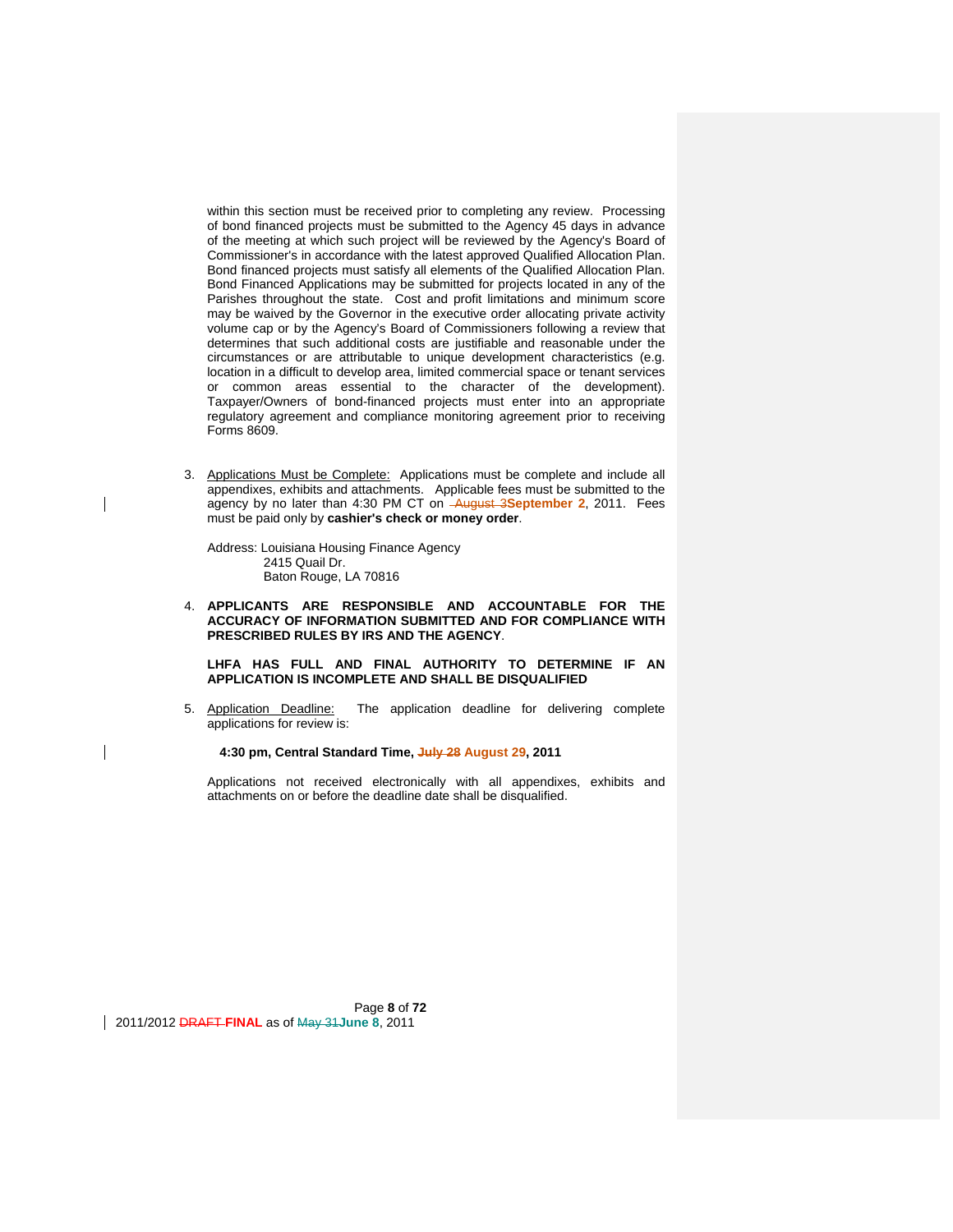# **B. Timeline of 2011/2012 Credit Ceiling Reservations for Competitive Applications**

Estimated Competitive Application Timetable:

| Draft timeline submitted to the BOC for review.<br>January 19, 2011 |                                                                                                                                                             |  |  |
|---------------------------------------------------------------------|-------------------------------------------------------------------------------------------------------------------------------------------------------------|--|--|
| March 25, 2011                                                      | Stakeholders meeting with developers, CHDO/Non-Profits, Local<br>and National Investors, include potential tenants, representatives<br>etc. (Location LHFA) |  |  |
| April 1, 2011                                                       | Deadline for receipt of additional written comments from<br>stakeholders meeting                                                                            |  |  |
| April 13, 2011                                                      | Draft QAP presented to the BOC                                                                                                                              |  |  |
| April 15, 2011                                                      | Release of RFPs for Market Study Analyst and Architect                                                                                                      |  |  |
| April 18, 2011                                                      | Statewide Publication of Draft QAP/Public Hearing Notice                                                                                                    |  |  |
| May 9, 2011                                                         | Public Hearing on QAP (Location LHFA)                                                                                                                       |  |  |
| June 8, 2011                                                        | Board adopts Final QAP – Simultaneous submission to Governor<br>and Joint Committee on Budget (JLCB)                                                        |  |  |
| June 16, 2011                                                       | Application Workshop (Subject to analysts development of app)                                                                                               |  |  |
| <b>July 28 August 29, 2011</b>                                      | <b>Application Deadline</b>                                                                                                                                 |  |  |
|                                                                     | September 14 October 12, 2011 Presentation of Preliminary ranking and scores presented to<br><b>BOC</b>                                                     |  |  |
| September 15 October 13, 2011 Begin Challenge Period                |                                                                                                                                                             |  |  |
| September 30 October 27, 2011 End of Challenge Period               |                                                                                                                                                             |  |  |
| October 31 November 740, 2011 Staff's review committee              |                                                                                                                                                             |  |  |
| October 31 November 30, 2011 Reconciliation of scores and ranking   |                                                                                                                                                             |  |  |

November 9December 14, 2011 Board Approval of Final Rank and Reservation of Tax Credit Projects

### **C. Non-Refundable Fee Schedule**

Tax Credit recipients will be required to pay a Credit Award Fee upon award of a Tax Credit reservation by the Agency. The following non-refundable fees govern the Application, processing, reprocessing and reservation of Tax Credits and the fees to monitor and report non-compliance. All fees **must** be paid either with a wire transfer,

Page **9** of **72**

2011/2012 DRAFT **FINAL** as of May 31**June 8**, 2011

 $\mathsf{l}$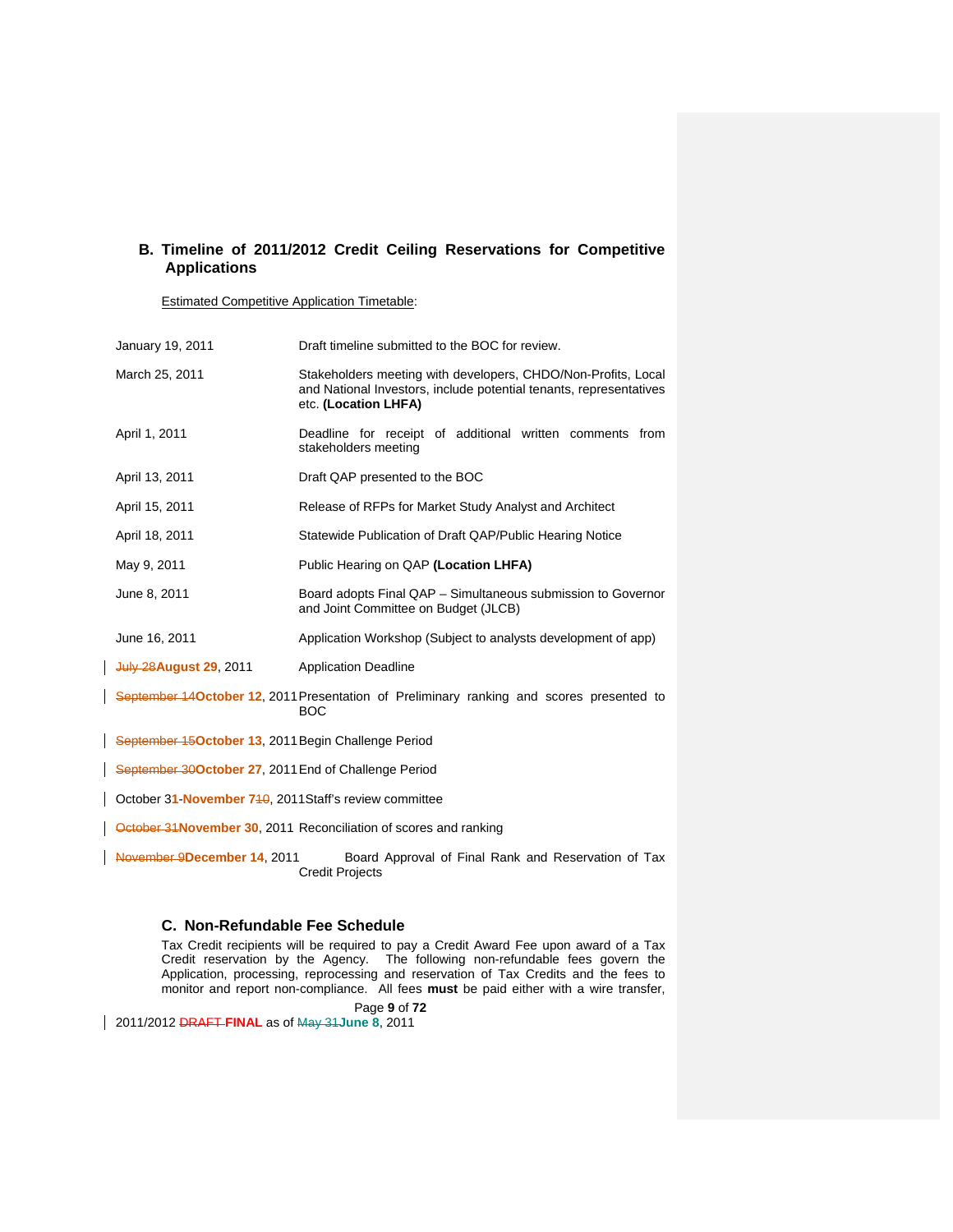money order or with a certified check. If any other form of payment is received, the unacceptable form of payment will be returned and the Application will be disqualified. Please note that the Application Fee and Analysis Fee are due by no later than 4:30 PM CT on August 3**September 2**, 2011. If the appropriate fees are not submitted to the agency, the application will not be further considered and immediately disqualified. Credit Award Fee will be due upon execution of the Credit Reservation Letter.

| $\mathbf{1}$ . | <b>Application Fee</b> |              |
|----------------|------------------------|--------------|
|                | 1 to 4 units           | 100.00<br>S. |
|                | 5 to 32 units          | \$1,000.00   |
|                | 33 to 60 units         | \$1,500.00   |
|                | 61 to 100 units        | \$2,500.00   |
|                | Over 100 units         | \$5,000.00   |
| 2.             | Analysis Fee           |              |
|                | 1 to 4 units           | 100.00       |
|                | 5 to 32 units          | \$1,000.00   |
|                | 33 to 60 units         | \$1,500.00   |
|                | 61 to 100 units        | \$2,500.00   |
|                | Over 100 units         | \$5,000.00   |

### 3. Reprocessing Fee

 $\overline{\phantom{a}}$ 

 The reprocessing fee established in the fee schedule of the application will be required whenever reprocessing changes occur. The applicant must receive approval of the Agency for any reprocessing change to a project and the fee will be required at the time the reprocessing changes are submitted to the Agency for approval.

|    | 1 to 4 units<br>5 to 32 units<br>33 to 60 units<br>61 to 100 units<br>Over 100 units | 50.00<br>\$.<br>\$500.00<br>\$750.00<br>\$1,250.00<br>\$2,500.00 |
|----|--------------------------------------------------------------------------------------|------------------------------------------------------------------|
| 4. | Market Study Fee (tentative)                                                         | \$4000-\$4500                                                    |
| 5. | Superior Design Architect Fee (tentative)                                            | \$2000                                                           |
| 6. | Credit Award Fee                                                                     | 5% of Credit Reserved                                            |

7. Annual Compliance/Monitoring Fee

The Minimum Fee will be charged based on project size. The Agency reserves the right to charge such additional amounts at any time as may be required to monitor compliance in accordance with the Internal Revenue Code of l986, as amended, and regulations promulgated pursuant thereto.

Minimum Fee is as follows:

# Page **10** of **72**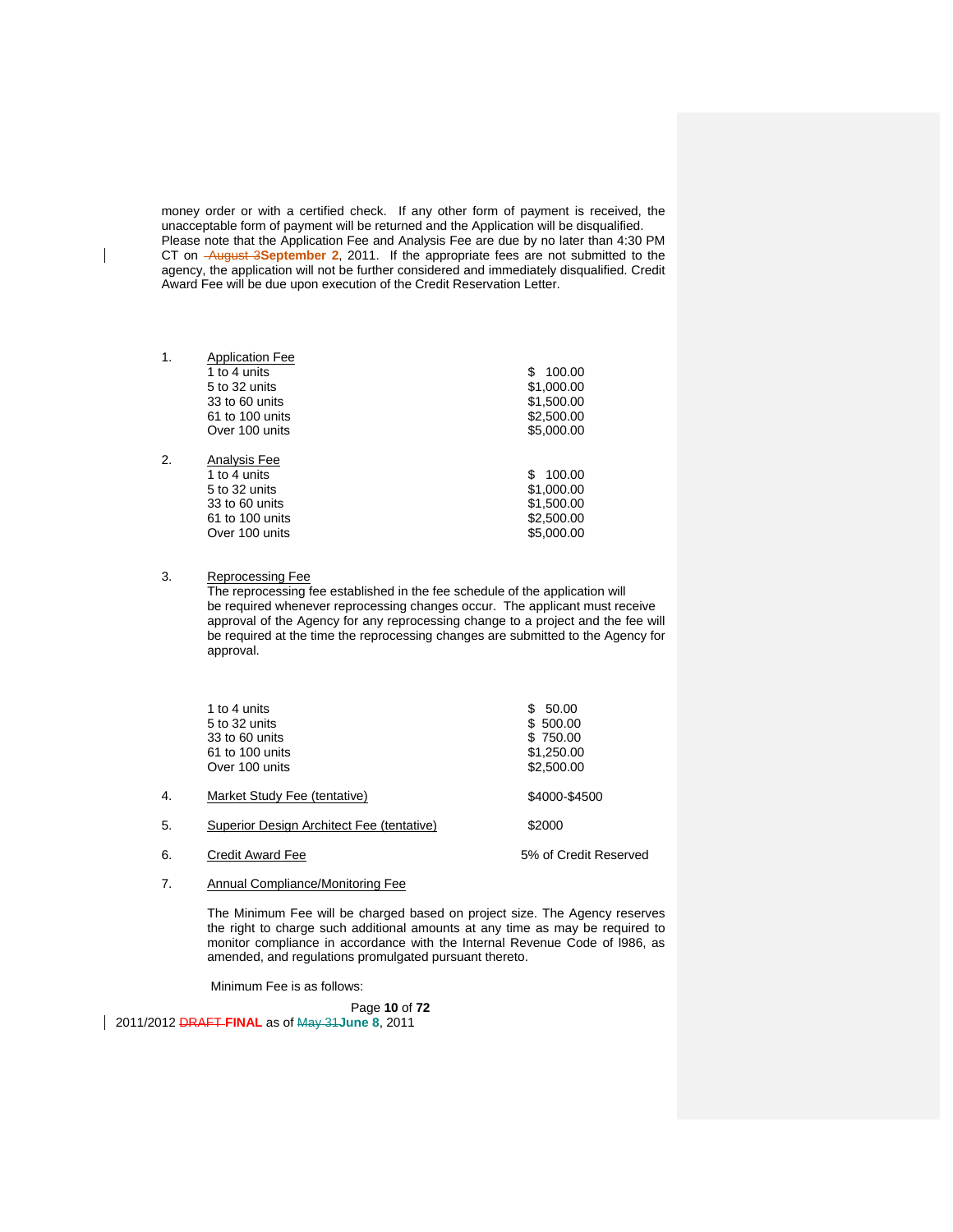Project Size Minimum Fee 1-4 units \$ 20.00<br>5-16 units \$ 80.00  $5-16$  units 17-32 units \$ 160.00 33 and over Amount equal to 50% of units in Project times \$10.00

8. Subsidy Layering/PIS Review Cost (Note: If HUD or RD Housing Assistance or other Government Assistance is provided to Project a Subsidy Layering Review is required in addition to the PIS Review)

| Subsidy Layering Review | 1/4 Analysis Fee |
|-------------------------|------------------|
| <b>PIS Review</b>       | \$250.00         |

ALL FEES COLLECTED BY THE AGENCY ARE NON-REFUNDABLE

# **D. Competitive Evaluation**

1. Notice to Applicant and Rank Ordering of Applications: The Agency will notify the applicant upon receipt of an Application. Information will not be provided as to the Application's processing status during the review and selection process following the Final Application Deadline. However, the Agency's staff will process the score of each Application based upon information contained within the attached Selection Criteria and the processed score for review to the Board of Commissioners.

Staff will post to the Agency's designated website a copy of each Application's score, a copy of its feasibility and viability analysis and the tentative rank order list of all Applications prior to the submission to the Agency's Board of Commissioners.

#### Challenge Period

The Agency's challenge period runs from <del>September 15October 13</del>, 2011 through September 30 October 27, 2011. During this period an applicant may challenge **in writing** the Feasibility Viability Analysis Report, Market Study Analysis and Staff's scoring. Complete challenge information, submitted electronically must be received by no later than 4:30 PM CT on -September 30**October 27**, 2011 for acceptance or review. **Written objections during the challenge period may be based only upon the interpretation of information submitted in the application by the Final Application Deadline as supplemented for clarification during the challenge period**. Developers will be offered the opportunity to meet with staff/review committee to review any submitted challenges during October 3<sup>rd</sup>-October 10<sup>th</sup> October 31<sup>st</sup>–November **7th** , 2011.

Final Rank Order

Page **11** of **72** 2011/2012 DRAFT **FINAL** as of May 31**June 8**, 2011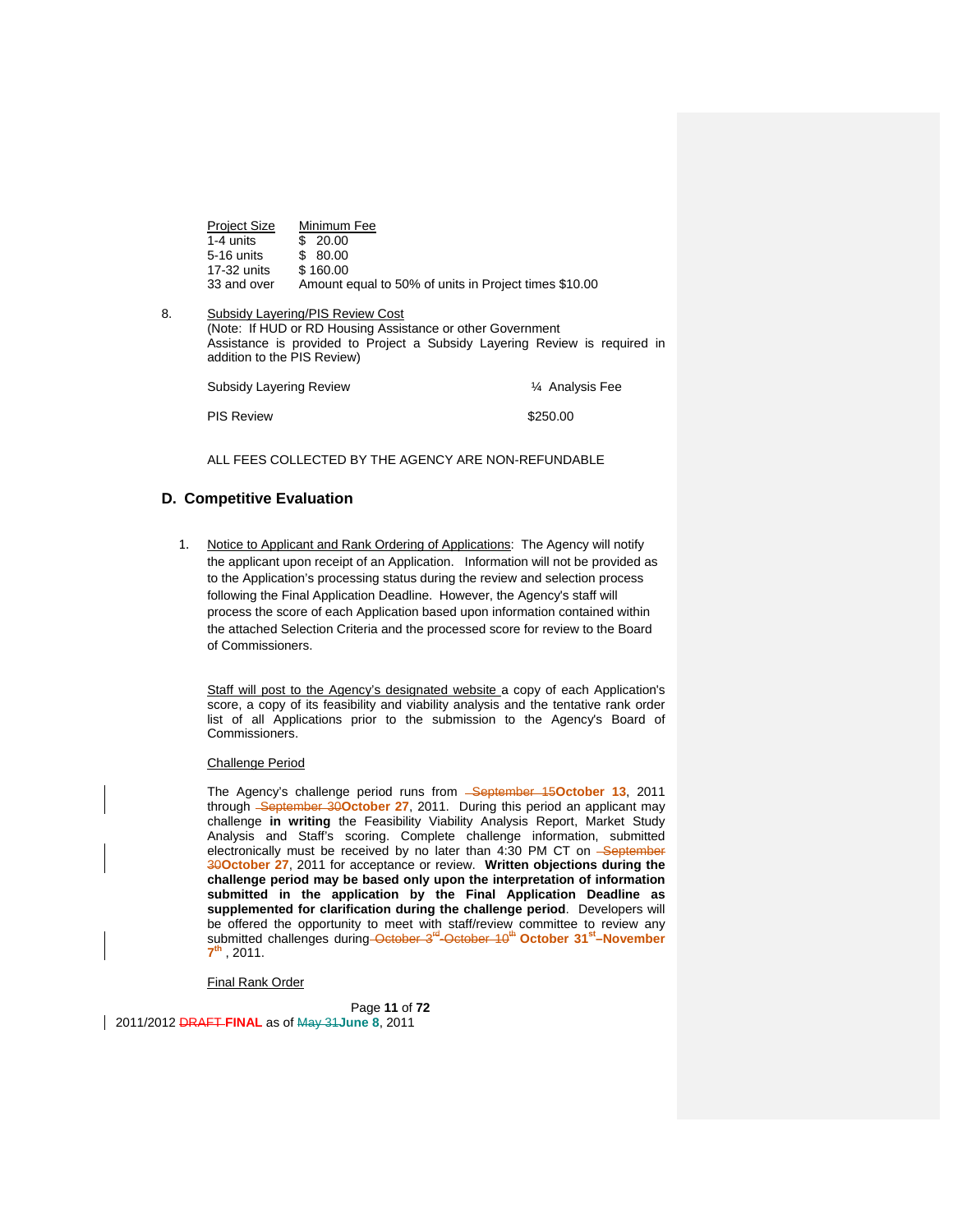Staff will provide each developer a reconciliation of their scores and ranking by no later than 4:30 PM CT on Mon**Wednes**day, October 31**November 30**, 2011. Based upon such written challenges received by no later than 4:30 PM CT on September 30**October 27**, 2011 and scheduled meetings with the staff/review committee during October 3**1**-October 10**November 7**, 2011, the staff will submit a supplemental report at the **-November 9December 14**, 2011 meeting of the Board of Commissioners concerning the scoring of each Application. The Board of Commissioners will approve the Final Rank Order of all Applications on November 9**December 14**, 2011. No information other than requested supplemental clarifying information during the challenge period will be provided as to an Application's processing status during the review and selection process following the Final Application Deadline. **THE FINAL RANK ORDER OF AN APPLICATION DOES NOT CONSTITUTE ANY ENTITLEMENT TO A RESERVATION OF TAX CREDITS IF A PROJECT IS OTHERWISE NOT FEASIBLE OR NOT VIABLE OR FAILS TO SATISFY THE MINIMUM SCORE UNDER THE QAP.** 

- 2. Agency Request for Supplemental Data and /or Clarification: The Agency retains the right to request supplemental data to support information contained in an Application and/or information to explain or clarify data contained in an Application.
- 3. Noncompliance in Agency Programs: Developers cited for non-compliance in a project/program administered by the Agency or by an Agency or department of the United States at the time of Final Application submittal shall not receive a reservation/allocation of credits unless or until such non-compliance is cleared.
- 4. Communication with Contact Person: The Agency will communicate only with the contact person listed in the Application. Information received from persons other than the contact person will be disregarded by the Agency unless staff requested information be delivered directly by such other person.
- 5. Minimum Score and Threshold Requirements: The qualified allocation plan for the Tax Credit Ceiling for calendar years 2011 and 2012 requires that an Application evidence a minimum score of **60** in accordance with the published selection criteria prior to receipt of a reservation of tax credits.
- 6. Tie-breaking Procedures: Tax credits for Applications submitted for a competitive funding round will be reserved to projects in descending order of score until all tax credits available for reservation have been reserved. In the event of a tie between Applications for which there are insufficient credits to reserve to each project, the Agency will use the following tie-breaking procedure: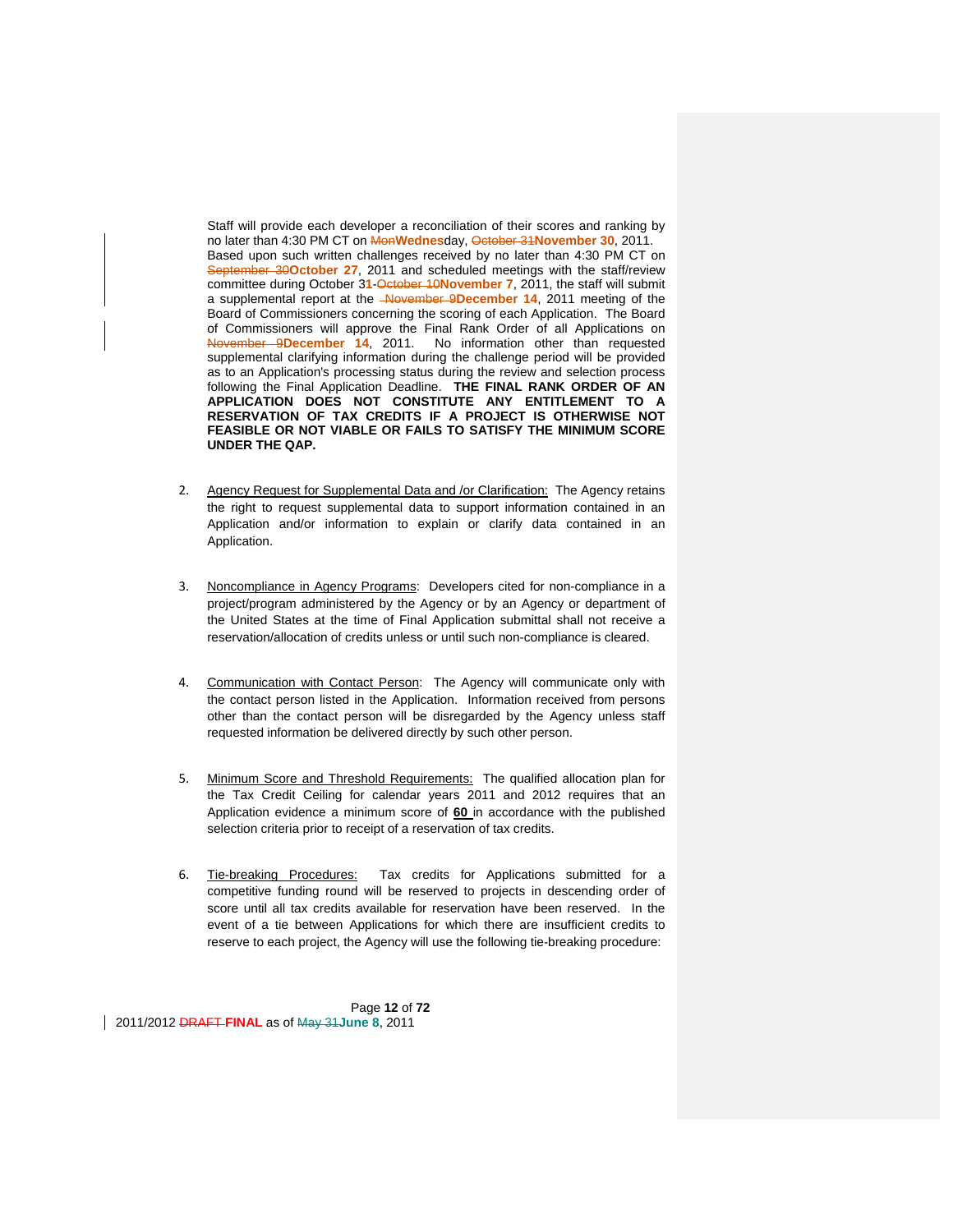\*\*Projects receiving the same score using the competitive selection criteria of the State Qualified Allocation Plan will be awarded tax credits in the order of a subranking score using the total points for such Projects evidenced in the following categories from the Selection Criteria:

- Selection Criteria IA (i): Projects promoting project diversity by percentage of limiting low-income units.

 - Selection Criteria IA (ii): Projects which promote geographic diversity by being located in a census tract with high area median incomes

If the use of the sub-ranking score does not break a tie, the project requesting the lower amount of tax credits will be allocated credits in advance of other projects requesting higher amounts of credits. In the event that there are remaining tied projects requesting the same amount of tax credits, preference will be given to the project with the earliest application submittal.

- 7. Reservations Pursuant to Qualified Allocation Plan and Federal Regulations: The Agency reserves the right to make, revise, rescind or withdraw any reservations according to the Agency's qualified allocation plan and in accordance with published federal regulations, rulings, guidelines and notices.
- 8. Waiting List: All unfunded applications meeting minimum threshold will be placed in rank order on an Agency approved waiting list for further credit reservations as credits become available. The 2011/2012 waiting list shall remain active until either the next funding cycle, next QAP is drafted and approved or at such time the Board deems the waiting list not in effect.
- 9. Agency LIHTC Allocation: Notwithstanding any contrary statement or representation by the agency, or any contrary understanding or belief by the applicant, no decision of this agency regarding the allocation of a federal low income housing tax credit shall be final until the applicant receives an IRS Form 8609 properly issued by the Agency. Prior to the receipt of the IRS Form 8609 the agency may, in its discretion and at any time prior to the applicant's receipt of an IRS Form 8609, rescind or modify any allocation of a federal low income housing tax credit, if the Taxpayer or a Partner/Member of the Taxpayer has undertaken any action which is not consistent with the clear language of the QAP from which the low income housing tax credit was allocated. The Forms 8609 will not be issued if the Taxpayer or a Partner/Member of the Taxpayer has been found to be noncompliant with any provision of federal, state, or local law or regulation (including the terms of the pertinent QAP).
- 10. Binding Arbitration: Any and all disputes concerning, but not limited to any process, reservation, requirement, recapture procedure or other that evolves under this QAP or funding rounds or initiatives, will be resolved via binding arbitration at the expense of the developer.

# **E. Project Threshold Requirements**

Page **13** of **72** 2011/2012 DRAFT **FINAL** as of May 31**June 8**, 2011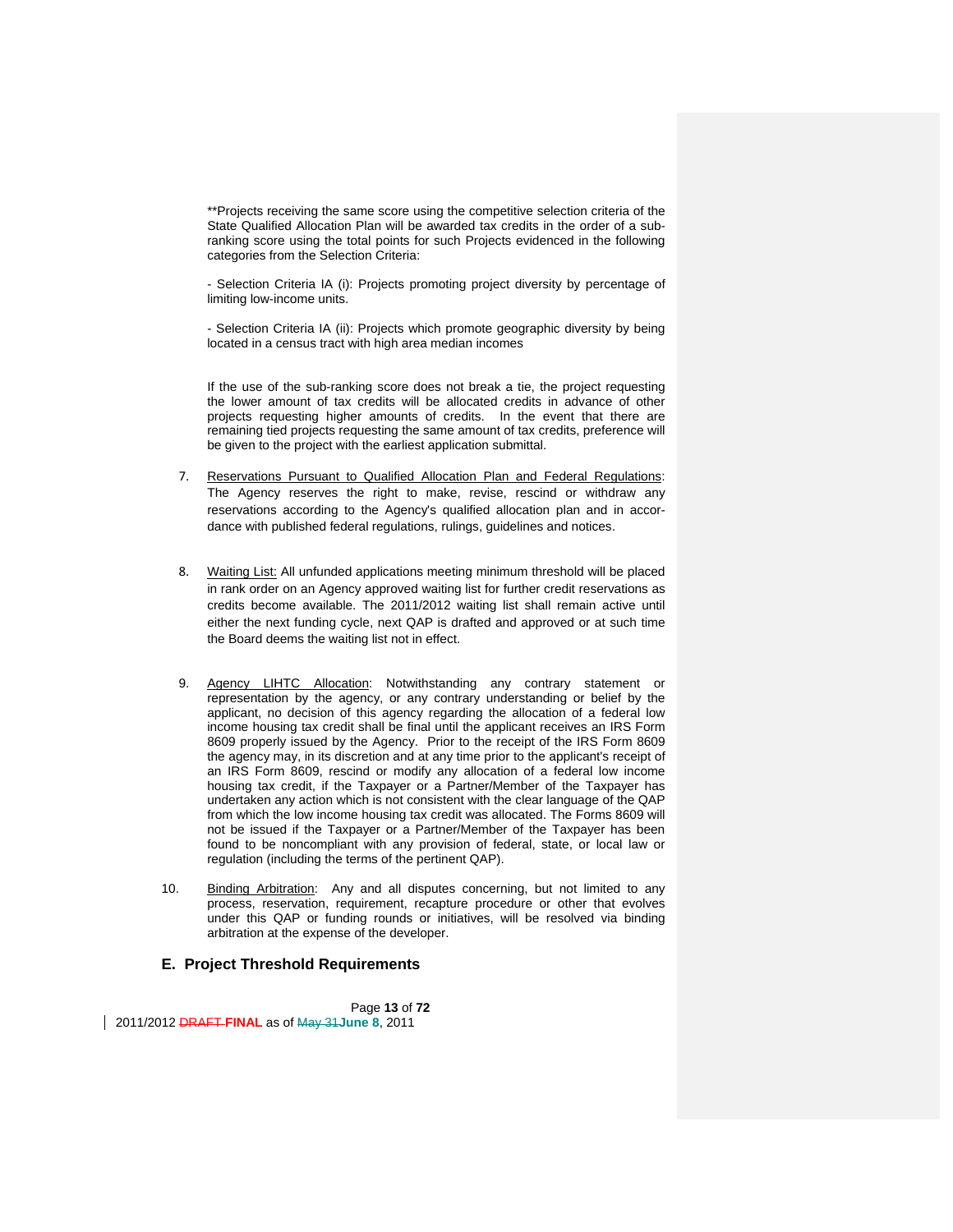Many requirements formerly evaluated as part of the point-based competitive review section are now included as threshold items. Unless noted otherwise, projects with taxexempt bond financing must also meet all threshold requirements to receive Tax Credits.

- 1. **Site Control**: Site control documentation in the form of either a fully executed purchase agreement, an option to purchase or a valid title in the name of the taxpayer or developer.
- 2. **Zoning**: Appropriate zoning evidence in the form of (i) an official local jurisdiction map that the site is actually zoned for the proposed project type or (ii) a letter from an official of the jurisdiction stating either that (a) the proposed project is consistent with existing zone requirements or (b) if the site is not currently zoned for the project type, that changing the existing zoning requirements to permit the project to be constructed will be completed by a date certain (not later than the date specified in the QAP for tax credit reservations). This documentation must be included in the final application submitted no later than July 28 **August 29**, 2011.
- 3. **Infrastructure**: Evidence of essential infrastructure and proximity to other services:
	- (i) **Utilities**: Evidence of electrical, water and sewer lines to the property site, or if such facilities are not currently available, how such facilities will be available to the site.
	- (ii) **Transportation**: Evidence that reasonable transportation services are currently proximate to the site, or if such transportation services are not, a narrative statement of how tenants will access commercial, educational, recreational and other services upon completion of project:
	- (iii) **Educational Facilities**: Evidence that (a) primary educational facilities are reasonably available to school-age children of tenants if the project is for family units or, if such facilities are not, a narrative statement of how school-age children will access public educational facilities and (b) the local public school system has been notified about the estimated prospective population count of school age children in the project when the project is placed in service.
- 4. **Environmental Review**: All projects involving use of existing structures must submit an Environmental Restrictions Checklist completed by a professional licensed to conduct environmental testing. Any finding that environmental hazards exist must be mitigated or abated in accordance with an Operating and Maintenance plan that addresses how each hazardous material or condition will be addressed, including the training of on-site personnel in accordance with applicable local, State and Federal laws or regulations.
- 5. **Tenant Referrals from LRA/OCD, PHAs, and the Agency**: Taxpayer shall acknowledge and agree to rent low income units to households referred by the LRA/OCD, and/or the local PHA if the tenants referred to the Taxpayer satisfy the requirements of the Project's Management and/or Operating Plan.
- 6. **Minimum Internet/Cable Capacity Requirements***:* All units must be equipped with networks to provide cable television, telephone and internet access in the living area and each bedroom. The following networks (combined or distinct) must be capable of being accessed and activated by tenants: (i) telephone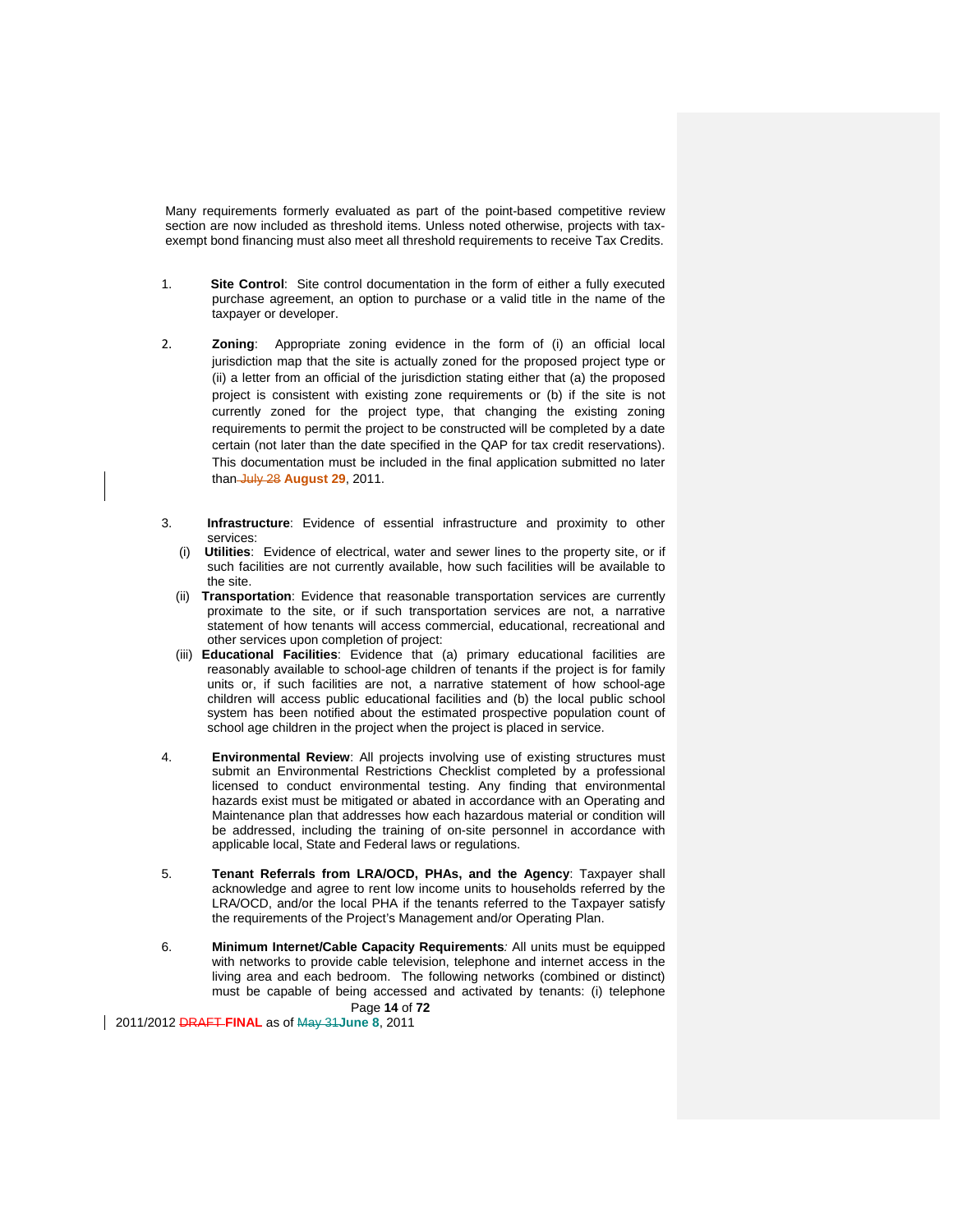network installed for phones using CAT5e or better wiring, (ii) network for data installed using CAT5e or better, networked from the unit back to a central location or similar configured wireless network and (iii) TV services network using COAX cable. The wiring for such networks should be available to tenants free of charge but tenants may be charged the actual fee incurred by the Taxpayer for activating and making available any services provided directly by the Project or through third party providers. The equivalent of wireless network access is acceptable.

**Energy Efficiency**: Projects are required to meet the Energy Star Version 3 (V<sub>3</sub>) minimum requirement. All of the energy efficiency components must be clearly and individually listed in an original stamped letter from either the architect or engineer of record. The letter must state that the entire construction envelope meets or exceeds the 2006 International Energy Conservation Code. Manufacturer's cut sheets must be submitted to document the energy efficiency of each component for which points are claimed.

Rural Development Rehabs will be allowed a waiver of the minimum threshold requirements on rehabilitation projects only if RD submits a letter with the application authorizing the specific waiver(s) and concurring with the submitted request.

Rehabilitation Projects are not required to adhere to the minimum Energy Efficiency requirements unless:

(i) The physical needs assessment**Capital Needs Assessment** requires replacement of the item or

(ii) The applicant chooses to replace an item or

(iii)The Agency's architect, in consultation with the Agency's contracted underwriter, determines that an early replacement of an item with a more energy efficient system substantially improves the quality of life for residents with substantial benefits attributable to reduce deposits to reserves for replacement and/or reductions in operating expenses.

- 7. **Design Features:** All projects must meet the following design features: (1) All projects must have a 15-year or more maintenance-free exterior, such as brick, stucco, hardiplank or other fiber-cementious acceptable durable materials. Vinyl siding does not meet this requirement. Additional product may be added to this list subject to review of LHFA Architectural staff approval. (2) All projects must have at least a 25 year roof warranty (3) All projects must have at least storm windows.
- 8. **New construction projects** must meet new FEMA Guidelines dated 4/12/2006 or the most current available for the location of the proposed project for elevation of housing relative to Base Flood Elevation. An Architect's certification must be provided for any project located inside a levee protected area.
- 9. **Rehabilitation projects** must submit a Physical Needs Assessment**Capital Needs Assessment** which specifically addressing the current FEMA Guidelines.-
- 10. **Historic rehabilitation projects** must include in their submission information concerning minimum project requirements, including but not limited to Energy Efficiency requirements, Design Features, Base Flood Elevation requirements

# Page **15** of **72**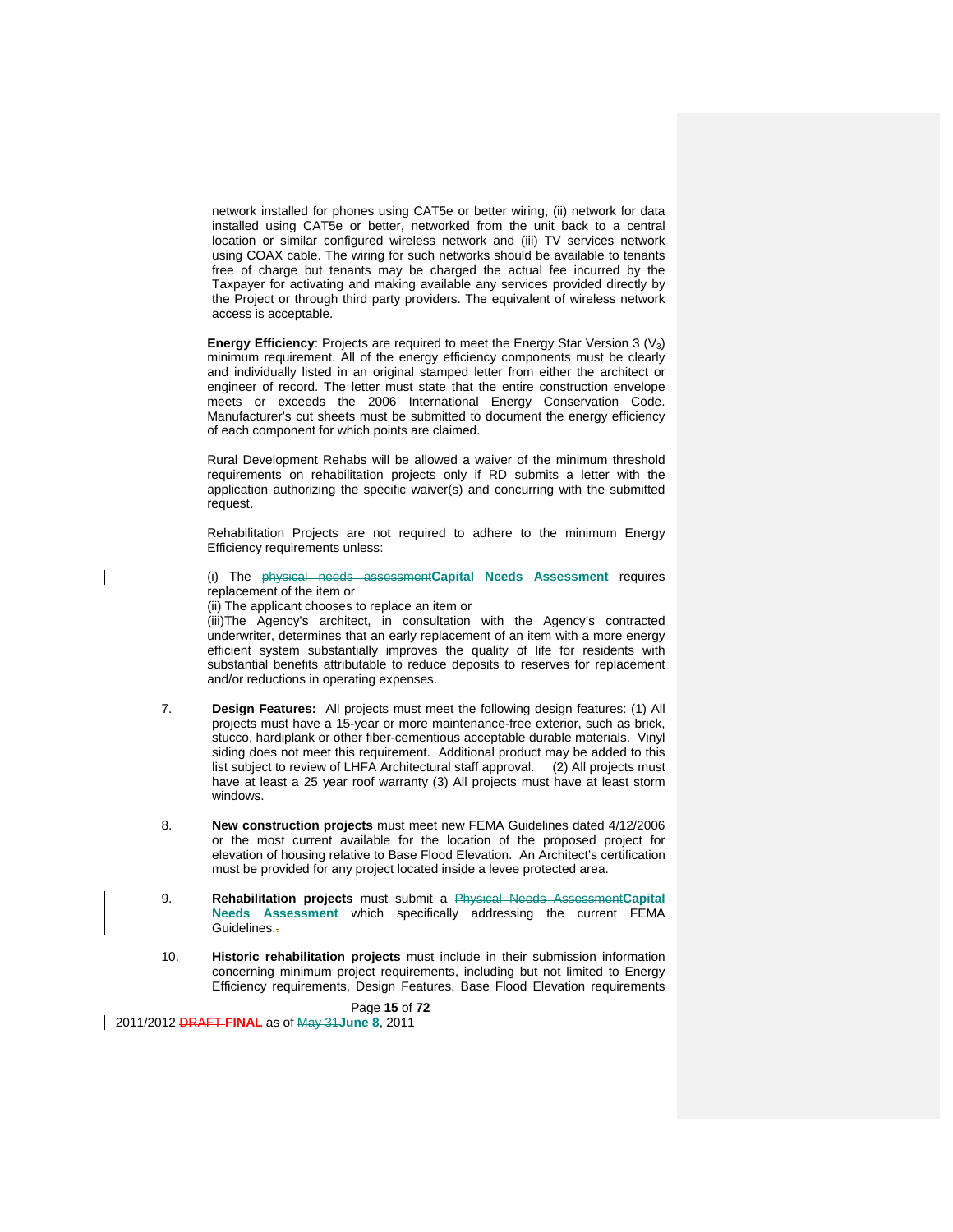and Internet Cable requirements for consideration of applicable waivers at time of application.

### **F. Project Team/Developer Threshold Requirements 1. Developer Experience:**

Such Managing General Partner or Sponsor must:

1. be identified in the application

2. become a general partner or managing member of the ownership entity, and

3. remain responsible for overseeing the project and operation of the project for a period of two (2) years after placed in service.

All owners and principles must disclose all previous participati**o**n in the low income housing tax credit program. Additionally, owners and principles that have participated in an out of state tax credit allocation may be required to complete an Authorization for Release of Information form.

No developer or taxpayer utilizing a debarred participant in the development or operation of a project may be reserved or allocated tax credits.

**1.2.** Property Management Experience

The property management company must have at least:

- a. One similar (size and type) tax credit project in their current **or past** portfolio, and
- b. One staff person serving in a supervisory capacity with regard to the project who has been certified as a tax credit compliance specialist.

Such certification must be from an organization approved by the Agency. None of the persons or entities serving as management company may have in their portfolio a project with material or uncorrected non-compliance beyond the cure period. The management company listed on the application must be retained by the ownership entity for at least two (2) years after project completion, unless Taxpayer releases such the agent for nonperformance of duties.

The development must be managed by an On-Site Manager that has received LIHTC Compliance Certification dated no more than 12 months prior to the Application deadline from a program deemed acceptable to the Agency in accordance with industry recognized training standards.

**2.3.** Project Team Disqualifications

The Agency shall disqualify any taxpayer, its representative or agent, managing general partner, sponsor or management company, who is not in good standing with the Agency, as defined herein. One who is "not in good standing" will be considered ineligible to receive a reservation/allocation of credits durin**g** this Funding Round. One is considered to be "not in good standing" with the Agency if one has met one or more of the following criteria:

### Page **16** of **72**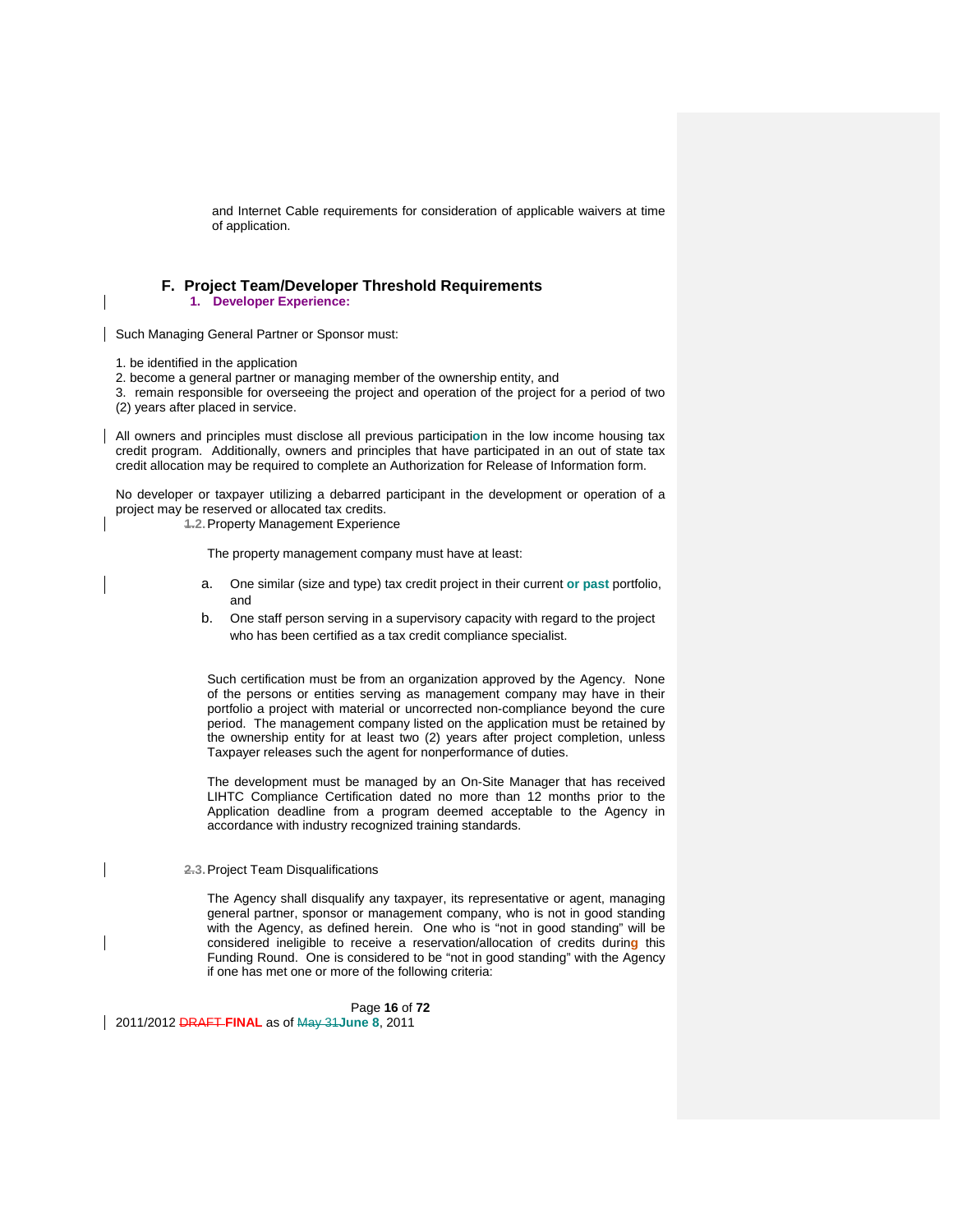- a. has been debarred or received a limited denial of participation in the past ten years by any federal or state agency from participating in any development program;
- b. within the past ten years has been in a bankruptcy, an adverse fair housing settlement, an adverse civil rights settlement, or an adverse federal or state government proceeding and settlement;
- c. has been involved within the past ten years in a project which previously received an allocation of tax credits but failed to meet standards or requirements of the tax credit allocation or failed to fulfill one of the representations contained in an application for tax credits without the express approval of the LHFA;
- d. has been found to be directly or indirectly responsible for any other project within the past five years in which there is or was uncorrected noncompliance more than three months from the date of notification by the Agency or any other state allocating agency unless the LHFA determines in its discretion that the uncorrected non-compliance was not the fault of the person in question;
- e. interferes with a tax credit application for which it is not an owner or Principal at a public hearing or other official meeting;
- f. has outstanding flags in HUD's national 2530 National Participation system;
- g. has been or is currently involved in any project awarded tax credits in 2007 or earlier for which either the permanent financing or equity investment has not closed;
- h. has been or is currently involved in any project awarded Non-GO Zone Tax Credits in 2008 or earlier for which the final cost certification requirements have not been met by December 30, 2010;
- i. has been or is currently involved in any project awarded tax credits after 2000 where there has been a change in general partners or managing members during the last five years that the Agency did not approve in writing beforehand;
- j. are delinquent or in default on any agency obligation (including but not limited to HOME repayment) as September 14, 2011 will be considered ineligible to receive a reservation/allocation of credits during this Funding Round;
- k. has an outstanding audit report requirement or unresolved audit deficiencies as of September 14, 2011 will be considered ineligible to receive a reservation/allocation of credits during this Funding Round;
- l. has unresolved outstanding 8823's or other outstanding Compliance Violations as of September 14, 2011 will be considered ineligible to receive a reservation/allocation of credits during this Funding Round; or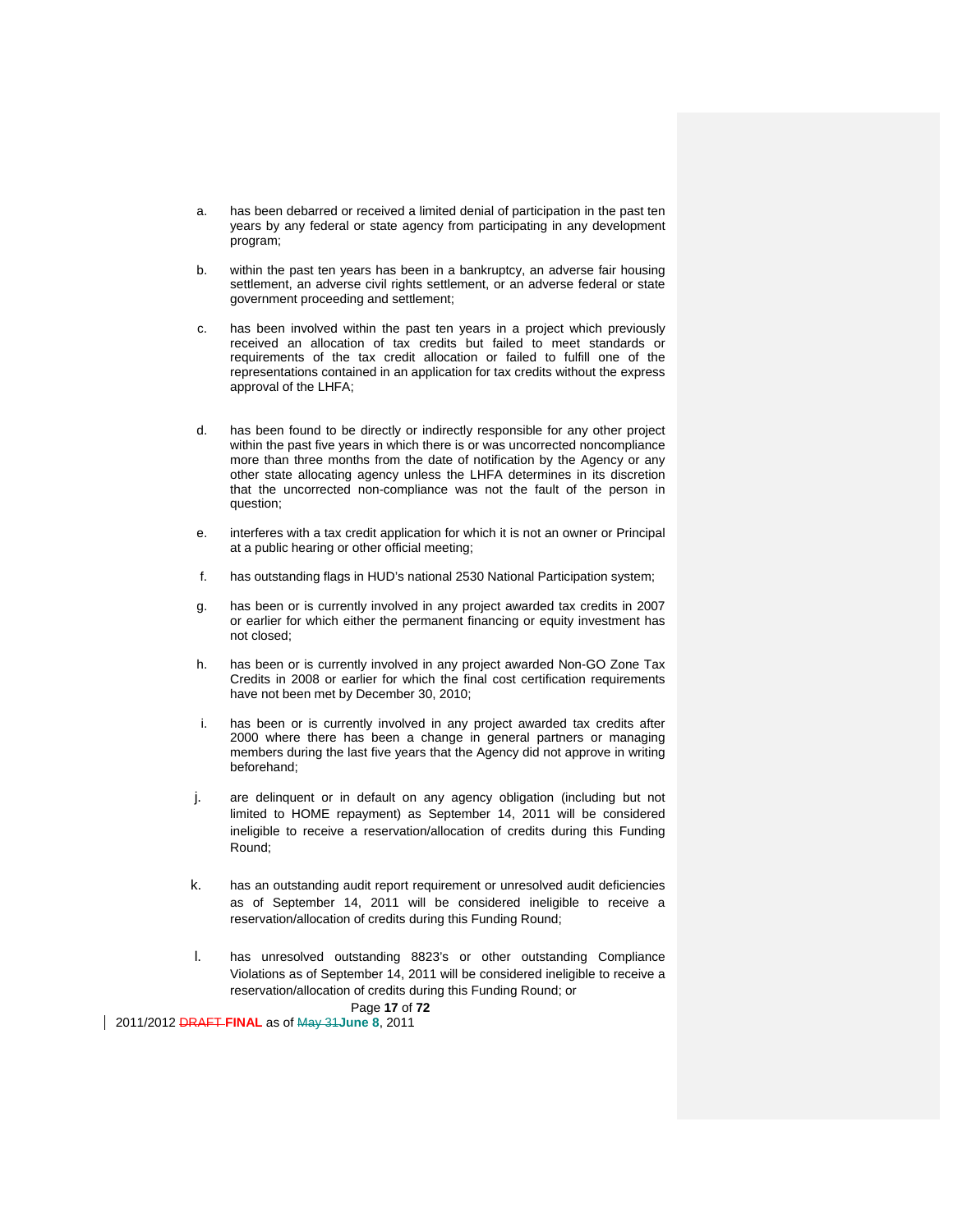m. are currently out of compliance with TCAP closings or 1602 Closings or project schedules on current projects at the agency;**.**

 A disqualification under this subsection (F)(3) will result in the individual or entity involved not being allowed to receive an award of LIHTC in the 2011/2012 cycle and removing from consideration any application where they are identified.

 Agency staff will provide each taxpayer notice by no later than June 15, 2011, via certified mail and electronic correspondence that the taxpayer is subject to disqualification based upon specific non compliance. The taxpayer, agent or representative, managing general partner, sponsor or management company must respond in writing, for receipt by the agency via certified mail by no later than July 15, 2011 to Marjorianna Willman, Tax Credit Manager, specifying reasons that they object to the findings of the agency. Staff will review all objections received and provide the results of their review to the applicant by no later than August 30, 2011 so that the taxpayer, agent or representative, managing general partner, sponsor or management company may prepare an appeal, if he or she desires, to the Board of Commissioners at the regularly scheduled September 14, 2011 meeting. The taxpayer, agent or representative, managing general partner, sponsor or management company's written appeal and supporting documents should be submitted for the Board's review no later than 11:00 am CST on Wednesday, September 7, 2011.

 Based upon staff's review, a final recommendation to the Board of Commissioners will be presented at its regularly scheduled September 14, 2011 meeting. The appeals will go before the Multi-family Committee for recommendation to the Full Board, with each applicant having an opportunity to be heard and for his or her written argument and supporting documents to be considered. In addition, any applicant wishing to speak before the Board regarding his or her disqualification status will be allowed an opportunity to address the Board at the regularly scheduled September 14, 2011 meeting. The decision of the full board regarding disqualification status will be final.

 Prospective applicants are hereby notified that any expenses incurred in the preparation of applications to be submitted during this round are incurred at their own risk and are subject to forfeiture should the pending disqualification issues not be cleared by agency staff by August 30, 2011.

### **G. Other Program Requirements**

- **1. Local Community Notification:** The Applicant must include in the Application evidence that a Public Notice was published in a local newspaper having general circulation in the city, town, township or municipality of the proposed development area AND in the official journal of the local governing authority three (3) separate times between June 22July 4822, 2011 and July 27 August **28**, 2011. This notice must include:
	- The name of the project owner;

Page **18** of **72** 2011/2012 DRAFT **FINAL** as of May 31**June 8**, 2011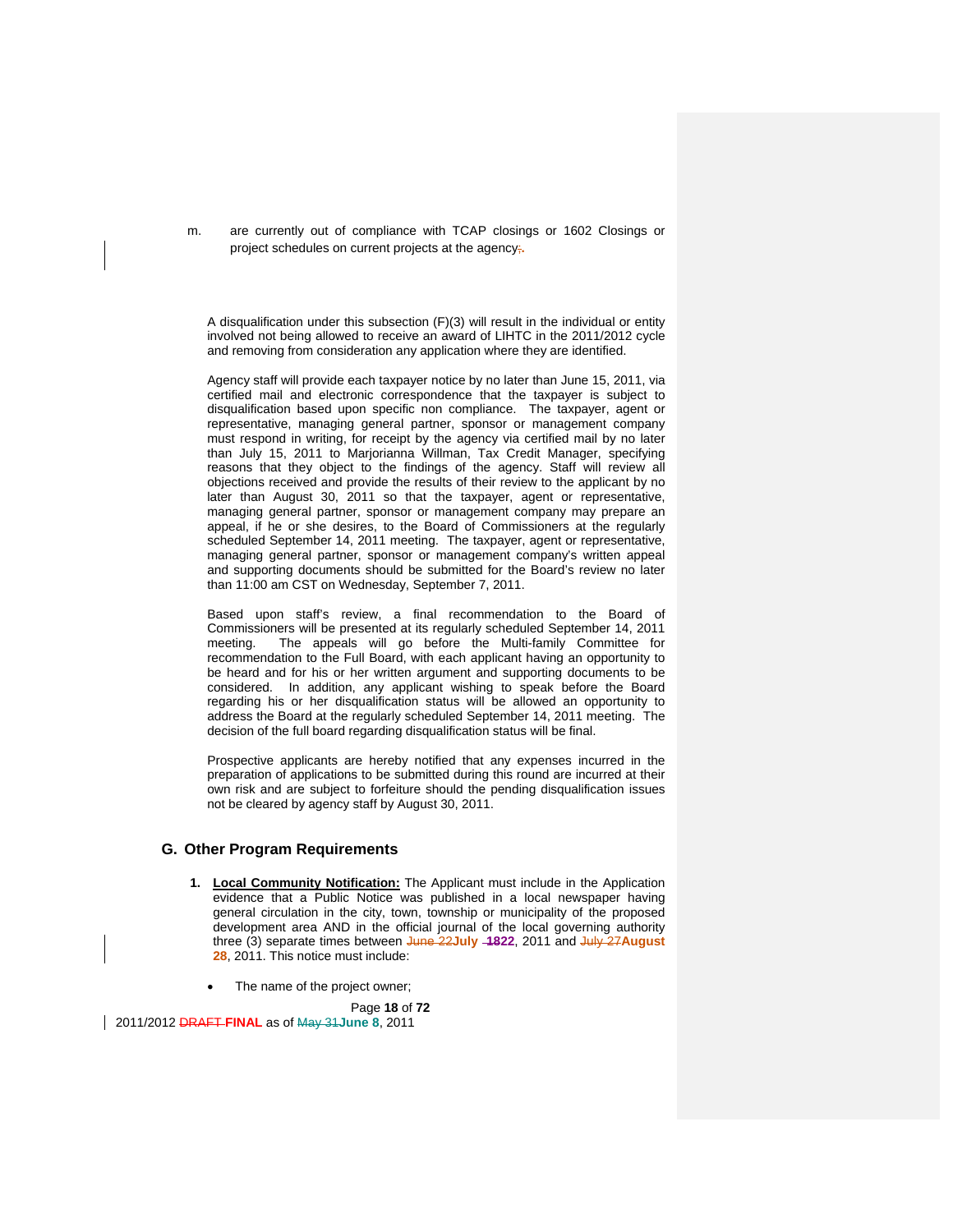- The project name;
- The project address or location;
- The maximum number of units;
- The nature of the project (i.e. new construction or rehabilitation, elderly or family, etc and construction type and occupancy type along with proposed community facility and supportive services;
- State the project is competing for 9% Tax Credits provided by Louisiana Housing Finance Agency; and,
- Total development cost including funding sources and amounts**.**

Applicant must provide proof that correspondence has been submitted to the Mayor and appropriate local governing authority of the smallest jurisdiction within which the project is to be located such as City Council where the project is proposed notifying them of the project and including above referenced notice information.

- **2. Total Development Cost and Unit Size Limitations:** No project will be reserved credits if the limits and other requirements by type and size of unit specified below are not satisfied.
	- a. Minimum Square Footage and Full Bathrooms Per Unit Type:

| <b>Unit Type</b> | <b>Bathrooms</b> | <b>Square Feet</b> |
|------------------|------------------|--------------------|
| Efficiency       |                  | 450                |
| 1 Bedroom        |                  | 650                |
| 2 Bedroom        |                  | 800                |
| 3 Bedroom        | 2                | 1100               |
| 4 Bedroom        | ົ                | 1400               |

- (i) Waiver of Minimum Bathroom and Bedroom Size. The minimum bath rooms and bedroom size may be waived for an existing project which is being rehabilitated only if a federal program finances the unit and the federal agency administering the program which finances the unit requests a waiver of such limits.
- (ii) Reduction of Minimum Square Footage Per Unit. The minimum square feet per unit may be reduced by 10% for existing units if the local jurisdiction within which the units are located certifies that such units will comply with all applicable zoning and building codes.

#### b. Maximum Average TDC Per Unit by Development Type:

| Acquisition/Rehab (incl. elderly)                          | \$125,000                 |
|------------------------------------------------------------|---------------------------|
| New Construction/Conversions (incl. elderly, non-elevated) | \$150,000                 |
| New Construction/Conversions (incl. elderly, elevated)     | \$175,000                 |
| Historic Rehab                                             | \$250 <del>00</del> .000  |
| <b>Scattered Site</b>                                      | \$1 <del>78550</del> .000 |

# Page **19** of **72**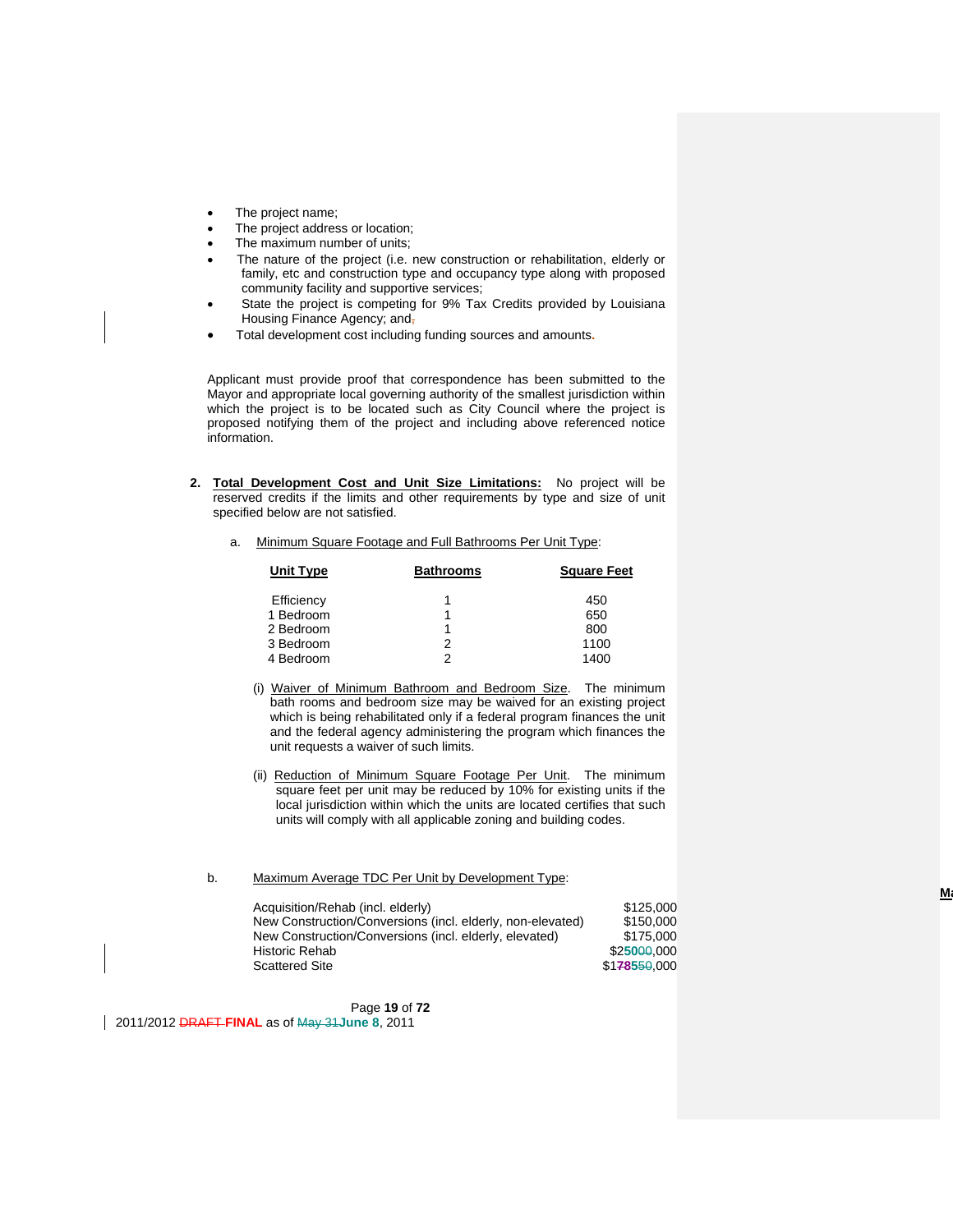- c. Exclusion of Governmental Grants and Historic Credit Syndication Proceeds from Cost Limits. The costs of a development funded by a governmental grant or with the proceeds from syndicating historic credits will be excluded from total development costs for the purposes of establishing the Maximum Average TDC Per Unit and for purpose of calculating maximum qualified basis of a building or Project.
- d. Exclusion of Costs of Community Facilities and Community Services Facilities from Cost Limits: The costs associated with Community Facilities and Community Service Facilities will be excluded from total development costs for the purpose of establishing the Maximum Average TDC Per Unit. The costs of Community Facilities which are functionally related and subordinate to the residential units and the costs of Community Service Facilities not in excess of the sum of (i) twenty-five percent (25%) of so much of the eligible basis of the qualified low-income housing project of which it is a part does not exceed fifteen million dollars (\$15,000,000) plus (ii) ten percent (10%) of the eligible basis of such project as is not taken into account under (i)may be included in eligible basis of a building or Project.
- e. SRO Projects: Single Room Occupancy Projects will not be subject to Maximum Average TDC Per Unit Limits if the local governmental unit by resolution or ordinance endorses the SRO Project and certifies that the SRO Project will provide shelter to homeless persons or will receive Stewart-McKinney Act Funds.
- f. Projects Reallocated Credits Based on Housing Discrimination: Notwithstanding any other calendar year Qualified Allocation Plan to the contrary, additional costs to projects which are delayed based upon housing discrimination and which are reallocated credits will not be subject to cost limits if the project is otherwise feasible and viable and the Agency's Board of Commissioners acknowledges that the increased costs were due to circumstances beyond the control of the Taxpayer.
- g. Bond Financed Projects: Bond financed projects are not subject to the Maximum Average TDC Per Unit Limits.
- h. Construction and Design Standards: All projects must adhere to the Construction and Design Standards as contained in Exhibit B. Requirements for New Construction Scattered Site Projects are also contained in Exhibit B.
- **3. Project Amenities:** All properties other than SRO Projects must include HVAC systems, refrigerators, stoves, an on-site laundry (1 washer and 1 dryer per every 10 units- except for Elderly Projects). If washers and dryers are installed and maintained in every unit at no additional cost to tenants, an on-site laundry is not required. All amenities, with the exception of the on-site laundry, must be available to the tenants at no additional charge. The requirement of an on-site laundry shall not apply to rehabilitation projects with 12 or fewer units.

Page **20** of **72** 2011/2012 DRAFT **FINAL** as of May 31**June 8**, 2011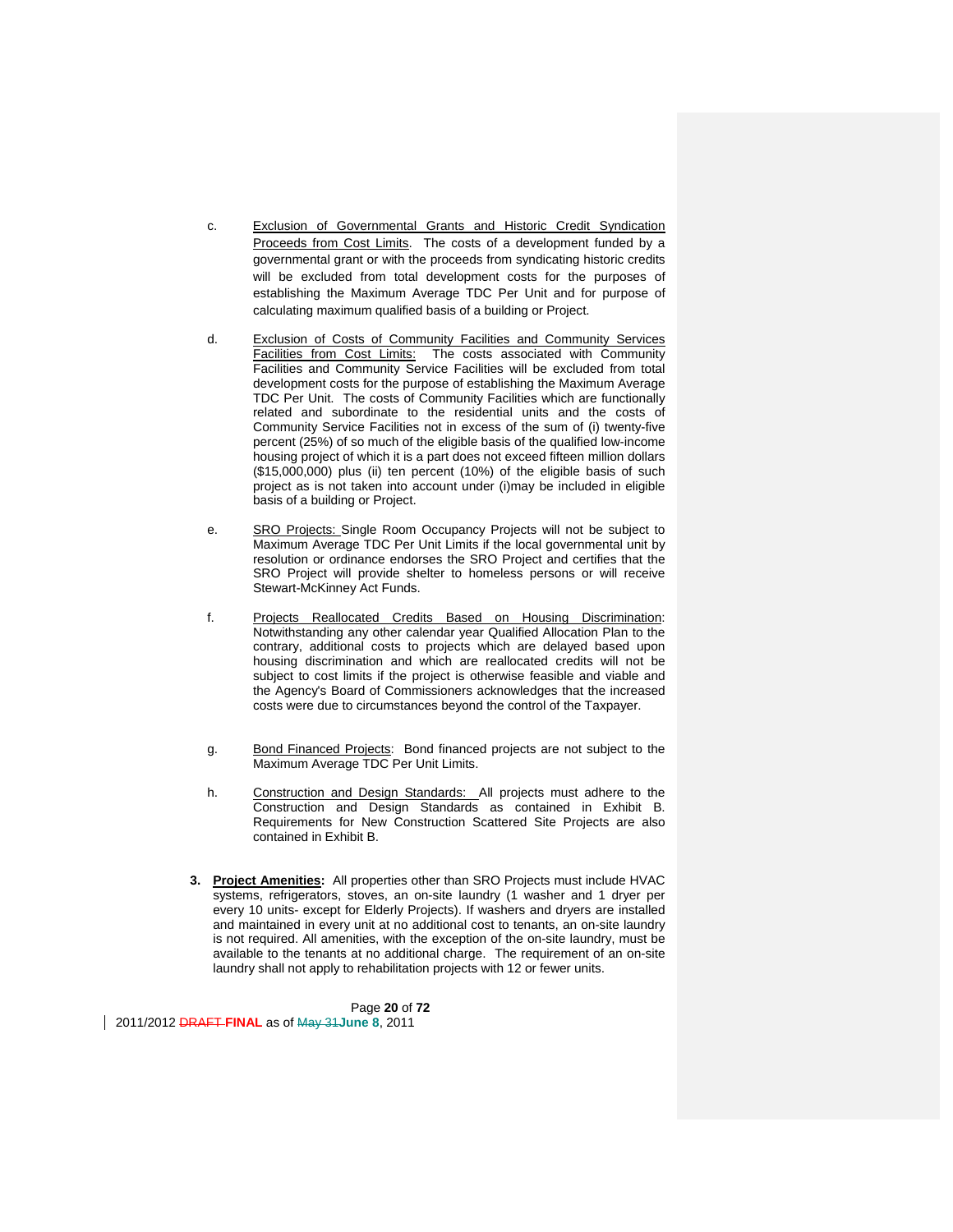#### **4. Profit Limits:**

### **Developer Fees**

Developer Fees for a project shall not exceed fifteen percent (15%) of the Developer Fee Base.

No Developer Fee, including payments to consultants, will be allowed unless a Development Services Agreement is submitted as an Exhibit to the Tax Credit Application Package. The Developer Fee Base will include only the amount of Builder Profit, Builder Overhead and General Requirements at the maximum limits permitted by the Agency and will exclude all payments to the Developer or persons related to or having an identify of interest with the Developer. Fees paid to CHDOs or non-profits will not be added to the total amount of developer's profit cap.

#### **Architect Fees**

Architect Fees shall not exceed 7% of construction contract

#### **Builder Profit**

 Builder Profit shall not exceed six percent (6%) of the Builder Profit Fee Base.

## **Builder Overhead**

Builder Overhead shall not exceed two percent (2%) of the Builder Profit Fee Base.

#### **General Requirements**

The actual costs associated with General Requirements shall not exceed six percent (6%) of the General Requirements Base. Bond Premium paid by the Developer or the Taxpayer/Owner will be excluded from the General Requirements.

#### **Syndication Costs**

Syndication Costs in excess of ten percent (10%) and fifteen percent (15%) of Gross Equity for privately placed and publicly offered Syndications, respectively, will be treated as part of the Developer Fee.

- **5. Self-Owned Equipment Limitations:** Costs deemed to lease self-owned equipment or to lease equipment owned by persons related to or having an identity of interest with the Developer or Builder will be considered as builder profit and overhead; provided, however, that certifications as to costs of fuel, lubrication, normal expenditures for such identified equipment, maintenance, repair and depreciation will be considered as a construction cost.
- **6. Subcontractor Limits Related to builder Profit and Overhead:** No overhead and builder profit will be allowed when (i) more than fifty percent

# Page **21** of **72**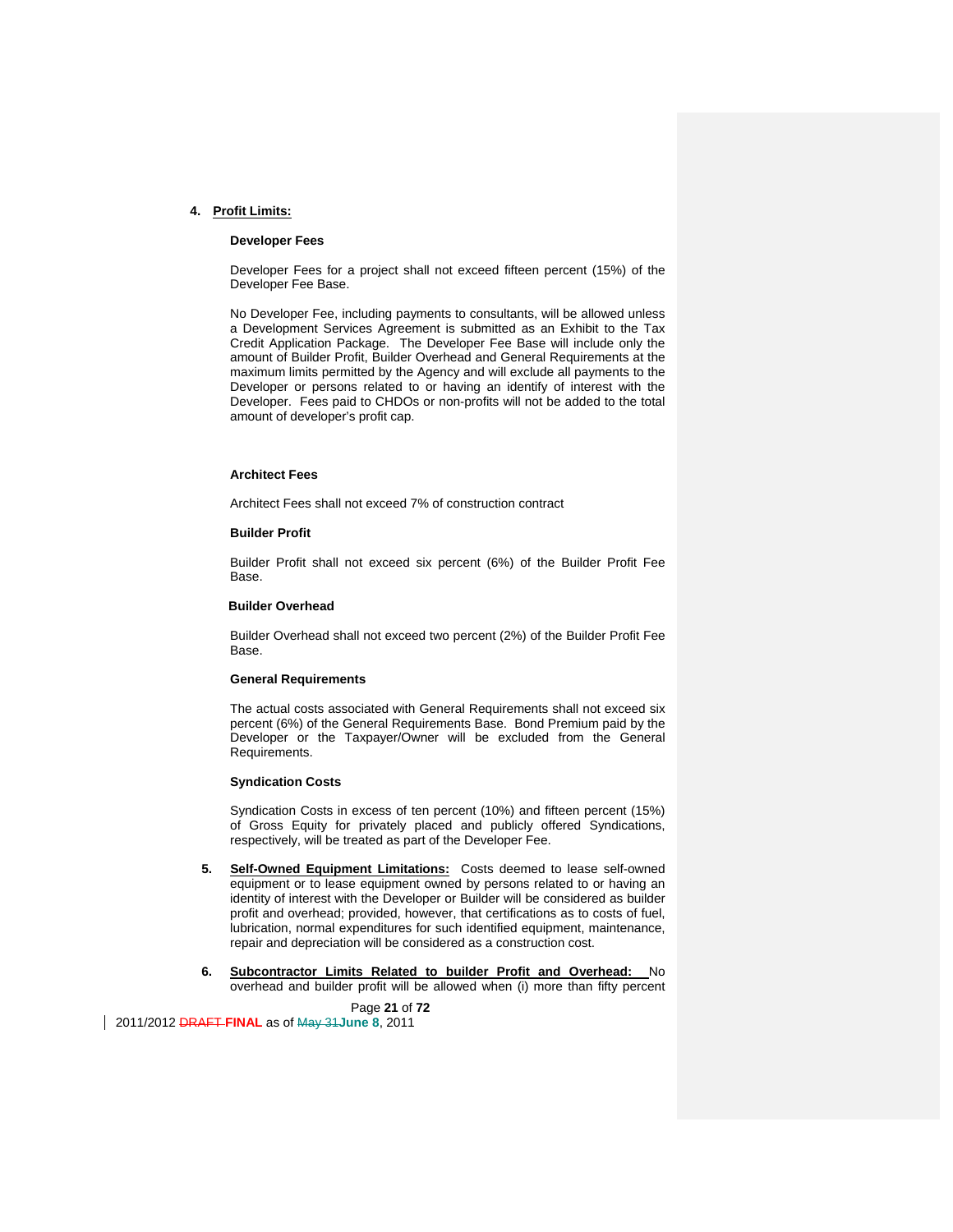(50%) of the contract sum in the construction contract is subcontracted to one subcontractor, material supplier or equipment lesser or (ii) seventy five percent (75%) or more with three or fewer subcontractors, material suppliers or equipment lessors.

- **7. Pro Forma Cash Flows:** All projects must submit fifteen year pro forma cash flows complying with the following requirements:
	- a. Rate of Increase Assumptions for Revenues and Expenses: Revenues may be projected to increase at a rate not in excess of two percent (2%) and expenses must be projected to increase at a rate of not less than OCAF or three percent (3%).
	- b. Required Debt Service Ratios: Debt service ratios may not fall below 1.15 (1.10 for RHS Properties) unless the Taxpayer/Owner executes an appropriate escrow or acceptable guarantee in an amount equal to the maximum cumulative cash flow shortfall. If Debt Service Ratios during the credit period with respect to all debt exceeds 1.4, the excess cash flow must be deposited to the Reserves for Replacement or used to prepay hard debts. The Minimum Reserve Balance shall be increased by such excess cash flow.
	- c. Maximum Return on Taxpayer Capital for Projects with HOME Funds and Distributions of Surplus Cash: Any project which receives HOME Funds from the Agency and which evidences satisfaction of the Minimum Reserve Balance will be permitted a Capital Recovery Payment on Taxpayer Capital equal to 350 basis points above the comparable Treasury bill yields as of the Closing Date that are coterminous with the return of taxpayer capital over a maximum ten year period. Tax Credit equity shall be disregarded as Taxpayer Capital. Surplus Cash evidenced in annual audits may be distributed each fiscal year so long as such distributions are limited to not exceeding fifty percent (50%) of such Surplus Cash.
	- d. Terms Required for Cash Flow Notes: Any cash flow note associated with the acquisition of an existing project must be accompanied by a schedule establishing the imputed principal of the cash flow note under Section 1274(b) of the Internal Revenue Code and any basis adjustment of the note and project pursuant to Section 1.1275-4(c) of the Treasury Regulations. All cash flow notes must mature on or before the end of the economic life of the project which may not exceed 55 years unless such cash flow note is a Developer Fee Cash Flow Note, in which case such Developer Fee Cash Flow Note must mature by the end of the initial Compliance Period of 15 years.
	- e. Vacancy Rate Assumptions: Assume a five percent (5%) vacancy rate and two percent (2%) bad debt unless the project is located in a "soft" market as determined by the Independent Qualified Housing Consultant within which a higher vacancy allowance will be required.
	- f. Required Deposit to Reserves for Replacement: Minimum replacement reserves should equal \$250 per unit per year for new construction developments for seniors and \$300 per unit per year for

Page **22** of **72** 2011/2012 DRAFT **FINAL** as of May 31**June 8**, 2011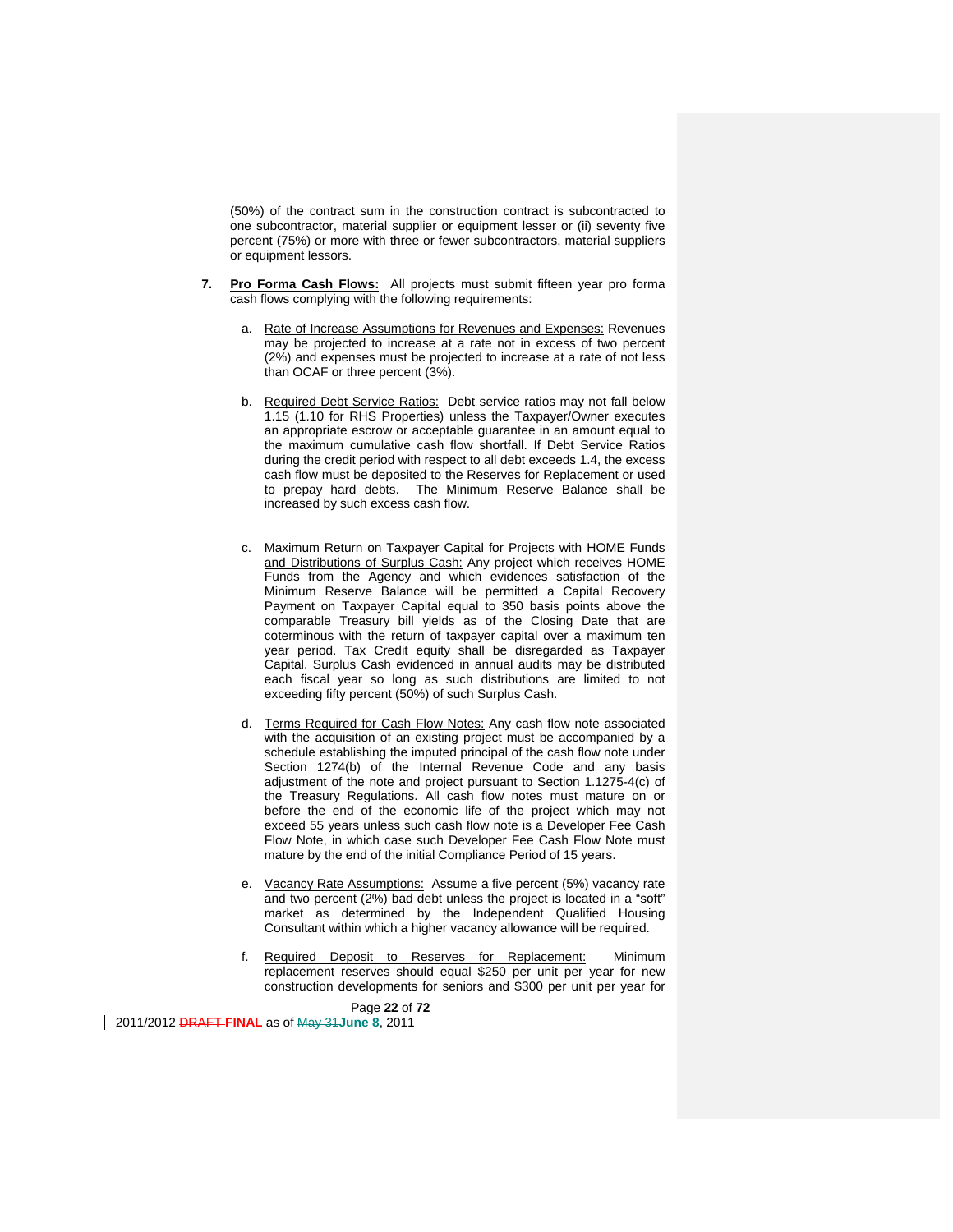new construction developments for families and developments involving rehabilitation. If the reserve deposits specified in Physical Needs Assessment**Capital Needs Assessment** exceed the foregoing minimum reserve deposits following rehabilitation, then the deposits to the reserved for replacement shall be the higher amount specified in the Capital Needs Assessment. Notwithstanding the foregoing, if HUD or RD finances the first mortgage, the annual deposit to the Reserves for Replacement may be determined in accordance with HUD or RD policies or regulations. Deposits to the Reserves for Replacement will be regulated and monitored in accordance with the Tax Credit Regulatory Agreement.

- g. Maximum Rents: Pro forma Rents for Application purposes may not exceed the lowest of market rents evidenced in the market study, HUD's most recently published fair market rents (FMR) or the maximum rent permitted by Section 42 or any subsidy program which benefits the project. Actual rents may not exceed the maximum rent permitted by Section 42 of the Code.
- h. Minimum Operating and Maintenance Expenses: Minimum operating and maintenance expenses shall not be less than \$3,600 per unit per year. For an existing project undergoing rehabilitation the Minimum Operating and Maintenance Expenses shall be increased if, following a review of the prior three years of audits of the project's operations, the expenses exceed the minimums and if the rehab to be completed will not reduce the historic expenses. SRO Projects shall evidence appropriate subsidies to sustain the proposed operating budget.
- i. Minimum Reserve Balance: Minimum operating reserves should equal six months of projected operating expenses. Initial operating reserves of up to \$2,000 per unit per year may be funded from project development sources. Initial operating reserves exceeding \$2,000 per unit must be funded either with deferred developer fees, unsecured debt or soft cash flow debt.
- **8. Capital Needs Assessment**: A Capital Needs Assessment by an architect or engineer, dated no earlier than 90 days before the Application deadline, is required for all existing projects.
- **9. Receipt of Cost Certifications and GAAP Audits:** Prior to mailing a Form 8609 for a project, the Agency must receive (i) an unqualified GAAP Audit as required by Treasury Regulation 1.42-17(a)(5), (ii) a Financing Certification, (iii) a Syndication Certification and (iv) a proposed baseline operating budget (including trending assumptions) as of the date sustaining occupancy is to be attained. The GAAP audit and the Financing Certification must certify all sources and uses of funds through the Placed in Service Date of a project and must clearly distinguish and show (a) costs that may be included in eligible and qualified basis and (b) costs which may not be included in eligible and qualified basis.
- **10. Subsidy Layering Review:** A subsidy layering review will be conducted in connection with any project receiving Governmental Assistance from HUD or RD in addition to housing tax credits for each of acquisition, rehabilitation and new construction uses. Note: By letter dated December 13, 2010 from Milan M.

# Page **23** of **72**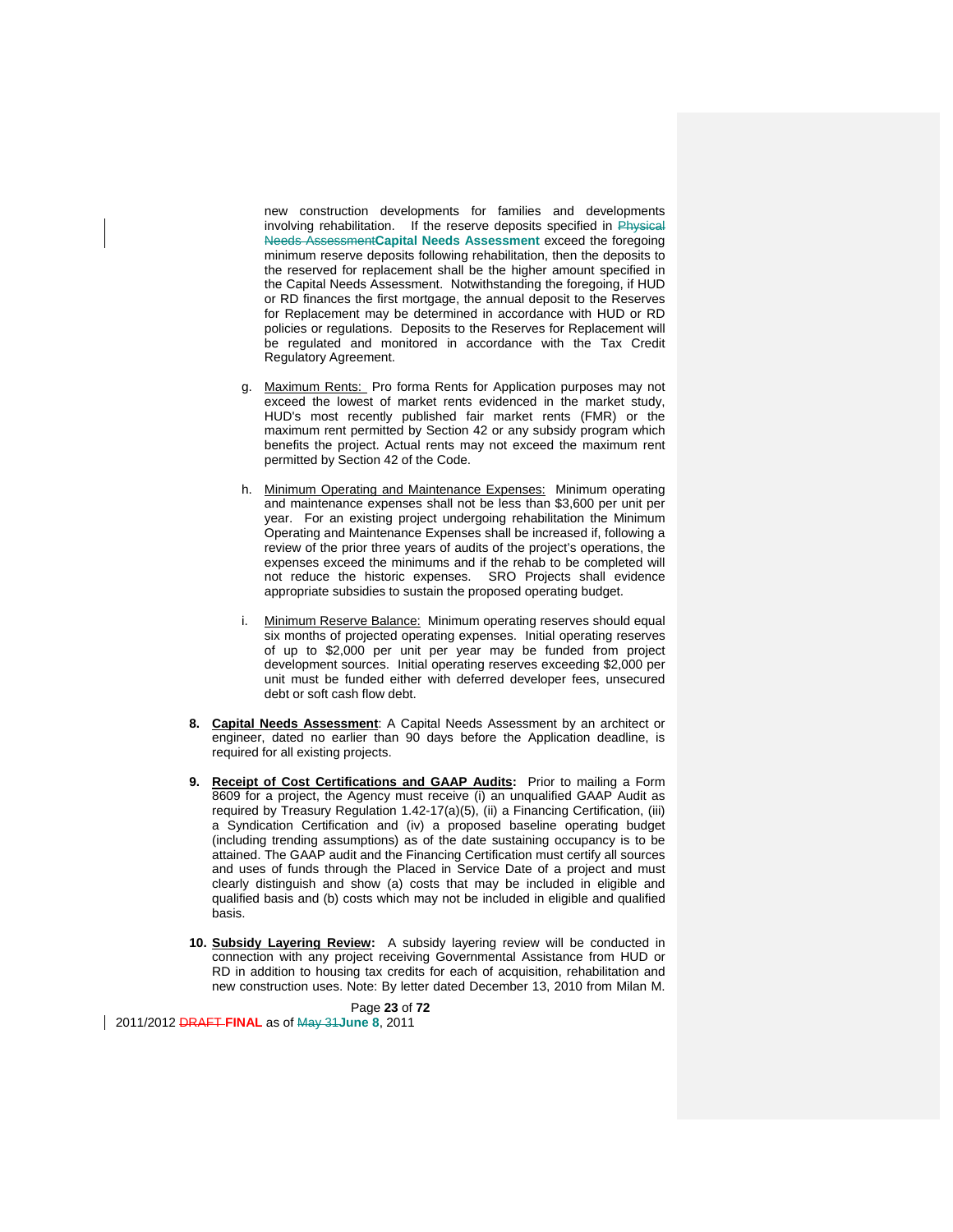Ozdinec, Deputy Assistant Secretary, Office of Public Housing and Voucher Programs, the Agency is authorized to perform SLRs on HUD's behalf.

- **11. Processing Projects With Federal Funds or Insurance:** Projects receiving Federal Funds or insurance under a Federal program will be reserved credits only after the federal agency advises the Agency in writing that the federal agency providing such funds or insurance has no objections to the reservation of tax credits to the Project.
- **12. Financing Commitments:** Fully executed Financing Commitments for all sources of funds must be included with the Application.

#### **13. Legal Description of Project Property Site:**

Projects in Urban and Rural Areas: The legal description and cost of the portion of a site on which the Project is located must be submitted in the Application involving a Project in Urban and Rural Areas. The legal description shall include parish, municipality, subdivision, tracts, section, ranges, boundaries, directions and measurements.

Scattered Site Projects in Urban Areas: A Scattered Site Project located in an urban area may identify only the street addresses for each separate site.

Consistency of Project Description: The legal description and/or street addresses of the Property Site included with the Application must be consistent with all subsequent documents submitted to the Agency during the development and operation of the Project. If a material inconsistency in the legal description of the Project Site between the Application Deadline and any reservation or allocation of credits is identified and such inconsistency constitutes a Site Change, the tax credits reserved and/or allocated to the Project will be subject to rescission and/or recapture.

Additional Sites: No additional sites may be included in a Scattered Site Project following the Application Deadline unless the Project is located in a Redevelopment Area and the local governmental unit requests the addition of new sites within the Redevelopment Area; however, no additional sites may be included in a Project following carryover allocation.

Map Requirement: A map identifying the Project Site must be included with all legal descriptions and/or street addresses. The map must show parish, municipality, subdivision, tracts, section, ranges, boundaries, directions, and measurements.

# **H. Project Site Information**

**1.** Certification of Architectural Plans and Specifications: At least 45 days prior to commencement of construction or Substantial Rehabilitation of a project, the owner must submit certification of architect that (i) the unit configuration by bedroom size and square footage by bedroom size is consistent with the configuration in the project's Application, (ii) the project as completed complies with Fair Housing Accessibility Guidelines and design features required by or subject to bonus points awarded in this QAP and (iii) if HOME or other federal funds have been invested, the requirements of Section 504 of the Rehabilitation Act of 1973 are satisfied. In

Page **24** of **72**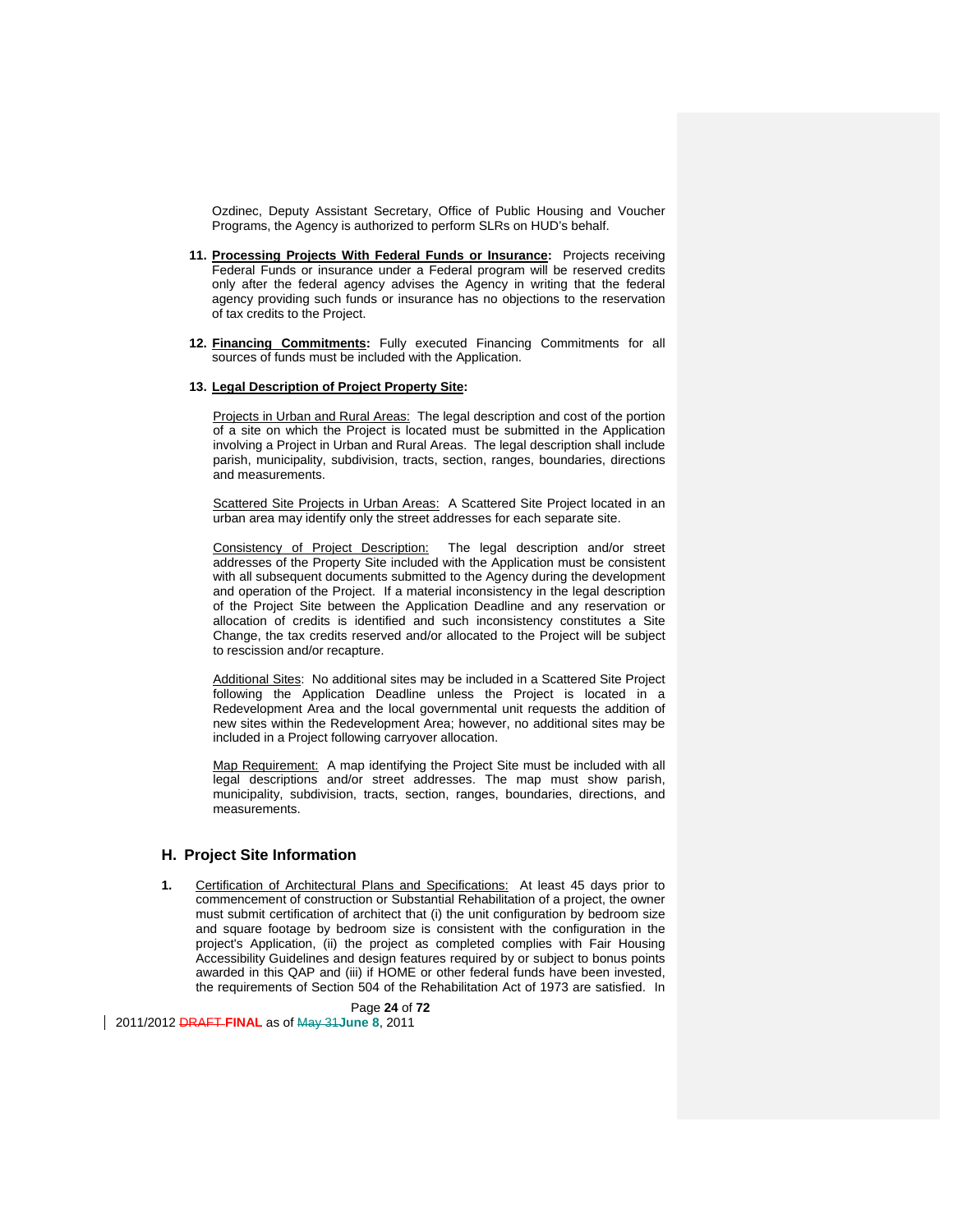addition to the Certifications shown in Exhibit B, Attachments IV and V, the Applicant shall submit Architect's Certifications at each of the following three (3) stages:

- I. At the time the application is submitted. The certification should outline the proposed design and construction commitments.
- II. At the time of Construction/Bid Documents are completed. The certification should verify that all the commitments outlined in the QAP and also described in the first Architect's Certification have been met.
- III. When construction is completed. The certification should verify that the project was built per QAP commitments, as well as previous Architect's Certifications.
- **2.** Signage on Property**:** Developers will be required to display sign upon start of construction through completion on project site that the project is being financed by Louisiana Housing Finance Agency.
- **3.** Staff Visits: The Agency will make a minimum of three (3) site visits to projects before the issuance of 8609s. This is to ensure that the project is being constructed as stated in the application and in accordance to the QAP. The Agency reserves the right to add additional site visits if deemed necessary.
- **4.** Construction Progress/Schedule Form: Upon receiving a Low Income Housing Tax Credit Award, applicants are required to submit electronically, monthly, on the first day of each month, a Construction Progress/Schedule Form including AIA documents. Failure to submit or the submission of erroneous information may result in the forfeiture of the tax credit **allocation**reservation.

### **I. Market Study and Appraisals**

### **Agency Evaluation**

The Agency will administer the market study process based upon this section and additional criteria formulated through the procurement of market study analyst. The Agency will contract directly with market analysts to perform the studies. However, developers will be required to submit the cost of the market study analysis at the time of application. The Agency will limit the number of projects awarded in the same application round to those that it determines can be supported in the market. The Agency is not bound by the conclusions or recommendations of the market analysts(s) and will use its discretion in evaluating the criteria listed in this subsection.

The Agency is relying on the information prepared by third party market analysts and is to be held harmless by the action or inactions of the market analysts or their staffs. In addition, in the event that the applicant disagrees with the findings of the market analysts, the applicant should address its concerns in writing to the Agency during the challenge period to forward to the market analysts. If there is conflicting information in studies supplied in the same area, the applicant(s) in disagreement with the market study may request a supplemental study to be supplied by an approved market analyst of the Agency's choosing during the challenge period. The applicant(s) requesting the supplemental study will be responsible for the cost of the supplemental study.

Page **25** of **72** 2011/2012 DRAFT **FINAL** as of May 31**June 8**, 2011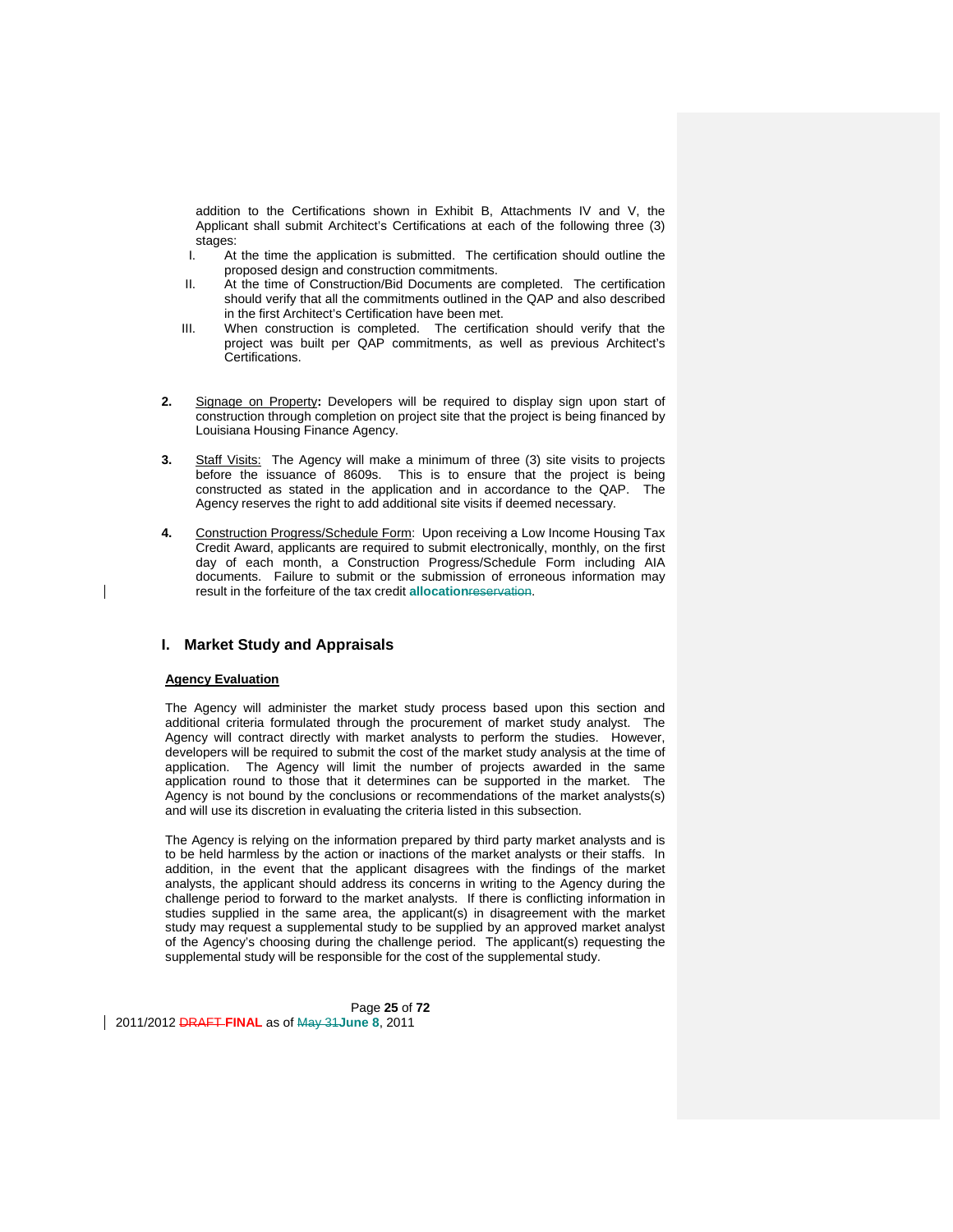The Agency will post its current Housing Needs Assessment to its website at www.lhfa.state.la.us. Developers are encouraged to utilize this information in evaluating prospective application projects and sites. All market analysts contracted by LHFA will consider this document in preparing individual market studies.

The Agency has the right to request additional or further analysis based upon market anomalies. The cost of any additional market studies to reconcile data will be at the developer's expense. Prior to ordering the additional market study, the Agency will notify the developer and of the cost involved.

The Agency will not allow a project to restructure (i.e. change the bedroom configuration, rent structure, elderly to family, etc) during the competitive cycle, once the application has been submitted, based upon the results of the Market Study. Please note that the Agency will require that the analyst simultaneously send to the developer, the underwriter and the Agency a copy of the market study  $-$  such submission to the developer will therefore precede Agency review.

Prior to granting awards, the Agency will undertake an RFP or other process to engage a firm or firms to perform individual market studies.

As it relates to the submission of Tax Exempt Bond Financed project applications the agency will select approved market study analyst on a rotational basis. Applicants must submit the appropriate Market Study Analysis fee with the Bond Application.

Market studies are deemed current for a period of 6-months from date of completion.

### **Project Evaluation And Market Study Information**

Market studies ordered by the LHFA should evidence the housing needs of Targeted Households, Large Families, tenants with children, Special Needs Households (if project serves Special Needs Households) in the Market Area and the unmet needs of such individuals and families following the construction and/or development of the Project.

Except as permitted by Section  $42(g)(9)$  of the Code, projects may not give preferences to potential tenants based upon 1) residing in the jurisdiction of a particular government, 2) having a particular disability or 3) being a part of a specific occupational group.

The following five (5) criteria are **threshold requirements** for inclusion in all market studies:

- i. The project's capture rate,
- ii. The project's absorption rate,
- iii. The vacancy rate at comparable properties (what qualifies
- as a comparable will vary based on the circumstances), and iv. The project's effect on existing or awarded properties with 9% tax credits or Agency loans.
- v. The project's ability to meet housing demand established in LHFA's Housing Needs Assessment

The Agency is not bound by the conclusions or recommendations of the market analyst(s) and will use its discretion in evaluating the analysis.

### Page **26** of **72**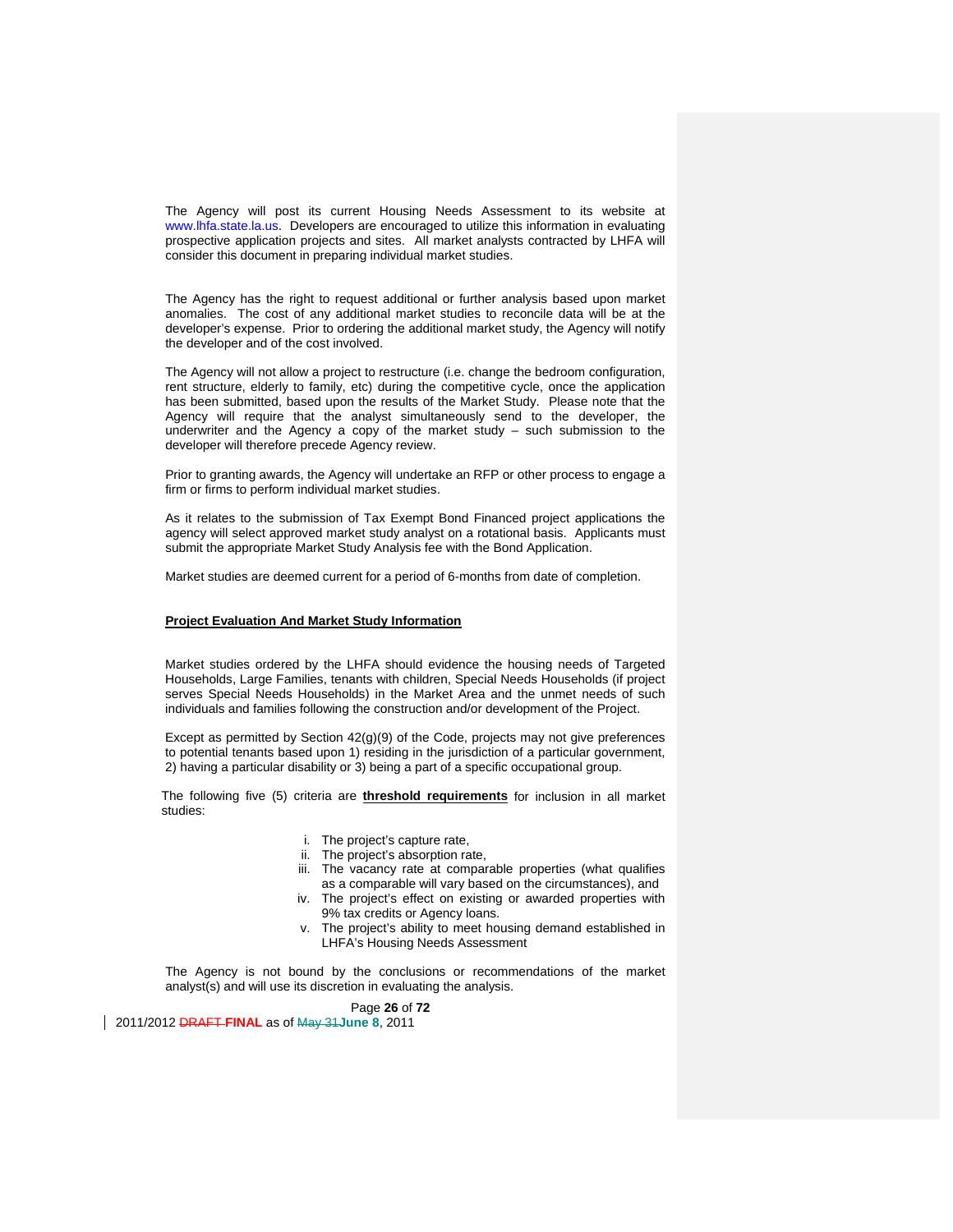### **Content of Market Study**

In addition to threshold requirements, the Market Study must provide information under noted boldfaced captions with tabs and an index to locate the following within the Market Study:

- 1. **Executive Summary:** A statement summarizing the findings of the market study.
- 2. **Credentials:** Statement of experience and competence of the market analyst.
- 3. **Independence and No Identity of Interest:** A certification that the market analyst is independent and has no identity of interest with the developer of the proposed or existing project and that the market analyst was retained to perform the market study without conditions, including compensation based upon finding market need.
- 4. **Property Site:** A description of the proposed property site along with a map site identifying area of the Project. Color photographs of the site and neighborhood, a map clearly identifying the location of the project and the closet transportation linkages, shopping, schools, medical services, public transportation, places of worship and other services such as libraries, community centers, banks, etc.
- 5. **Demographic Analysis**: Analysis of the Income Qualified Renter Demand in the market area.
- 6. **Market Area**: Geographic definition and analysis of the primary and secondary market area which Project serves including a discussion of the Local/community perspective of rental housing market and housing alternatives
- 7. **Operations and Development Comparisons**: A description of comparable developments in the market area served by Project, including the following information or analysis, labeled accordingly:
	- a. Subsidy whether or not each comparable development is subsidized.
	- b. Rent Levels and Vacancy: a description of rent levels and vacancy rates of comparable properties, including subsidized and non-subsidized developments in market area served by Project.
	- c. Operating Comparisons: analysis of operating expenses using data from comparable properties in the market area served by Project, if available, or, if not available, using IREM of ULI data.
	- d. Project Operating Statement: projected operating funds and expenses of the subject Project.
	- e. Public Housing: a summary of (i) the number and quality of units in developments owned by the local public housing authority and a statement concerning vacancy rates and waiting lists and (ii) the number of vouchers administered by the local public housing authority and the estimate of the households on the waiting list for vouchers.

Page **27** of **72** 2011/2012 DRAFT **FINAL** as of May 31**June 8**, 2011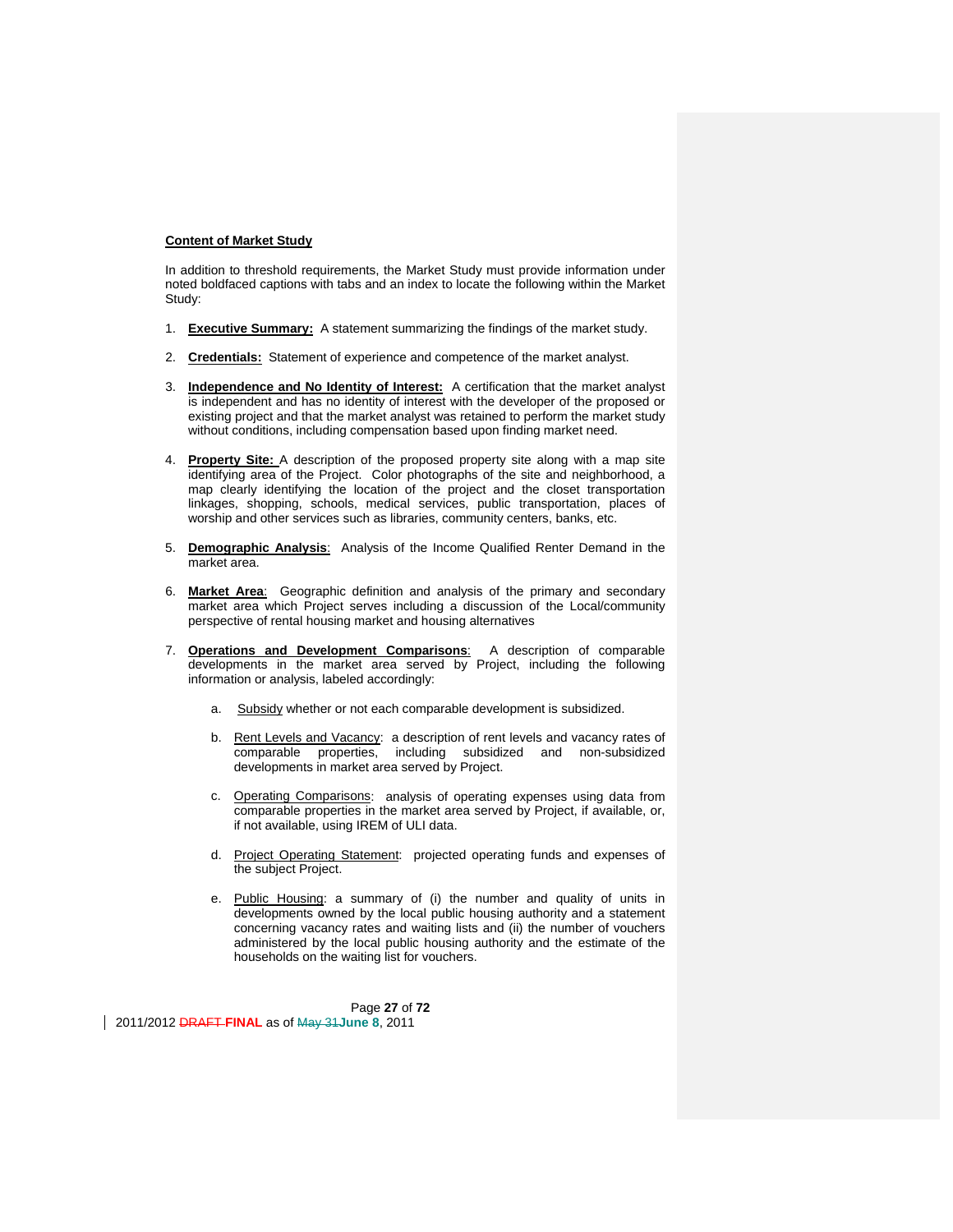- f. Absorption Analysis: expected market absorption of the proposed rental housing units in the subject Project each month following certificate of occupancy.
- g. Market Impact Statement: A description of the impact of the proposed housing units in the market area, including the impact of the proposed housing units on tax credit and other existing affordable rental housing in market areas.
- 8. **Federal Housing Agency Coordination**: The Independent Qualified Housing Consultant must identify all multifamily housing developments in the primary market area of the proposed project, which are financed by HUD, RD and the Agency. The consultant must provide a table evidencing the following information for each such project:
	- a. Name of Project
	- b. Number of Units in Project
	- c. Type of Federal loan or credit enhancement, e.g., 515 loan, 202, 221(d)(4), etc.
	- d. Average vacancy rate in comparable projects in prior twelve-month period.
- 9. **Pipeline Analysis**: Certification of the number of building and demolition permits (or its equivalent) for multifamily housing units issued over the preceding 24 months by the local jurisdiction within which the project is located and that any planned or construction in progress will not adversely affect the market's absorption of the units in the project.
- 10. **Certification of Demand**: A Certification of Demand for New Units and Conversion executed by the Qualified Housing Consultant.
- 11. **Statement of Housing Needs of Low-Income Individuals and Large Family Households**: A statement of housing needs of Large Families and tenant populations with children in the primary market area and the extent there will be unmet needs for such individuals and families following construction/rehab of the Project.
- 12. **Location Characteristics:** Part II of the Selection Criteria contains a number of positive points and negative points relating to the location of a Project. Each Market Study must include a separate section that evidences whether the Project satisfies the positive points listed or incurs the negative points listed.
- 13. **Appraisals:** For rehabilitation projects an Appraisal must be submitted establishing the fair market value of any existing property when the purchase price of such property exceeds \$500,000 or the Acquisition Costs of buildings are included in Eligible Basis.
- 14. **Sources for Data:** Market analysts must clearly define all sources for data.
- 15. Information contained in the report must adhere to standard FHA/HUD Guide on Market Studies.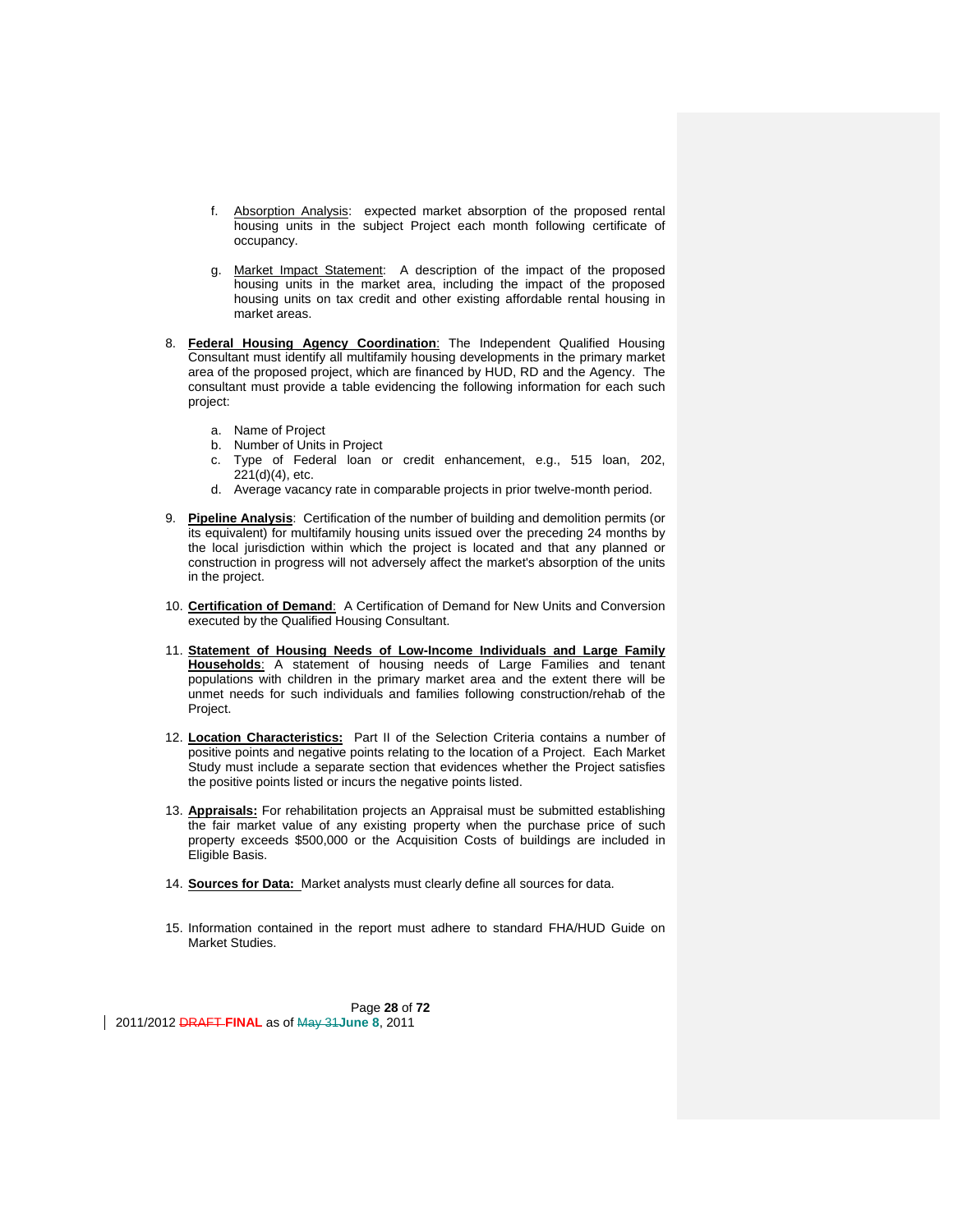# **III. Post-Award Processes & Requirements**

### **A. Carryover Allocation of Tax Credits**

Projects may qualify for a carry-forward allocation of tax credits under the Ten Percent (10%) Basis Exception within twelve (12) months of the date of the allocation. A Taxpayer/Owner must deliver to the Agency all carry forward allocation documentation, including an appropriate attorney or CPA opinion in the format prescribed by the Agency, on or before December 15**21**, 2011. Projects that have not met the 10% expenditure test as of December 2011 will receive a "Carryover Allocation Agreement" in lieu of the "Carryover Allocation Certification. Such projects shall have until June 15th of the following year to provide the necessary documentation evidencing their 10% basis expenditure test has been met.

Each Carryover Allocation Certification will be done on a Project-Wide basis with a designation stating the appropriate credit ceiling from which the allocation is made.

The Agency will allocate 2011 credits to the highest ranked projects in each pool with the lower ranked applications being allocated 2012 credits. Projects awarded credits under the 2011 housing credit ceiling must provide documentation that buildings in the project to be allocated credits pursuant to Section  $42(h)(1)(E)$  or (F) are qualified buildings by not later than -November 15**December 21**, 2011 in order to receive an allocation document pursuant to Treasury Regulation 1.42-6(d)(2). Projects awarded credits under the 2012 housing credit ceiling will be provided a binding credit commitment of an allocation from the 2012 housing credit ceiling pursuant to Section 42(h)(1) (C)but must submit documentation that buildings in the project are qualified by not later than January 15, 2012.

### **B. Placed in Service and Annual Audit**

- **1.** Placed in Service Audit: The Financing Certification, Syndication Cost Certification, GAAP Audit and Baseline Operating Budget must be received by not later than the April 1st of the calendar year following the year in which the Project is placed in service. The GAAP audit must specifically identify any unexpended contingency construction reserve and any operating/rent up reserve. The carry forward allocation of credits is subject to recapture if required certifications, audit and Baseline Operating Budget are not received by such date. The Taxpayer/Owner may request only a one-year extension for submission of the certificates and audits from the Agency and only if the Taxpayer has elected to begin the first year of the credit period following the year in which the Project is placed in service. Payment of developer fees to CHDO or non-profit partners partnering with a for-profit as a co-developer must be shown as fully paid in the placed in service audit. CHDOs and non-profit partners must receive not less than twenty percent (20%) of the Developer Fee for transactions receiving tax credits.
- **2.** Annual Audit: Following the placed in service date of a project, Taxpayers must submit a completed AMEC Model and annual electronic audits to the Agency in a format prescribed in the Agency's audit instructions and using the HUD Chart of Accounts.. Taxpayers will be required to submit quarterly unaudited statements to the agency. All cash distributions and withdrawals from operating reserves and/or reserves for replacement must be explained in footnotes to the audit and all payments to Related Persons and contractors with an identity of interests to the Taxpayer/Owner must be identified. Annual audits must be received by not later

Page **29** of **72** 2011/2012 DRAFT **FINAL** as of May 31**June 8**, 2011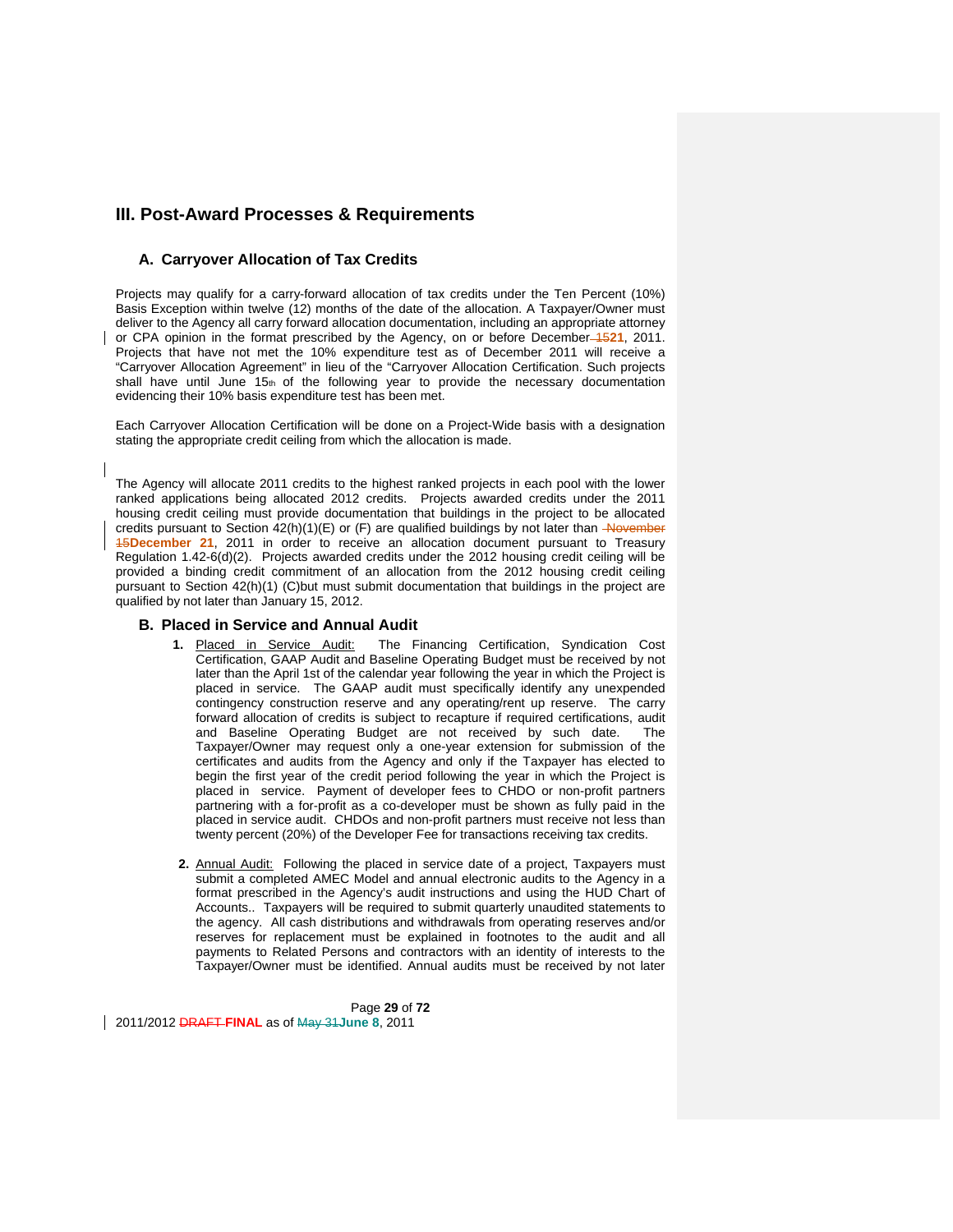than April  $1<sup>st</sup>$  of each calendar year if the fiscal year is a calendar year or not later than ninety (90) days following the end of a fiscal year that is not a calendar year. All AMEC models and audits must be submitted to:

AnnualAudits@lhfa.state.la.us

 3. The Management Company of record for the project will be required to provide to the Agency, electronically, through an Agency approved medium any changes in contact information as well as but not limited to information on number of vacancies and unit mix.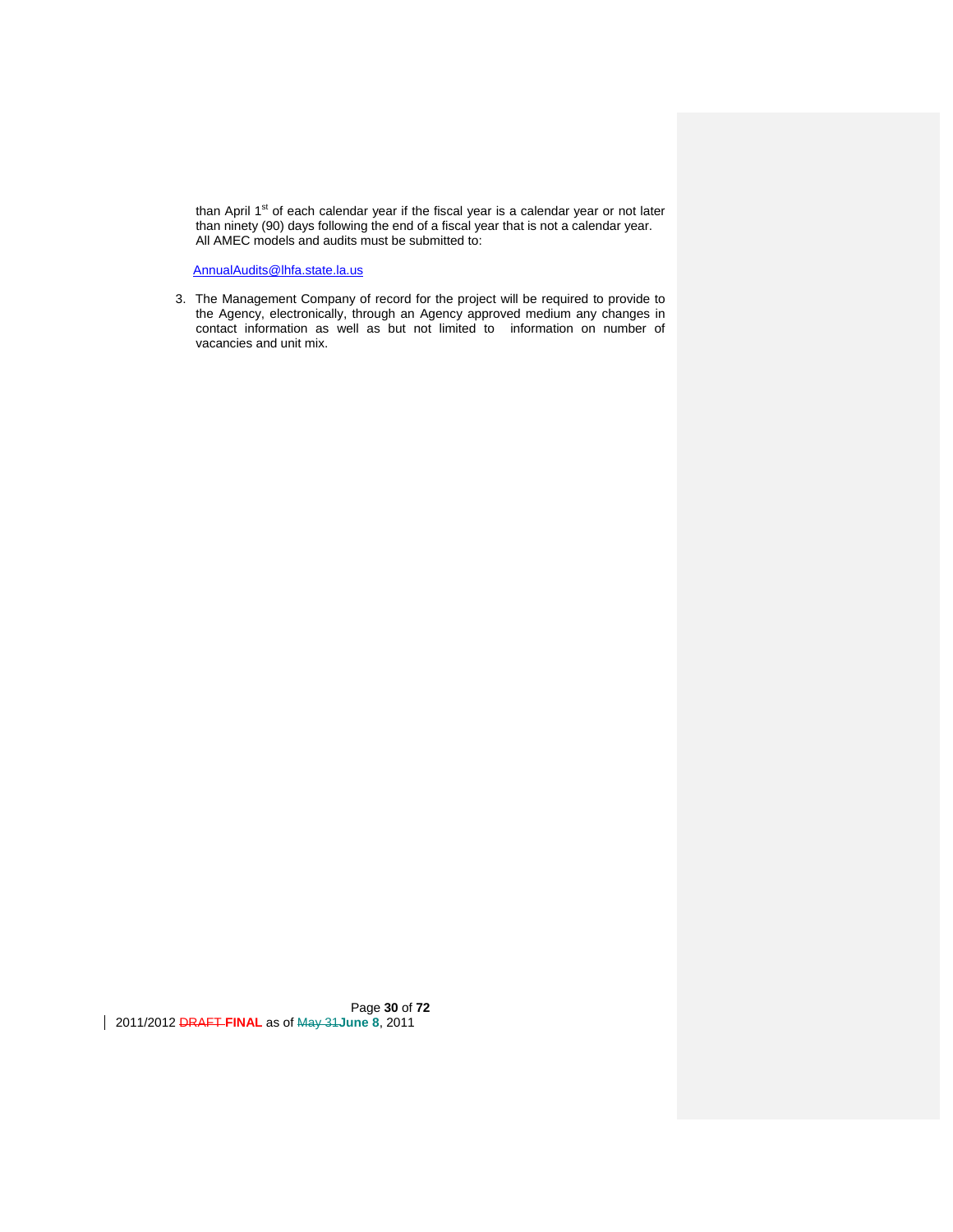## **C. Compliance Training Requirements**

Taxpayer/Owners will be required to evidence to the Agency at least ninety (90) days prior to a Project's Placed In Service Date that the proposed on-site manager or the Management Company has completed compliance training within the prior (12) twelve months in a program deemed acceptable to the Agency in accordance with industry recognized training standards. No Form 8609 will be issued without evidence of such training.

### **D. Fees to CHDO or Non-profit General Partner**

Prior to delivery of Form 8609 a for-profit co-general partner with a CHDO or non-profit general partner must certify payment of the fee paid to the CHDO or non-profit general partner is consistent with Development Services Agreement submitted with the Tax Credit Application. Developer Fees to CHDOs or non-profit general partners in connection with projects receiving an allocation must not be less than twenty percent (20%) of the total Developer Fees. Fees paid to CHDOs or non-profits, up to 20% of the developer's fee, will not be included in the developer's maximum profit cap. Therefore the total developer's fee may be up to 18%.

### **E. Notification of Material Changes**

It is the **applicant's responsibility** to notify the Agency, in writing via certified US Mail, of any occurrence of a material change in a project. Such notifications must be sent to: Louisiana Housing Finance Agency; Attn: Tax Credit Manager, 2415 Quail Drive, Baton Rouge, LA 70808. Notwithstanding any provision of any other program requirements, no project that the Agency determines to have materially changed shall be deemed feasible or viable. **LHFA Board approval is required on all requests seeking material changes in a project.** A material change will be governed by Reasonable Man Standard.

- (i) Material Changes Prior to Final Application Deadline: The Agency may receive a new Application for a Project which has materially changed in advance of the Final Application Deadline for a competitive funding round. A new Application, along with the Application and analysis fees must be received by the Final Application Deadline. (This option is applicable only when a preliminary Application review is offered by the Agency.)
- (ii) Material Changes After Final Application Deadline: A material change occurring after the Final Application Deadline can result in cancellation of either the tax credit reservation or the carry-forward allocation of tax credits.

### **F. Notification of Reprocessing Change**

It is the applicant's responsibility to notify the Agency, in writing, of any occurrence of a reprocessing change in a Project. A reprocessing change may occur prior to delivery of Form 8609 to a Project; however, Form 8609 will be withheld until the Taxpayer submits a revised Application and Reprocessing Fee. Following receipt of the revised Application and reprocessing fee, the Agency will complete a new legal, feasibility and viability review in order to determine any adjustment of maximum qualified basis and/or the tax credits to be allocated to the Project. Projects subject to reprocessing are at risk

Page **31** of **72** 2011/2012 DRAFT **FINAL** as of May 31**June 8**, 2011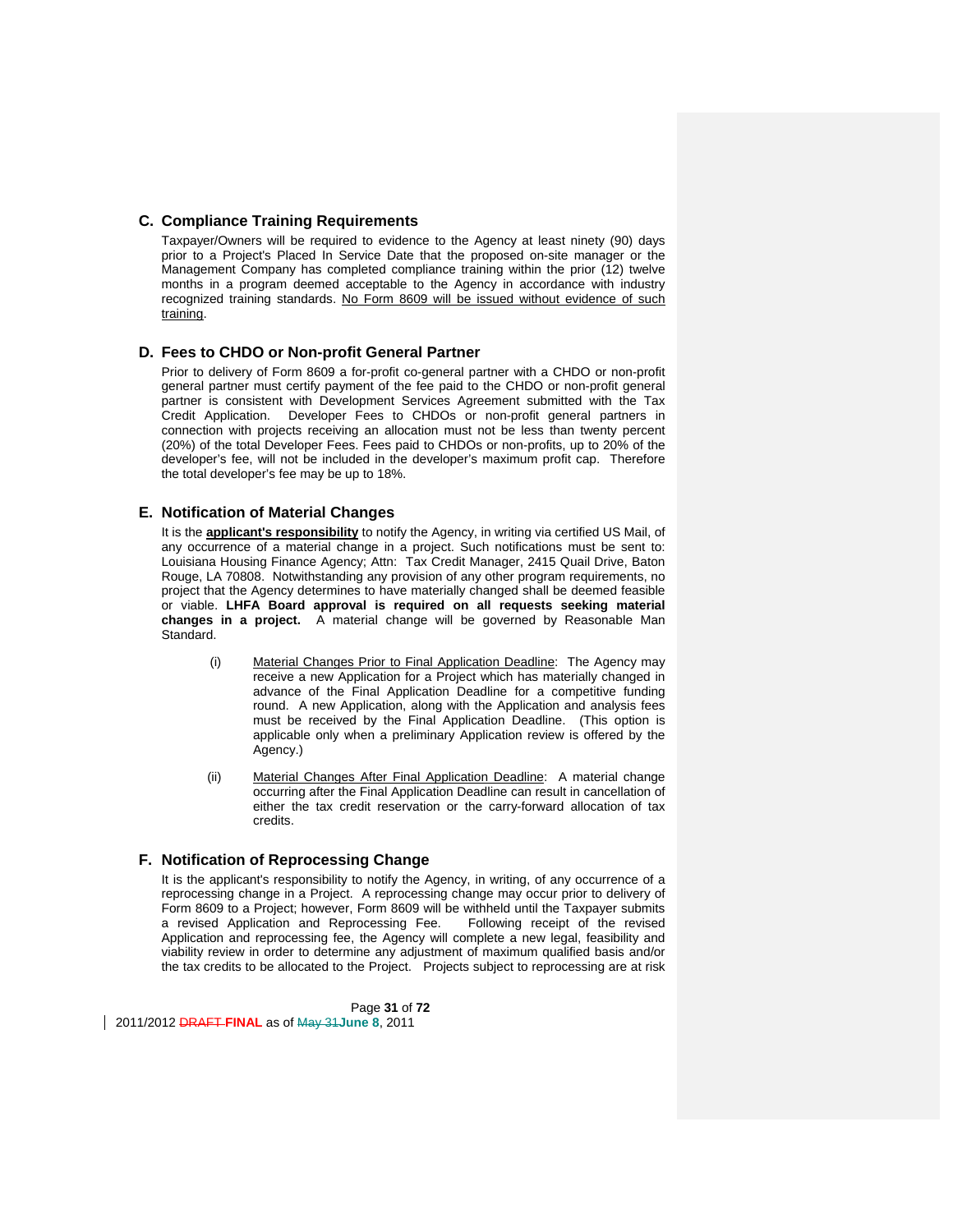of credit loss if such Project fails to satisfy the minimum score or if other projects on the waiting list which are not reserved credits have higher scores.

### **G. Site Change**

A Site Change, which has not been previously approved by the Agency's Board of Commissioners in a Project following the Final Application Deadline will automatically cancel any reservation, commitment or allocation of tax credits to such Project.

### **H. Deviations from Selection Criteria in Filed Application**

When an Applicant requests a deviation from the selection criteria in the filed application and the deviation is not a Material Change as defined by the QAP or a change that a Reasonable Man would determine to materially change the project, the following penalty shall apply:

The developer shall select a substitute benefit or enhancement identified in the selection criteria in the QAP of equal or greater point value, Agency staff shall consider approval of the request and require the replacement benefit to the project be incorporated into the project, thereby enhancing the project by the same point value. There shall be no additional penalty to the developer.

If the developer or the agency determines there is no appropriate substitute project enhancement of equal or greater point value, the developer and all affiliates shall be subject to penalty points in the applicant's next tax credit funding round equal to the point value of the representation that cannot be satisfied.

When an Applicant requests a deviation from the selection criteria in the filed application and the deviation is a Material Change as defined by the QAP or by the Reasonable Mans Standard, the following penalties shall apply (e.g. Applicant got funded when someone else would have gotten funded).

- 1. The developer shall select a substitute benefit or enhancement in the QAP of equal or greater point value, the Agency's Board of Commissioners may approve the request and require the replacement benefit to the project be incorporated into the project, thereby enhancing the project by the same point value. There shall be no additional penalty to the developer.
- 2. If the developer does not select a substitute benefit or enhancement in the QAP of equal or greater point value:
	- a. The developer may surrender its allocation and there shall be no additional penalty to the developer.
	- b. If the developer does not surrender the allocation and no substitute selection criteria is selected, the developer and all affiliates shall be subject to penalty points in a single application in the applicant's next tax credit funding round equal to three times the point value of the selection criteria that cannot be satisfied.

Applicants requesting more than one (1) Material Change relating to selection criteria in a single funding cycle shall be subject to a one year suspension from the applicant's next tax credit funding round.

Page **32** of **72** 2011/2012 DRAFT **FINAL** as of May 31**June 8**, 2011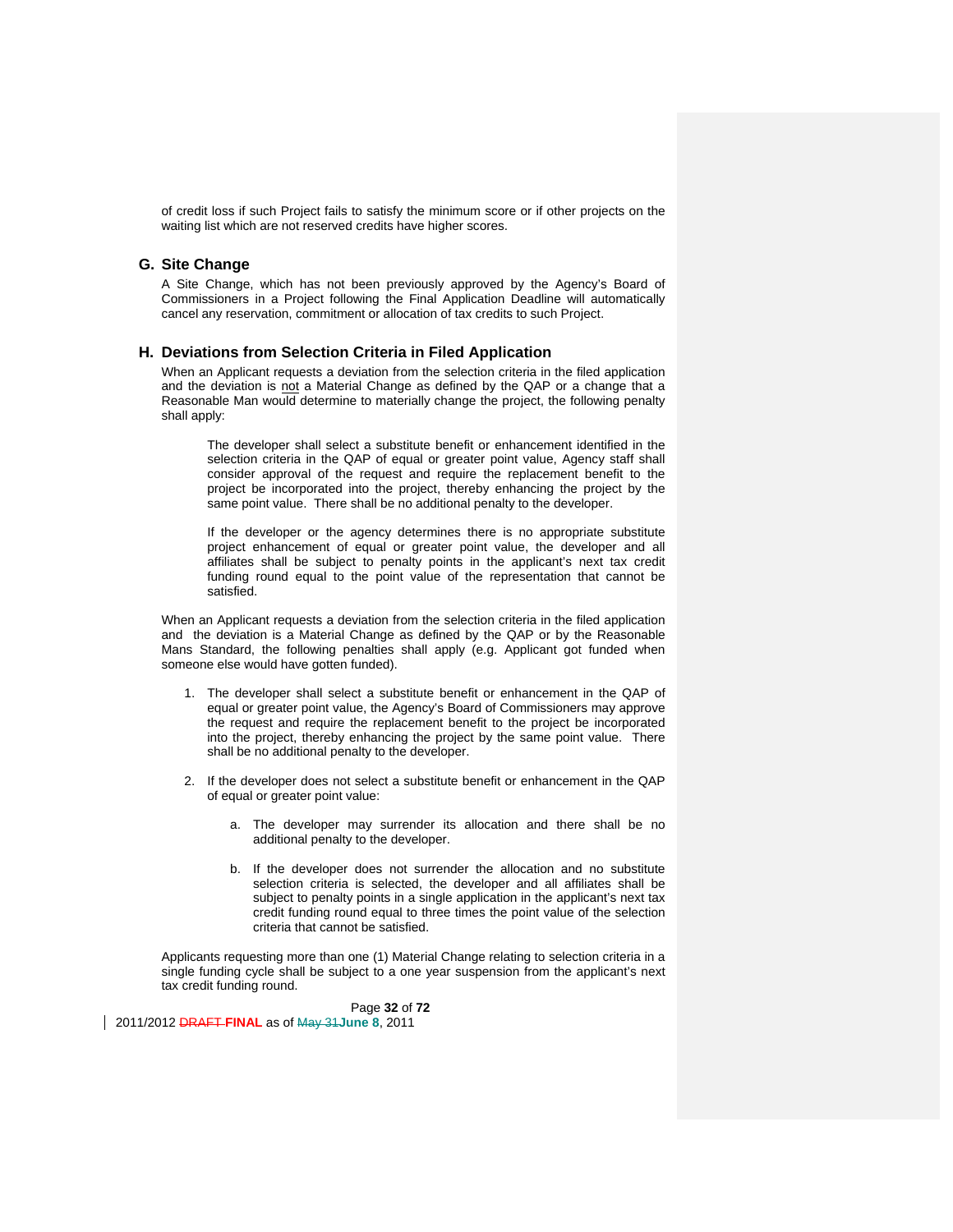Any Material Change requested due to the reliance on a representation made by a Governmental Agency remains at the discretion of the Board and the penalties, if any, to be assessed by the Board.

The Board may waive penalties in extraordinary circumstances.

Notwithstanding the above, the Applicant/Developer must notify the Agency of any changes to the project, including but not limited to unit mix and development type. It is the Applicant's responsibility to provide required public notification of any such changes.

# **I. Re-Allocation of Recaptured Tax Credits Based Upon Housing Discrimination**

Tax Credits which are recaptured from a Taxpayer will be reserved automatically to a project in an amount approved in a reprocessing of the Project Application upon receipt of all of the following:

- (i) Evidence that HUD or the Department of Justice has determined to proceed to process a complaint of housing discrimination because such a complaint has merit based upon evidence contained or certified in such complaint,
- (ii) A revised Application,
- (iii) An opinion of tax counsel to the Taxpayer that the project remains qualified for a Tax Credit reservation, and
- (iv) A report that the project remains feasible and viable at the time of the reallocation, and;
- (v) If additional credits are available, and additional soft costs have been incurred in the defense of housing discrimination, these costs may be included in the feasibility/viability analysis in an amount not to exceed the actual cost and the amount that the Agency has currently available and subject to underwriter and agency review.

### **J. Reasonable Professional Fees and Other Soft Costs**

The Agency retains the right to determine safe harbors for reasonable professional fees and other soft costs that may be included in a project's development cost budget unless otherwise specified in the QAP. Absent compelling reasons that professional fees and other costs should exceed such safe harbors, any professional fee or soft cost in excess of Agency approved safe harbors will either be excluded from the development cost budget in determining the gap for tax credit underwriting purposes or will be deemed to be paid through a deferred developer fee.

# **K. Quality Production**

The Agency will require each Taxpayer's Architect to certify that the design and materials used to submit the Estimate and Certificate of Costs with the application satisfy the State's new building code.

Page **33** of **72** 2011/2012 DRAFT **FINAL** as of May 31**June 8**, 2011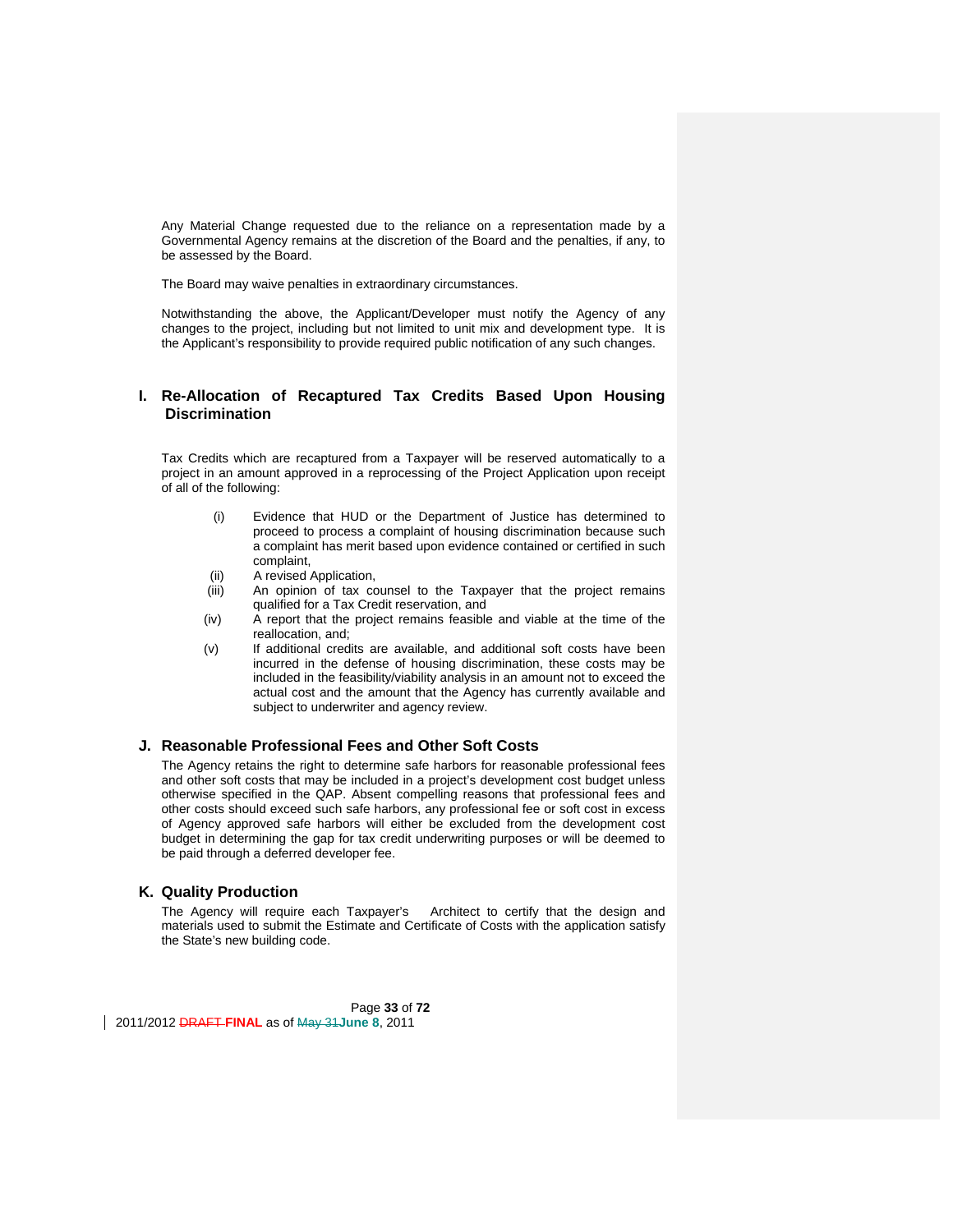# **L. Extended Use Agreement, Compliance Monitoring and Other Requirements**

The Agency has approved the form of a Tax Credit Regulatory Agreement to be dated as of December 31 of the calendar year immediately preceding the first year of the Credit Period, pursuant to which the Agency requires the Applicant/Taxpayer to fulfill the commitments and representations made in this Application. An Extended Use Agreement in accordance with the Code and Tax Regulations has been incorporated into the Tax Credit Regulatory Agreement. Upon execution, the Tax Credit Regulatory Agreement must be filed in the mortgage/conveyance records of the Parish within which the Project is located. A separate Compliance Monitoring Agreement also has been approved by the Agency and must be executed and returned to the Agency when the Project is placed in service and prior to the Agency providing Form 8609. The Agency may impose reporting and record keeping requirements, nondiscrimination regulations, and any other special conditions considered desirable by the Agency or the U.S. Department of Treasury.

### **M. Protocol to Present Matters to Multi-Family Committee/ Full Board**

To facilitate the transmission of complete, thorough information and the analysis of requests that staff periodically receives from the development community; a protocol has been implemented for matters to appear on the Multi-Family Committee Agenda.

In order to be considered for the Multi-Family Committee Agenda, requests must be submitted at least two (2) weeks prior to the regularly scheduled meeting. All requests must be submitted via certified US Mail. Such requests must be sent to: Louisiana Housing Finance Agency; Attn: Tax Credit Manager, 2415 Quail Drive, Baton Rouge, LA 70808. Exceptions to the QAP will be reviewed by staff on a case by case basis. The request should include a clear statement from the developer on why a waiver is necessary, benefits derived from the exception, along with all available documentation to support their position. Within two (2) business days of receipt, the requester will receive a "Receipt of Acknowledgement" via e-mail restating the issues as presented along with a statement of the staff's position. If additional information is required from the developer, it must be submitted within two (2) working days.

Based upon the outcome of the matter presented to the Board, an "Infraction log" will be maintained and will include the developer's name, type of request, and approval/ denial of request.

Notwithstanding the foregoing, the submittal of information does not guarantee that the matter will be created as an action item. Item may appear under other business.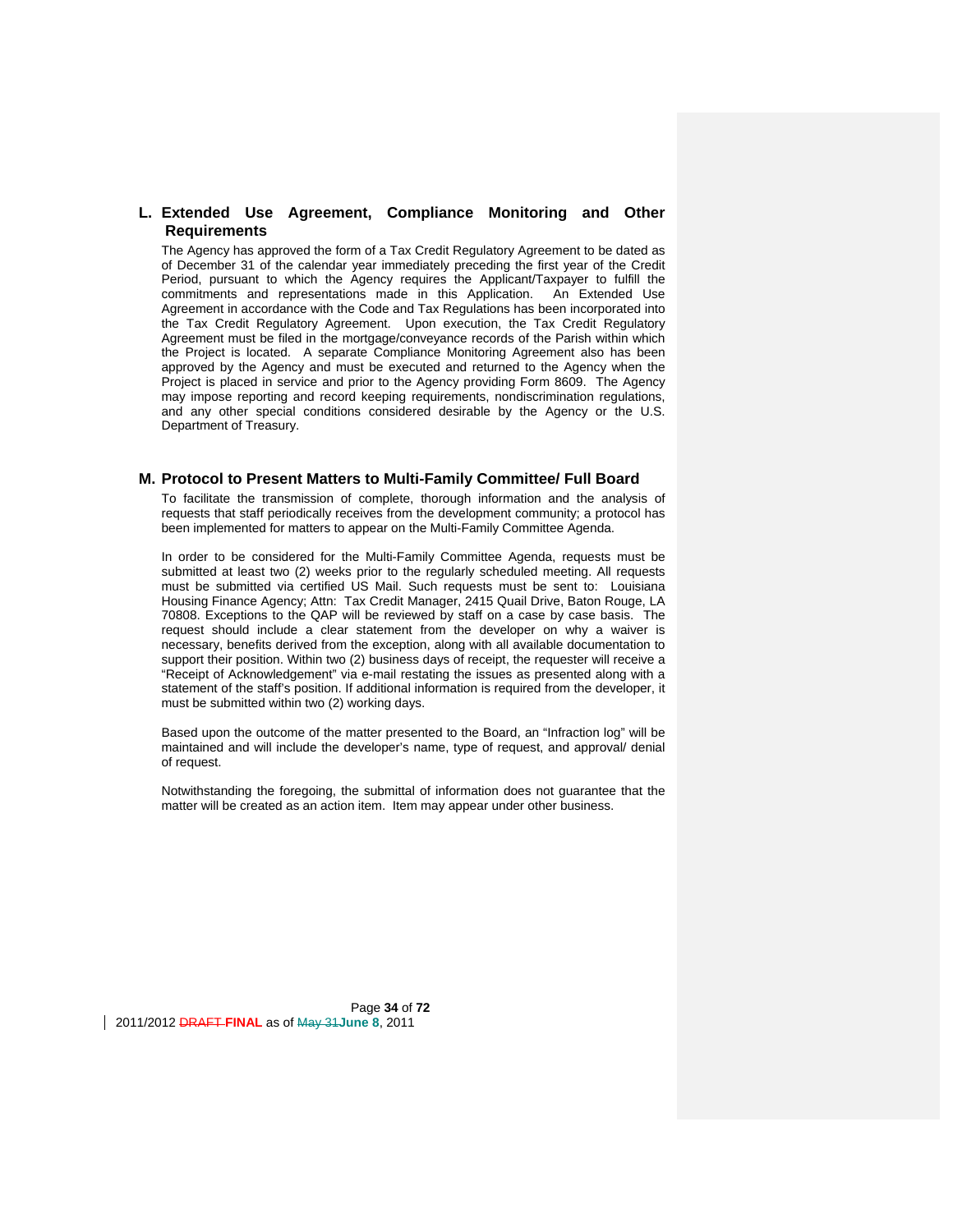Intentionally Left Blank

Page **35** of **72** 2011/2012 DRAFT **FINAL** as of May 31**June 8**, 2011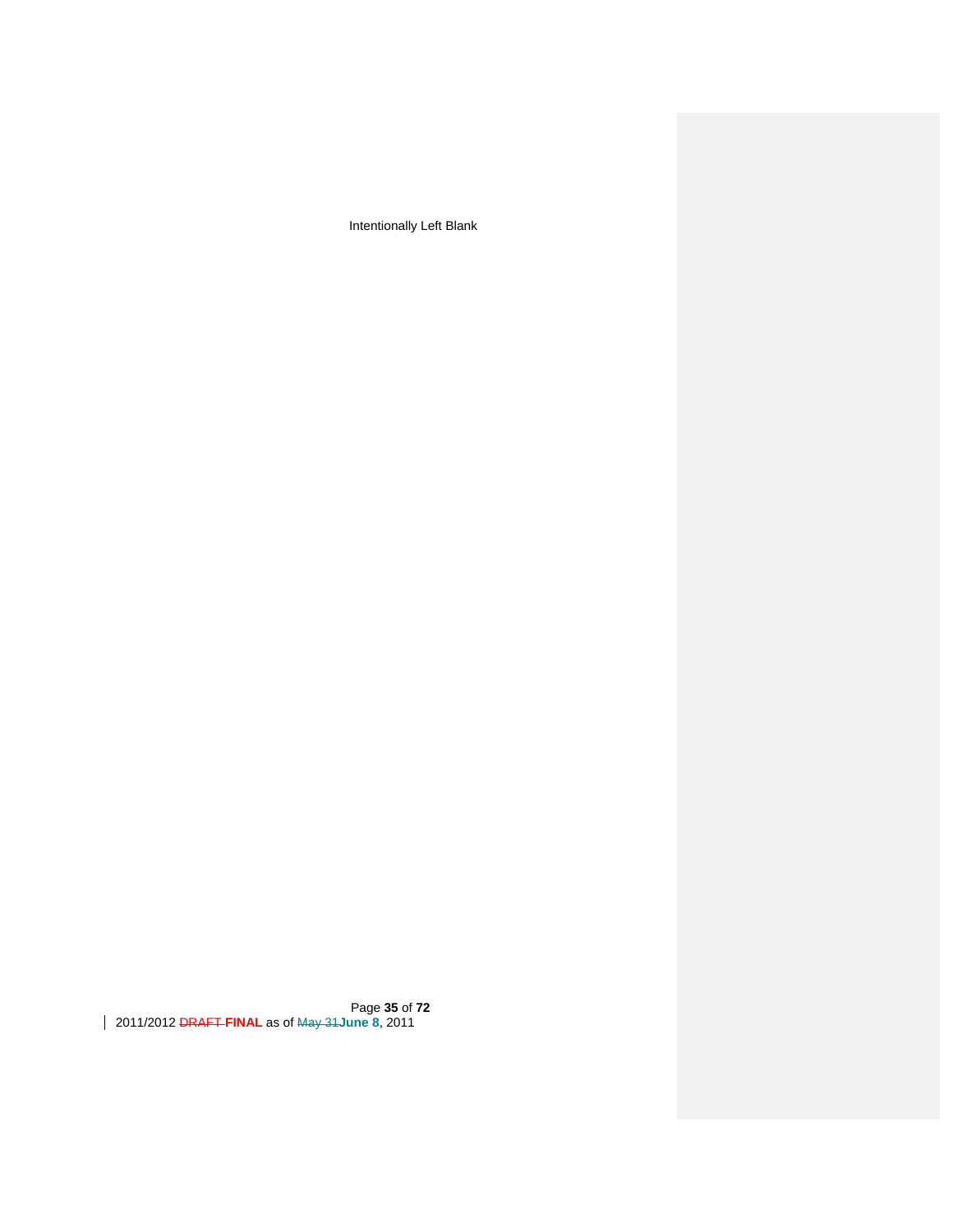# **IV. Glossary**

**ABANDONED UNIT:** A housing unit which has been certified by the Developer/Owner and the local jurisdiction within which the housing unit is located that the unit is Substandard and has not been occupied for at least ninety (90) days. Evidence must be submitted with the Application that the local jurisdiction specifically identified the unit and stated that the unit is substandard and has been vacant for at least ninety (90) days.

**ABANDONED PROJECT:** A project in which 100% of the housing units are Abandoned Units.

**ACCESSIBLE:** A site, building, facility or portion thereof that complies with the accessibility requirements of the Fair Housing Act and is handicap adaptable.

**ACCESSIBLE PROJECT:** A project in which at least twenty-five percent (25%) of the units are Disability Equipped Units and set aside for Disabled Households and evidencing appropriate Project Based Subsidy to support Disabled Households occupying the Disability Equipped Units whose incomes are at or below thirty percent (30%) of area median income. Accessible Project must provide that five percent (5%) of units be accessible for people with mobility impairment and two percent (2%) for people with hearing or vision impairments.

**ACCESSIBLE UNITS:** Units which satisfy Section 504 of the Rehabilitation Act of 1973 and fully meet the handicap accessibility requirements of the Uniform Federal Accessibility Standard.

**ACQUISITION COSTS**: The actual costs of the buildings on the Property Site prior to rehabilitation of such buildings plus any additional indirect costs of acquiring the buildings.

**ACQUISITION COST BASE**: The Acquisition Costs exclusive of any Developer Fee or Acquisition Fee.

**ACQUISITION FEE:** Any fee, other than a broker fee **paid** to a**n independent** professional broker listing the Project, for arranging the purchase of the building or Project for which tax credits are requested.

**ADAPTABLE:** The flexibility of certain building spaces to add features or adjust elements in a short time by unskilled labor without structural or material changes to accommodate the needs of persons with different types or degrees of disability. Examples of adaptable features include counter tops or closet rods that are supported by adjustable supports rather than built into the wall at a fixed level.

**ADDITIONAL AFFORDABILITY PROJECT:** A Project that agrees have equal twenty percent (20%) set asides for households in each of the following income classes:

- (a) at or below twenty percent (20%) or less of the AMI,
- (b) above 20% AMI but less than or equal to thirty percent (30%) of the AMI and
- (c) above 30% AMI but less than or equal to forty percent (40%) of the AMI and
- (d) above 40% AMI but less than or equal to fifty percent (50%) of the AMI.

**ADULT RESIDENTIAL CARE PROJECT**: A Project submitted under the Elderly Project Pool that provides personal care for activities of daily living and instrumental activities of daily living available 24 hours a day; chore services, age and ability appropriate social and recreational activities, assistance with meals, medication administration assistance, coordination/provision of transportation, housekeeping and laundry and intermittent nursing services. Such projects must supply proof of approval to receive Medicaid waiver funds through the Louisiana Department of

Page **36** of **72** 2011/2012 DRAFT **FINAL** as of May 31**June 8**, 2011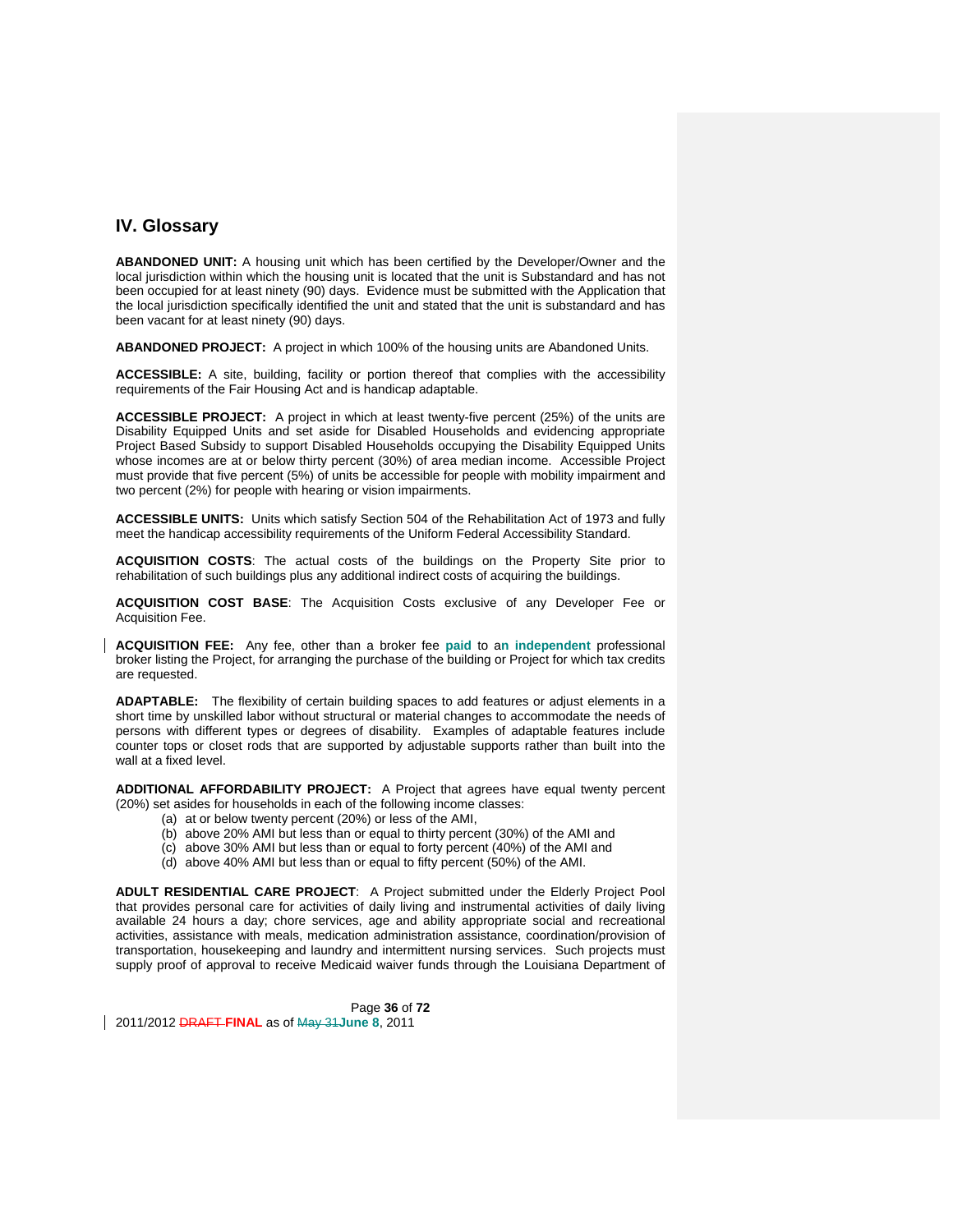Health and Hospitals. Projects will be allowed to adjust unit sizes to be consistent with the ARCP Licensing Standards for ARCP development.

**AFFILIATE:** Any corporation, entity, partnership, venture, syndicate, or arrangement in which a local housing authority has an ownership or governance interest of less than a majority either directly or indirectly through one or more subsidiaries.

**ADVANCE RESERVATION (FORWARD COMMITMENT):** A reservation of credits from a credit ceiling in a calendar year following the competitive funding round in which a project has been evaluated.

**AMEC MODEL:** The Asset Management Electronic Model to be used for performing Asset Management functions in connection with 1602 or TCAP awarded projects **or in conjunction with annual or quarterly audits.** 

**AMENITIES:** Equipment and/or facilities which are for the exclusive benefit of the residents and which are not essential to constituting a residential rental unit and which are not being submitted as a Community Facility. Examples of such amenities are: 1) recreational facilities such as basketball or tennis courts, 2) swimming pools, 3) learning centers, 4) family counseling facilities, 5) gates accessible only with ID or other device and 6) non-essential appliances, e.g.: built-in dishwashers, clothes washers and dryers and microwave ovens. (Air conditioning or heating systems are not considered an amenity). Amenities that are constructed in one phase of a multiple phase project qualify as an amenity in all subsequent phases of such project.

**AMI:** Area median income as determined by HUD and as may be adjusted by family size.

**ANALYSIS FEE:** The fee by that name as calculated in accordance with the Non-Refundable Fee Schedule.

**APPLICATION CHECKLIST:** The form by that name contained in the Application for Tax Credits.

**APPLICATION FEE:** The fee by that name as calculated in accordance with the Non-Refundable Fee Schedule.

**ASSET MANAGER:** The Agency or 3<sup>rd</sup> Party Asset Manager selected by the Agency.

**AUDIT INSTRUCTIONS:** The instructions to be posted to the Agency's web site and to be used by an independent CPA to submit placed in service and annual audits.

**BASELINE OPERATING BUDGET:** The budget established for a project during the first year of the Credit Period that is formatted in accordance with the Agency's Chart of Accounts.

**BEDROOM:** An area of a unit to be used for sleeping and not primarily for family activities other than sleeping.

**BUILDER:** The licensed general contractor or any other entity executing a contract with the Developer/Owner to construct and/or rehabilitate a housing unit.

**BUILDER OVERHEAD:** Portion of a general contractor's expenses necessary to conduct business which directly concerns the Project and may include such items as office rent, fuel, lights, telephone and telegraph, stationery, office supplies, fire and liability insurance for the office, salaries of office employees such as a bookkeeper, social security taxes, public liability insurance, workmen's compensation insurance, and unemployment compensation taxes for office personnel. The allowance does not include salaries of the builder or executives of the builder.

Page **37** of **72** 2011/2012 DRAFT **FINAL** as of May 31**June 8**, 2011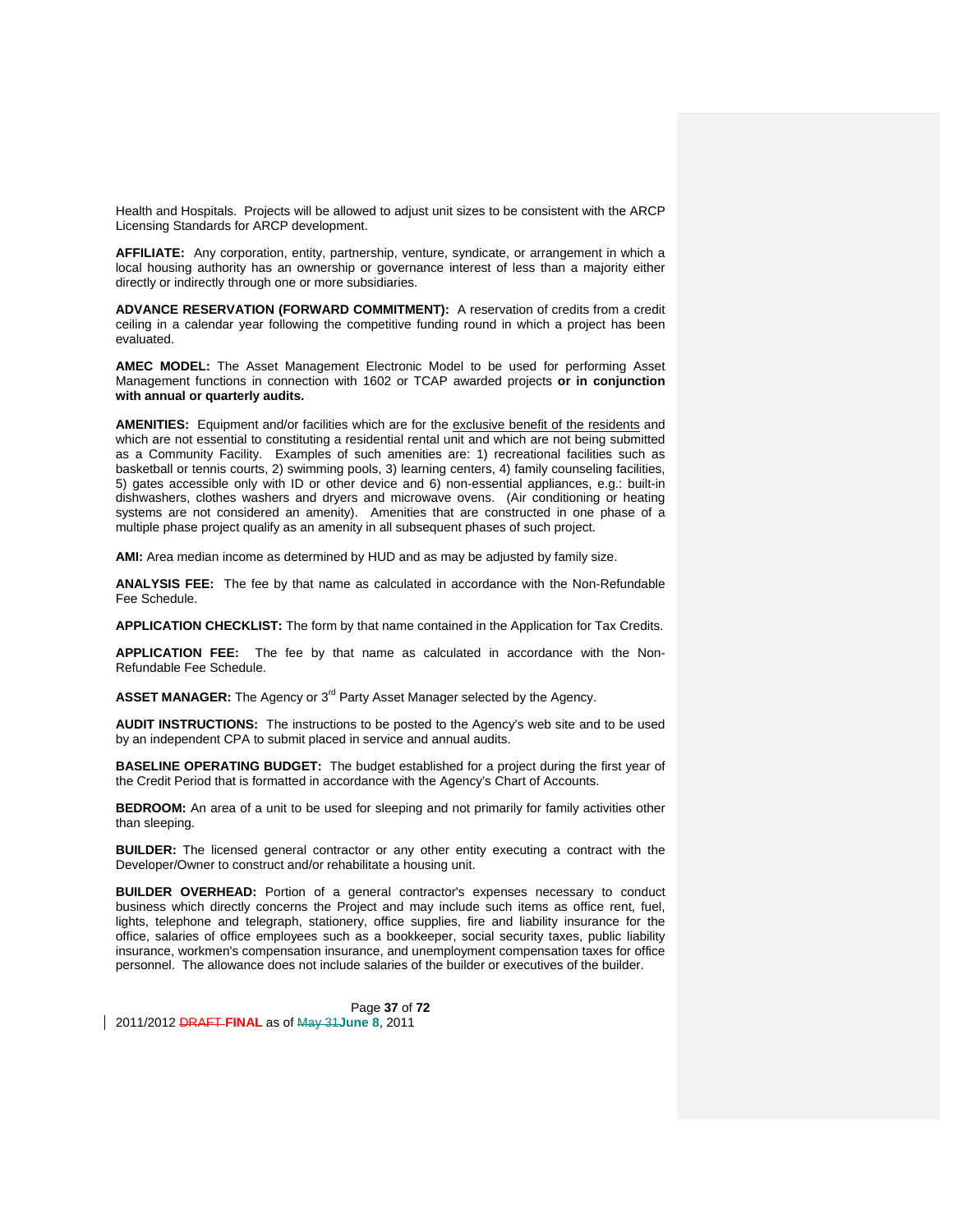**BUILDER PROFIT FEE BASE:** The construction hard costs specified in the Estimate and Certificate of Actual Cost which hard costs must be audited by an independent certified public accountant in accordance with generally accepted auditing standards utilizing generally accepted accounting principles and reduced by any General Overhead.

**BUILDING:** A discrete edifice or other man-made construction consisting of an independent foundation, outer walls and roof.

**CAPITAL FUNDS:** Funds appropriated to the Local PHA to carry out capital and management activities in accordance with the provisions of Section 9 of the United States Housing Act of 1937, as amended

**CAPITAL NEEDS ASSESSMENT:** An inspection report of an existing building or project by an architect or engineer conducted in accordance with Fannie Mae's Physic Assessment**Capital Needs Assessment** Guidance to the Property Evaluation which (i) identifies the age and condition of the building or project and related major systems (including climate control equipment, plumbing and fixtures, cooking and other kitchen equipment, roofs, exterior siding and electrical systems), (ii) specifies the required repair and/or rehabilitation of the buildings and systems (including the estimated costs of each) over at least twenty years following the Placed in Service Date, (iii) estimates the useful remaining life of the project and related major systems following their repair, (iv) specifies the minimum amount which must be deposited to the repair and replacement reserve over twenty years to maintain property quality and habitability standards and (v) either identifies the presence of environmental hazards, such as asbestos, lead paint and mold on the property or contains an Exhibit A Phase I Environmental.

**CAPITAL RECOVERY PAYMENT(S):** The monthly payments, or, if no cash exists for the payment thereof, the monthly accruals to reimburse the Owner, with interest, for the capital contributions made by Owner.

**CAPITALIZED COSTS:** The expenditures relating to the acquisition, rehabilitation or construction of a building and any facilities functionally related and subordinate thereto which may be included in the adjusted basis of the building for depreciation.

**CARRYOVER ALLOCATION:** A commitment by the Agency following receipt from the Taxpayer of the ten percent (10%) carryover certification of a portion of the current calendar year credit authority to a project that will not be placed in service by the end of the current calendar year. Projects receiving a carryover allocation must be completed and placed in service in accordance with the Project Schedule and not later than two years after receiving a carryover allocation.

**CASH FLOW NOTE:** Any evidence of indebtedness which is issued or assumed in connection with the acquisition **or construction** of a building and which (i) is not payable in whole or in part in accordance with a fixed amortization schedule or (ii) is payable in whole or in part only to the extent of profit or the cash flows of the Project.

**CDBG FUNDS:** Community Development Block Grant Funds.

**CHART OF ACCOUNTS**: The standard chart of accounts to be posted to the Agency's web site and which will be used to submit annual audits of a project to the Agency.

**CHDO:** A community housing development organization as defined at 24 CFR Part 92.2 of the Federal Regulations.

**CLOSING DATE:** The date that title to the Project transfers to the Taxpayer if not previously conveyed to the Taxpayer and date on which the Construction Contract, all financing agreements

Page **38** of **72** 2011/2012 DRAFT **FINAL** as of May 31**June 8**, 2011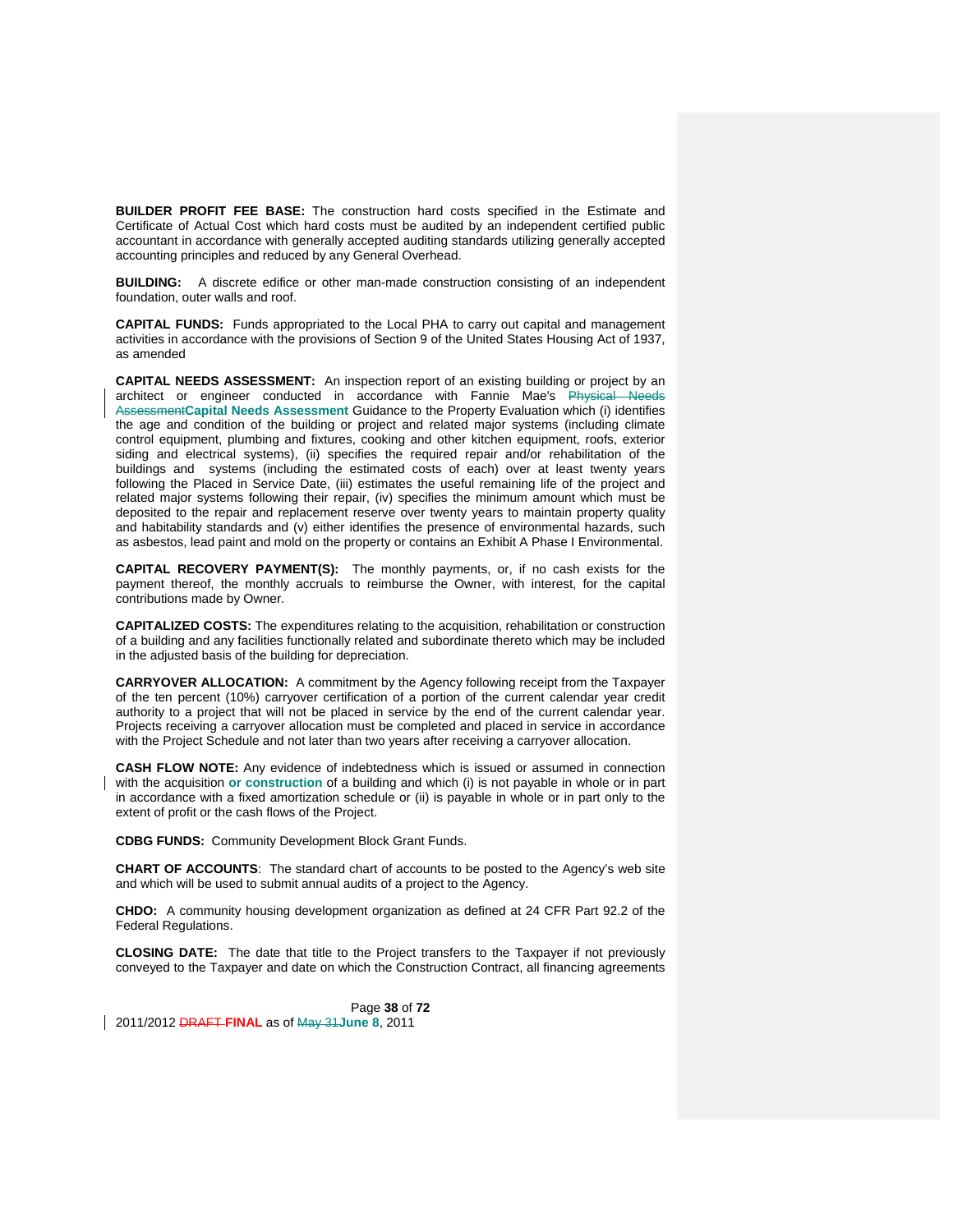and final notes are executed and all mortgages are recorded (or, if not actually recorded, delivered to a recordation agent for recording as appropriate title policies are released).

**CODE:** The Internal Revenue Code of 1986, as amended.

**COMMUNITY FACILITIES:** Facilities located on the Project Site which are functionally related and subordinate to a Project and which are intended to primarily (not exclusively) benefit tenants of a Project but which are available to neighborhood residents without charge or a fee. Community facilities must be relative to the type of project and number of units and in compliance with locale codes. It must contain at least 15 net square feet for each residential units. It must also have a kitchen or kitchenette that will be available to all residents. Community facilities may not be amenities. If a Project is a phase of a larger development, only the Community Facility identified on the Project Site of the phase may qualify as a Community Facility for that phase only and shall not be qualified for any other phase. (**Excluded from receiving Community Facility Selection Criteria points are Scattered Site Rental Projects on Non-Contiguous Land and all Homeownership Projects.)** 

**COMMUNITY SERVICE FACILITY:** Any facility which is (i) located in a Qualified Census Tract and (ii) designed to serve primarily individuals whose income is sixty percent (60%) or less of area median income within the meaning of section  $42(g)(1)(B)$  of the Code by satisfying the following conditions:

 First, the facility must be used to provide services that will improve the quality of life for community residents.

 Second, the taxpayer must demonstrate that the services provided at the facility will be appropriate and helpful to individuals in the area of the project whose income is 60 percent or less of area median income. This may, for example, be demonstrated in the market study required to be conducted under §42(m)(1)(A)(iii), or another similar study.

 Third, the facility must be located on the same tract of land as one of the buildings that comprises the qualified low-income housing project.

 Finally, if fees are charged for services provided, they must be affordable to individuals whose income is 60 percent or less of area median income.

**COMPLETION DATE:** The last date permitted in the Construction Contract for completing construction and /or rehabilitation.

**CONCERTED COMMUNITY REVITALIZATION PLAN:** A plan, including measurable and/or tangible objectives, approved by a local governmental unit following a public hearing which describes an area and the incentives and the measures to coordinate and target resources to the area for purposes of redeveloping or revitalizing the area and which identifies the strategies and organizations to implement revitalization.

**CONSTRUCTION CONTRACT:** Means the agreement between the Taxpayer and the Contractor for construction and/or rehabilitation of the Project.

**CONSTRUCTION START DATE:** The date on which construction work pursuant to a construction contract actually begins.

**CONTACT PERSON:** The person listed as the Contact Person by the Taxpayer in the Tax Credit Project Summary or such substitute individual specified in writing by the Managing General

Page **39** of **72** 2011/2012 DRAFT **FINAL** as of May 31**June 8**, 2011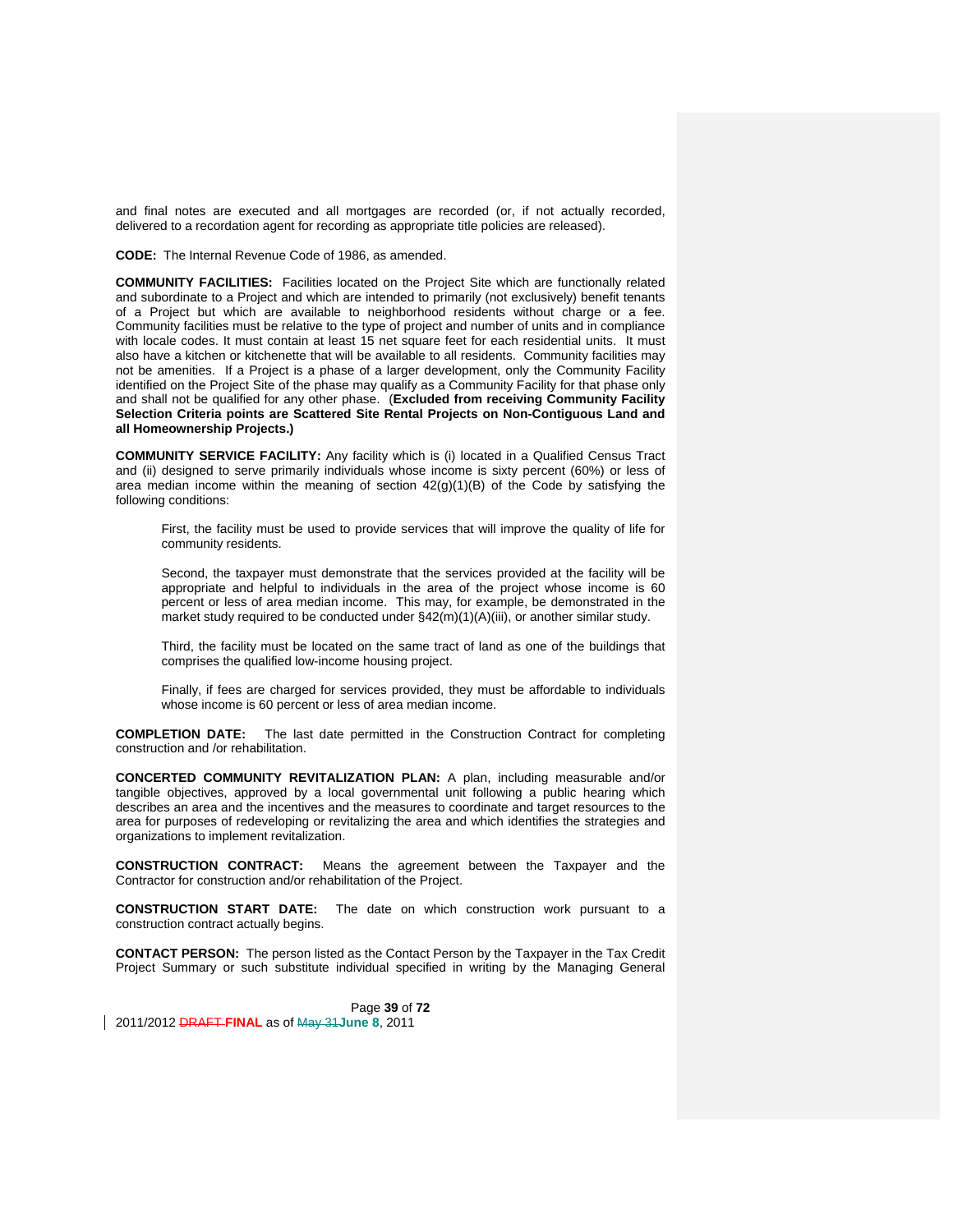Partner **or Managing Member**. The Contact Person may not be a professional who will render any independent and/or unqualified professional opinion to the Agency.

**CONTINGENCY FEE:** A fee to be earned by a Developer or other professional in consideration of achieving a specified benchmark for earning such fee.

**CONSTRUCTION CONTINGENCY:** An amount not in excess of the lower of ten percent (10%) of the Hard Cost or such lower amount as may be determined by the Agency as reasonable for the construction or rehabilitation of a project.

**CONTRACTOR:** The person who is licensed as a general construction contractor by the state and who has executed a construction contract with the Taxpayer.

**CONTROL:** Having the capacity or the power to designate 25% or more of the board or management of an entity or general partner of a limited partnership.

**CONVERSION:** The process of rehabilitating a nonresidential building to residential rental use.

**CREDIT CEILING:** The dollar amount of credits available in a calendar year for allocation by the Agency.

**DEBARRED PARTICIPANT:** Any developer, person, company, firm, staff or development team member or employee thereof, who (i) is currently debarred, suspended, declared ineligible or is prohibited from participating in any housing program sponsored by any federal agency, local government or instrumentality thereof or (ii) is convicted or pleads guilty to any criminal offense related to the construction, development, ownership, management or operation of a housing development.

**DEBARMENT CAUSES:** Providing fraudulent documents or committing fraudulent acts, failing to fulfill reasonable Agency requests in a prescribed time period following expenditure or use of Agency resources, or having a controlling ownership interest in a project determined to be in material non-compliance with any federal, state or local requirement related to the development or operation of such project. Other causes may be determined by the Agency to constitute cause for debarment following an appropriate administrative hearing on the record which permits the person subject to sanction an opportunity to contest the facts specified as the debarment cause.

**DEBARMENT PROCEDURES:** The procedures established by the Agency pursuant to which the compliance division recommends debarment of a Developer to the Agency's General Counsel and upon the Agency's General Counsel's concurrence with such recommendation the Board of Commissioners approve the debarment following an opportunity of the Developer to contest the recommended actions at a public meeting of the Board of Commissioners.

**DEBARMENT SANCTION:** Includes, but is not limited to, suspension from participation in Agency programs, cancellation of reservations or commitments, funding of additional escrows, etc. Agency applied sanctions will be reported to other state, federal or local governments, or instrumentalities thereof.

**DEBT SERVICE RATIO:** Payments on any amortizing mortgage secured debt divided by the sum of all operating expenses plus Required Reserve Deposit.

**DELTA PARISHES:** Caldwell, East Carroll, Franklin, Madison, Morehouse, Ouachita, Pointe Coupee, Richland, Tensas, West Carroll.

Page **40** of **72** 2011/2012 DRAFT **FINAL** as of May 31**June 8**, 2011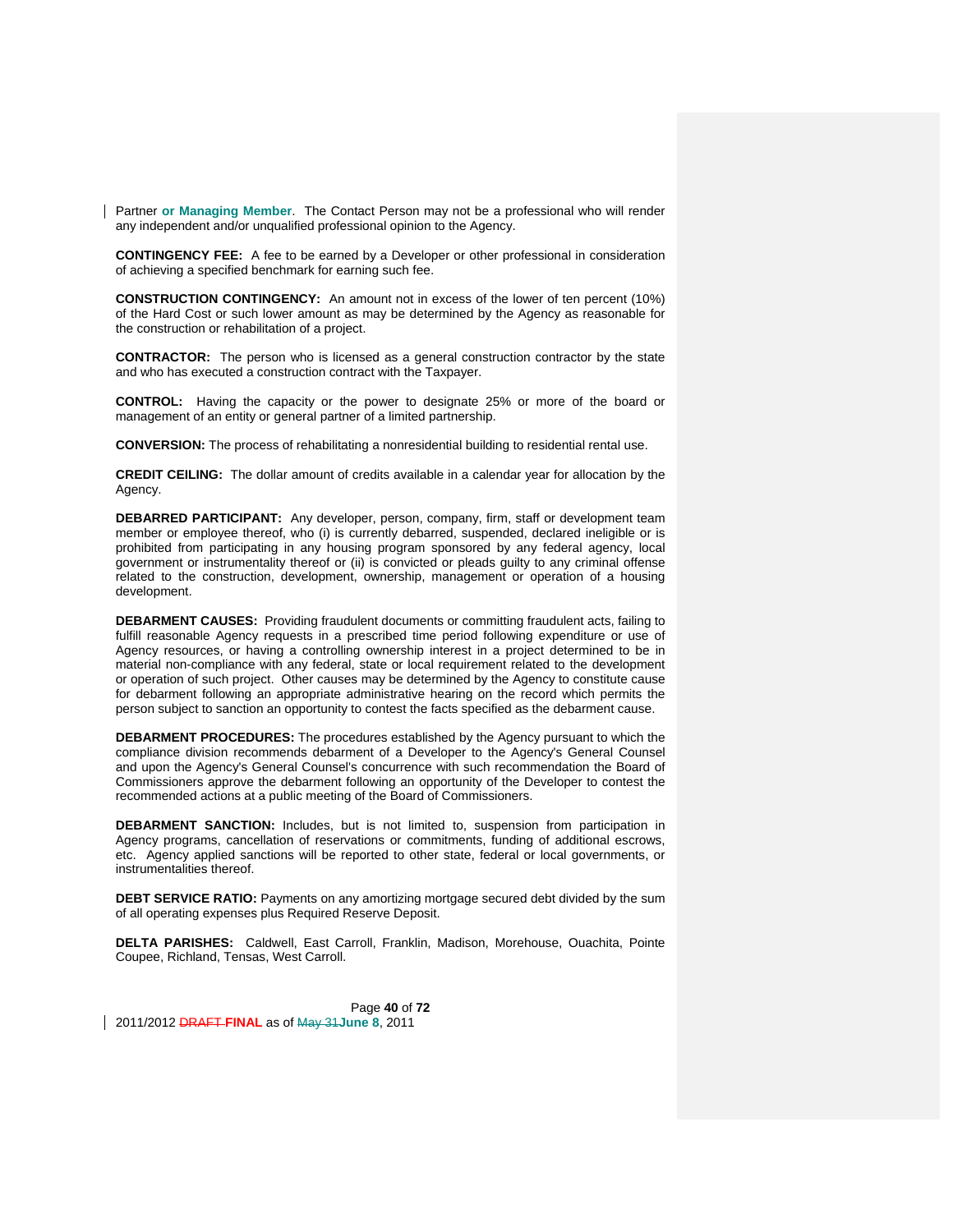**DEVELOPER:** Any person or entity (including persons or entities which constitute Related Persons to such person or entities or have an identity of interest with such person or entity) which owns or develops a Project, including any general partner of a partnership, any Builder related to or having an identity of interest with the person or entity which owns or develops the project and any consultant receiving any fee or compensation to assist in the development of a Project.

**DEVELOPER FEE:** Any profit, fee or income realized by the Developer in connection with the development of the project as specified in a GAAP Audit and which satisfy the Developer Fee Terms.

**DEVELOPER FEE BASE:** The Development Costs of a Project reduced by (i) any Acquisition Costs, (ii) any Land Costs, (iii) any payments deemed lease payments for self-owned equipment, (iv) any payments to related persons or to persons with an identity of interest to the Developer, and (v) any Developer Fees (including Builder Profit and Overhead when there is an identity of interest between the Builder and the Developer).

**DEVELOPER FEE TERMS:** The fees and income of a Developer as may be specified in the Development Services Agreement between a Developer and the Taxpayer which must meet the following requirements and/or include the following information:

- (1) The fee is reasonable and does not exceed the limits on Developer Fees established by the Agency;
- (2) The taxpayer is legally obligated to pay the fee;<br>(3) The portions of the fee, if any, allocable to La
- The portions of the fee, if any, allocable to Land Costs, Organizational Costs, Acquisition Costs and Syndication Costs;
- (4) The fee is not paid (or to be paid) by the taxpayer to itself; and
- (5) If the fee is paid (or to be paid) by the taxpayer to a related person, and the taxpayer used the cash method of accounting, the taxpayer could properly accrue the fee under the accrual method of accounting (considering, for example, the rules of section 461(h) of the Code).

**DEVELOPMENT COSTS:** The costs of acquiring land or buildings or constructing and/or rehabilitating buildings and facilities functionally related and subordinate to such buildings as certified in a GAAP Audit by an independent certified public accountant in accordance with generally accepted auditing standards utilizing generally accepted accounting principles as of the placed in service date of the building or as of the end of the first year of the credit period for the building.

**DEVELOPMENT PLAN OF ACTION:** A plan of action to redevelop an area defined by a local governmental unit or qualified non-profit organization in accordance with the requirements of Section 42(i)(3)(E) of the Code.

**DEVELOPMENT SERVICES AGREEMENT:** The agreement(s) with a Developer, including any consultants, evidencing (i) the Developer Fee Terms, including the amount of the Developer Fee and how it's to be paid, (ii) how the Developer Fee will be determined, (iii) who is the Developer and the Developer's relationship to the Taxpayer or to the general partner of the Taxpayer, (iv) the individuals controlling the Developer who are primarily responsible for performing the services of the Developer and (v) the nature of the services to be performed by the Developer.

**DEVELOPMENT TEAM:** Any party identified in the Application as such or any other party identified who advances funds to the Developer or Taxpayer prior to an allocation.

**DHH:** The Louisiana State Department of Health and Hospitals.

Page **41** of **72** 2011/2012 DRAFT **FINAL** as of May 31**June 8**, 2011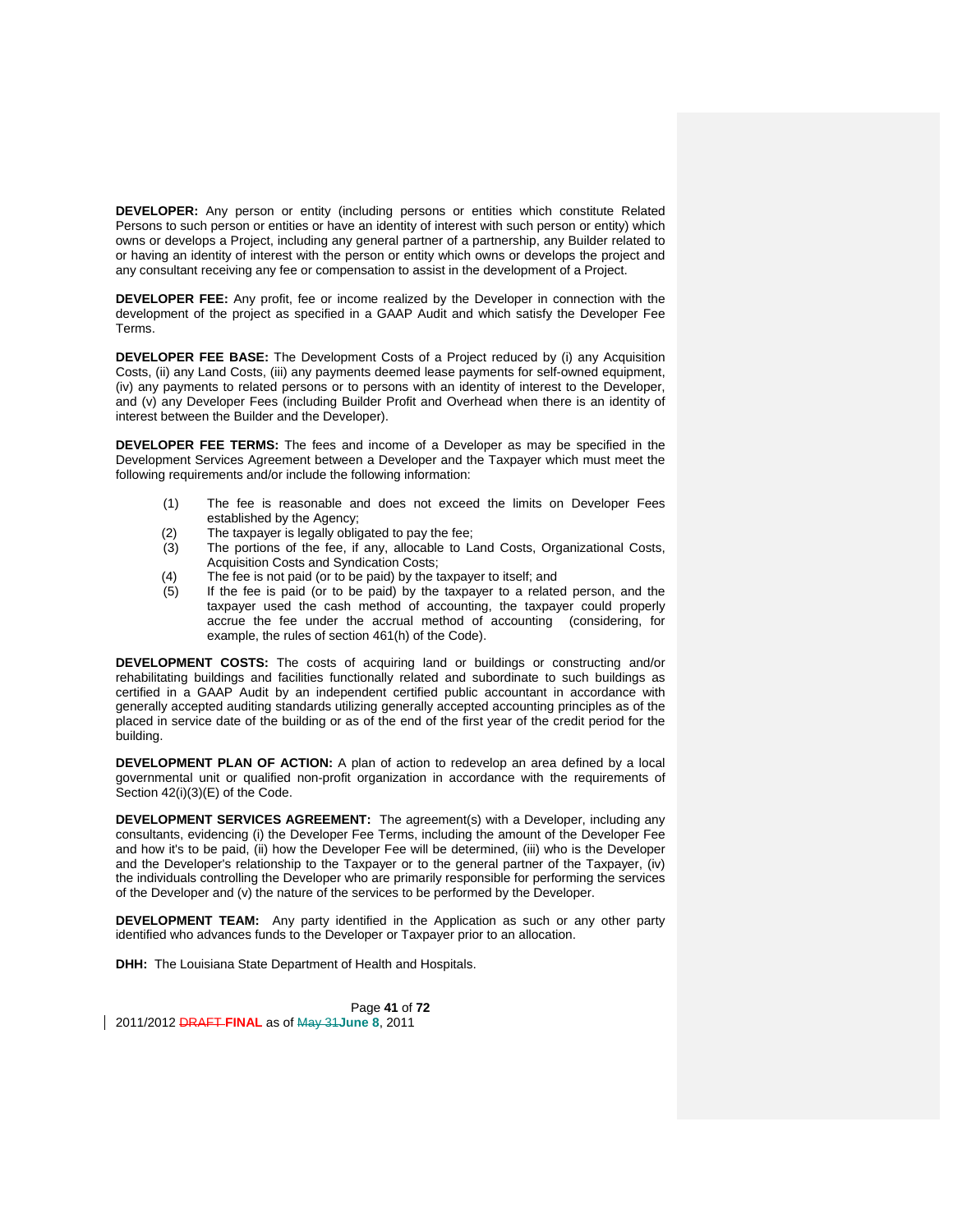**DIFFICULT DEVELOPMENT AREAS:** Areas designated by HUD as an area which has high construction, land, and utility costs relative to area median gross income.

**DISABLED HOUSEHOLD:** A household composed of one or more persons at least one of whom has: (1) a disability as defined in Section 223 of the Social Security Act or (2) is determined to have a physical or emotional impairment that is expected to be on long-continued and indefinite duration and the impairment substantially impedes his/her ability to live independently, and is of such a nature that such ability could be improved by more suitable housing conditions **OR** (3) has a developmental disability as defined in Section 102 of the Developmental Disability Assistance and Bill of Rights Act.

**DISABILITY EQUIPPED UNITS:** Units which satisfy Section 504 of the Rehabilitation Act of 1973 and fully meet the handicapped accessibility requirements of the Uniform Federal Accessibility Standard.

**DISTRESSED PROPERTY:** Any federally-assisted building for which a waiver of the ten year period described in Section 42(d)(2)(B)(ii) is obtained or a building which qualifies for such a waiver but for the building having been last placed in service more than ten years prior to the Application deadline or any project financed by RD and placed in service 15 years or earlier from the Application Deadline which project requires rehab (exclusive of soft and intermediary costs) of \$6,000 or more per unit.

**DSS:** The Louisiana State Department of Social Services.

**ECONOMIC LIFE:** The maturity of any debt funded by either HUD or RD; provided that economic life shall not exceed fifty-five (55) years or the period which may be reported for federal income tax purposes as the economic life of a building.

**ELDERLY HOUSEHOLD:** A household composed of Elderly Persons; provided that a non-Elderly Person may reside in the household only if such household qualifies pursuant to the Fair Housing Act.

**ELDERLY PERSON:** A person who is 62 years of age or more at the time of initial occupancy.

**ELDERLY HOUSING PROJECT:** A project included under the Fair Housing Act determined to be Elderly Housing.

### **ELIGIBLE TARGET POPULATION FOR PERMANENT SUPPORTIVE HOUSING:**

Extremely Low Income Households consisting of one or more of the following:

- (i) Hurricane displaces in need of permanent supportive housing living in the homeless shelter system or otherwise in temporary housing,
- (ii) Households in which an individual or household member has substantial, long term disability as determined by DHH/DSS, including any one of the following:
	- (a) Serious Mental Illness
	- (b) Addictive Disorder (i.e., individuals in treatment/ recovery from substance abuse disorder),
	- (c) Developmental Disability (i.e., mental retardation, autism, or other disability acquired before the age of 22),
	- (d) Physical, sensory, or cognitive disability occurring after the age of 22 or
	- (e) Disability caused by chronic illness (e.g., people with HIV/ AIDS who are no longer able to work),
- (iii) *Frail Elderly Household,*

### Page **42** of **72**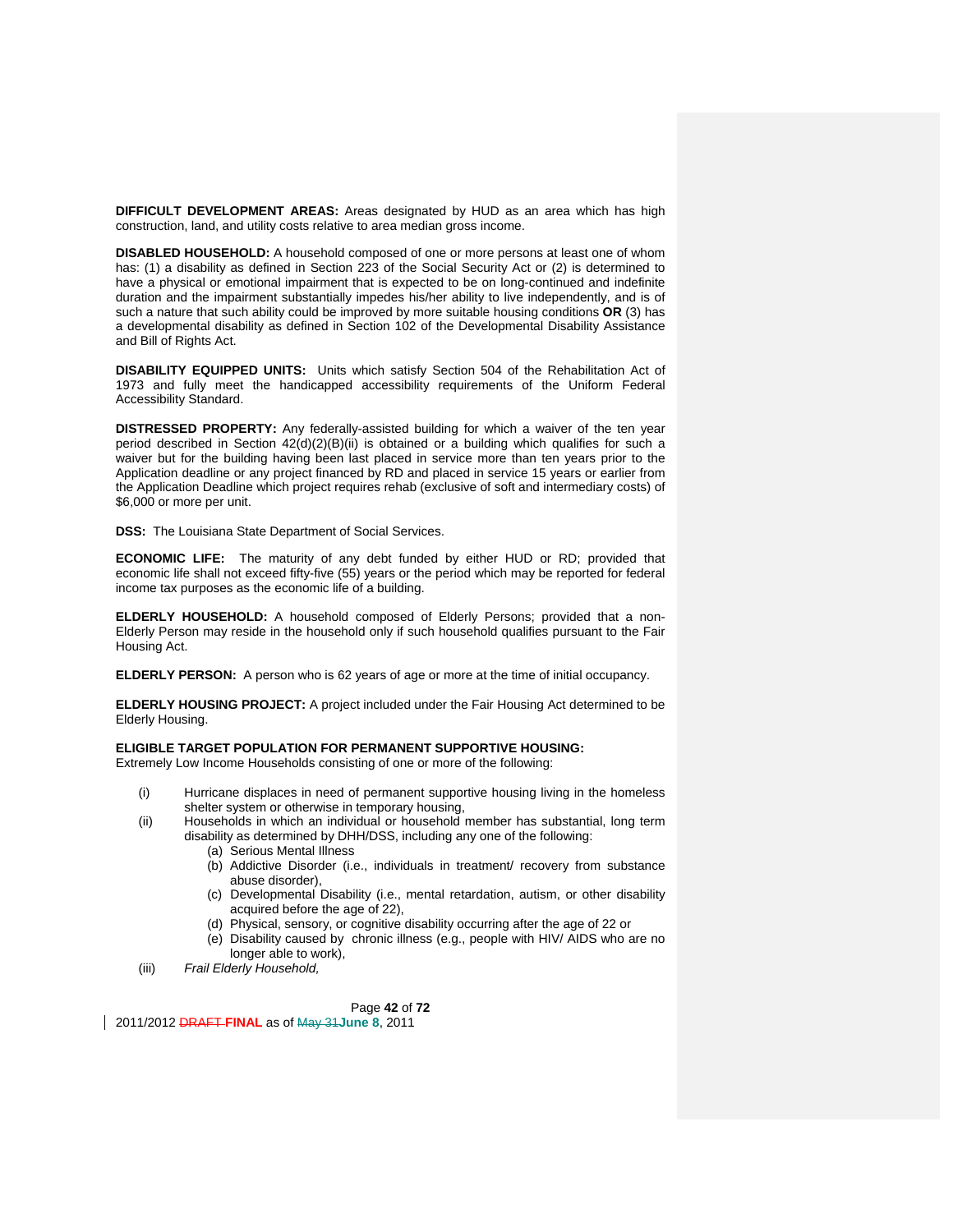- (iv) Homeless Household in need of permanent supportive housing or a household determined by DSS to be most-at-risk of homelessness an d in need of permanent supportive housing or
- (v) An individual or household member aging out of the foster care system and determined by DSS to be in need of permanent supportive housing.

**EQUITY:** Funds which are provided by investors in a project and which are contingent upon the value attributed to the tax benefits generated by ownership of the project.

**EXISTING HOUSING:** Housing units which have previously been occupied.

### **EXPENDITURES EXCLUDED FROM ELIGIBLE BASIS:**

(A) Items noted in the IRS Audit Guidelines, including Land Costs and the following enumerated items:

- Organization Costs
- Syndication Costs
- Bridge loan interest and origination fees
- Permanent loan credit enhancement, origination fees and closing costs
- Reserves required by the lender
- Marketing/advertising
- Compliance fees

(B) Items noted in Internal Revenue Service National Office Technical Advice Memorandums Nos. 100727-00; 100740-00; 100743-00; 100745-00; and 100748-00; including the following:

- Developer Fees Allocated to Land
- Unused Construction Contingency
- Rent up Costs
- Local Impact Fees (See "C" below which reverses this treatment)
- Landscaping not affected by replacement of building and considered inextricably associated with the land
- Surveys not used to determine if improvements can be built on site
- Bond Issuance Costs
- Partnership Syndication and Formation

(C) Revenue Ruling 2002-9 now requires impact fees incurred by developer of residential rental building to be capitalized under Section 263A as indirect costs allocable to the building.

**EXTREMELY LOW INCOME HOUSEHOLDS:** Households in which the household income at initial occupancy is thirty percent (30%) or less of area median income.

**FACILITY:** A least consisting of a building commensurate with the activities to take place or the services to be provided therein.

**FEDERAL HOUSING ACT:** The United States Housing Act of 1937, as amended through April 1, 2005.

**FEDERALLY ASSISTED BUILDING**: Any building which is substantially assisted, financed or operated under Section 8 of the United States Housing Act of 1937, Section 221(d)(3), 221(d)(4) or 236 of the National Housing Act, Section 515 of the Housing Act of 1949, or any other housing

Page **43** of **72**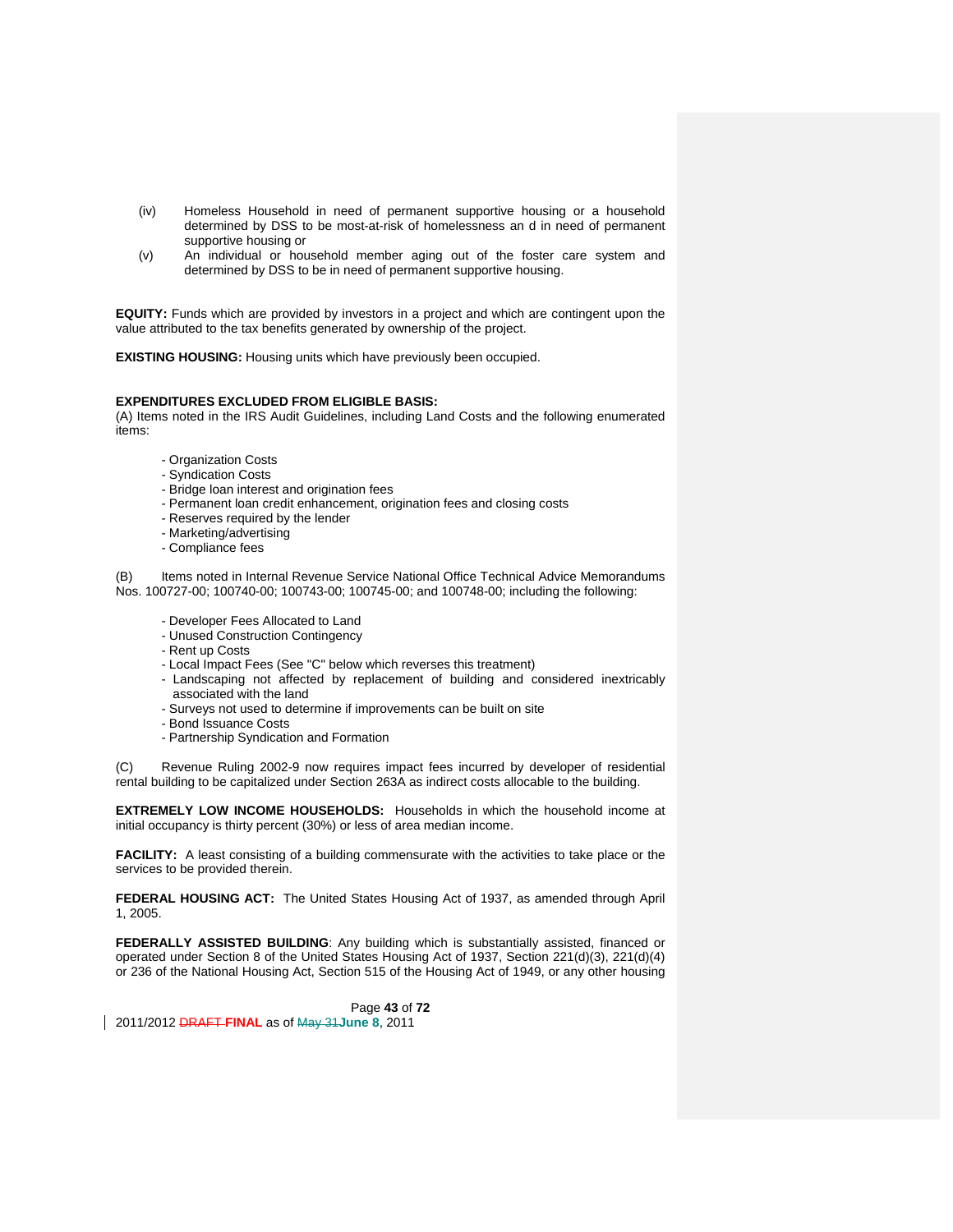program administered by the Department of Housing and Urban Development or by Rural Housing Service of the Department of Agriculture.

**FEDERALLY SUBSIDIZED BUILDINGS**: Federally Subsidized Buildings are only buildings financed with tax-exempt bonds under Section 103 of the Code. Any below market Federal loan will not cause a building to be Federally Subsidized.

**FHA LIMITS:** The 203(b) limits for FHA insurance of single family housing as published by HUD.

**FINAL ALLOCATION:** The mailing of Form 8609 to the Taxpayer. The Agency must adjust the amount of tax credits specified in a reservation or a carryover allocation based upon the feasibility/viability review and subsidy layering review as of the project's placed in service date.

**FINANCING CERTIFICATION:** A certification by the Taxpayer on the form provided by the Agency which specifies among other matters (a) Sources of Funds for a Project, (b) Syndication Information, (c) Subsidies provided to a Project and (d) amounts allocated to various development costs as of Application, reservation and placed in service dates.

**FLEXIBLE FUNDS:** Funds made available by or through the Louisiana Housing Finance Agency that do not impose either rent or occupancy restriction on any units other than Maximum Low-Income Units.

**FOSTER PARENT HOUSEHOLD:** A household providing shelter to an unrelated child who was assigned for foster parenting to such household by the Department of Social Services.

**FRAIL ELDERLY:** An elderly person with at least one impairment in *Activities of Daily Living*  and/or multiple impairments in instrumental *Activities of Daily Living* as determined by DSS/DHH or the DHH/DSS.

**GAAP AUDIT:** An audit in accordance with generally accepted auditing standards performed by an independent certified public accountant using the Agency's Chart of Accounts:

- I. At Placed in Service Date: At a minimum a GAAP Audit as of a project's placed in service date must contain:
	- (a) an audit of the certificate of actual cost in accordance with generally accepted auditing standards utilizing generally accepted accounting principles evidencing no line item with a "to be paid" amount in excess of five percent (5%) of such line item;
	- (b) an audit of the sources and uses through the Placed in Service Date of a project specifying separately (i) uses to be included in eligible basis, (ii) land costs and costs properly capitalizable to land, (iii) Acquisition Costs, (iv) Organizational Costs, (v) Syndication Cost paid by the Taxpayer and (vi) Developer Fees which are properly allocable to (iii), (iv) and (v);
	- (c) an identification of all identities of interest and related persons to the Taxpayer receiving payment from the Taxpayer; and
	- (d) an identification of all subcontractors owned in whole or in part by employees of the developer or the contractor and a statement of the percentage of construction costs subcontracted to a subcontractor.

Page **44** of **72** 2011/2012 DRAFT **FINAL** as of May 31**June 8**, 2011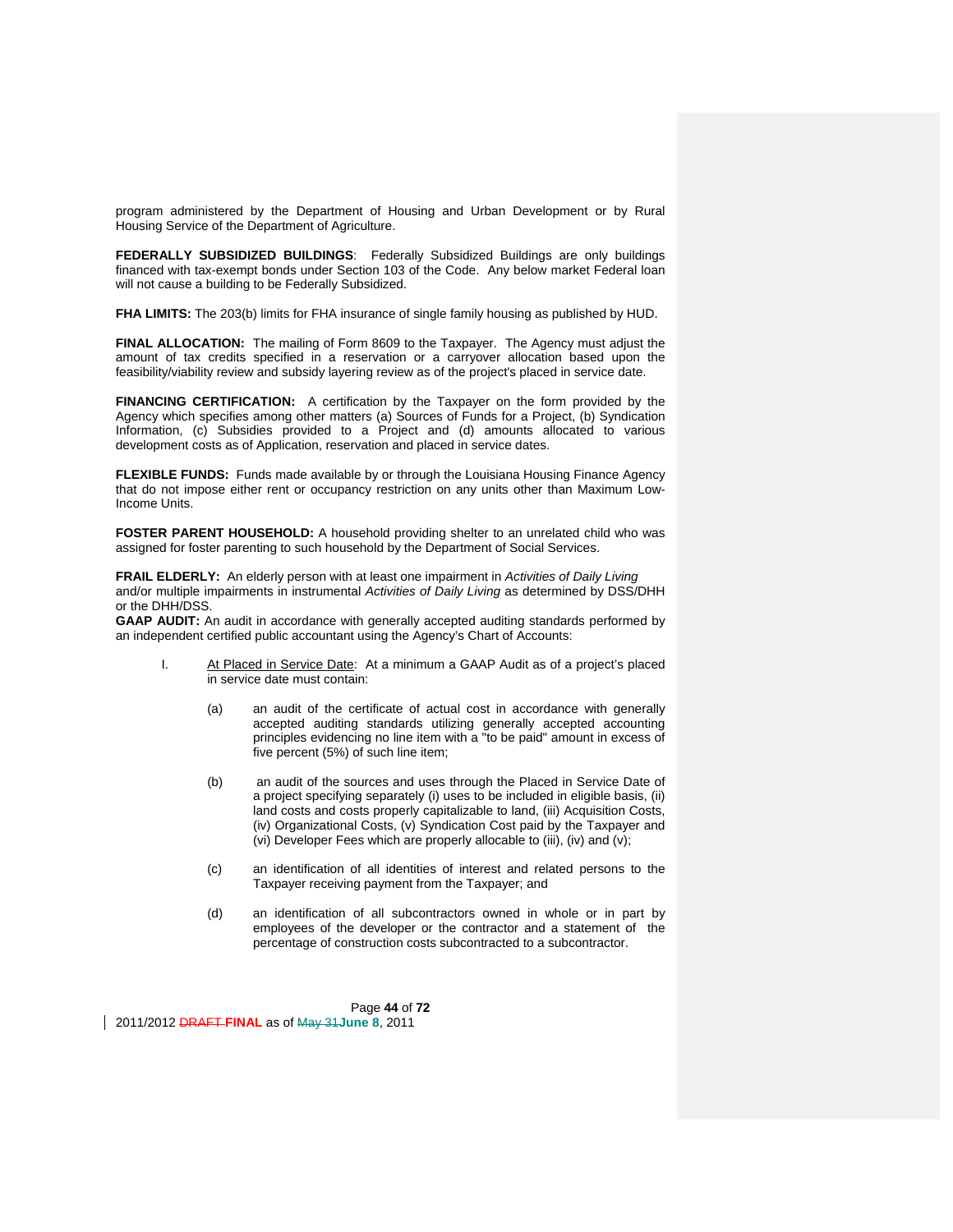II. Annual Audit: At a minimum a project's annual audit must (i) identify all transactions involving related persons, (ii) distinguish operating expenditures from capital expenditures and (iii) specify Surplus Cash.

**GENERAL REQUIREMENT BASE:** Hard cost plus bond premium and miscellaneous fees paid by contractor.

**GENERAL REQUIREMENTS:** The actual costs for those items incurred in the construction of a Project and directly pertaining to the Project, excluding amounts paid to the Contractor or Developer which may be characterized as Overhead.

**GOVERNMENTAL ASSISTANCE:** Includes any loan, grant, guarantee, insurance, payment, rebate, subsidy, credit tax benefit, or any other form of direct or indirect assistance from the Federal, State or local government for use in, or in connection with, a specific housing project.

### **GREEN BUILDING:** A building that meets one of the following criteria:

(A) LEED Criteria: Building design and construction emphasizing sustainable site development, water savings, energy efficiency, materials selection and indoor environmental quality that achieves the points necessary to qualify as LEED Certified (a minimum of 26 points under the LEED Green Building Rating System® for lodging). The LEED (Leadership in Energy and Environmental Design) Green Building Rating System® is a voluntary, consensus-based national standard for developing high-performance, sustainable buildings created by the US Green Building Council. See the LEED-NC (New Construction) Application Guide for Lodging. For existing buildings, see LEED-EB (Existing Buildings).

(B) Green Communities Criteria: Built according to the Green Communities Criteria, the first national framework for healthy, efficient, environmentally smart affordable homes. To achieve Enterprise Green Communities Certification under the 2011 Criteria, all projects must achieve compliance with the Criteria mandatory measures applicable to that construction type. Additionally, New Construction projects must achieve 35 optional points, and Substantial and Moderate Rehab projects must achieve 30 optional points. For the full criteria and online certification process visit http://www.greencommunitiesonline.org

**GROSS EQUITY:** The nominal dollar amount invested in the Taxpayer by the Syndicator.

**HABITABILITY STANDARDS:** The Physical Conditions Standards promulgated in HUD Regulations at 24 CFR 5.703, including the major areas of housing: the site, the building exterior, the building systems, the dwelling units, the common areas and health and safety conditions.

**HARD COSTS:** Costs of constructing the project as evidenced in the Estimate and Certificate of Actual Costs reduced by any amount which reduces the Builder Fee Base. Hard Costs do not include Builder Profit, Builder Overhead, Developer Fees or Soft Costs (such as architectural, engineering, consultant, legal fees, etc).

**HISTORIC REHABILITATION CREDIT:** Tax Credits authorized to be taken by a Taxpayer for the rehabilitation of an historic property in accordance with the requirements of Section 38 of the Code.

**HISTORIC PROPERTY:** Property designated as historic by the State Historic Preservation Office SHPO.

Page **45** of **72**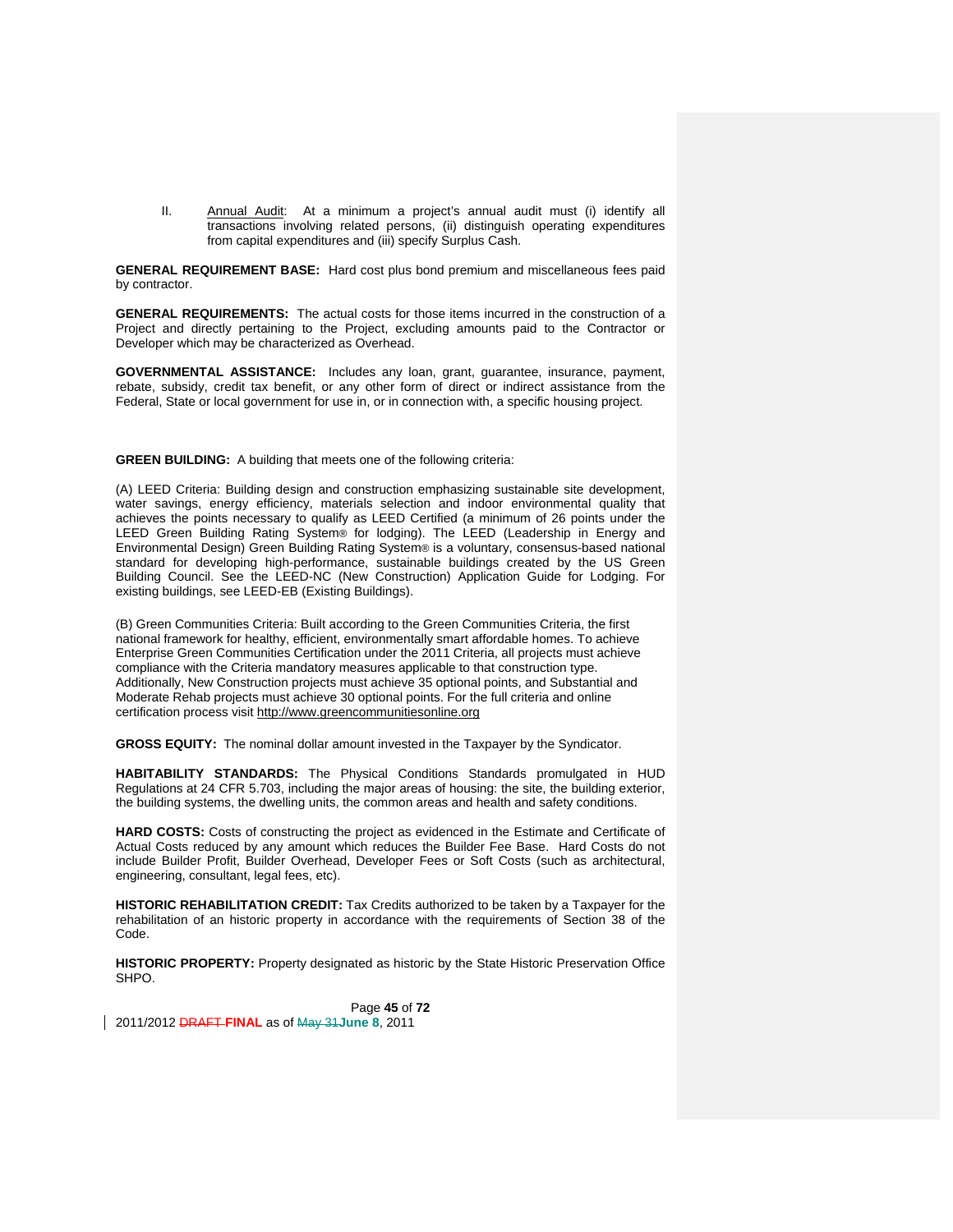**HOMELESS PERSON/HOUSEHOLD:** A Person or household sleeping in a place not meant for human habitation or in an emergency shelter; and a person or household in transitional housing for homeless persons who originally came from the street or an emergency shelter.

**HOMEOWNERSHIP PROJECT**: Project consisting of townhouses, duplexes with firewalls or buildings with not more than one unit per building. Applicants for Homeownership Projects must execute the Agency's form of an **Option to Purchase and Right of First Refusal Agreement** which provides to an individual tenant the option to purchase a unit at the Minimum Purchase Price. **No points will be awarded for Community Facilities located in a Homeownership Project.** 

**HOUSEHOLDS IN POVERTY:** Households at or below the most recent Poverty Threshold as determined by the U.S. Census Bureau.

**HOUSEHOLDS WITH LONG TERM DISABILITY:** A household in which a household member has Substantial Long Term Disability.

**HOUSING NEEDS ASSESSMENT**: The current assessment of the State's housing posted on the Agency's website at www.lhfa.state.la.us.

**HUD:** The U.S. Department of Housing and Urban Development.

**HURRICANE DISPLACED HOUSEHOLD:** A household displaced from its principal residence and living in a homeless shelter or other temporary housing as a result of Hurricane Katrina or Rita.

**IDENTITY OF INTEREST:** An identity of interest is construed to exist when:

There is any financial interest of the Developer or Taxpayer in the Builder or any financial interest of the Builder in the Developer or Taxpayer.

Any officer, director or stockholder or partner of the Developer or Taxpayer who is also an officer, director or stockholder or partner of the Builder.

(iii) Any officer, director, stockholder or partner of the Developer or Taxpayer has any financial interest in the Builder; or any officer, director, stockholder or partner of the Builder has any financial interest in the Developer or Taxpayer.

(iv) The Developer or Taxpayer advances any funds to the Builder.

(v) The Developer or Taxpayer supplies and pays, on behalf of the Builder, the cost of any architectural services or engineering services other than those of a surveyor, general superintendent, or engineer employed by a Developer or Taxpayer in connection with its obligations under the construction contract.

(vi) The Developer or Taxpayer takes stock or any interest in the Builder compensation as consideration of payment.

(vii) There exists or comes into being any side deals, arrangements, contracts or undertakings entered into or contemplated, thereby altering, amending, or canceling any of the required closing documents, except as approved by the Agency.

(viii) Any relationship (e.g., family) existing which would give the Builder or Developer or Taxpayer control or influence over the price of the contract or the price paid to any subcontractor, material supplier or lessor of equipment.

Page **46** of **72** 2011/2012 DRAFT **FINAL** as of May 31**June 8**, 2011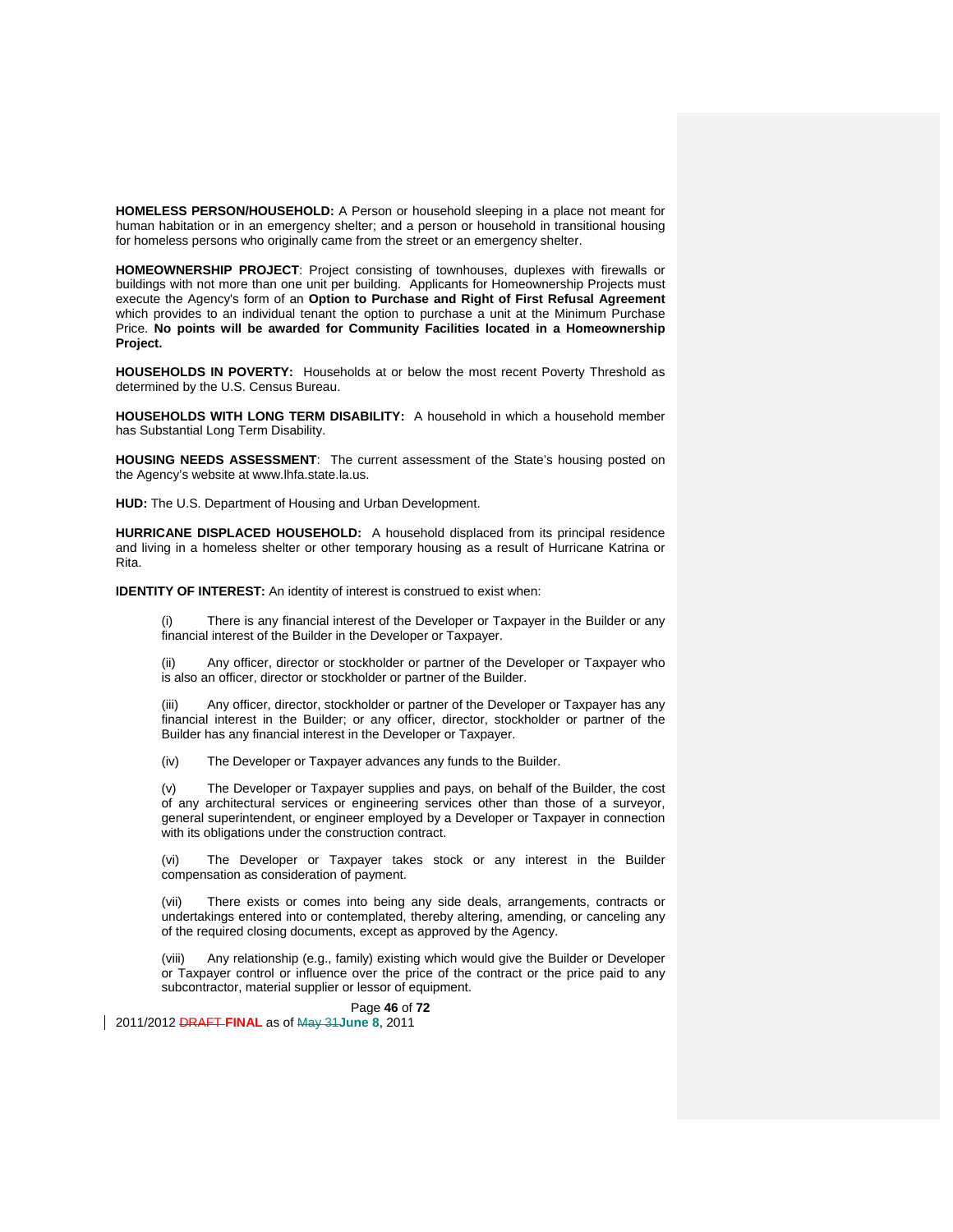(ix) Any member of the Development Team advances any funds to the Developer or Taxpayer at any point prior to an allocation.

For purposes of determining an identity of interest between parties not identified in (i) through (ix), such parties will be identified as either the Developer and Taxpayer or the Contractor as appropriate to establish the identity of interest.

**INCOME QUALIFIED RENTER DEMAND:** Number of households projected to be at 60% or less of area median income which can afford to pay the rent proposed at subject project provided such rent does not exceed 30% of their household income.

**INCREASE IN CREDIT FOR CERTAIN STATE DESIGNATED BUILDINGS:** Except with respect to a building financed with tax-exempt bonds under Section 103 of the Code, buildings may be designated by the Agency as located in a difficult development area and as requiring an increase in credit in order for such building to be financially feasible as part of a qualified lowincome housing project.

**INDEPENDENT QUALIFIED HOUSING CONSULTANT:** A disinterested professional housing consultant who has been approved by the Agency and who has no identity of interest with any Builder or Developer participating in the Housing Tax Credit Program in any state and who by virtue of academic training, licensing and/or experience is a recognized expert skilled in the requirements of conducting a market survey and demand study.

**IREM:** Institute for Real Estate Management.

**LAND COSTS:** The purchase price related to the purchase of undeveloped land plus the following additional costs:

 -excavating and earth-moving expenses -finders/brokerage fees for assistance in acquiring title to land -costs for excavation of water retention ponds -cost of land surveys -unpaid back real estate taxes and similar assumed costs -legal and professional fees related to the acquisition of land -environmental impact tests and perk tests

provided, however that the purchase price of land shall not include any appreciated value above the price paid for such land by the Developer or by any other entity related to the Developer or by any entity in which the Developer had an ownership interest within the ten (10) year period immediately preceding the sale of the land to the Taxpayer.

**LARGE FAMILY HOUSEHOLD:** A household with at least five persons at initial occupancy of a unit.

**LEED:** The acronym for Leadership in Energy and Environmental Design.

**LLA:** Local Lead Agency designated by *DHH*/*DSS* for management of supportive services for *Permanent Supportive Housing*. A *DHH/DSS* designated LLA may be a *DHH* Regional Office or human services district/authority.

**LOCAL GOVERNMENT:** Governing authority of the local governmental unit. A parish or municipality under the Louisiana Constitution of 1974**.** 

Page **47** of **72** 2011/2012 DRAFT **FINAL** as of May 31**June 8**, 2011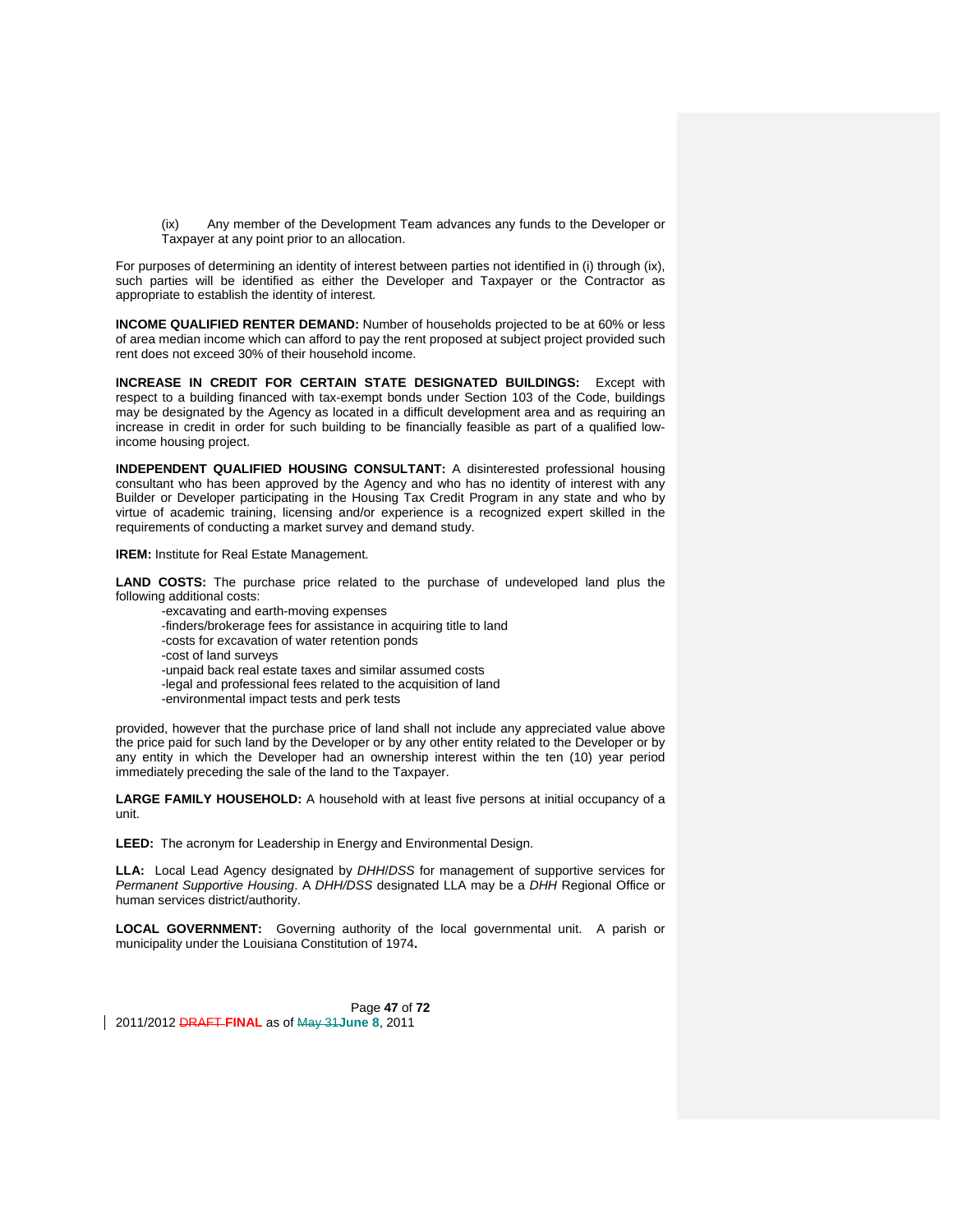**LOCAL GOVERNMENTAL SUPPORT: Project has local governmental support** as evidenced by a signed commitment letter, the project must submit an original letter of support for the project on official letterhead from the highest ranked public official of the City in which the project is located or fully executed City Proclamation in support of the project AND proof of support from the majority members of the City Council.

**LOCAL NON-PROFIT SPONSOR:** A 501(c)(3) or 501(c)(4) organization in which not more than fifteen percent (15%) of the members of the governing board are domiciled outside the service area of the non-profit and at least seventy-five percent (75%) of the governing board are domiciled within the Project's Market Area or is a State certified Community Housing Development Organization ("CHDO") with a service area encompassing the Project's market area.

**LOCAL PARTICIPATING JURISDICTION (LOCAL PJ):** One of any governmental unit or consortium of governmental units receiving HOME Funds directly from HUD and which is not a state recipient.

**LOCAL PHA:** A local public housing authority organized and existing under the State's Housing Authorities Law at Chapter 30 of Title 40 of the Louisiana Revised Statutes of 1950, as amended.

**LOUISIANA DEVELOPER:** Any Managing General Partner or Sponsor who submits evidence of having filed Louisiana tax return (Form 990 in the case of a Non-profit) in the two calendar years preceding the year in which an Application for tax credits is submitted, or if no return was required to be filed for the two (2) calendar years preceding the year in which an application for tax credits is submitted, then a CPA's statement to that effect is required.

**LOW INCOME UNIT:** A low-income unit as defined in Section 42(i)(3) of the Code.

**LRA:** The Louisiana Recovery Authority.

**MANAGING GENERAL PARTNER:** The entity or individual(s) that controls or owns all of an entity which is designated in the Application as the managing general partner or the primary sponsor/operator of the Project.

**MARKET AREA:** An area referenced on a map included with the Market Study and certified by the Independent Qualified Housing Consultant to be an appropriate market area to be served by the project in view of geographic and other barriers and demographic and mobility factors for low income households at or below 60% of AMI.

**MARKET STUDY:** An analysis performed by an Independent Qualified Housing Consultant which evidences demand for the proposed market matrix of a project, including demand capture rate at the subject property by bedroom type and which further the housing needs of the Targeted Households, Large Families, Tenants with children and Special Needs Households if the Project serves Special Needs Households.

**MATERIAL CHANGE:** Notwithstanding the provisions of any prior Qualified Allocation Plan, a material change for any project, including projects receiving an allocation from a prior Calendar year credit Ceiling, shall mean any reprocessing change which results (i) in the project deemed not feasible or not viable or (ii) a reduction of points from the Selection Criteria below the minimum score or below the score of the highest ranked project on the waiting list for the year in which the credits were allocated. Any change caused by force majeure or circumstances beyond the control of an Owner will not be a material change if the Agency's Board of Commissioners concurs that such change was beyond the control of the Owner. The Agency also considers the following to be material changes:

Page **48** of **72**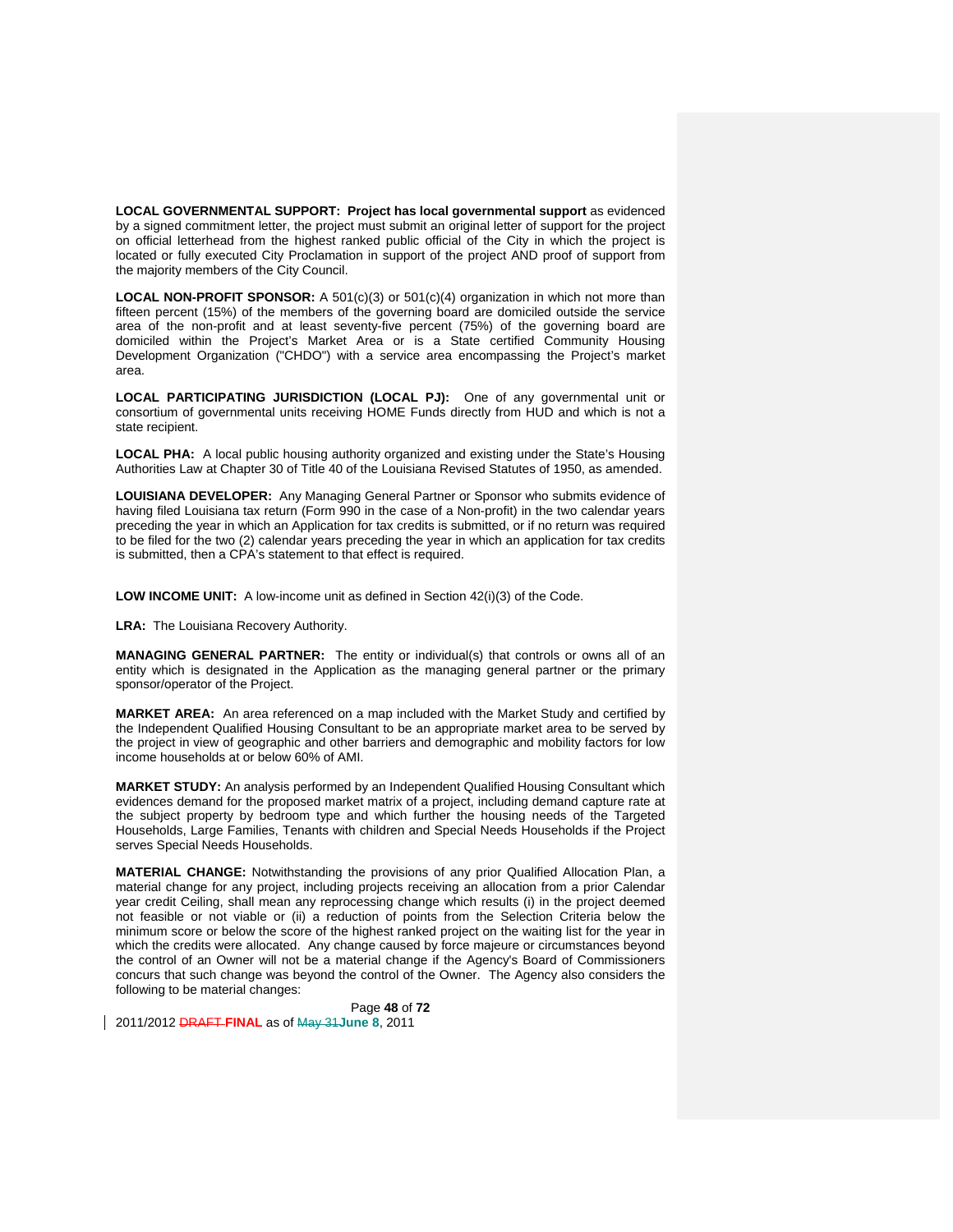- Removal of any managing general partner;
- Bankruptcy of any managing general partner;
- Change of development location (site change);
- Deletion or change of resident amenities and/or services such as activity centers, children centers, community centers, computer rooms, laundry rooms, etc.;
- Changes in residential unit design that increases or decreases by 10% or greater the number of units, unit mix, square footage of each unit, etc.;
- A 10% or greater change in the total number of structures;
- Change in the type and quality of construction materials, as well as mechanical and/or electrical systems that result in a 10% or greater change of the total construction cost;
- Delays in project schedule or benchmark dates in excess of 180 days, and,
- Notwithstanding the foregoing, any change that a reasonable man would determine to be materially change the project.

**MATERIAL PARTICIPATION:** Having an ownership interest other than a passive ownership interest and which participation is regular, continuous and substantial.

**MILITARY IMPACT AREA:** Generally a small or medium size metropolitan housing market area or a remote or isolated non-metropolitan area where:

- 1. Military-connected households comprise 25 percent or more of the total households in the market area. Military-connected households include active duty military personnel, civilian employees of the military service (Department of Defense) or other Federal agency at or in support of the installation, and employees of contractors and subcontractors directly associated with the military installation and their dependents. Unaccompanied active duty military personnel housed in military-controlled group quarters housing (barracks, BOQ's) are excluded; and
- 2. The Department of Economic Development has expressed written concern about the continued stability of the current level of military strength and mission at the installation based on the absence of suitable affordable housing, or public announcement from the Department of Defense or the military service, advise that the stability of the military installation is at risk because of the absence of affordable housing.

**MINIMUM RESERVE BALANCE**: At least 1/6 of the largest annual deposit to Reserves for Replacement and Repair.

**MIMIMUM REHABILITATION EXPENDITURE REQUIREMENTS:** The minimum rehabilitation expenditure during a twenty-four (24) month period required to qualify as a new building or to qualify an existing building for acquisition credits has been increased to the greater of (i) twenty percent 9**(**20.0%) of the adjusted basis of a building or (ii) \$6,000 if the qualified basis attributed to such rehabilitation expenditures when divided by the number of low-income units in the building is \$6,000 or more.

**MINIMUM PURCHASE PRICE:** An amount equal to the sum of (i) the principal amount of outstanding indebtedness secured by the building (other than indebtedness incurred in the five year period ending on the date of the sale to the tenants) and (ii) all Federal, State and local taxes attributable to such sale. Except in the case of Federal income taxes, these shall not be taken into account under clause (ii) any additional tax attributable to the Application of clause (ii).

Page **49** of **72** 2011/2012 DRAFT **FINAL** as of May 31**June 8**, 2011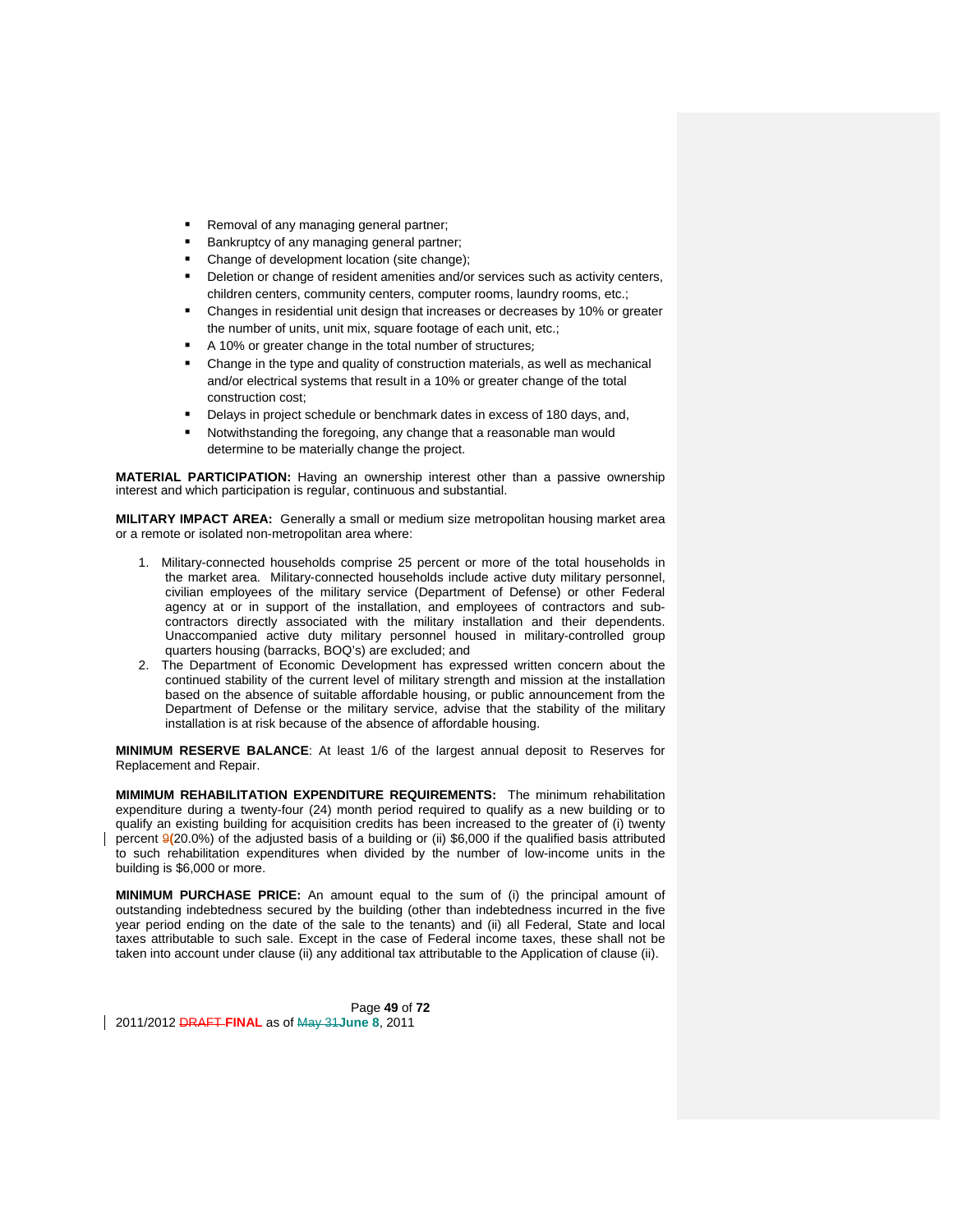**MIXED FINANCE PROJECT:** A project described in Section 35(d) of the Federal Housing Act that is financially assisted with private resources in addition to amounts provided under the Federal Housing Act.

**MIXED OCCUPANCY PROJECT:** A Project involving the occupancy of units by Special Needs Households and the occupancy of units by households which are not Special Needs Households.

**MIXED USE BUILDING:** A building consisting of units available for residential rental use and other property the use of which is not related to residential rental use, e.g., commercial office space, owner-occupied residences, etc.

**NEIGHBORHOOD IMPACT:** With respect to a clearly defined neighborhood described on a map outlining such neighborhood, either (i) the construction of at least one hundred (100) new residential units or (ii) the demolition of at least fifty (50) functionally obsolete residential units and the construction and/or reconstruction of not less than fifty (50) residential housing units.

**NEIGHBORHOOD NETWORK:** A multi-service community learning center located in a *facility* of a Project promoting self-sufficiency by (i) improving computer access for tenants, (ii) advancing literacy, (iii) preparing residents to take advantage of employment opportunities and (iv) providing access to healthcare information and other social services.

**NEIGHBORHOOD NETWORK FUNDING:** Financial commitments or funding evident in the operating pro forma of a Project committed to providing a Neighborhood Network that includes (i) a business plan for staffing, technical support, and ongoing funding, and a strategy for achieving ongoing partnerships with other neighborhood, community, or educational groups, (ii) the location and size of the space to be used for the *facility* to used as a Neighborhood Network, (iii) an estimate of the number and percentage of residents who will benefit directly from the services of the Neighborhood Network and (iv) a detailed estimate of the center's initial cost and ongoing operating expenses.

**NET EQUITY:** The Gross Equity invested in the Taxpayer as discounted and compounded to the placed in service date.

**NEW CONSTRUCTION:** Housing units which have not previously been occupied.

**NON-FEDERALLY SUBSIDIZED NEW BUILDINGS:** Any new building placed in service by a taxpayer before December 31, 2013 and which is not federally subsidized qualifies for a credit percentage not less than nine percent (9.0%).

**OCD:** The Office of Community Development in the Office of the Governor.

**OCAF:** Operating Cost Adjustment Factor published annually for the State of Louisiana.

**On-Site Security:** Property has 24hour security service.

**OPTION TO PURCHASE AND RIGHT OF FIRST REFUSAL AGREEMENT:** The Agreement by that name attached as an Appendix to the Application.

**ORGANIZATIONAL COSTS:** Costs of organizing the Taxpayer, including the legal and accounting costs necessary to organize the Taxpayer and facilitate the filings of the necessary legal and other regulatory paperwork at the state and national level are of a character which, if expended incident to the creation of the taxpayer having an ascertainable life, would (but for Section 709(a) of the Code) be amortized over such life.

Page **50** of **72** 2011/2012 DRAFT **FINAL** as of May 31**June 8**, 2011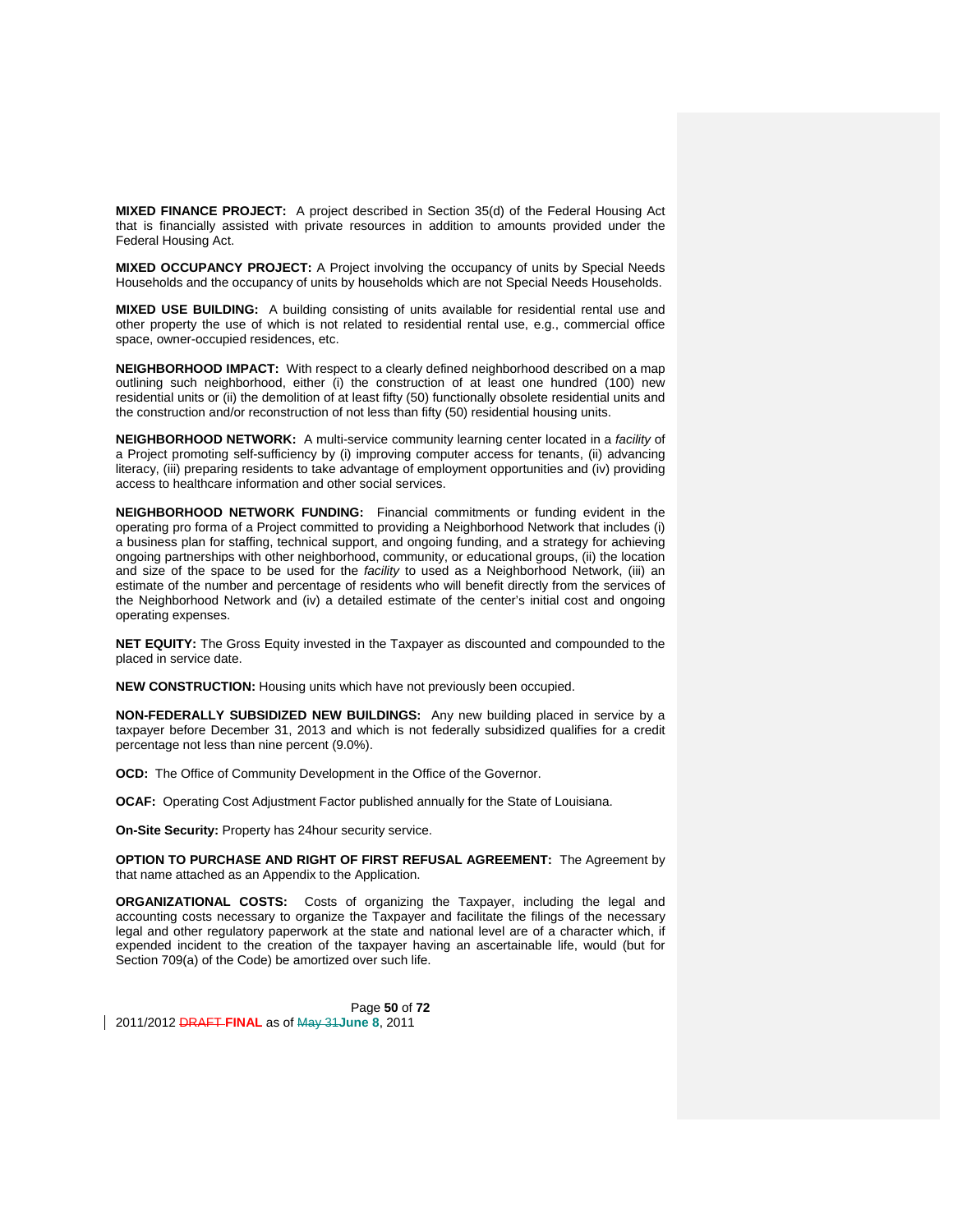**OWNER OCCUPIED BUILDING:** A Building containing more than one but less than five units in which one of the units is occupied by the owner of such unit and which is located in an area in which the local governmental unit has approved by a Development Plan of Action.

**PAYMENT STANDARD:** One of the following standards of payment selected by the Taxpayer in connection with a Low Income Unit occupied by an Extremely Low Income Household: (a) 50% AMI, (b) 55% AMI or (c) 60% AMI.

**PERMANENT SUPPORTIVE HOUSING:** Housing that is (i) safe and secure, (ii) affordable to the eligible target population, (iii) permanent, with continued occupancy as long as the eligible target population pays the rent and complies with the terms of the lease or applicable landlord/tenant laws in the State of Louisiana and (iv) linked with supportive services that are flexible and responsive to the needs of the individual, available when needed by the eligible target population and accessible where the tenant lives, if necessary.

**PERMANENT SUPPORTIVE HOUSING PROJECT**: A Project in which between Twenty-five percent (25%) and fifty percent (50%) of the Low Income Units are designated to be occupied by a member of an Eligible Target Population for Permanent Supportive Housing and for which a Taxpayer/Owner) submits with the Tax Credit Application either (i) an irrevocable binding commitment for Project Based Subsidy for units constituting Permanent Supportive Housing or (ii) demonstrates in the project's operating pro forma that units which are not Permanent Supportive Housing adequately subsidize the units occupied by the Eligible Target Population For Permanent Supportive Housing in a manner consistent with the minimum coverage ratios required by this QAP. A minimum of the units designated as permanent supportive housing units will be either efficiencies or one bedroom units.

**PHA REFERRAL AGREEMENT:** The executed form of the PHA Referral Agreement attached as an Appendix to the Application.

**PHYSICAL CONDITION STANDARDS:** HUD Standards for housing which is decent, safe, sanitary and in good repair.

**PLACED IN SERVICE DATE:** The date on which the first unit in building of the Project is available for occupancy in accordance with the requirements of the Code and the local jurisdiction within which the Project is located. For rehabilitations which qualify as a separate new building, such date occurs at the end of the 24 month period over which such expenditures are aggregated.

**POVERTY CENSUS TRACT:** Census tract in which the percentage of Households in Poverty exceed 15% of the total households of such census tract.

**PRESERVATION PROPERTY:** Is project that previously received credits but is at end of compliance period.

**PRIORITY HUD REHABILITATION PROJECT:** A project in which the mortgage is either FHA insured or HUD held and which receives a *Project Based Subsidy* or is subject to occupancy restrictions which are as restrictive as the restrictions applicable to a *Low Income Unit.*

**PRIORITY NEIGHBORHOOD SUPPORTED PROJECT:** A project that is specifically identified to be constructed, reconstructed, or rehabilitated in a neighborhood plan consistent with the LRA Local Planning Process.

Page **51** of **72 PRIORITY ELDERLY REHABILITATION PROJECT:** A project (i) that was substantially damaged or destroyed by Hurricane Katrina or Rita, (ii) in which one hundred percent of the units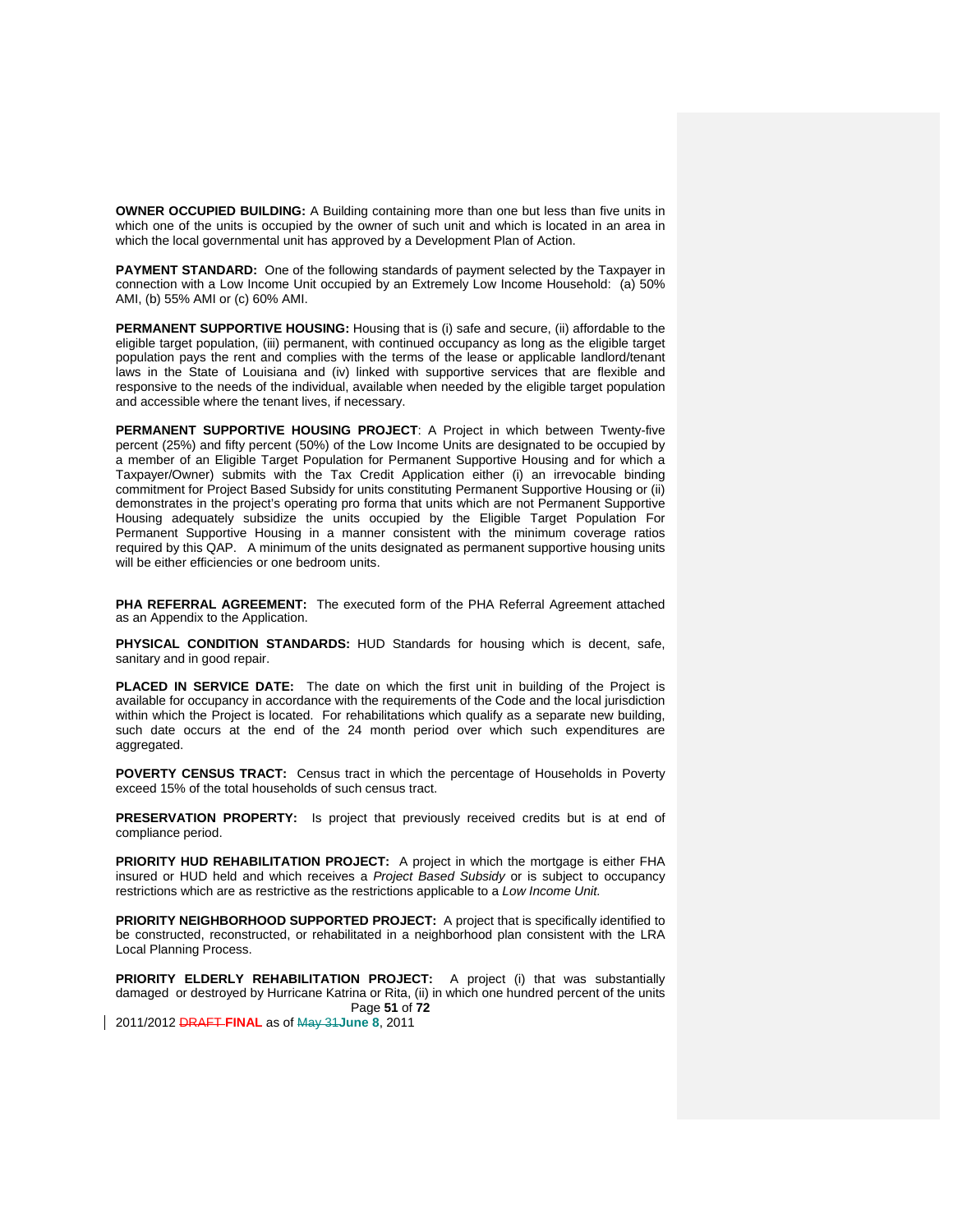were occupied by elderly or disabled residents an received a *Project Based Subsidy* that has been abated by may be reinstated or moved to another site if the Priority Elderly Rehabilitation Project is rehabilitated or relocated, (iii) cannot be restored or reconstructed with the proceeds of insurance claims alone, according to the capital needs assessment and (iv) currently in financial default.

**PRIORITY STRATEGIC PROJECT:** A Priority Elderly Rehabilitation Project, a Priority HUD Rehabilitation Project or a Strategic Priority Project.

**PROJECT:** At least one building together with any facilities functionally related and subordinate on a Project Site. Multiple buildings are part of the same project only if such buildings:

- (i) Have similarly constructed units;
- (ii) Are proximate, i.e., located on a single tract of land; and
- (iii) Are owned by the same person and are financed pursuant to a common plan.

**PROJECT BASED SUBSIDY:** Projects receiving operating subsidies based upon either (i) Section 8 project based assistance contract, (ii) rental assistance from RD or (iii) other operating subsidies in connection with housing supported under the Stewart McKinsey Act and (iv) Project Rental Assistance (PRACs), (v) Annual Contribution Contract (ACC) subsidies or other such operating subsidies in connection with a Federal or State operated program.

**PROJECT SCHEDULE:** A schedule required to enumerate the activities and the timelines or deadlines for completing such activities and placing the project in service. At a minimum, the Project Schedule shall evidence the Closing Date and Construction Start Date following benchmark dates:

- (i) date that expenditure of ten percent (10%) of Project's Total Development Costs is to be achieved,
- (ii) date that final zoning will be approved,
- (iii) date that land and buildings are to be purchased,
- (iv) date that environmental clearance will be obtained,
- (v) date constituting the Closing Date,
- (vi) date that building permits will be obtained,
- (vii) date that constitutes the Construction Start Date,
- (viii) date that ten percent (10%) of construction will be complete,
- (ix) date that fifty percent (50%) of construction will be complete,
- (x) date that ninety percent (90%) of construction will be complete,
- (xi) date that project will receive certificates of occupancy and be placed in service and
- (xii) date for submitting the audited cost certifications.

**PROJECT SITE OR PROPERTY SITE:** The legal description of the land on which the Project is located as submitted in an Application on or before the Application Deadline.

**PSH: Permanent Supportive Housing.** 

**QUALIFIED CENSUS TRACT:** Any census tract which is designated by HUD in which either 50% or more of the households have an income which is less than 60% of the area median gross income or which has a poverty rate of at least 25 percent (25%).

**QUALIFIED NON-PROFIT ORGANIZATION:** An organization (i) described in paragraph (3) or (4) of Section 501(c) of the Code, (ii) exempt from tax under Section 501(a) of the Code, (iii) determined by the Agency not to be affiliated with or controlled by a for-profit organization and (iv) one of the exempt purposes of such organization includes the fostering of low-income housing.

Page **52** of **72** 2011/2012 DRAFT **FINAL** as of May 31**June 8**, 2011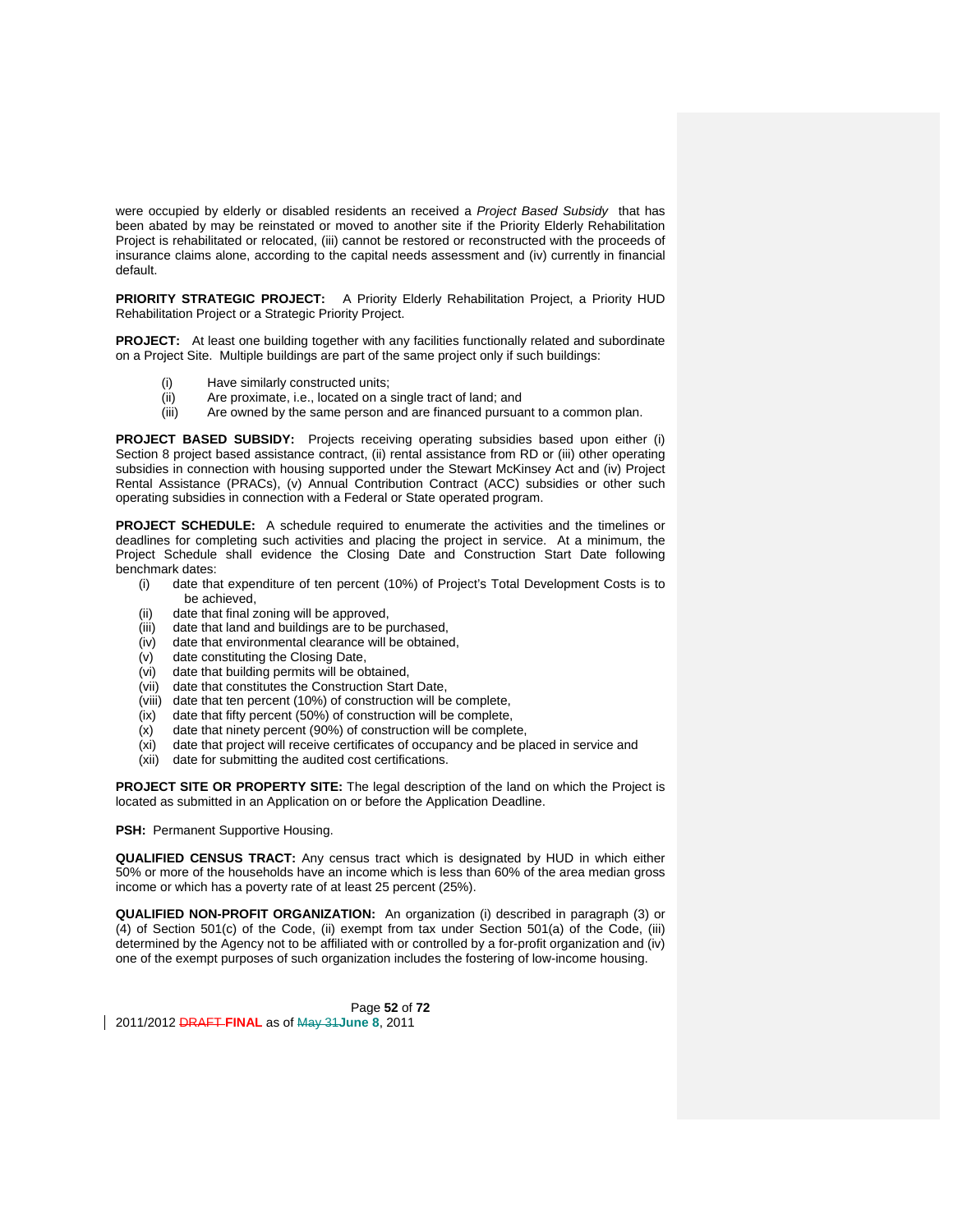**QUALIFIED PURCHASE CONTRACT:** A contract defined in Section 42(h)(6)(F) of the Internal Revenue Code.

**QUALIFIED REHABILITATION EXPENDITURE:** Rehabilitation costs incurred within any 24 month period selected by the building owner and which are allocable to or substantially benefit one or more low-income units in a building and in which the hard costs of such rehabilitation equal or exceed the greater of \$6,000 per low-income unit in the building or twenty percent (20%) of the adjusted basis of the building.

**RD:** Means the Rural Development division of the U.S. Department of Agriculture.

**RD TARGET AREA:** An area designated in writing by Rural Development of the U.S. Department of Agriculture as a priority area for financing housing under the 515 housing program.

**REASONABLE MAN STANDARD:** Standard in which a prudent person would have acted or would have been expected to have acted, based upon all objective facts and circumstances, in the same manner.

**REDEVELOPMENT AREA:** An area or areas within Qualified Census Tracts which is specified by a local governmental unit as requiring revitalization and within which the local governmental unit provides incentives and/or resources on a priority basis in order to promote redevelopment pursuant to a Concerted Community Revitalization Plan.

**REDEVELOPMENT PROJECT:** A Project which is (i) a Distressed Property, (ii) Redevelopment Property, (iii) Owner-Occupied Property covered by a Development Plan of Action, or (iv) Urban Redevelopment Property.

**REDEVELOPMENT PROPERTIES:** A Project located in a Redevelopment Area.

**RELATED PERSON:** Any person bearing a relationship to such person as specified in sections 267(b) or 707(b)(1) of the Code, or if the persons for whom a relationship is being determined are engaged in trades or businesses under common control (within the meaning of subsections (a) and (b) of section 52 of the Code.

**RENT UP/LEASE COSTS:** Costs, such as advertising, sample unit costs, on site rental managers and staff and initial rental costs, necessary to fully rent a low-income building which may be amortized over the period necessary to rent all units, (e.g. 24 or 36 months).

**REPROCESSING CHANGE:** Any change other than a material change relating to (i) adjustments of sources or uses of funds greater 5% but less than 10%, (ii) increases or decreases in the number of units, unit mix, square footage, etc. greater than 5% but less than 10%, (iii) increases or decreases in the number of buildings greater than 5% but less than 10%, (iv) an applicant's inability to comply with the project schedule proposed in the Application by more than three months in any element of the Project and (v) any increase in the interest rate of long term debt required to complete the Project.

**REPROCESSING FEE:** The fee by that name calculated in accordance with the Non-Refundable Fee Schedule.

**REQUIRED EXHIBITS:** The Exhibits and/or Appendices specified as Required Exhibits in the Application and does not include the Exhibits and/or Appendices to support Selection Criteria items.

**REQUIRED RESERVE DEPOSIT:** For new construction, assume \$20**5**0 per unit per year. For projects other than new construction assume \$300 per unit per year or the amount specified in

Page **53** of **72** 2011/2012 DRAFT **FINAL** as of May 31**June 8**, 2011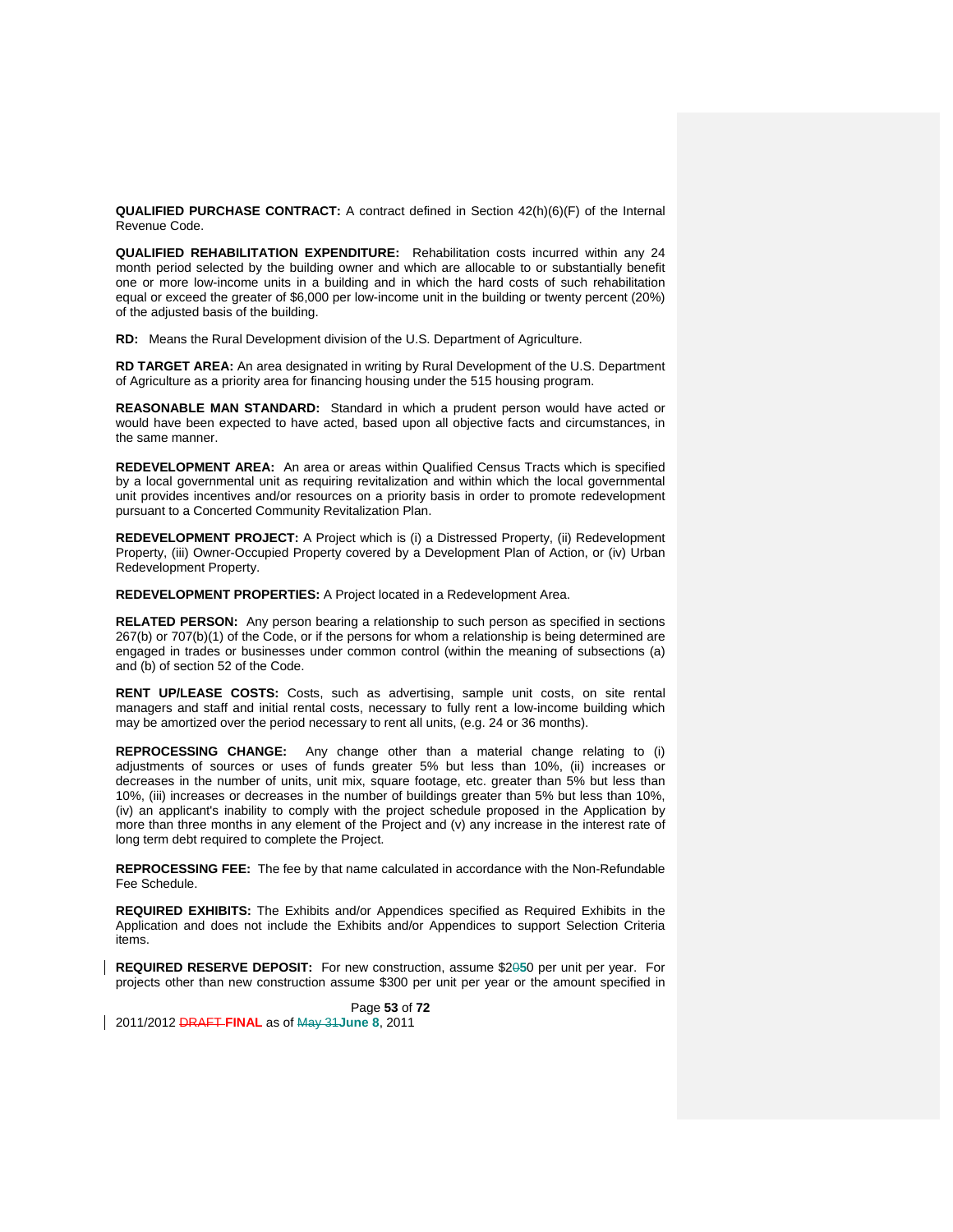Physical Needs Assessment**Capital Needs Assessment** required to be deposited to Reserves for Replacement. Notwithstanding the foregoing, if HUD and RD finance the first mortgage, the annual deposit to the Reserves for Replacement may be determined in accordance with HUD or RD policies or regulations. Deposits to the Reserves for Replacement will be regulated and monitored in accordance with the Tax Credit Regulatory Agreement.

**RESERVATION:** An agreement on the part of the Agency to allocate tax credits at a future date to a Taxpayer, subject to the Taxpayer satisfying the elements of the Qualified Allocation Plan and all conditions established by the Agency with respect to the submission of all documents and information required by the Agency prior to the delivery of Form 8609 to the Taxpayer.

**RESERVES FOR REPLACEMENT:** A special reserve to be established for each project from which the costs of replacement and repair of the project is to be funded.

**RESIDENT MANAGER UNIT:** The unit occupied by a full-time resident manager in the project.

**REVITALIZATION:** To impart new life or vigor for the purpose of redeveloping an area.

**RURAL AREA:** Areas indicated in the latest census data as having a population of 20,000 or less"

**RURAL PROJECT:** Any project for residential property located in a rural area (as defined in section 520 of the Housing Act of 1949).

**SCATTERED SITE PROJECT:** A project consisting of buildings containing housing units in which all such units are rent restricted provided that each building is located on a single lot which is subdivided by the local jurisdiction and for which an option to purchase separately may be executed and further provided that a single building may not contain more than two (2) housing units. Evidence of a Scattered Site Project must consist of a subdivision plot or proposed subdivision plot evidencing separate lots for each building. If a Scattered Site Project is located on non-contiguous land, no points will be awarded for Community Facilities.

**SERVICES:** Benefits made available to the tenants of a Project.

**SINGLE PARENT HOUSEHOLD:** A household with children in which the parent or guardian of such children resides in the household and in which no other adult resides in such household at initial occupancy.

**SITE CHANGE:** The addition of any noncontiguous land to the Property Site or the reduction of the Property Site by more than 25% or the addition of contiguous land to the Project Site exceeding 25% of the area of the original Property Site; provided, however, that a Scattered Site Project located in a Redevelopment Area may include additional new sites within the Redevelopment Area if the local governmental unit requests such additional sites prior to a Carryover Allocation of Tax Credits. .

**SMALL PROJECT:** A project in which the total number of units do not exceed thirty (30) units.

**SPECIAL NEEDS HOUSEHOLD:** A household which constitutes a Single Parent Household, Large Family Household, a Foster Parent Household, an Elderly Household, a Disabled Household or a Homeless Household.

**SPECIAL NEEDS PROJECTS:** A Project in which at least twenty-five percent (25%) of the units are set aside for Special Needs Households in accordance with the Tax Credit Regulatory Agreement; provided, however, that a Special Needs Project constituting an Elderly Project must satisfy the requirements of the Fair Housing Act.

Page **54** of **72** 2011/2012 DRAFT **FINAL** as of May 31**June 8**, 2011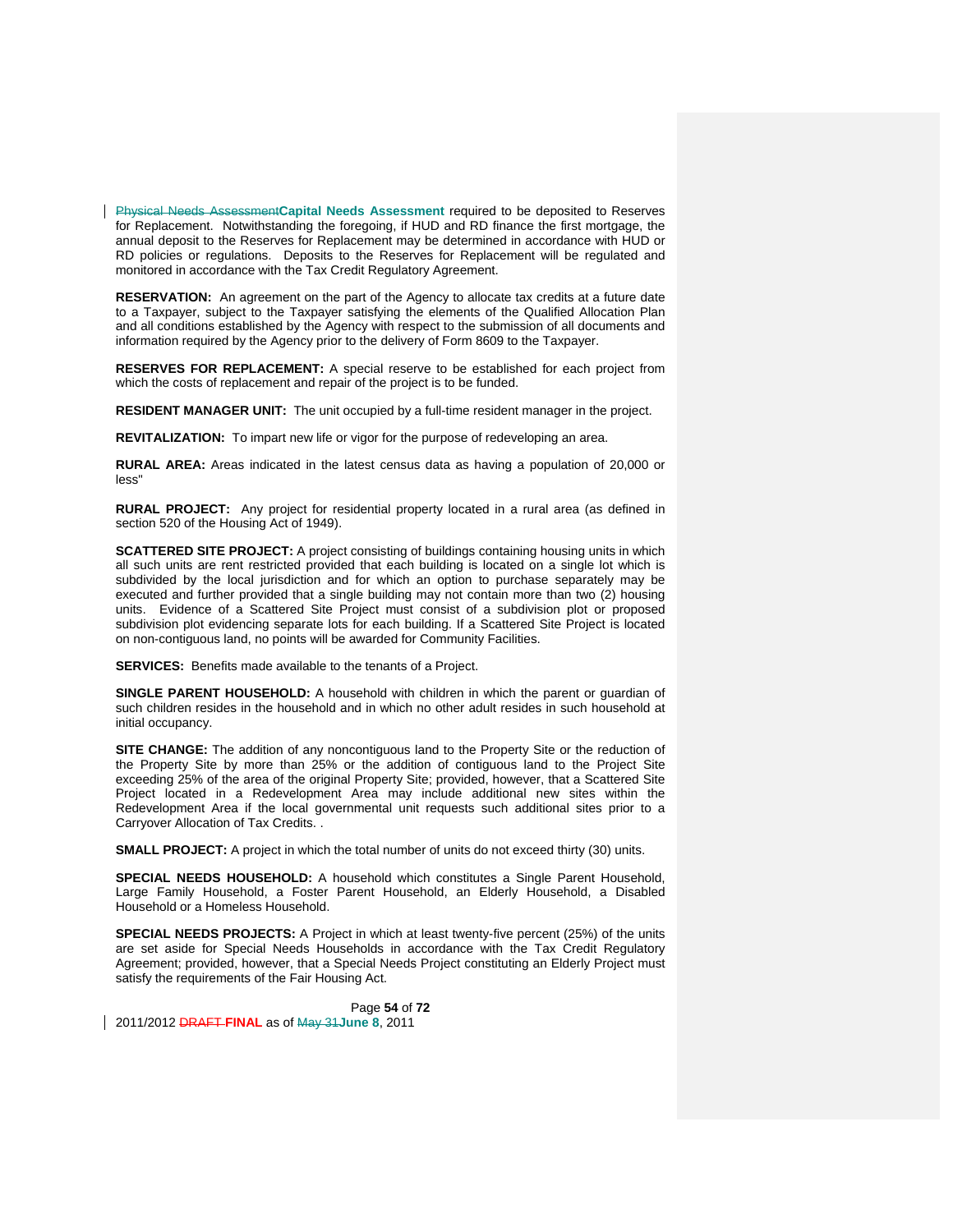**SPONSOR:** The person(s) owning one hundred percent (100%) of the interests in and who controls the Managing General Partner or Managing Member. A non-profit organization may sponsor another non-profit organization or a for-profit subsidiary entity only if such non-profit sponsor is legally entitled to designate all board members of the sponsored non-profit and/or owns 100% of the stock or ownership interest in the subsidiary as evidenced in the articles of incorporation of the sponsored non-profit or the subsidiary's articles of organization. As this paragraph pertains to PHA's, the PHA must be receiving an Annual Contribution Contract from HUD.

**SRO:** A Project of single room occupancy providing Supportive Services in dwelling units that do not contain bathrooms or kitchen facilities and are appropriate for use as Supportive Housing.

**STAND-ALONE NON-PROFIT:** A 501(c)(3) or 501(c)(4) organization or for-profit wholly-owned subsidiary of such organization which serves as the sole general partner of a limited partnership owning a project or the sole and exclusive manager of an LLC which owns the project. The managing agreement must be submitted with Application for LLC-owned projects.

**STATE ASSISTED BUILDING:** Any building which is substantially assisted, financed or operated under any State law similar in purpose to any of the laws referred to in the definition of Federally-Assisted Building.

**STORM WINDOWS:** double paned, double insulated windows.

**STUCCO:** A durable finish for exterior walls, usually composed of cement, sand, and lime, and applied while wet.

**SUBSIDIARY:** Any corporation, entity, partnership, venture, syndicate, or arrangement in which a local housing authority receiving an Annual Contribution Contract shall participate by holding a 100% ownership interest or participating in its governance, in which commissioners, officers, employees, and agents of such authority constitute a majority of the governing body of such entity.

**SUBSTANDARD:** Any housing unit which does not satisfy the Habitability Standards.

**SUBSTANTIAL REHABILITATION or CONVERSION:** Any rehabilitation in which Hard Costs equal or exceed \$20,000 per unit.

**SUPPORTIVE HOUSING:** Housing designed to meet the special needs of the targeted special needs households occupying the housing and providing Supportive Services targeted to such special needs households.

**SUPPORTIVE SERVICES FOR PSH:** The range of services tailored to the needs of the category or categories of persons with special needs occupying housing in which such services are provided. The intensity of services delivered may vary based on the target population and individual needs but, for typical individuals would include an intensive service mix covering these types of services:

- Outreach and engagement
- Support in accessing housing (including assistance with applications, arranging for utilities and arranging for relocation)
- Crisis prevention and intervention
- Support in acquiring skills and knowledge for community living including acquiring benefits an money management
- Providing opportunities for social support an peer support

Page **55** of **72**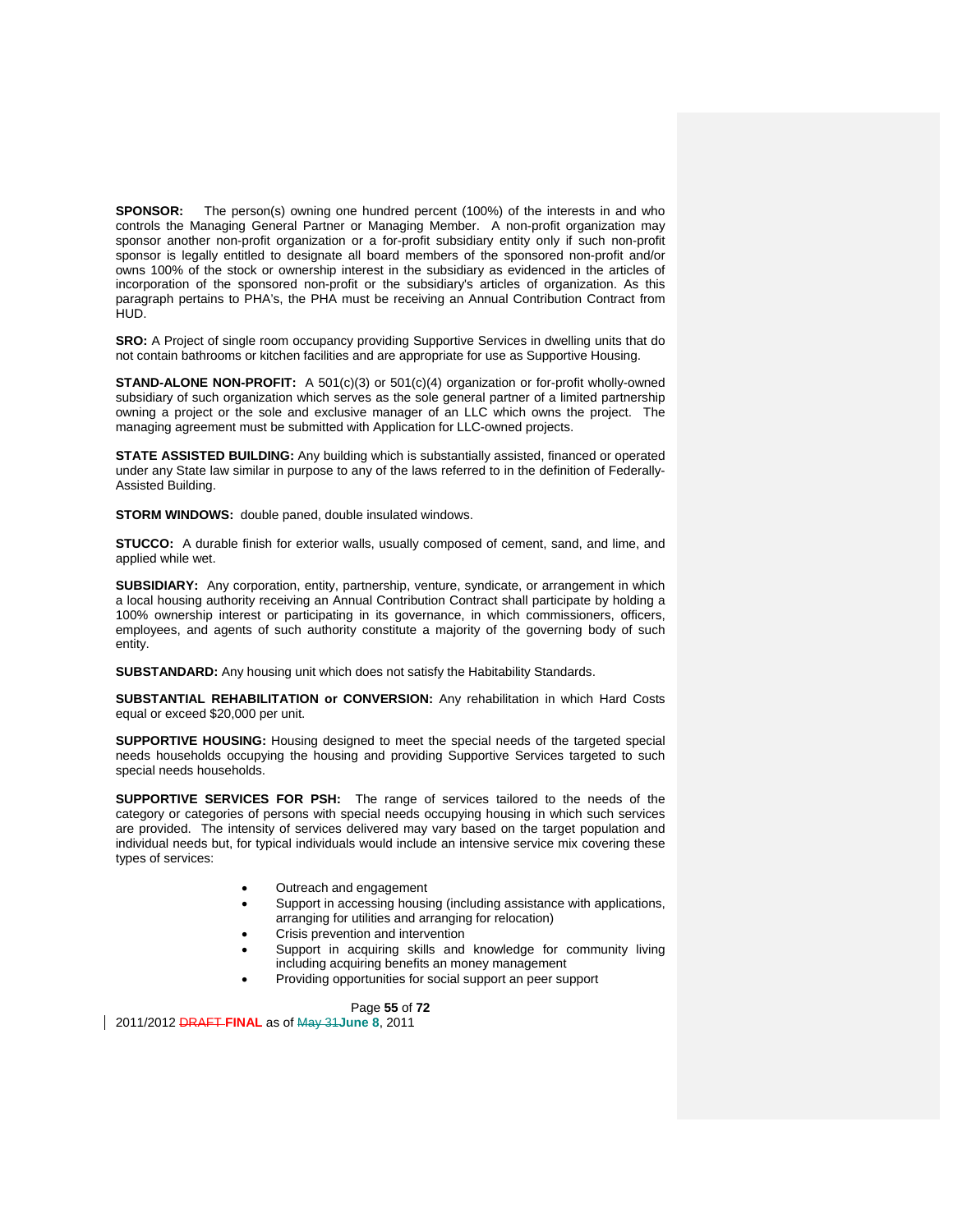- Advocacy, clinical case management, clinical interventions
- Facilitating arrangement for child care
- Service Coordination including services of a tenant services liaison
- Arranging access for acute and emergency care
- Mental health and substance abuse treatment
- Linkage to education and employment
- Arranging access to transportation and
- Services tailored to the frail elderly including securing access to meal services adequate to meet nutritional needs, housekeeping aid, personal assistance, and other services essential to a frail elder maintaining independent living.

**SUPPORTIVE SERVICES FOR SPECIAL HOUSEHOLDS TYPES OTHER THAN PSH:** The range of services tailored to the needs of the category or categories of persons with special needs occupying housing in which such services are provided. The costs of Supportive Services must be specified in the Application and separately identified as an expense item in the operating pro-forma or must be provided by a governmental or non-profit agency which evidences in writing a commitment to provide supportive services to special needs households in the Project without charge. For purposes of this definition, Supportive Services are presumed to be provided if such services qualify under HUD Regulations and if HUD informs the Agency in writing that services evidenced in the Application qualify under HUD regulations. Supportive Services must be provided for a period commencing at the placed in service date of a project and ending not earlier than the end of the tax credit compliance period for a project. A description of Supportive Services must contain minimum supportive services required under HUD regulations for such special needs group and may include:

- **Daycare**
- After-school programs
- Financial and budgeting seminars
- Job training
- Homebuyer training and seminars
- Supervised recreational activities for children
- Transportation to seminars
- Preventive health care programs/health screening on a regular basis
- Transportation to facilitate access to social services, doctors,
- shopping
- Computer labs/internet hookup and/or tutors
- **Library**
- Dry-cleaning and/or laundry
- Grocery pickup and/or delivery
- Continuing education
- Information and senior counseling
- Homemaker/housekeeping
- **Meals**
- 24 hour security/neighborhood watch programs
- Community pets (cost of care provided by project)
- Community gardening
- Weekly exercise class
- Grandparent mentoring programs
- Weekly "day trips" to shopping centers/specialty shopping
- Reading service and library
- Social and recreational programs planned and overseen by the project manager. (Monthly birthday parties/holiday dinners and/or

# Page **56** of **72**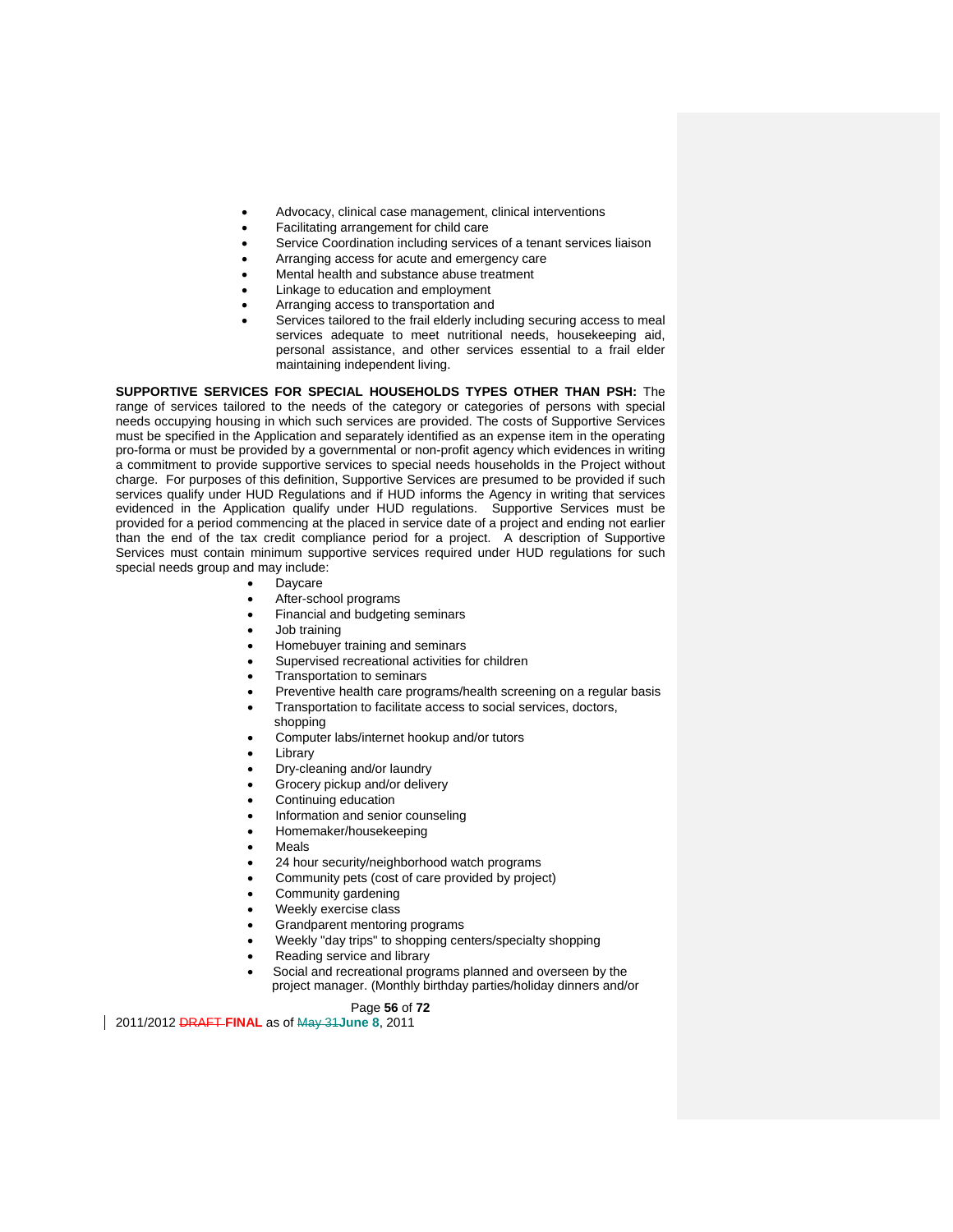### parties/potluck dinners, movie nights, bingo)

**SURPLUS CASH:** Any cash remaining at the end of each fiscal year of the Owner after:

- 1. the payment of : (i) all sums due or currently required to be paid under the terms of (a) the first mortgage and/or the note secured thereby ("First Mortgage") and (b) if applicable, subordinate mortgages with cash flow priority ("Priority Cash Flow Indebtedness") approval by the Agency; (ii) all amounts required to be deposited in the reserve fund for replacements; (iii) all other obligations of the mortgaged property other than the First Mortgage and Priority Cash Flow Indebtedness, unless funds for payment are set aside or deferment of payment has been approved by the Agency; (iv) Deferred Developer Fee, and (v) the Capital Recovery Payments; and
- 2. the segregation of: (i) an amount equal to the aggregate of all special funds required to be maintained by the project; and (ii) all tenant security deposits held.

**SYNDICATION:** The process of acquiring an ownership interest in the Taxpayer by the Syndicator and investing equity in the Taxpayer by the Syndicator.

**SYNDICATION COSTS:** Costs which are not includable in the tax credit basis for either the low income housing credit or the rehabilitation tax credit nor are allowable for depreciation purposes and which are the costs of syndicating a partnership and its related investment units.

**SYNDICATION COST CERTIFICATION:** A certification by the Taxpayer and Syndicator on the form provided by the Agency which specified among other information costs or items incurred for the packaging of the investment units and the promotion as an investment, including any marketing of the actual units, the production of any marketing memorandums or promotional materials, the mobilization of any broker/dealers who will sell the investment units and the actual sales commissions paid to the sellers of the partnership (whether they are unrelated third parties or the individuals who promoted the investment), including due diligence related aspects of the syndication and legal costs associated with the offering, opinions, inquiries as to certain aspects of the syndication, etc.

**SYNDICATION PROCEEDS:** The funds generated by the Syndicator from investors seeking to acquire tax benefits in Projects through the Syndicator.

**SYNDICATOR:** The person or agent involved in directly providing equity to the Taxpayer or the person which owns or controls the person providing such equity Syndication Costs.

**TARGETED HOUSEHOLDS:** The households identified in a Market Study for which the Project will provide housing.

**TARGETED PARISHES:** Parish designated as such by the Governor's Office.

**TAX CREDIT REGULATORY AGREEMENT:** The form of Tax Credit Regulatory Agreement provided by the Agency pursuant to which the requirements of Section 42 of the Code are satisfied and pursuant to which the Agency enforces the commitments and representations made by the Taxpayer in the Application.

**TAXPAYER:** The legal entity which will own and operate a project and which will be identified on Form 8609 as the Taxpayer.

**TAXPAYER CAPITAL:** Amounts other than Gross Equity as evidenced in the audit of the Taxpayer as of the Placed-in-Service Date of the Project as paid-in capital.

Page **57** of **72**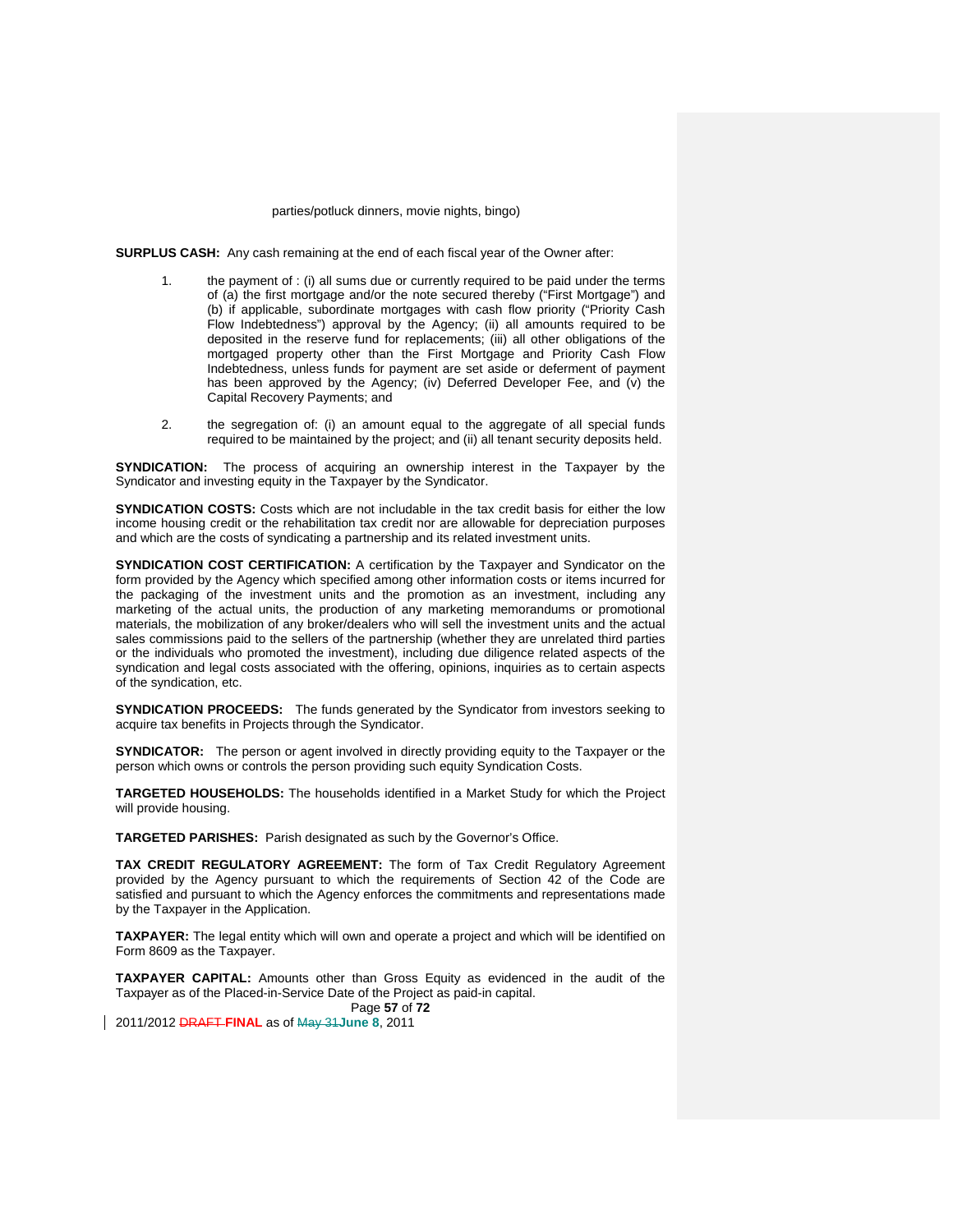**TOTAL DEVELOPMENT COSTS:** Development Costs plus the cost of land.

**TRANSFORMATIONAL PROJECT:** A project with larger master planned and sustainable community developed in a public private partnership, whether or not developer participates in some or all of the development pieces, which transforms the larger community economically, socially and environmentally. **Examples are proposed developments that include, in addition to affordable housing, schools, retail, medical facilities, improve the environment and ecology and access to public transportation. A letter from the highest elected official from the local jurisdiction would be required to evidence the transformative impacts. Only one project would be eligible for this designation per funding round. In no event shall the Transformational Project provided for in Section I(B)(5) above, if awarded, receive an award in excess of \$1.5 million under any provision of this plan.** 

**Transformational Project to be limited to \$1.5 million.** 

**Project submitted under this pool must submit:** 

**1. Letter from the highest ranked elected executive official from local jurisdiction within which the Transformational Project is located describing the transformational impact of the Transformational Project.** 

**2. Submission of the relevant Master Plan evidencing the Transformational Project and its improvement to the community, socially, economically and environmentally.** 

**Only one project will be selected based upon highest score. Existing tie-breaking procedures will prevail as necessary. If no project qualifies as a Transformational Project, the pool will collapse into the General Pool.** 

**ULI:** Urban Land Institute.

**UNIT:** Any accommodation containing separate and complete facilities for living, sleeping, eating, cooking and sanitation. Such accommodations may be served by centrally located equipment, such as air conditioning and heating.

**URBAN REDEVELOPMENT AREA:** An area or areas (i) which are within a city of 20,000 or more but which are outside of a Qualified Census Tract, (ii) which do not exceed in the aggregate 5% of the geographic area of the city and, (iii) which are specified by a local governmental unit as requiring redevelopment or revitalization pursuant to a Concerted Community Revitalization Plan.

**URBAN REDEVELOPMENT PROPERTY:** A project which is located within an Urban Redevelopment Area.

**VACANT UNIT:** A housing unit which is certified by the Developer/Owner and the local jurisdiction to have not been occupied for a period of at least 90 days and which is reasonably expected to remain vacant for an indefinite duration because the unit is substandard.

Page **58** of **72** 2011/2012 DRAFT **FINAL** as of May 31**June 8**, 2011

**Formatted:** Indent: First line: 0"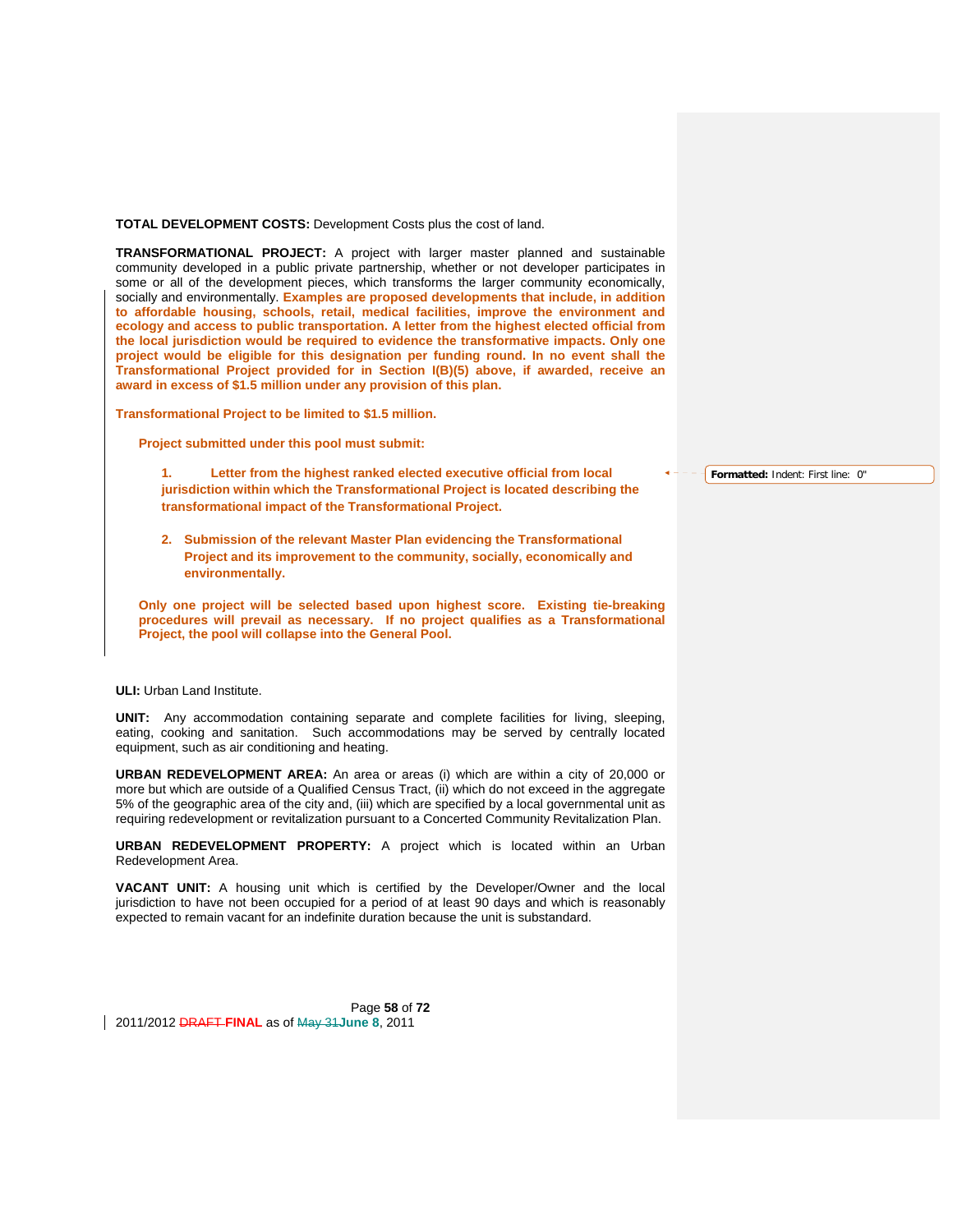# V. EXHIBITS

| EXHIBIT B-CONSTRUCTION AND DESIGN STANDARDS  6026063                |  |  |
|---------------------------------------------------------------------|--|--|
|                                                                     |  |  |
|                                                                     |  |  |
| GENERAL-CONTRACTOR SELECTION PROCESS _ ERROR! BOOKMARK NOT DEFINED. |  |  |
|                                                                     |  |  |
|                                                                     |  |  |
|                                                                     |  |  |
|                                                                     |  |  |
|                                                                     |  |  |
|                                                                     |  |  |
|                                                                     |  |  |
|                                                                     |  |  |
|                                                                     |  |  |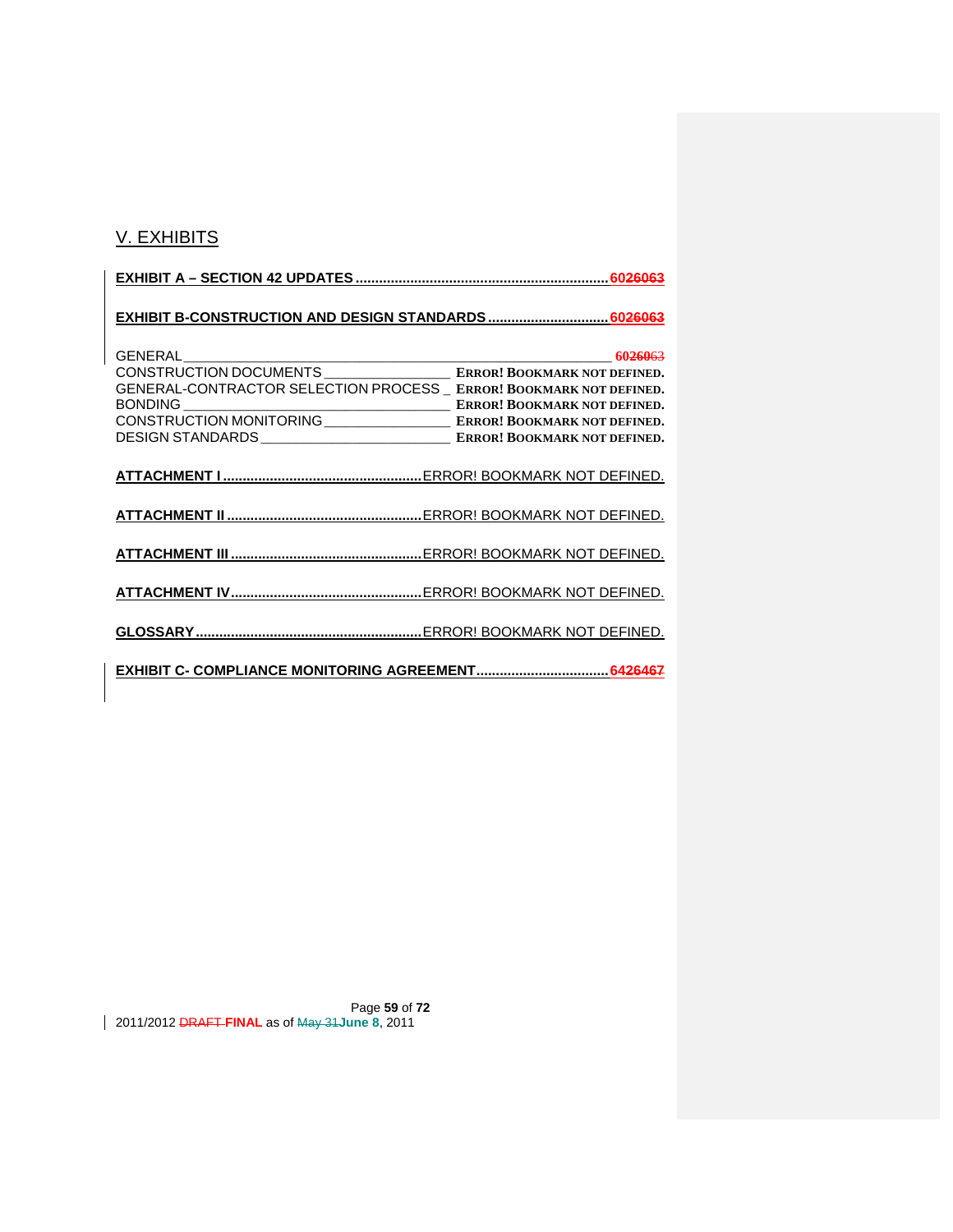# **Exhibit A – Section 42 Updates –**

**NON-FEDERALLY SUBSIDIZED NEW BUILDINGS:** Any new building placed in service by a taxpayer before December 31, 2013 and which is not federally subsidized qualifies for a credit percentage not less than nine percent (9.0%).

**FEDERALLY SUBSIDIZED BUILDINGS**: Federally Subsidized Buildings are only buildings financed with tax-exempt bonds under Section 103 of the Code. Any below market Federal loan will not cause a building to be Federally Subsidized.

**INCREASE IN CREDIT FOR CERTAIN STATE DESIGNATED BUILDINGS:** Except with respect to a building financed with tax-exempt bonds under Section 103 of the Code, buildings may be designated by the Agency as located in a difficult development area and as requiring an increase in credit in order for such building to be financially feasible as part of a qualified lowincome housing project.

**MIMIMUM REHABILITATION EXPENDITURE REQUIREMENTS:** The minimum rehabilitation expenditure during a twenty-four (24) month period required to qualify as a new building or to qualify an existing building for acquisition credits has been increased to the greater of (i) twenty percent (20.0%) of the adjusted basis of a building or (ii) \$6,000 if the qualified basis attributed to such rehabilitation expenditures when divided by the number of low-income units in the building is \$6,000 or more.

# **Exhibit B-Construction and Design Standards**

## *GENERAL*

 $\overline{a}$ 

These standards establish both general and minimum criteria for the design and construction of housing developments that receive financing assistance from the Louisiana Housing Finance Agency under this QAP.

The Agency requires full conformance with current federal, state and locally adopted building, plumbing, electrical, fire protection, and engineering codes and standards. The Agency also requires full conformance with all federal, state and local regulations regarding zoning and subdivisions, floodplains, wetlands and other environmental concerns.

The Agency recognizes and endorses the Federal *Energy Star Programs*. 1 The Agency also encourages the incorporation of *Universal Desig*n and *Green Building* design initiatives into the project.<sup>2</sup> The Agency's standards will complement or supplement national, state or local

Page **60** of **72** 2011/2012 DRAFT **FINAL** as of May 31**June 8**, 2011

<sup>1</sup> Energy Star website – www.energystar.gov <sup>2</sup>

<sup>2</sup> Universal Design website – www.aarp.org/families/home\_design Enterprise Foundation website – www.greencommunitiesonline.org Green Building Council website – www.usgbc.org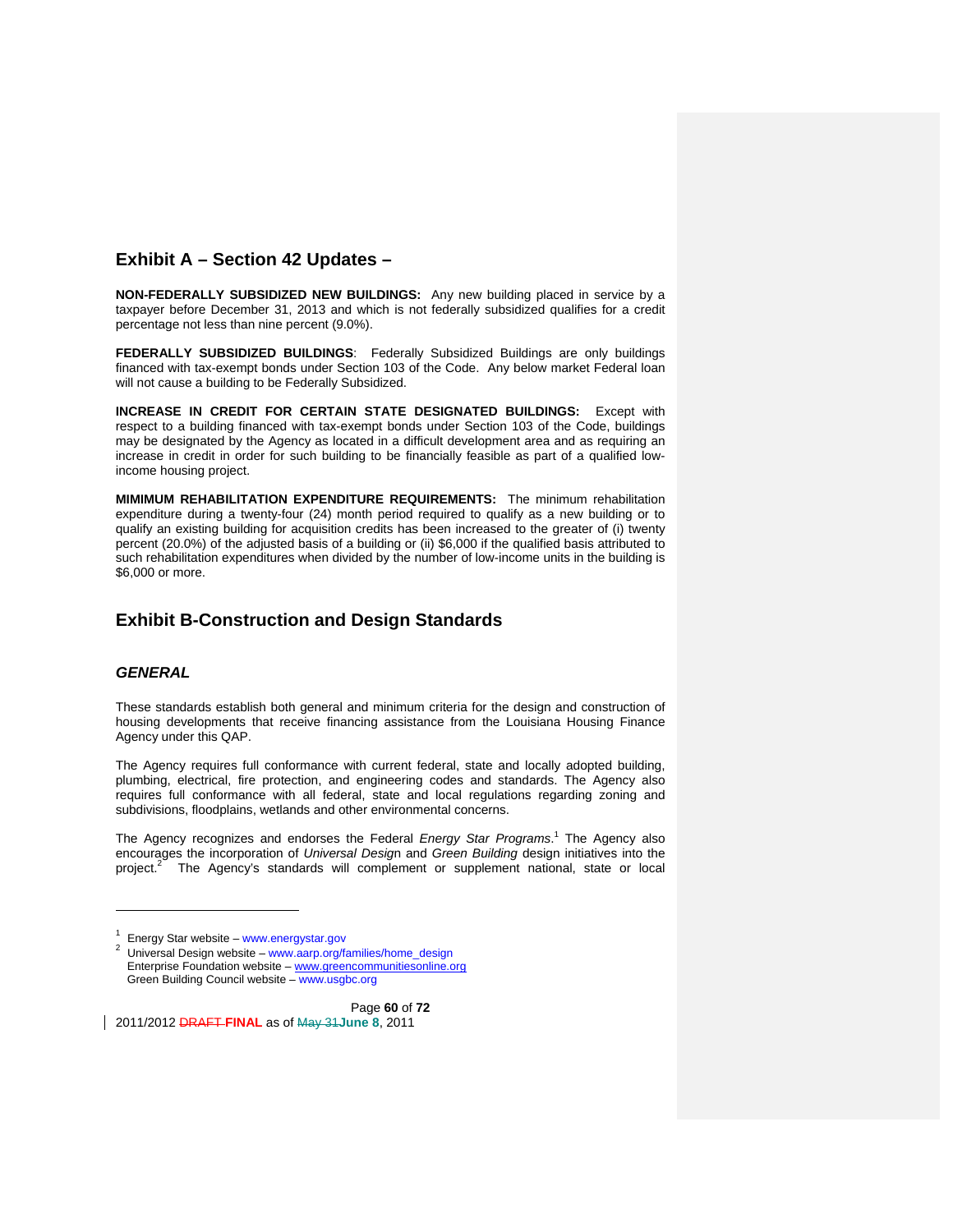regulations. In any situation where conflicting standards exist, the more stringent standard will apply.

All construction related contracts shall be in American Institute of Architects (AIA) formats, including the contract between the Applicant and Architect and/or other consulting professionals, the Applicant and General Contractor, and the contracts between the General Contractor and all subcontractors.

All drawings and specifications shall be completed utilizing these standards, and stamped by a licensed architect or professional engineer registered with the appropriate State of Louisiana Licensing Board. All other professionals involved with the project will be responsible to the

primary "professional of record." These professionals may include architects, land surveyors, and civil, structural, mechanical, and electrical engineers.

All design and construction shall be done in accordance with the most current edition of the following standards and codes as they may apply:

- 1. Uniform Federal Accessibility Standards and Section 504 requirements.
- 2. State of Louisiana Fire Code including various National Fire Protection Association (NFPA, NFPA 101) Codes.
- 3. State of Louisiana Plumbing and Mechanical Codes.
- 4. State of Louisiana, Division of Water Supply and Pollution Control, Standards of Design for Sewerage and Water Treatment Systems, Design Standards for Small Public Drinking Water Systems, Department of Environmental Services, Water Well Board Standards.
- 5. State of Louisiana Energy Code.
- 6. International Building Code (IBC) current edition as adopted by the State of Louisiana.
- 7. HUD 24 CFR Part 5 Uniform Physical Conditions Standards.
- 8. HUD Housing Quality Standards (24 CFR Part 982.401).
- 9. HUD Requirements for the Notification, Evaluation, and Reduction of Lead- Based Paint Hazards in Federally Owned Residential Property and Housing Receiving Federal Assistance (24 CFR Part 35).
- 10. Energy Star Program Standards relating to indoor air quality, HVAC systems, insulation, lighting and appliances.

# I. Construction Compliance and Monitoring Criteria for Syndicated Tax Credit Transactions

# **Construction documents**

Not more than 45 days prior to the commencement of construction the applicant must submit to the agency the following:

Complete plans and specifications in electronic PDF format.

Construction contract, complete with timeline and schedule of values. The Agency recommends the use of AIA Document 101.

Certification by Architect of plans and specifications.

The Agency shall review the plans and specifications for compliance with minimum threshold requirements selection criteria requirements and applicable minimum building codes. Within 30 days of receipt, the Agency will notify developer if there are of any concerns or the need for clarity. Notwithstanding the Agency review, the applicant remains responsible and accountable for compliance with applicable IRS and LHFA rules and regulations.

Page **61** of **72** 2011/2012 DRAFT **FINAL** as of May 31**June 8**, 2011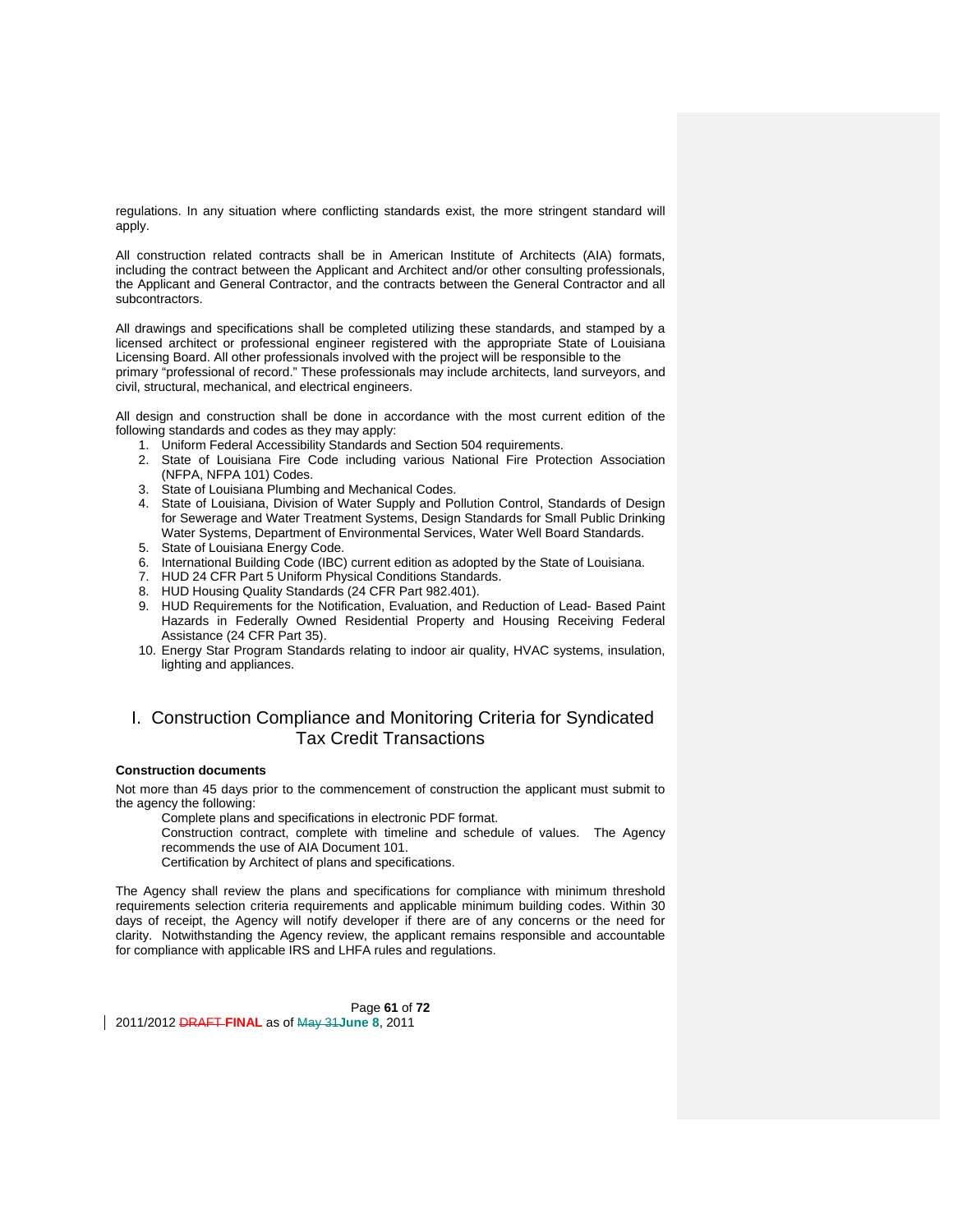#### **Building permits**

Copies of all building permits shall be submitted to the Agency when available. Should building permits not be available at the start of construction the applicant may submit a "will issue" letter from the local jurisdiction stating that building permits will be issued once certain requirements are met.

### **Construction monitoring and compliance**

The Agency will make periodic site inspections during the course of construction to verify conformance with the plans and specifications Ad selection criteria requirements.

The applicant shall submit to the Agency the following:

Notice to Proceed

Monthly application for payment certified by the Architect and/or project manager and the applicant. The Agency recommends the use of AIA Document G702 and G703. The submission of monthly applications for payment is intended for monitoring progress and does not require Agency approval to release payment.

A copy of all change orders to monitor changes to the plans and specifications and the schedule of values. All change orders shall be submitted with monthly applications for payment. The Agency recommends the use of AIA Document G701. The Agency shall not have the authority to approve change orders, but will review change orders to ensure compliance with minimum threshold and selection criteria requirements. The Agency shall immediately notify the applicant if it determines that the change orders submitted conflicts with the minimum threshold or selection criteria requirements.

The Agency shall notify the applicant, in writing, of any scheduled inspections and the

applicant must have a representative present during such inspection. During each scheduled inspection the Agency shall verify compliance with the plans and specifications, minimum threshold requirements, and selection criteria requirements. The Agency will notify the applicant immediately upon discovery of allege non-compliance and request that the applicant take appropriate corrective action.

# *CONSTRUCTION Completion*

At construction completion the applicant shall submit the following:

- Certificate of Substantial Completion. The Agency recommends AIA Document G704.
- Certificate of Occupancy(s) if applicable.

Prior to issuance of IRS form(s) 8609, the Agency will perform their final inspection to verify compliance with plans and specifications, minimum threshold requirements and selection criteria requirements.

Within 30 days of receipt of the above referenced items, the Agency shall schedule a final inspection. Should the Field Report show that that the project is in compliance, the Agency will proceed with issuance of 8609. Should the Field Report describe issue(s) of non-compliance, the Agency will immediately notify the applicant. Once the applicant has addressed the non-compliant issue(s) and notifies the Agency via written communication that all reported issues have been addressed, the Agency shall issue the 8609(s).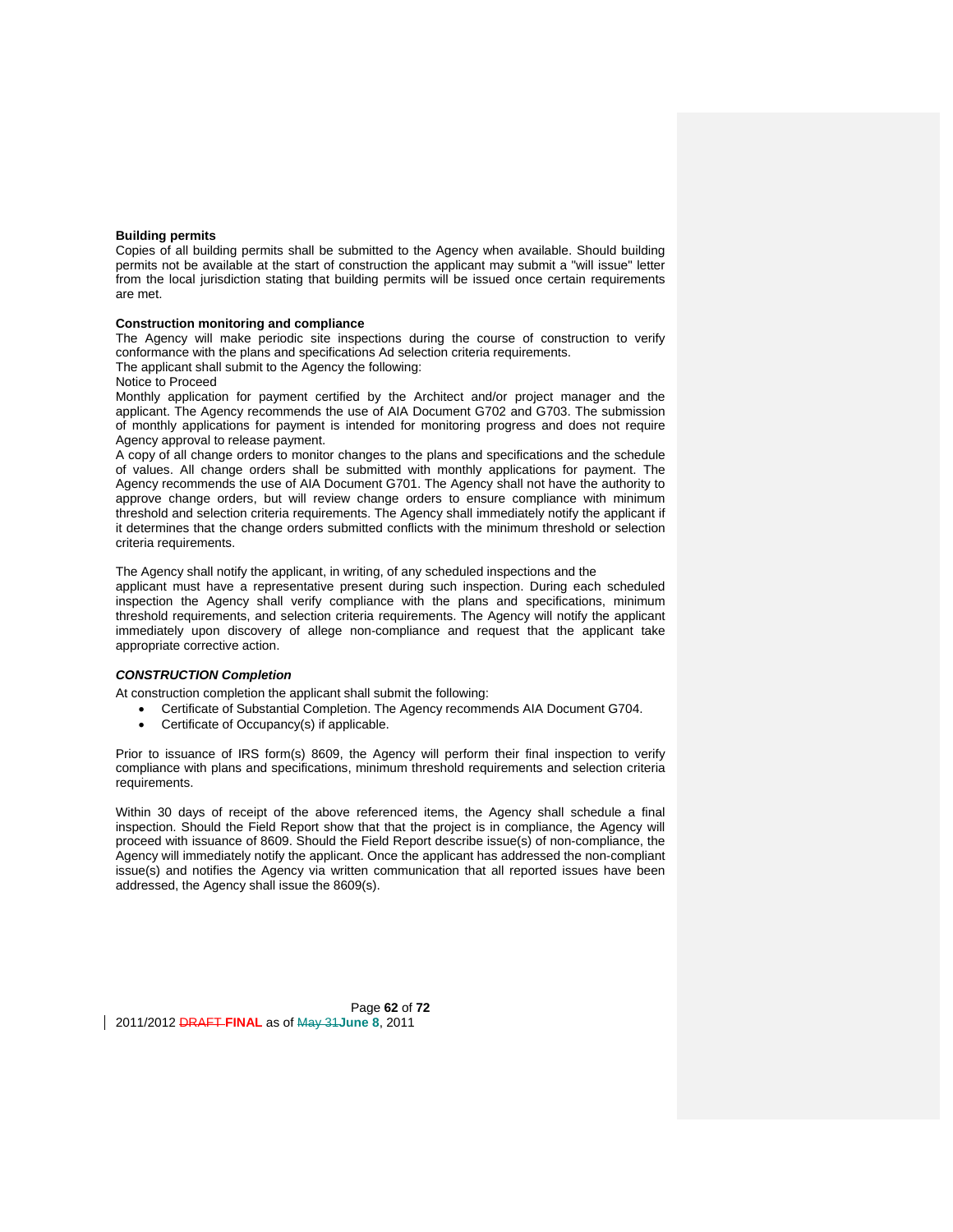Intentionally Left Blank

Page **63** of **72** 2011/2012 DRAFT **FINAL** as of May 31**June 8**, 2011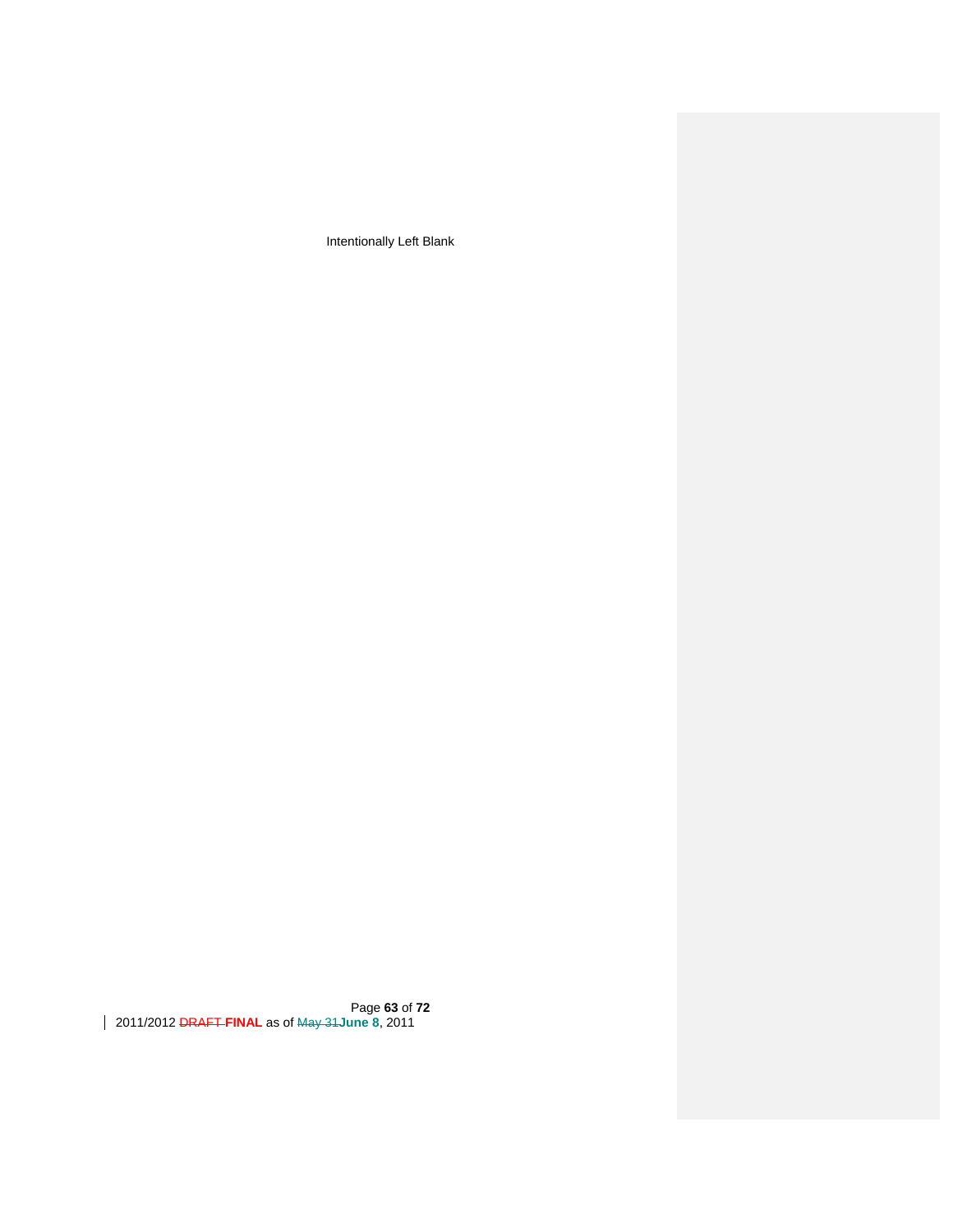# **Exhibit C- Compliance Monitoring Agreement**

 WHEREAS, the undersigned taxpayer-owner (the "Owner") of the qualified low-income buildings and/or project described in **Exhibit A** hereto acknowledges and agrees that, pursuant to §42(I) of the Internal Revenue Code of 1986, as amended (the "Code"), the Secretary of Treasury (the "Secretary") may require certifications concerning information in such form and such manner as the Secretary prescribes with respect to any qualified low-income building under §42 of the Code; and

**I**

**II**

 WHEREAS, §42 of the Code provides for a low-income housing credit (the "Housing Credit") that may be claimed as part of the general business credit under §38 of the Code; and

**III** 

 WHEREAS, the Housing Credit determined under §42 of the Code is allowable only to the extent that the Owner receives a housing credit allocation from a housing credit agency such as the Louisiana Housing Finance Agency (the "Agency"), unless the building is exempt from the allocation requirements by reason of §42(h)(4)(B) of the Code; and

**IV**

 WHEREAS, under §42(m)(1)(A) of the Code, the Housing Credit for any building is zero unless the amount was allocated pursuant to a qualified allocation plan (the "Allocation Plan") of the Agency; and

 WHEREAS, under §42(m)(1)(D) of the Code, the Housing Credit for any project qualifying under §42(h)(4) of the Code is zero unless the project satisfies the requirements for allocation of a Housing Credit under the Allocation Plan of the Agency; and

**V**

**VI** 

 WHEREAS, under §42(m)(1)(B)(iii) of the Code, an allocation plan is not qualified unless it contains a procedure that the Agency (or an agent of, or private contractor hired by, the Agency) will follow in monitoring compliance with the provisions of §42 of the Code and notifying the Internal Revenue Service (the "IRS") of any non-compliance of which the Agency becomes aware; and

**VII** 

 WHEREAS, §42(m)(1)(B)(iii) of the Code is effective on January 1, 1992, and applies to all buildings placed in service for which a Housing Credit is, or has been, allowable at any time; and

**VIII** 

 WHEREAS, final regulations relating to (i) the requirement that State allocation plans provide a procedure for the Agency to monitor for compliance with the requirements of §42 of the Code, (ii) how the Agency is to report any non-compliance to the IRS, and (iii) the affect of such

Page **64** of **72** 2011/2012 DRAFT **FINAL** as of May 31**June 8**, 2011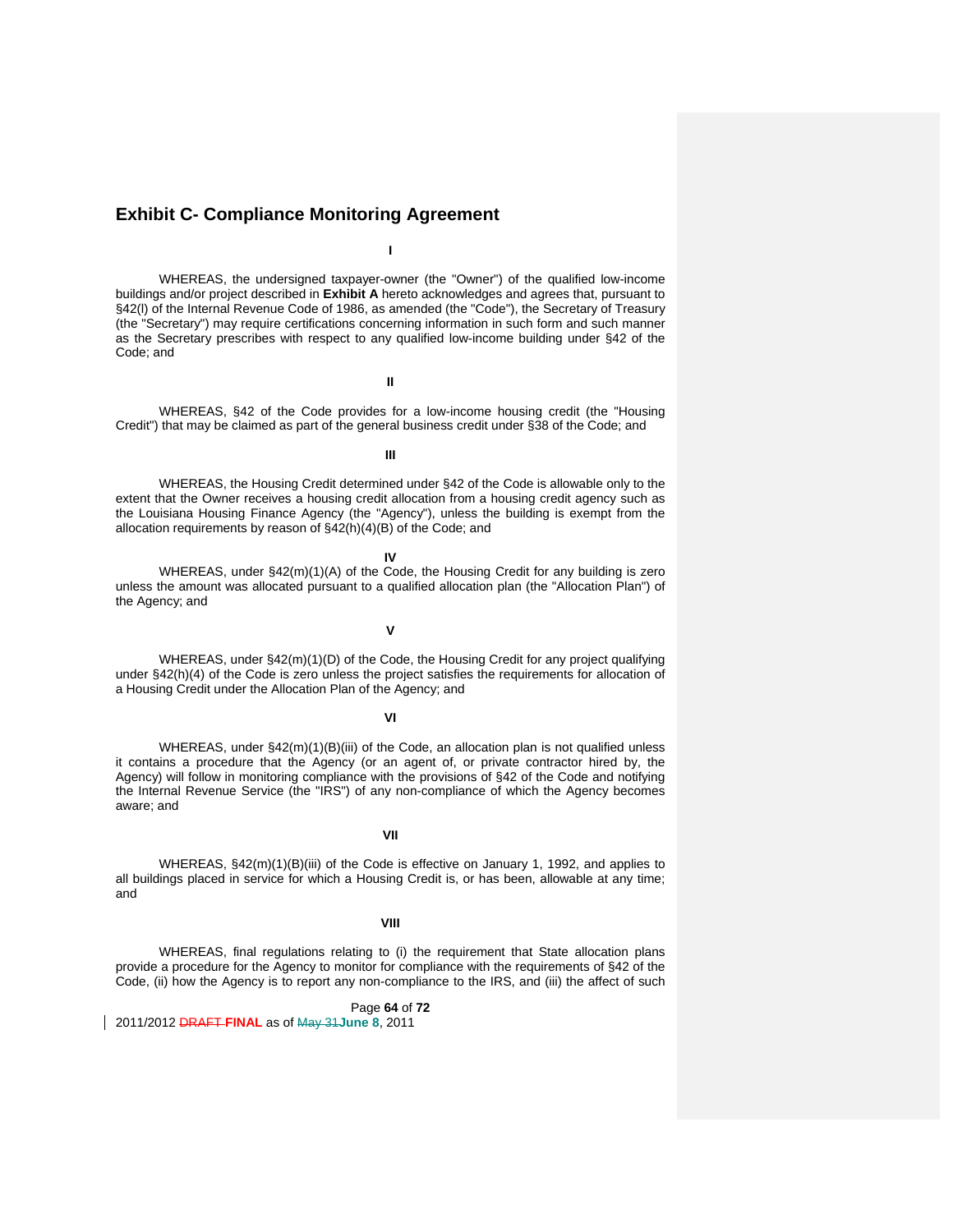regulations on the Agency, owners of buildings or projects for which a Housing Credit is claimed, and taxpayers claiming the Housing Credits are contained in Section 1.42-5 of the Treasury Regulations (the "Compliance Regulations"); and

**IX** 

 WHEREAS, the Compliance Regulations provide that a procedure for monitoring for noncompliance under §42(m)(1)(B)(iii) must include the following:

- A. Record-keeping and Record Retention Provisions;
- B. Certification and Review Provisions;
- C. Inspection Provisions; and
- D. Notification of Non-Compliance Provisions.

### **X**

 WHEREAS, pursuant to the Record-keeping provisions of §1.42-5(b)(1), the Agency must require the Owner to keep records for each qualified low-income building that show for each year in the compliance period:

- (i) the total number of residential rental units in the building (including the number of bedrooms and the size in square feet of each residential rental unit);
- (ii) the percentage of residential units in the building that are low income units;
- (iii) the rent charged on each residential rental unit in the building (including any utility allowances);
- (iv) the number of occupants in each low-income unit, but only if rent is determined by the number of occupants in each unit under §42(g)(2) (as in effect before the amendments made by the Revenue Reconciliation Act of 1989;
- (v) the low-income unit vacancies in the building and information that shows when, and to whom, the next available units were rented;
- (vi) the annual income certification of each low-income tenant per unit, unless an exception to the annual re-certification is available because an entire building is occupied by low-income tenants under Section 42(g)(8)(B) of the Code;
- (vii) documentation to support each low-income tenant's income certification; for example, a copy of the tenant's federal income tax return, Forms W-2, or verifications of income from third parties such as employers or state agencies paying unemployment compensation, unless an exception to the annual recertification is available because an entire building is occupied by lowincome tenants under Section 42(g)(8)(B) of the Code. *[Tenant income is calculated in a manner consistent with the determination of annual income under §8 of the United States Housing Act of 1937 ("Section 8"), not in accordance with the determination of gross income for federal income tax liability.]* In the case of a tenant receiving housing assistance payments under Section 8, the documentation requirement of this

## Page **65** of **72**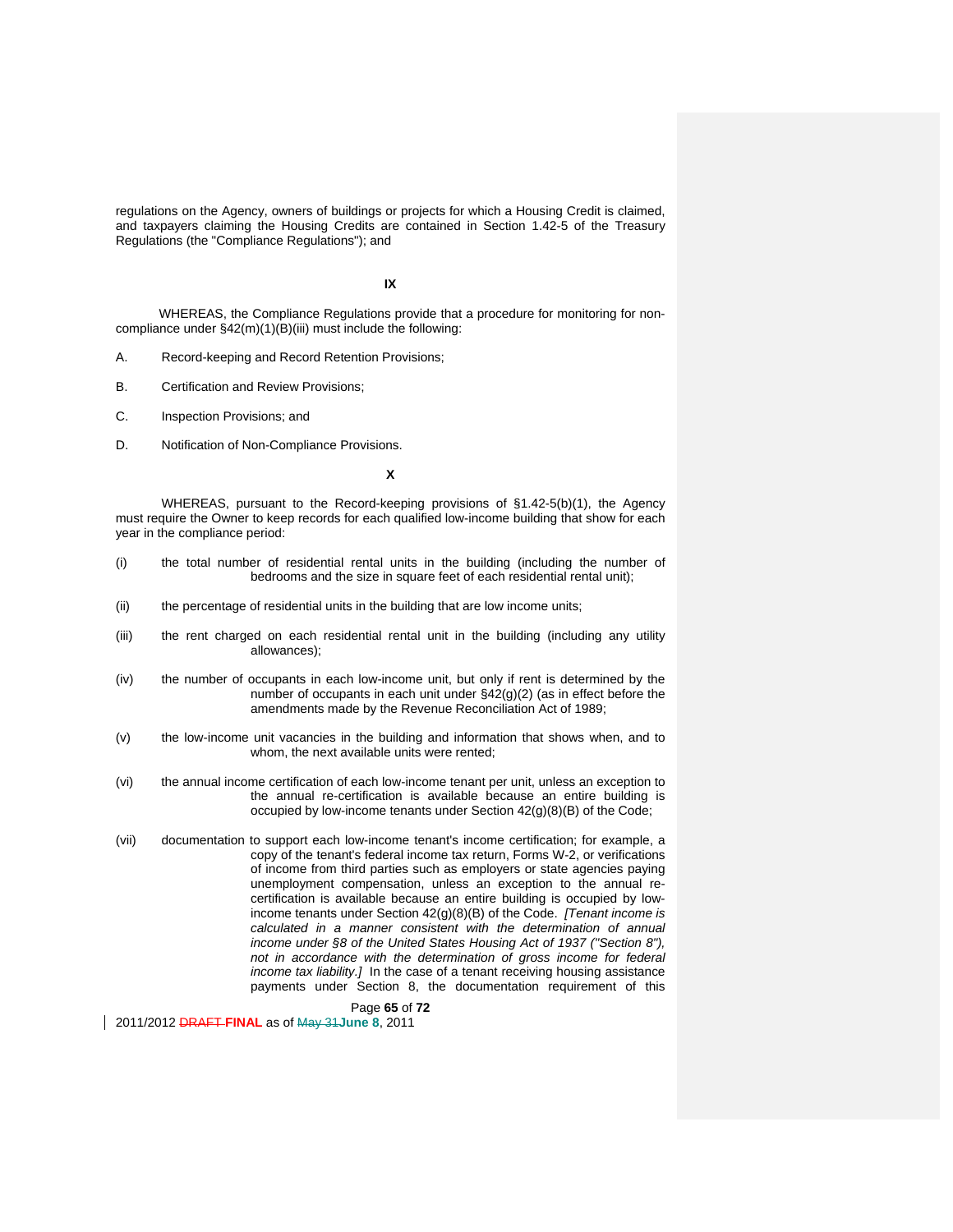subparagraph (vii) is satisfied if the public housing authority provides a statement to the building owner that the tenant's income does not exceed the applicable income limit under Section 42(g) of the Code.

- (viii) the eligible basis and qualified basis of the building at the end of the first year of the credit period; and
- (ix) the character and use of the nonresidential portion of the building included in the building's eligible basis under §42(d) (e.g., tenant facilities that are available on a comparable basis to all tenants and for which no separate fee is charged for use of the facilities, or facilities reasonably required by the project).

#### **XI**

 WHEREAS, pursuant to the Record Retention provisions of §1.42(5)(b)(2), the Agency must require the Owner to retain records described in §1.42-5(b)(1) for at least six years after the due date (with extensions) for filing the federal income tax returns for that year; provided, however, that the records for the first year of the credit period must be retained for at least six years beyond the due date (with extensions) for filing the federal income tax return for the last year of the compliance period of the building; and

#### **XII**

WHEREAS, pursuant to the Certification provisions of  $\S1.42-5(c)(1)$  the Agency must require the Owner to certify at least annually to the Agency that, for the preceding 12-month period:

- (i) the project met the requirements of:
	- (a) the 20-50 test under  $$42(g)(1)(A)$  or the 40-60 test under  $$42(g)(1)(B)$ , whichever minimum set-aside test was applicable to the project; and
	- (b) if applicable to the project, the 15-40 test under  $\S 42(g)(4)$  and 142 (d)(4)(B) for "deep rent skewed" projects;
- (ii) there was no change in the applicable fraction (as defined in  $§42(c)(1)(B)$ ) of any building in the project, or that there was a change, and a description of the change;
- (iii) the Owner has received an annual income certification from each low-income tenant, and documentation to support that certification; or, in the case of a tenant receiving §8 housing assistance payments, the statement from a public housing authority described at 26 CFR 1-42-5(b)(1)(vii), unless an exception to the annual re-certification is available because an entire building is occupied by low-income tenants under Section 42(g)(8)(B) of the Code;
- (iv) each low-income unit in the project was rent-restricted under  $\S42(q)(2)$ ;
- (v) all units in the project were for use by the general public (as defined in Section 1.42-9 of the Treasury Regulations), including the requirement that no finding of discrimination under the Fair Housing Act, 42 U.S.C. 3601-3619,

## Page **66** of **72**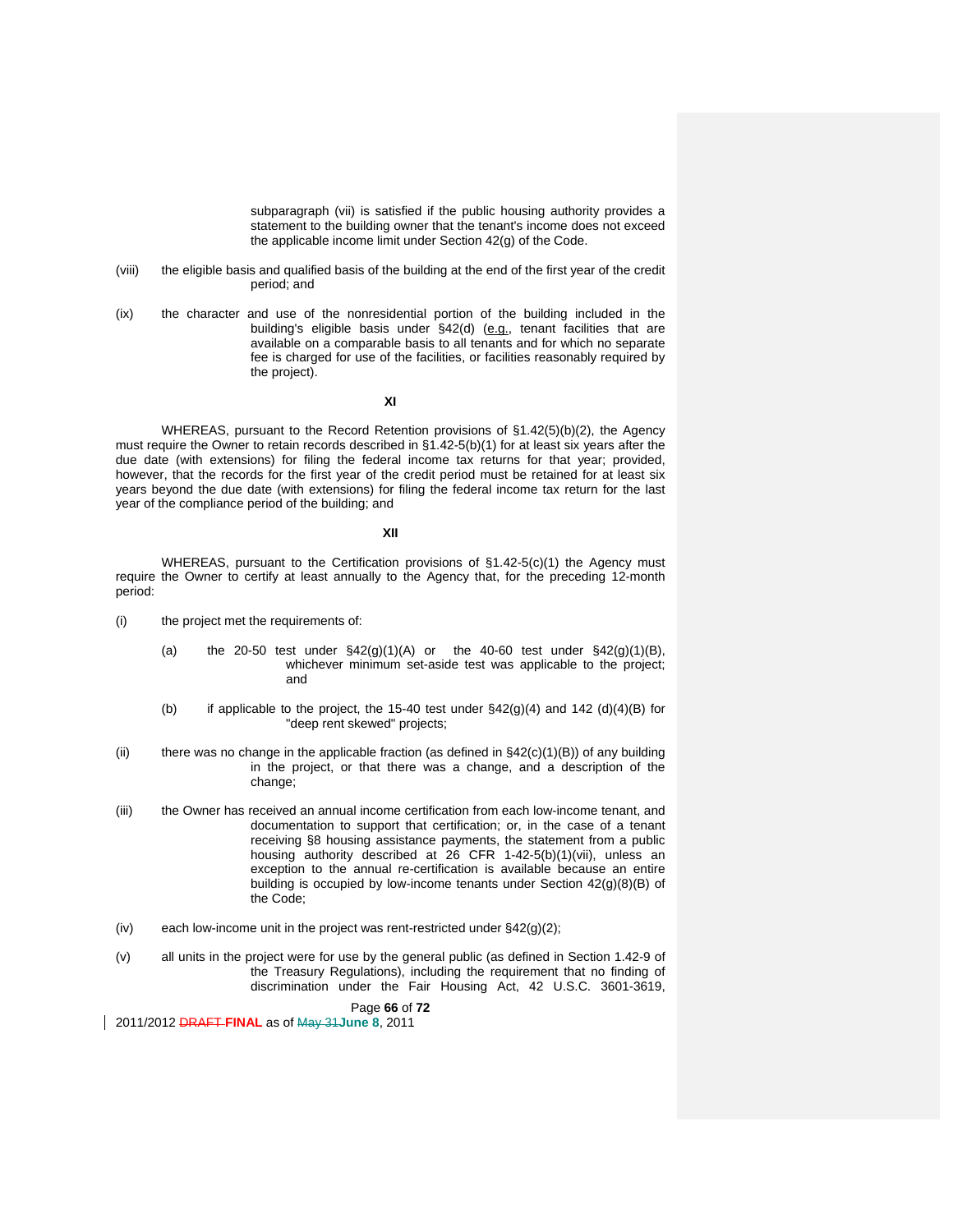occurred for the Project. A finding of discrimination includes an adverse final decision by the Secretary of the Department of Housing and Urban Development (HUD), 24 CFR 180.680, an adverse final decision by a substantially equivalent sate or local fair housing agency, 42 USC 361a(a)(1), or an adverse judgment from a federal court;

- (vi) the buildings and low-income units in the project were suitable for occupancy, taking into account local health, safety, and building codes (or other habitability standards), and the State or local government unit responsible for making local health, safety or building code inspections did not issue a violation report for any building or low-income unit in the project. If a violation report or notice was issued by the governmental unit, the owner must attach a statement summarizing the violation report or notice or a copy of the violation report or notice to the annual certification submitted to the Agency under paragraph (c)(1) of the Compliance Regulations. In addition, the owner must state whether the violation was corrected;
- (vii) there was no change in the eligible basis (as defined in §42(d)) of any building in the project, or if there was a change, the nature of the change (e.g., a common area has become commercial space or a fee is now charged for a tenant facility formerly provided without charge);
- (viii) all tenant facilities included in the eligible basis under §42(d) of any building in the project, such as swimming pools, other recreational facilities, and parking areas, were provided on a comparable basis without charge to all tenants in the building;
- (ix) if a low-income unit in the project became vacant during the year, that reasonable attempts were or are being made to rent that unit or the next available unit of comparable or smaller size to tenants having a qualifying income before any units in the project were or will be rented to tenants not having a qualifying income;
- (x) if the income of tenants of a low-income unit in the project increased above the limit allowed in §42(g)(2)(D)(ii), the next available unit of comparable or smaller size in the project was or will be rented to tenants having a qualifying income; and
- (xi) an extended low-income housing commitment as described in section 42(h)(6) of the Code was in effect (for buildings subject to section  $7108(c)(1)$  of the Omnibus Budget Reconciliation Act of 1989, 103 Stat. 2106, 2308 - 2311 (1989)), including the requirement under section 42(h)(6)(B)(iv) that an owner cannot refuse to lease a unit in the project to an applicant because the applicant holds a voucher or certificate of eligibility under section 8 of the United States Housing Act of 1937, 42 U.S.C. 1437f (for buildings subject to section 13142(b)(4) of the Omnibus Budget Reconciliation Act of 1993, 107 Stat 312, 438 - 439 (1993)); and
- (xii) all low-income units in the project were used on a non-transient basis (except for transitional housing for the homeless provided under section 42(i)(3)(B)(iii) or single-room-occupancy units rented on a month-bymonth basis under section 42(i)(3)(B)(iv)).

Page **67** of **72** 2011/2012 DRAFT **FINAL** as of May 31**June 8**, 2011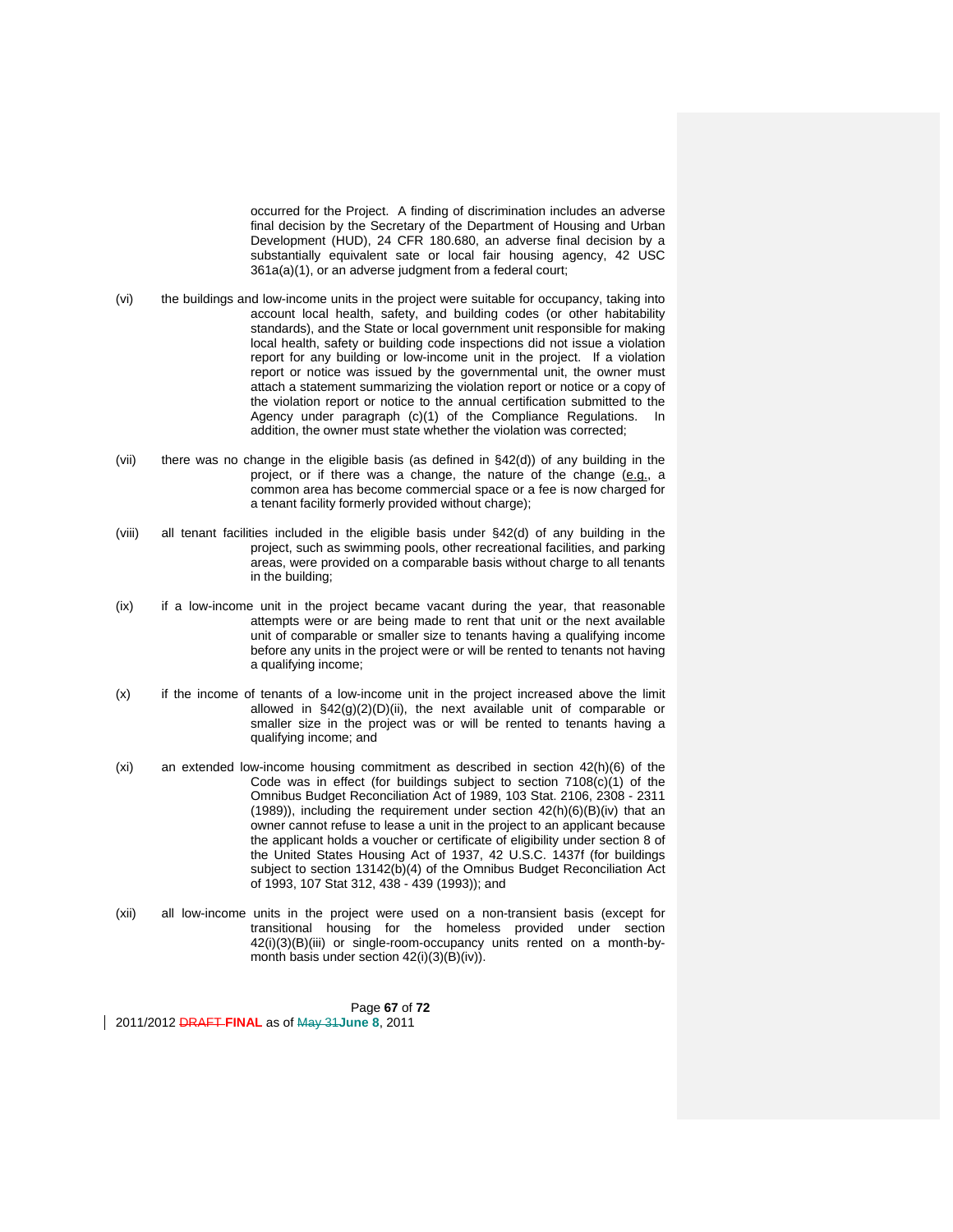WHEREAS, pursuant to the Review provisions of §1.42-5(c)(2), the Agency must:

- (i) review owner certifications under Section  $1.45-5(c)(1)$  for compliance with the requirements of Section 42,
- (ii) conduct on-site inspections of all buildings in the project by the end of the second calendar year following the year the last building in the project is placed in service and, for a least 20 percent of the project's low-income units, inspect the units and review the low-income certifications, the documentation supporting the certifications, and the rent records for the tenants in those units; and
- (iii) at least once every 3 years, conduct on-site inspections of all buildings in the project and, for at least 20 percent of the project's low-income units, inspect the units and review the low-income certifications, and then the documentation supporting the certifications, and the rent records for the tenants in those units; and
- (iv) require that the Agency randomly select which low-income units and tenant records are to be inspected and reviewed by the Agency. *[The review of tenant records may be undertaken wherever the owner maintains or stores the records (either on-site or off-site). The units and tenant records to be inspected and reviewed must be chosen in a manner that will not give owners of low-income housing projects advance notice that a unit and tenant records for a particular year will or will not be inspected and reviewed. However, the Agency may give an owner reasonable notice that an inspection of the building and low-income units or tenant record review will occur so that the owner may notify tenants of the inspection or assemble tenant records for review (for example, 30 days' notice of inspection or review).]*

### **XIV**

 WHEREAS, pursuant to the Frequency and Form of Certification provisions of §1.42- 5(c)(3), the Agency must require that Owners submit certifications under penalty of perjury at least annually covering each year of the 15-year compliance period under §42(i)(1); and

### **XV**

 WHEREAS, pursuant to the Inspection provisions of §1.45-5(d), the Agency must have the right to perform an on-site inspection of any low-income housing project at least through the end of the compliance period of the buildings in the project, which inspection is a separate requirement from any tenant file review under paragraph (c)(2)(ii) of the Compliance Regulations; and

### **XVI**

 WHEREAS, pursuant to the Notification of Non-Compliance provisions of 1.42-5(e)(2) and (3), the Agency agrees to give notice to the Owner and to the IRS, respectively, if the Agency (i) does not receive required certifications of the Owner, (ii) does not receive or is not permitted to inspect the tenant income certifications, supporting documentation, and rent records or (iii) discovers by inspection, review, or in some other manner, that the project is not in compliance with the provisions of §42; and

Page **68** of **72** 2011/2012 DRAFT **FINAL** as of May 31**June 8**, 2011

# **XIII**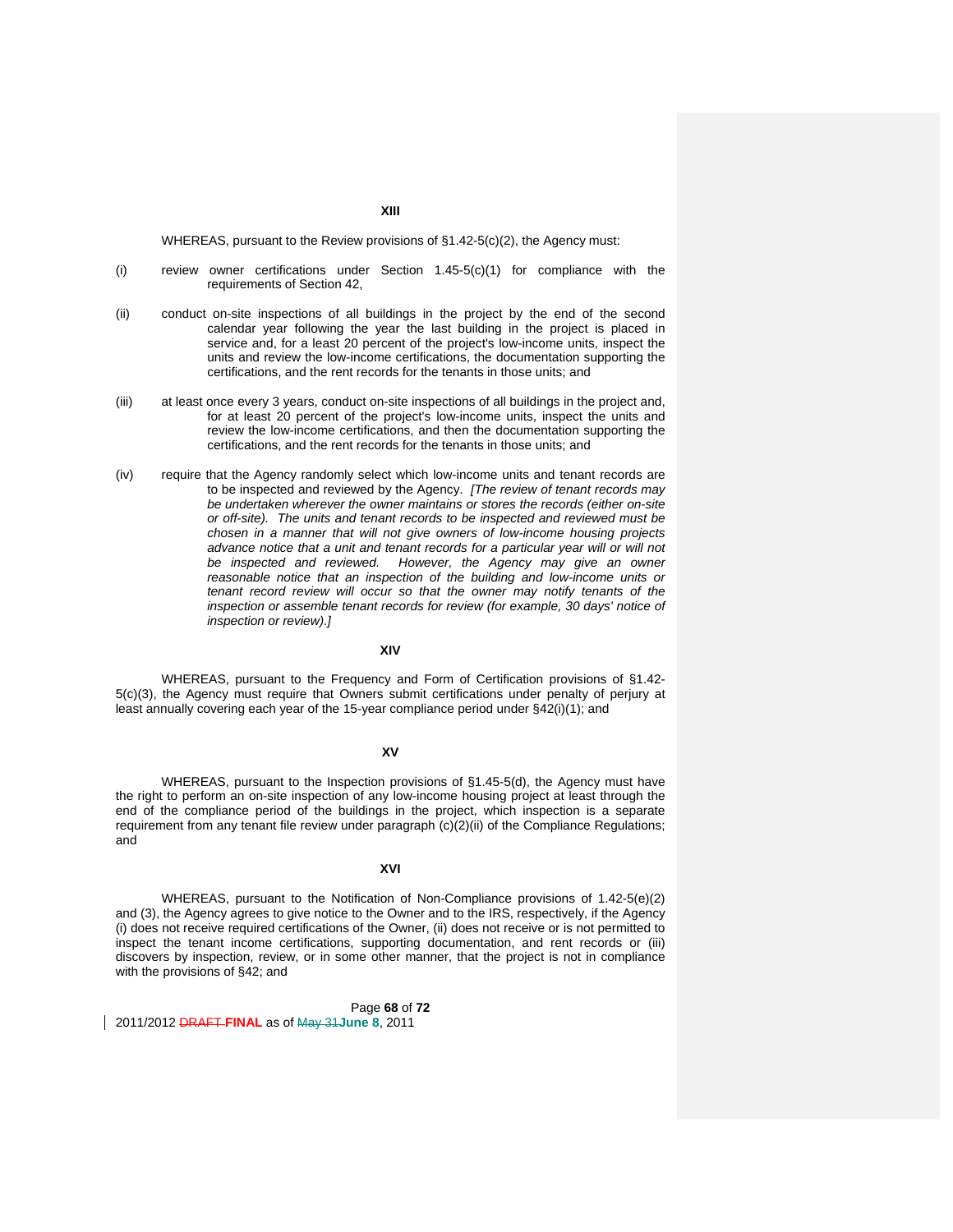### **XVII**

 WHEREAS, pursuant to the provisions of §1.45-5(e)(4), relating to the correction period, the Owner will be permitted by the Agency to supply any missing certifications and bring the project into compliance with the provisions of §42 within a period which ends not later than 90 days from the date the Agency mails a Notice of Non-Compliance to the Owner; and

#### **XVIII**

 WHEREAS, pursuant to the provisions of §1.45-5(g), the Owner acknowledges that compliance with the requirements of §42 is the responsibility of the Owner and that the Agency's obligation to monitor for non-compliance pursuant to §42 and the Compliance Regulations does not make the Agency liable for the Owner's non-compliance.

#### **XIX**

 WHEREAS, this Compliance Monitoring Agreement is intended to comply with the requirements of §42(m)(1)(B)(iii) and the Compliance Regulations with respect to the procedures which the Agency (or an agent or other private contractor of the Agency) will follow in monitoring for non-compliance and in notifying the IRS of such non-compliance of which the Agency becomes aware;

NOW, THEREFORE, the Louisiana Housing Finance Agency, acting through its duly authorized

officers, and the undersigned Owner hereby agree, covenant and represent as follows:

SECTION 1. Record-keeping by the Owner. The Owner agrees to develop and maintain,

securely onsite, for each qualified low-income building for each year of the compliance period for

such buildings or project described in **Exhibit A** the records and information which the Agency

must require the Owner to keep as described in paragraph X of the preamble hereof and as

required pursuant to §1.42-5(b)(1) of the Compliance Regulations.

SECTION 2. Record Retention by the Owner. The Owner agrees to maintain and retain the records and information described in paragraph X of the preamble hereof for the time described in paragraph XI of the preamble hereof and for the time which the Agency must require the Owner to maintain and retain such records and information pursuant to  $\S1.42-5(b)(2)$  of the Compliance Regulations.

SECTION 3. Certifications by the Owner. The Owner agrees to submit by February 15th of each calendar year the certifications of the form attached hereto as **Exhibit B** with respect to the immediately preceding calendar year which the Agency must require from the Owner as

Page **69** of **72** 2011/2012 DRAFT **FINAL** as of May 31**June 8**, 2011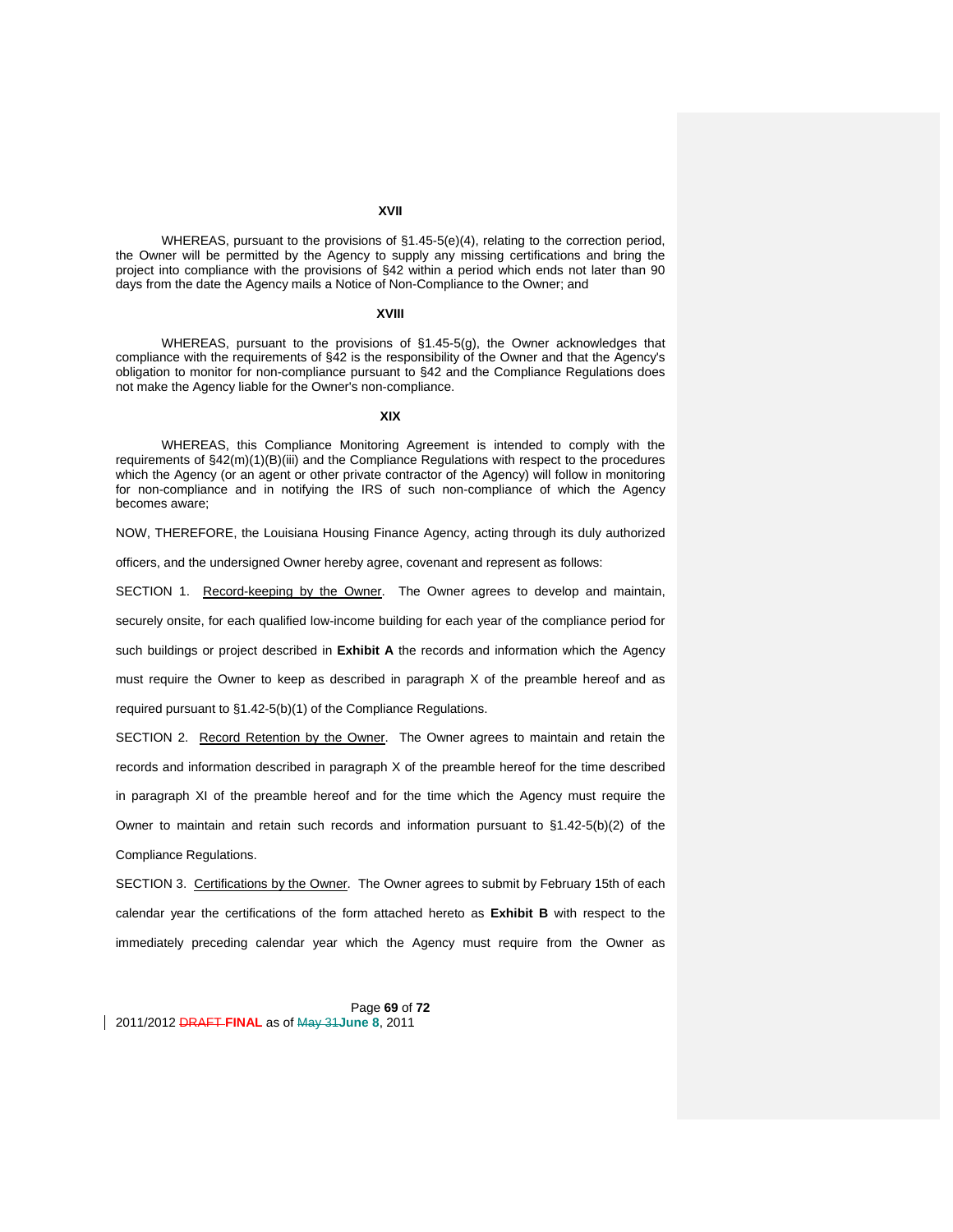described in paragraph XII of the preamble hereof and as required pursuant to §1.42-5(c)(1) of the Compliance Regulations.

SECTION 4. Submission of Low-Income Tenant Annual Income Certification Documentation and Rent Records. The Owner agrees to submit (i) by February 15th of each calendar year on the form attached hereto as **Exhibit C** information on tenant income and rent for each low income unit and (ii) within fifteen (15) calendar days of a written request of the Agency (a) a copy of the annual income certifications, and the documentation the owner has received to support that certification, with respect to the number and/or percentage of low-income tenants and (b) the rent record for each low-income tenant in the percentage (not less than 20%) of low-income units in the project described in **Exhibit A** as specified by the Agency.

SECTION 5. Project Inspection. The Owner agrees, acknowledges and specifically provides that the Agency has the right to perform an on-site inspection of the project described in **Exhibit A** at least through the end of the latter of the compliance period or extended use period. The Agency has the right to inspect a project at any time as it deems necessary.

SECTION 6. Delivery of IRS Forms. The Owner agrees to provide to the Agency the following:

(a) Copy of IRS Form 8609 for each qualified low-income building;

(b) Copy of Schedule A to Form 8609 for each qualified low-income building;

(c) Copy of IRS Form 8586.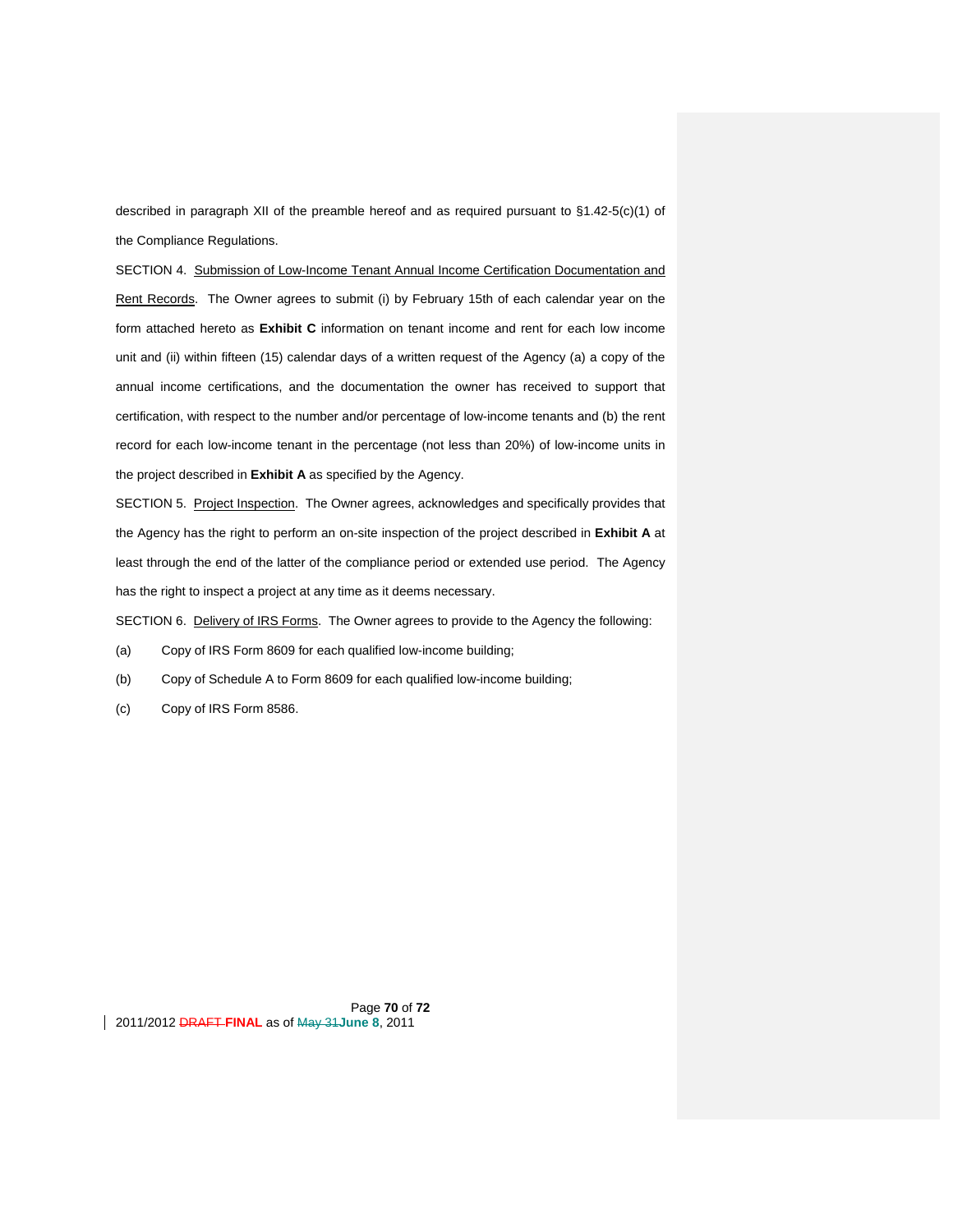SECTION 7. Annual Compliance/Monitoring Fee. The Owner agrees to submit on or before December 31 of each year, beginning with the year any building in the Project is placed in service, the Annual Compliance Monitoring Fee constituting a minimum fee to be computed as follows:

| <b>Project Size</b> | Minimum Fee |
|---------------------|-------------|
| 1-4 units           | \$20.00     |
| 5-16 units          | 80.00       |
| 17-32 units         | 160.00      |
| 33-60 units         | $\star$     |
| 61-100 units        | $\star$     |
| Over 100 units      | $\ast$      |

\*Minimum fee is amount equal to 50% of units in Project times \$10.00.

The Agency reserves the right to charge such additional amounts at any time as may be required to monitor compliance in accordance with the Internal Revenue Code of l986, as amended, and regulations promulgated pursuant thereto.

 The Owner further acknowledges and agrees that failure to submit the Annual Compliance/Monitoring Fee will result in the Agency reporting that the Owner has failed to deliver the appropriate certifications and/or other documentation necessary to satisfy the Compliance Regulations.

SECTION 8. Captions. The captions or headings in this Compliance Monitoring Agreement are for convenience only and in no way define, limit or describe the scope or intent of any provisions or sections of this Compliance Monitoring Agreement.

SECTION 9. Counterparts. This Compliance Monitoring Agreement may be simultaneously executed in several counterparts, each of which shall be an original and all of which shall constitute but one and the same instrument.

Page **71** of **72** 2011/2012 DRAFT **FINAL** as of May 31**June 8**, 2011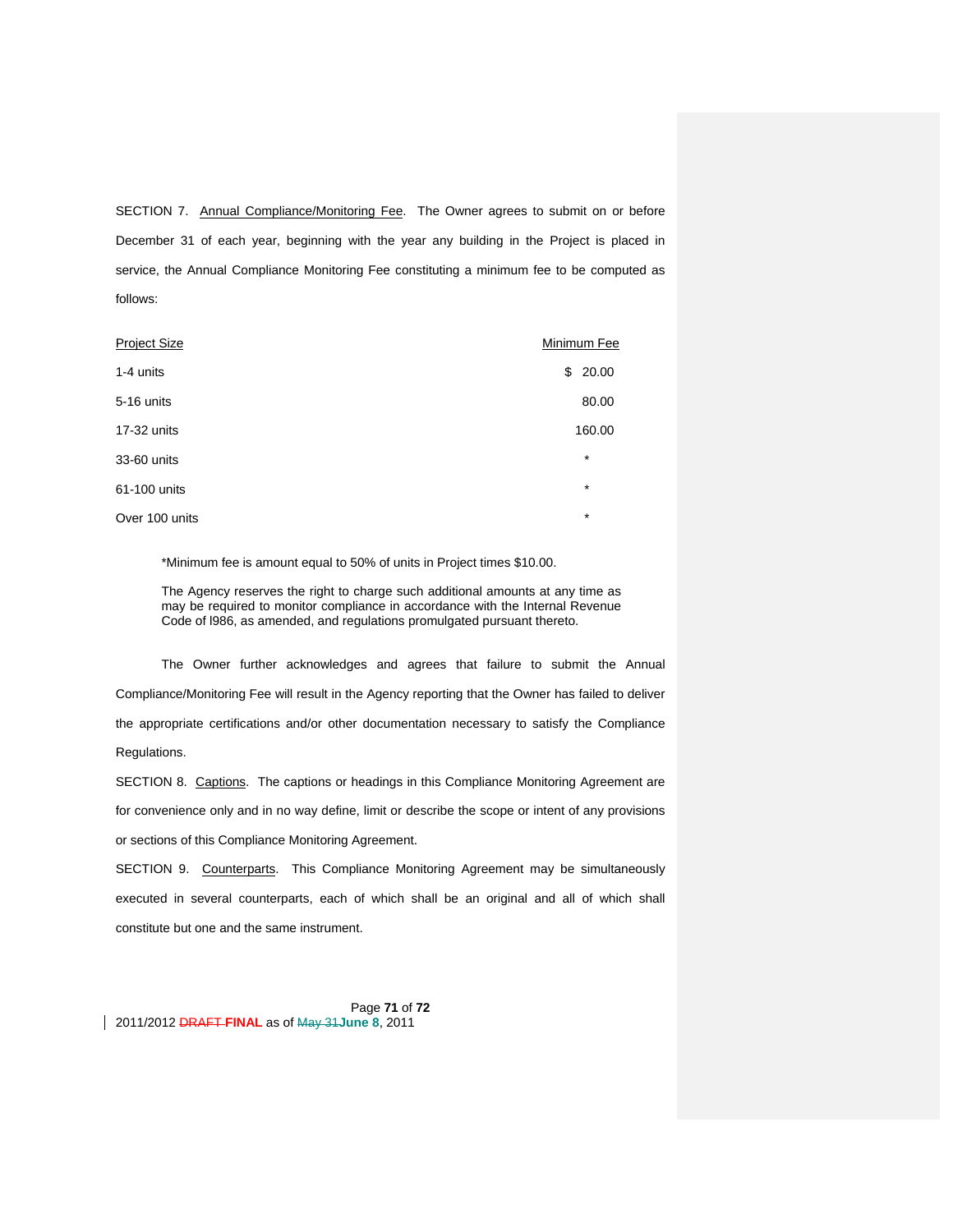SECTION 10. Acceptance by Owner. The undersigned Owner hereby acknowledges receipt of an executed counterpart of this Compliance Monitoring Agreement and hereby approves the terms and provisions thereof and agrees to be bound by all the provisions thereof applicable to Owner.

SECTION 11. Notification Provision. The Owner is solely held responsible in notifying the Agency of any type of adverse action to the project that may arise. In case of natural disaster and/or man made occurrence immediate notification is to be made by certified mail with a reasonable time period (after verbal notification by phone). In the case of a sale, transfer, assumption, dation en payment or any other legal notification to include but, not limited to foreclosure notice, notice of default, notice of condemnation or lis pendens concerning the project, individual or corporate ownership interest of project, and/ or stockholder interests. The Agency must be notified via certified mail within 48 hours of the developer receiving notices.

 The Agency must approve any and all types of changes to ownership including sales, transfers, assumptions or assignments thereof. Documents being sent to the Agency for approval & review concerning sales, transfers and/or assumptions or assignments will be submitted 45 days prior to closing and/or transfer dates. Failure to follow this process will lead to the issuance of an 8823.

LOUISIANA HOUSING FINANCE AGENCY

PRESIDENT

(Name of Owner)

 By: Title:

**Dated: \_\_\_\_\_\_\_\_\_\_\_\_\_\_\_\_\_, 20\_\_** 

Page **72** of **72** 2011/2012 DRAFT **FINAL** as of May 31**June 8**, 2011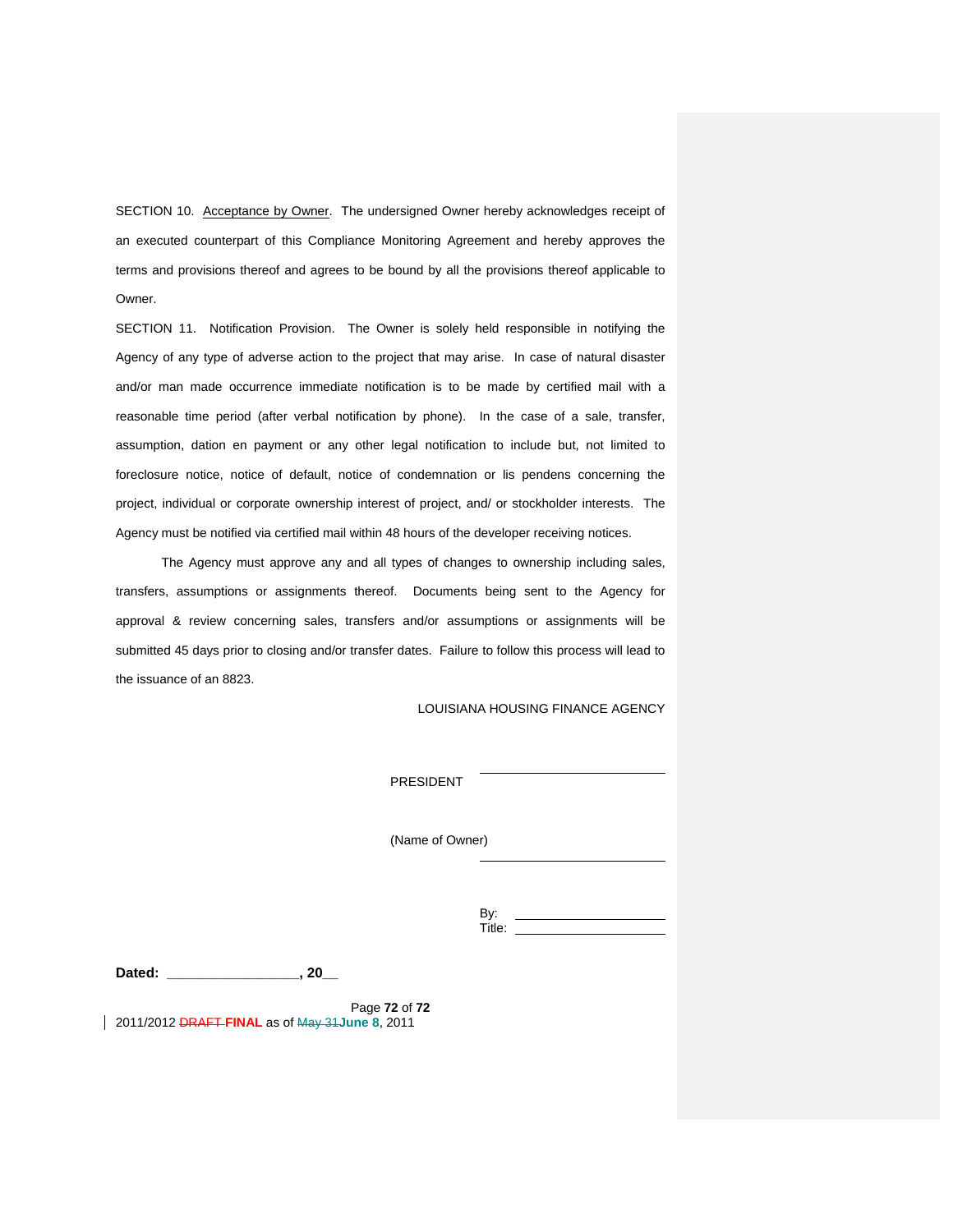# **Louisiana Housing Finance Agency<br>LIHTC - 2011/2012 Qualified Allocation Plan Selection Criteria**

| I.   | <b>Targeted Project Type</b> |  |
|------|------------------------------|--|
|      |                              |  |
|      |                              |  |
|      |                              |  |
|      |                              |  |
|      |                              |  |
|      |                              |  |
| II.  |                              |  |
|      |                              |  |
|      |                              |  |
|      |                              |  |
|      |                              |  |
|      |                              |  |
| III. |                              |  |
|      |                              |  |
|      |                              |  |
|      |                              |  |
|      |                              |  |
|      |                              |  |
|      |                              |  |
| IV.  |                              |  |
|      |                              |  |
| V.   |                              |  |
|      |                              |  |
|      |                              |  |
|      |                              |  |
|      |                              |  |
|      |                              |  |
| VI.  |                              |  |
|      |                              |  |
|      |                              |  |
| VII. |                              |  |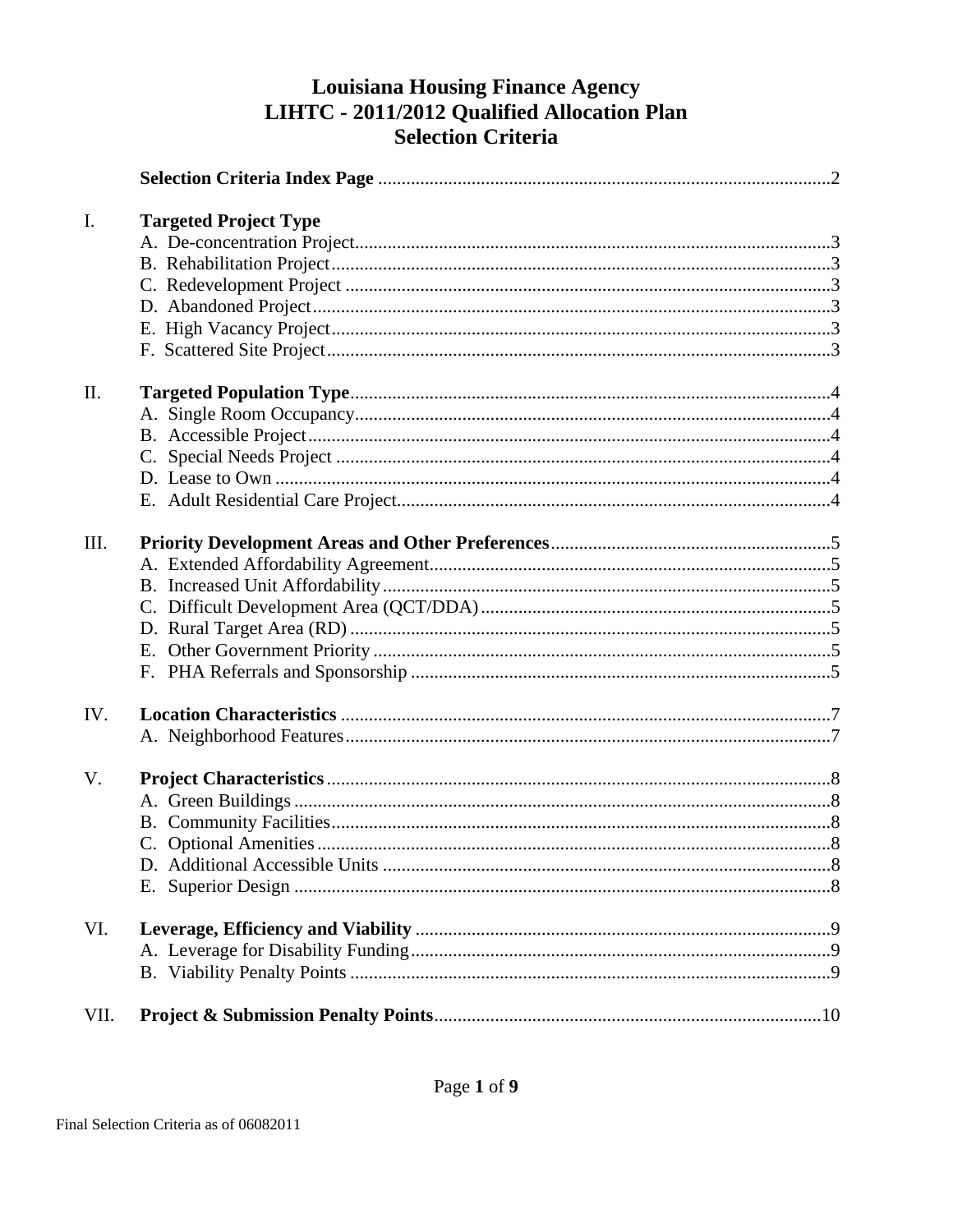## **Selection Criteria Index Page**

| I. | <b>Targeted Project Type (Maximum of One)</b> |                                                                                                                                                                                                                   | <b>Point Ranges</b>                                                            |
|----|-----------------------------------------------|-------------------------------------------------------------------------------------------------------------------------------------------------------------------------------------------------------------------|--------------------------------------------------------------------------------|
|    | Е.<br>F.                                      | A. De-concentration Project<br><b>B.</b> Rehabilitation Project<br>C. Redevelopment Project<br>D. Abandoned Project<br><b>High Vacancy Projects</b><br><b>Scattered Site Project</b>                              | 4-10 Points<br>10-20 Points<br>6 Points<br>10 Points<br>2-6 Points<br>8 Points |
|    |                                               | II. Targeted Population Type (Maximum of One)                                                                                                                                                                     |                                                                                |
|    |                                               | A. Single Room Occupancy Shelter<br><b>B.</b> Accessible Project<br>C. Special Needs<br>D. Lease to Own<br>E. Adult Residential Care Project                                                                      | 5 Points<br>10 Points<br>6-10 Points<br>10 Points<br>3 Points                  |
|    |                                               | III. Priority Development Areas and Other Preferences (All That Apply)                                                                                                                                            |                                                                                |
|    | Е.<br>G.                                      | A. Extended Affordability Agreement<br>B. Increased Unit Affordability<br>C. Difficult Development Area (QCT/DDA)<br>D. Rural Target Area (RD)<br>Other Governmental Priority<br>F. PHA Referrals and Sponsorship | 2-4 Points<br>4-5 Points<br>2-4 Points<br>6 Points<br>3-6 Points<br>4 Points   |
|    |                                               | <b>IV. Location Characteristics</b>                                                                                                                                                                               |                                                                                |
|    |                                               | A. Neighborhood Features                                                                                                                                                                                          | 0-10 Points                                                                    |
|    |                                               | V. Project Characteristics                                                                                                                                                                                        |                                                                                |
|    | А.<br>Ε.<br>F.                                | Green Buildings<br><b>B.</b> Community Facilities<br>C. Optional Amenities<br>D. Additional Accessible Units<br><b>Superior Design</b><br>On-site security                                                        | 5 Points<br>2 Points<br>1-5 Points<br>1-3 Points<br>1-10 Points<br>3 Points    |
|    |                                               | VI. Leverage, Efficiency and Viability                                                                                                                                                                            |                                                                                |

| Leverage for Disability Funding | 3 Points                |
|---------------------------------|-------------------------|
| <b>Viability Penalty Points</b> | Loss of $5 - 10$ Points |

## **VII. Project & Submission Penalty Points** Loss of 4 - 39 Points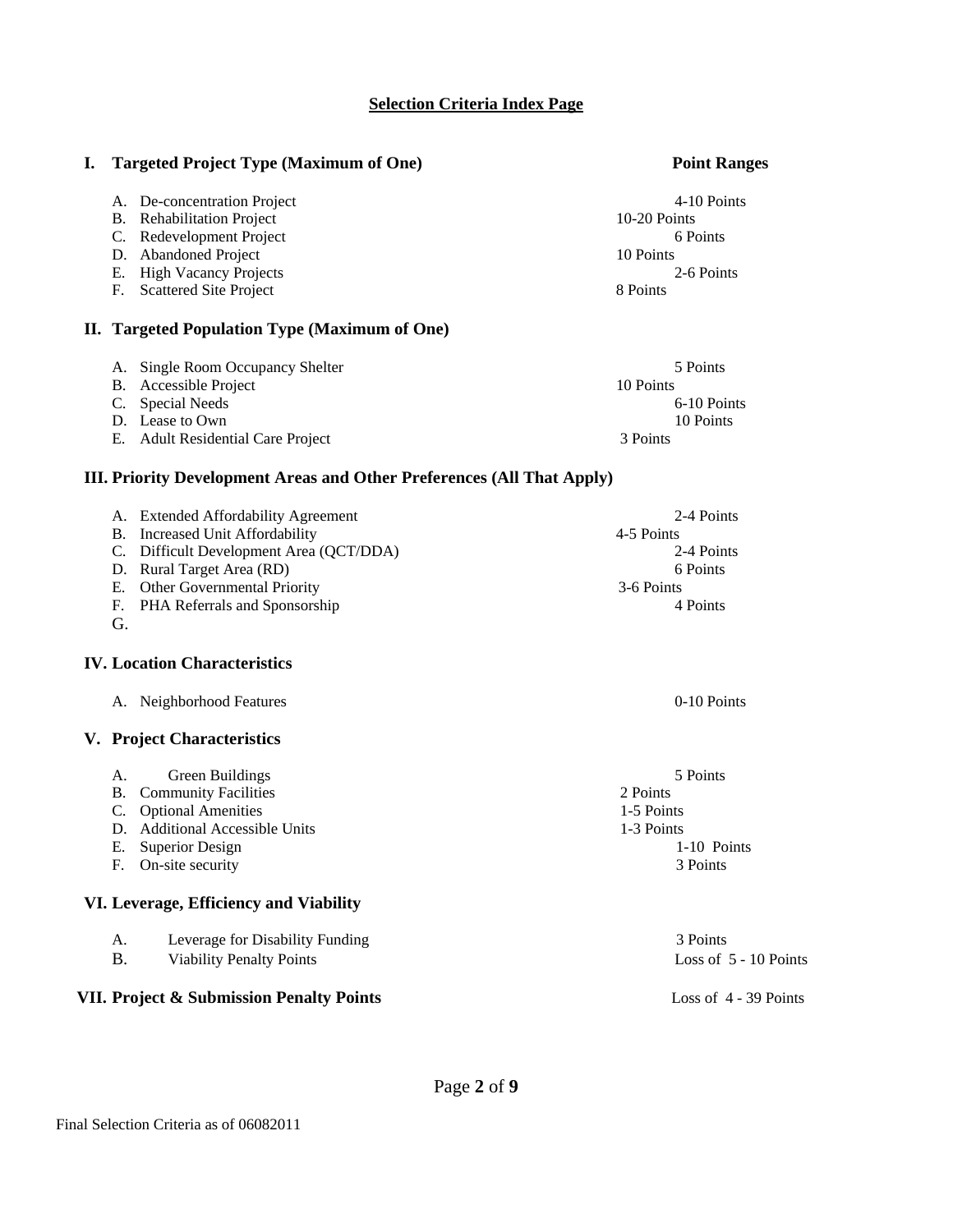#### **SELECTION CRITERIA AND EVIDENTIARY MATERIALS**

**Points** 

#### **I. TARGETED PROJECT TYPE (Select Maximum of One)**

#### **A.** *De-concentration Projects* (maximum of 10 Points)

|           |                      | (i) Project Diversity - Percentage of Low Income Units in Project does not exceed:<br>(Not Qualified for Selection Criteria in I-F Scattered Site Project and II-E Lease to Own)                                                                                                                                        |                 |
|-----------|----------------------|-------------------------------------------------------------------------------------------------------------------------------------------------------------------------------------------------------------------------------------------------------------------------------------------------------------------------|-----------------|
|           | (a)<br>(b)<br>(c)    | 60% of the Total Project units<br>50% of the Total Project units<br>40% of the Total Project units                                                                                                                                                                                                                      |                 |
|           |                      | (ii) Geographic Diversity: Project is located in census tract in which the median<br>income of the census tract exceeds 120% of the area median income                                                                                                                                                                  | $6\degree$      |
| <b>B.</b> |                      | <b>Rehabilitation Project</b> which constitutes:                                                                                                                                                                                                                                                                        |                 |
|           |                      | (i) Substantial Rehabilitation or Conversion: (for acquisitions only)<br>• Capital Needs Assessment must evidence Substantial Rehabilitation                                                                                                                                                                            | 10 <sup>1</sup> |
|           |                      | (ii) Rehab of Historic Property<br>· Must evidence Historic Designation by SHPO                                                                                                                                                                                                                                         | 10              |
|           |                      | <b>C.</b> <i>Redevelopment Project</i> (As defined in the glossary)                                                                                                                                                                                                                                                     | 6 —             |
|           | D. Abandoned Project | (For Acquisitions Only - Not Qualified for Selection Criteria II-D Lease to Own)<br>· Submit letter from local governmental unit that all units (residential or non-residential) in the Project are substandard<br>and have been vacant for at least six months<br>• Capital Needs Assessment must certify 100% vacancy | 10              |
|           |                      | <b>E.</b> High Vacancy Projects (For acquisitions only)                                                                                                                                                                                                                                                                 |                 |
|           | (i)<br>(ii)<br>(iii) | Minimum of 25% but less than 50%<br>Minimum of 51% but less than 75%<br>75% or above                                                                                                                                                                                                                                    | $\frac{2}{4}$ — |
|           |                      |                                                                                                                                                                                                                                                                                                                         |                 |

- Submit letter from local jurisdiction that unit has been vacant (residential or non-residential) for at least 90 days and is likely to remain vacant because unit is substandard.
- Capital Needs Assessment must evidence inspection of vacant units.

#### **F.** *Scattered Site Project- Blighted housing remediation and/or replacement* 8\_\_\_\_

• Submit list of each separate address and square footage and costs of each separate building.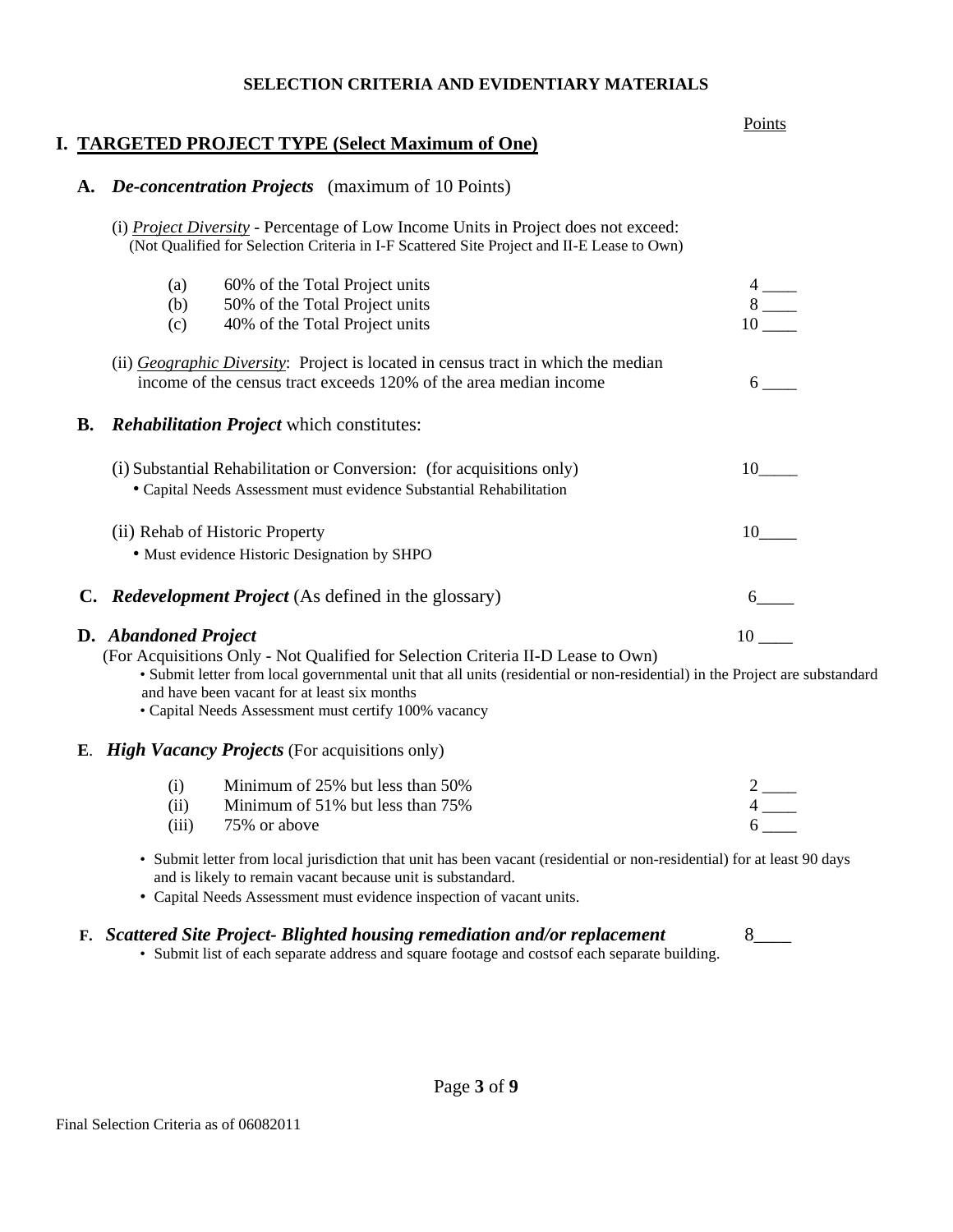## **II. TARGETED POPULATION TYPE (Select Maximum of One)**

|                                                   | A. Single Room Occupancy Shelter                                                                                                                                                                                                                                                                                                                                                                              | 5  |
|---------------------------------------------------|---------------------------------------------------------------------------------------------------------------------------------------------------------------------------------------------------------------------------------------------------------------------------------------------------------------------------------------------------------------------------------------------------------------|----|
|                                                   | · Submit evidence from local governmental unit or appropriate continuum of care district<br>that project satisfies need for homeless shelter                                                                                                                                                                                                                                                                  |    |
|                                                   | <b>B.</b> Accessible Project (Not qualified for V.D Additional Accessible Units)                                                                                                                                                                                                                                                                                                                              | 10 |
|                                                   | • Application must include the following:                                                                                                                                                                                                                                                                                                                                                                     |    |
| (i)                                               | Description of Supportive Services tailored to each Special Needs                                                                                                                                                                                                                                                                                                                                             |    |
|                                                   | Household (See Supportive Services Definitions)                                                                                                                                                                                                                                                                                                                                                               |    |
| (ii)                                              | Costs per annum of Supportive Services per Special Needs Household<br>or written commitment from governmental or non-profit agency that                                                                                                                                                                                                                                                                       |    |
| (iii)                                             | Supportive Services will be provided to Project without cost<br>Experience of Taxpayer/Owner in developing Projects servicing                                                                                                                                                                                                                                                                                 |    |
|                                                   | Special Needs Households                                                                                                                                                                                                                                                                                                                                                                                      |    |
| (iv)                                              | Evidence of Project Based Subsidy for Handicapped Households                                                                                                                                                                                                                                                                                                                                                  |    |
| <b>Supportive Services</b><br>(Check one or more) | C. Special Needs Households other than Elderly Households and provides                                                                                                                                                                                                                                                                                                                                        |    |
| (i)                                               | Homeless Households                                                                                                                                                                                                                                                                                                                                                                                           |    |
| (ii)                                              | Disabled Households                                                                                                                                                                                                                                                                                                                                                                                           |    |
| (iii)                                             | Tenant populations of individuals with children _____                                                                                                                                                                                                                                                                                                                                                         |    |
|                                                   | Twenty Percent serve such households<br>(a)                                                                                                                                                                                                                                                                                                                                                                   | 10 |
|                                                   | Ten Percent serve such households<br>(b)                                                                                                                                                                                                                                                                                                                                                                      |    |
|                                                   | • Application must include the following:                                                                                                                                                                                                                                                                                                                                                                     |    |
|                                                   | (i) Description of Supportive Services tailored to each Special Needs Household                                                                                                                                                                                                                                                                                                                               |    |
|                                                   | (See Supportive Services Definitions)                                                                                                                                                                                                                                                                                                                                                                         |    |
|                                                   | (ii) Costs per annum of Supportive Services per Special Needs Household or written<br>commitment from governmental or non-profit agency that Supportive Services                                                                                                                                                                                                                                              |    |
|                                                   | will be provided to Project without cost                                                                                                                                                                                                                                                                                                                                                                      |    |
|                                                   | (iii) Experience of Taxpayer/Owner in developing Projects servicing Special Needs                                                                                                                                                                                                                                                                                                                             |    |
|                                                   | Households                                                                                                                                                                                                                                                                                                                                                                                                    |    |
| <b>D.</b> Lease To Own (Section 8)                |                                                                                                                                                                                                                                                                                                                                                                                                               | 10 |
|                                                   | Owner must agree to sell units at Minimum Purchase Price.<br>• Not eligible if executing extended use agreement                                                                                                                                                                                                                                                                                               |    |
|                                                   | The award is subject to a transactional structure acceptable to the agency according to industry<br>best practices that protects the expectations of tenants anticipating title transfer of their units<br>in fee simple absolute or condo or cooperative ownership.                                                                                                                                          |    |
|                                                   | <b>E.</b> Adult Residential Care Project                                                                                                                                                                                                                                                                                                                                                                      | 3  |
|                                                   | Application must include the following: 1) Proof that it provides personal care for activities of<br>daily living and instrumental activities of daily living available 24 hours a day; chore services,<br>age and ability appropriate social and recreational activities, assistance with meals, medication<br>administration assistance, coordination/provision of transportation, housekeeping and laundry |    |

and intermittent nursing services. 2) Such projects must have proof of approval to receive Medicaid waiver funds through the Louisiana Department of Health and Hospitals. Projects will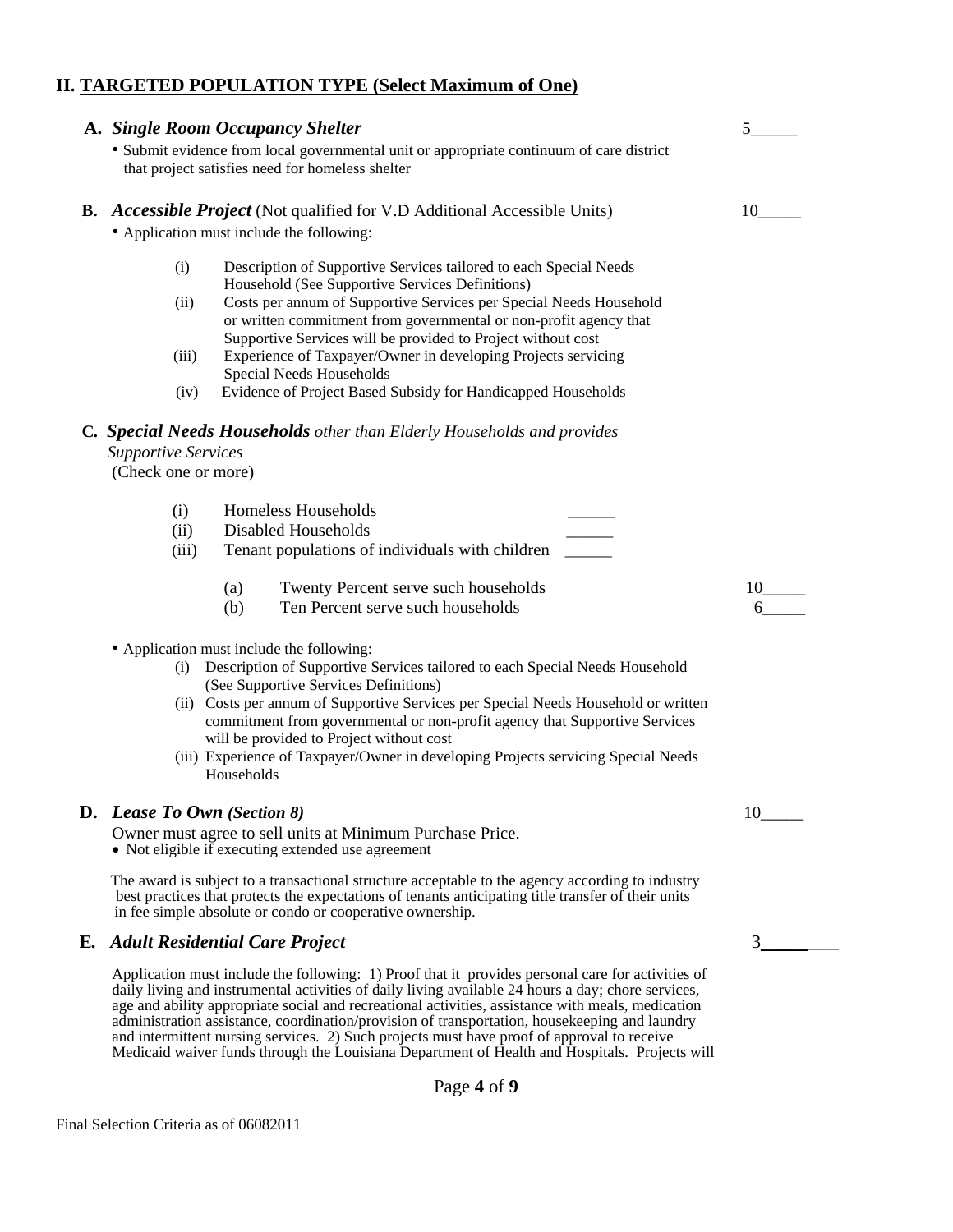be allowed to adjust unit sizes to be consistent with the ARCP Licensing Standards for ARCP development.

## **III. PRIORITY DEVELOPMENT AREAS AND OTHER PREFERENCES (All That Apply)**

#### **A.** *Extended Affordability Agreement*

\_\_\_\_

Project will execute agreement in which Owner irrevocably waives its rights under the provisions of I.R.C. §42(h)(6)(E) and (F) until after the (not eligible for lease-to-own projects)

|               | (i)<br>(ii)<br>(iii) | $25th$ year<br>$30th$ year<br>$35th$ year                                                                                                                                                                                                 |            |
|---------------|----------------------|-------------------------------------------------------------------------------------------------------------------------------------------------------------------------------------------------------------------------------------------|------------|
|               |                      | *Not eligible if executing Agency's Option to Purchase and Right of First Refusal Agreement                                                                                                                                               |            |
| <b>B.</b>     |                      | <b>Increased Unit Affordability</b><br>At least 5% percent or more of project units serve PSH households.                                                                                                                                 |            |
|               | (i)<br>(ii)          | At least 5% less than 10%<br>At least 10% but less than 15%                                                                                                                                                                               |            |
| $C_{\bullet}$ |                      | Difficult Development Area (QCT/DDA)                                                                                                                                                                                                      |            |
|               | (i)                  | Project Located in Qualified Census Tract/Difficult Development Area (QCT/DDA) 2_____<br>Census Tract Number: __________<br>Parish Location:                                                                                              |            |
|               | (ii)                 | Copy of Final Concerted Community Revitalization Plan adopted by local<br>governmental unit included in Application                                                                                                                       | 2          |
| D.            |                      | <b>Rural Target Area (RD)</b><br>Copy of Final Concerted Community Revitalization Plan adopted by local governmental unit<br>included in Application                                                                                      | $6 \qquad$ |
| Е.            | (i)<br>(ii)          | <b>Other Governmental Priority</b> listed below:<br><b>Enterprise Community or Renewal Community</b><br><b>HUB</b> Zone                                                                                                                   |            |
| F.            |                      | <b>PHA Referrals and Sponsorship</b><br>Developer submitted a certified letter stating they will accept referrals from<br>local PHA to which Developer agrees to rent low income units to households at the<br>top of PHA's waiting list. |            |

#### **G.** *Governmental Support* **(The below referenced Governmental Funds must be actual "awarded funds" as evidenced by a signed commitment obligating the funds to the project.)**

 Governmental support reduces project development costs by providing CDBG, HOME, or other governmental assistance/funding in the form of loan, grants, rental assistance, or a combination of these forms or by:

- Waiving water and sewer tap fees;
- Waiving building permit fees;

Page **5** of **9**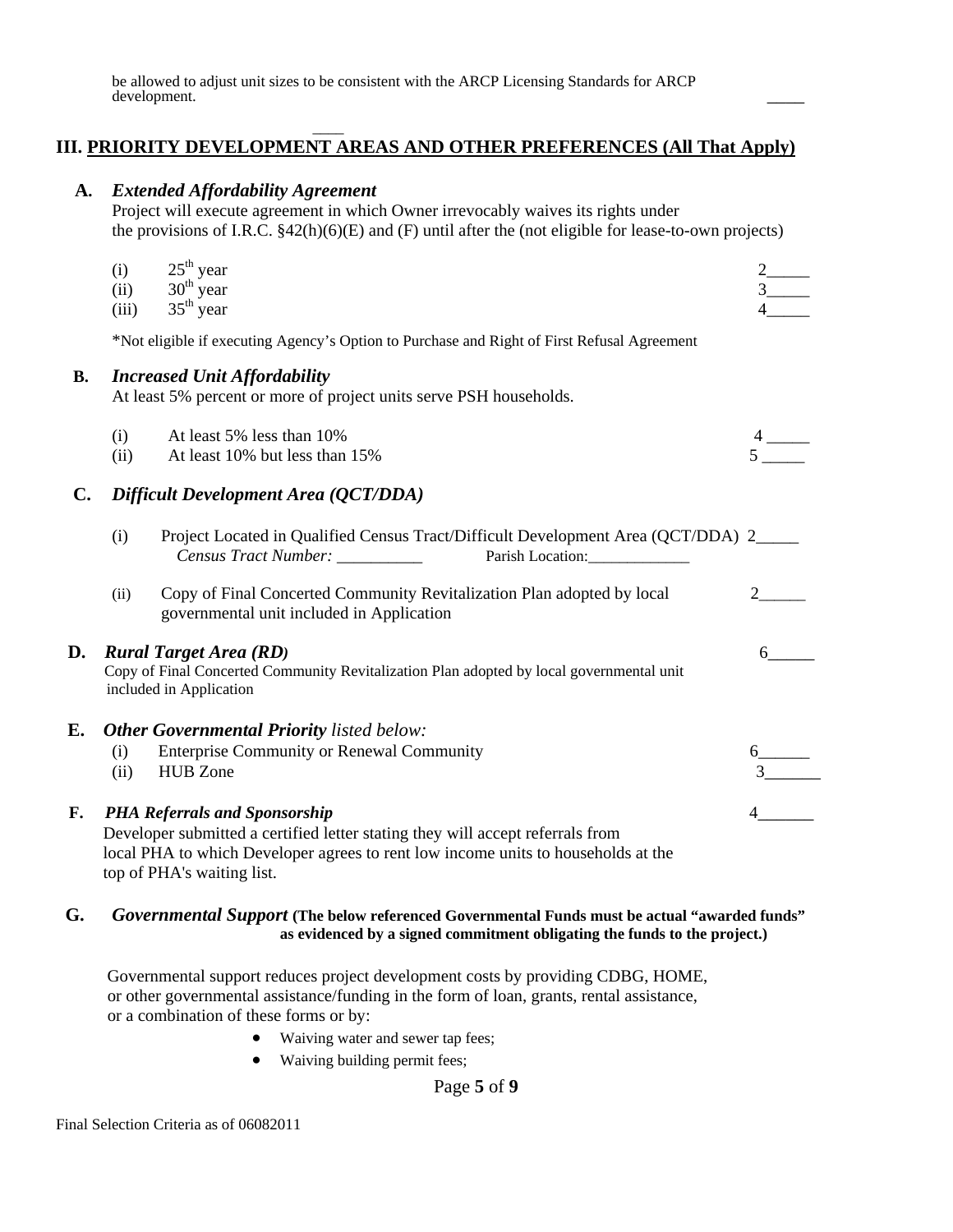- Foregoing real property taxes during construction;
- Contributing land for project development;
- Providing below market rate construction and/or permanent financing;
- Providing an abatement of real estate taxes;

| (i) |       | 7% or more of total project development cost reduction                    |  |
|-----|-------|---------------------------------------------------------------------------|--|
|     | (11)  | Greater than or equal to 4% but less than 7% of total project development |  |
|     |       | cost reduction                                                            |  |
|     | (iii) | 2% but less than 4% of total project development cost reduction           |  |
|     |       |                                                                           |  |

## **IV. LOCATION CHARACTERISTICS**

#### **A.** *Neighborhood Features*

(i) Points Gained\*: (maximum of 10 Points)

Points will be awarded for the following services located within the specified distance of the site. Distance will be measured by odometer from the automobile entrance of the proposed project site to the closest automobile entrance to the parking lot of the applicable service. Applicant should ensure that the service is suitable for the targeted population. Points will only be awarded for the services listed below. One Half (0.5) points will be awarded for any service listed that is located over 1 mile but is within 2 miles.

#### **1 point <= (1) mile**

| Grocery Store                                | Public Library    |  |
|----------------------------------------------|-------------------|--|
| <b>Public Transportation</b>                 | Convenience Store |  |
| Hospital/Doctor Office                       | Bank/Credit Union |  |
| <b>Elementary School</b>                     | Post Office       |  |
| Pharmacy/Drug Store<br>Adult/Child Day Care/ |                   |  |
| After School Care                            |                   |  |

Total Positive Points \_\_\_\_\_

#### (ii) Points Deducted<sup>\*</sup>: (No Maximum for Deductions)

(There **is no limit** on the amount of points that can be deducted for negative neighborhood services.) Five points **each** will be deducted if any of the following incompatible uses are adjacent to the site; two points **each** will be deducted if any of the following incompatible uses listed are within ½ mile of the site.

| Junk yard/dump                       | Pig/chicken farm     |  |
|--------------------------------------|----------------------|--|
| Salvage yard                         | Processing plants    |  |
| Wastewater treatment <i>facility</i> | Industrial           |  |
| Distribution facilities              | Airports             |  |
| Electrical utility substations       | <b>Liquor Store</b>  |  |
| Prisons                              | Solid waste disposal |  |
| Adult entertainment/video/           |                      |  |
| theater                              |                      |  |
|                                      |                      |  |

Page **6** of **9**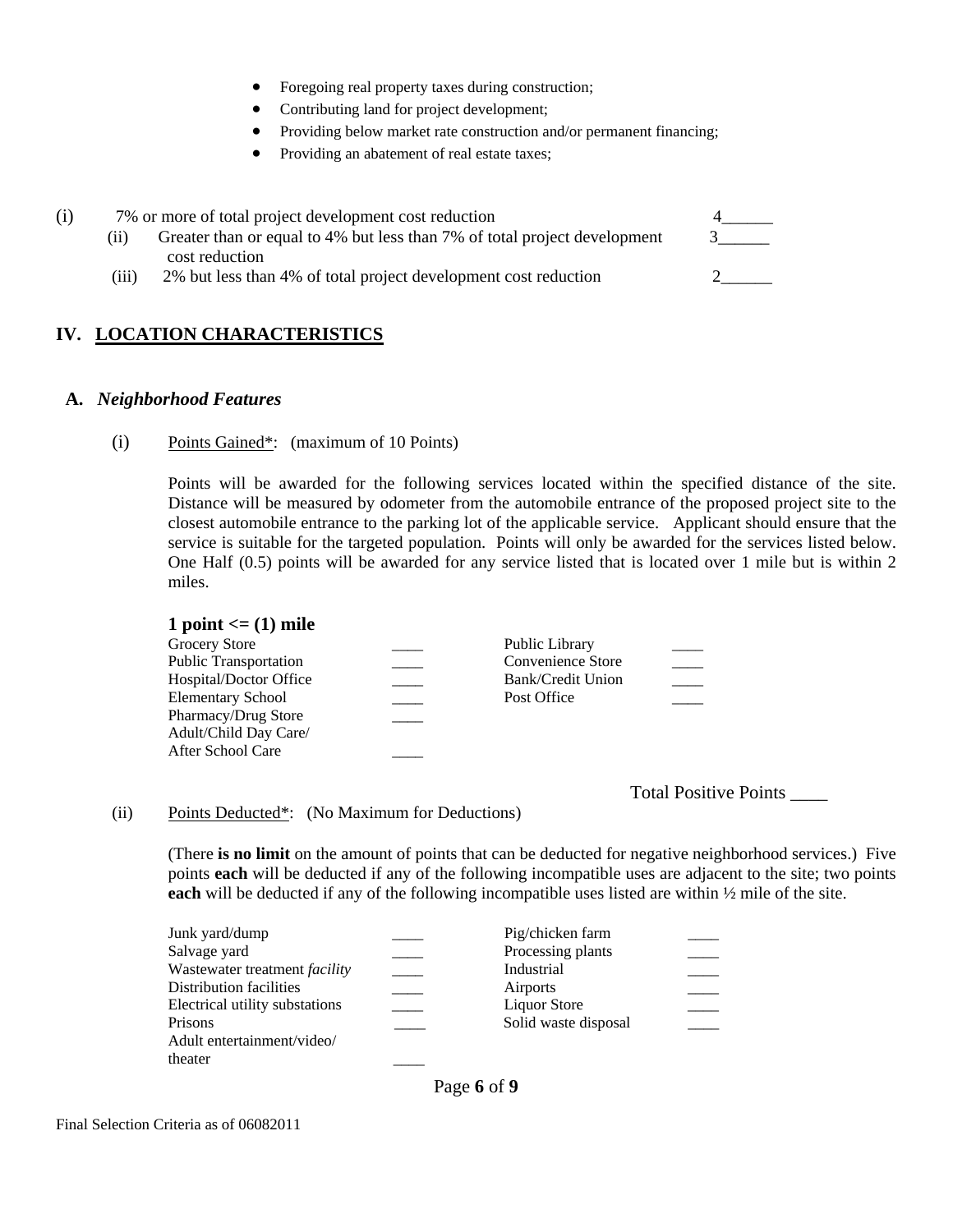Total Negative Points \_\_\_\_

\*The Market Study for every project must include a separate section that evidences whether the Project satisfies the positive points listed or incurs the negative points listed above. The application should not be penalized if the LHFA hired market analysis fails to include the referenced section.

### **V. PROJECT CHARACTERISTICS**

|                           | A. Green Buildings<br>See Glossary for definition of "Green Building."                                                      | 5 <sup>5</sup>       |
|---------------------------|-----------------------------------------------------------------------------------------------------------------------------|----------------------|
|                           | <b>B. Community Facilities (See Glossary)</b><br>(Community facilities must be consistent with definition contained in QAP) | $\overline{2}$       |
|                           | C. Optional Amenities                                                                                                       |                      |
| (i)                       | Washers and dryers are installed and maintained in every unit                                                               |                      |
| (ii)                      | Dishwashers maintained in each unit                                                                                         | $1$ <sub>——</sub>    |
| (iii)                     | Disposals maintained in each unit                                                                                           |                      |
|                           | D. Additional Accessible Units                                                                                              |                      |
|                           | Accessible Units in excess of Section 504 of II C Accessible Project Rehabilitation                                         |                      |
|                           | Act of 1973 (Not Qualified for Selection Criteria II-C Accessible Project) Assume                                           |                      |
|                           | Section 504 applies to all Projects, i.e., 5% of units must be accessible for people                                        |                      |
|                           | with mobility impairments and 2% for people with hearing or vision impairments.                                             |                      |
| (i)                       | Number of Units: $\frac{1}{2}$ = more than 8% of the total units                                                            |                      |
|                           | but less than or equal to 10% of the total units                                                                            |                      |
| (ii)                      | Number of Units:___________ = more than 10% of the total units                                                              | $\frac{2}{\sqrt{2}}$ |
|                           | but less than or equal to 15% of the total units                                                                            |                      |
| (iii)                     | Number of Units: $\frac{1}{2}$ = more than 15% of the total units                                                           | 3                    |
|                           | • Submit number, percentage and description of construction and/or equipment provided                                       |                      |
|                           | for each Accessible Unit.                                                                                                   |                      |
|                           | • Unit count must represent at least $(1)$ one unit above the 504 requirement                                               |                      |
| <b>E.</b> Superior Design |                                                                                                                             | $1-10$               |
|                           | Between 1 and 10 points may be given for a project having Superior Design. Any developer                                    |                      |
|                           | requesting points from this category will be required to submit a \$2,000 (tentative) fee for an                            |                      |
|                           | independent architect certification. The Board will retain an AIA-certified architect                                       |                      |
|                           | to review designs and make final determination. Developer will be required to submit                                        |                      |
|                           | graphical visual representation of the proposed development. The agency will arrange for                                    |                      |
|                           | the architectural firm that is selected to evaluate the Superior Design criteria                                            |                      |
|                           | through the RFP process, to hold a workshop for applicants proposing to submit in this category.                            |                      |

## F. *On Site Security*  **Property maintains 24-hour security**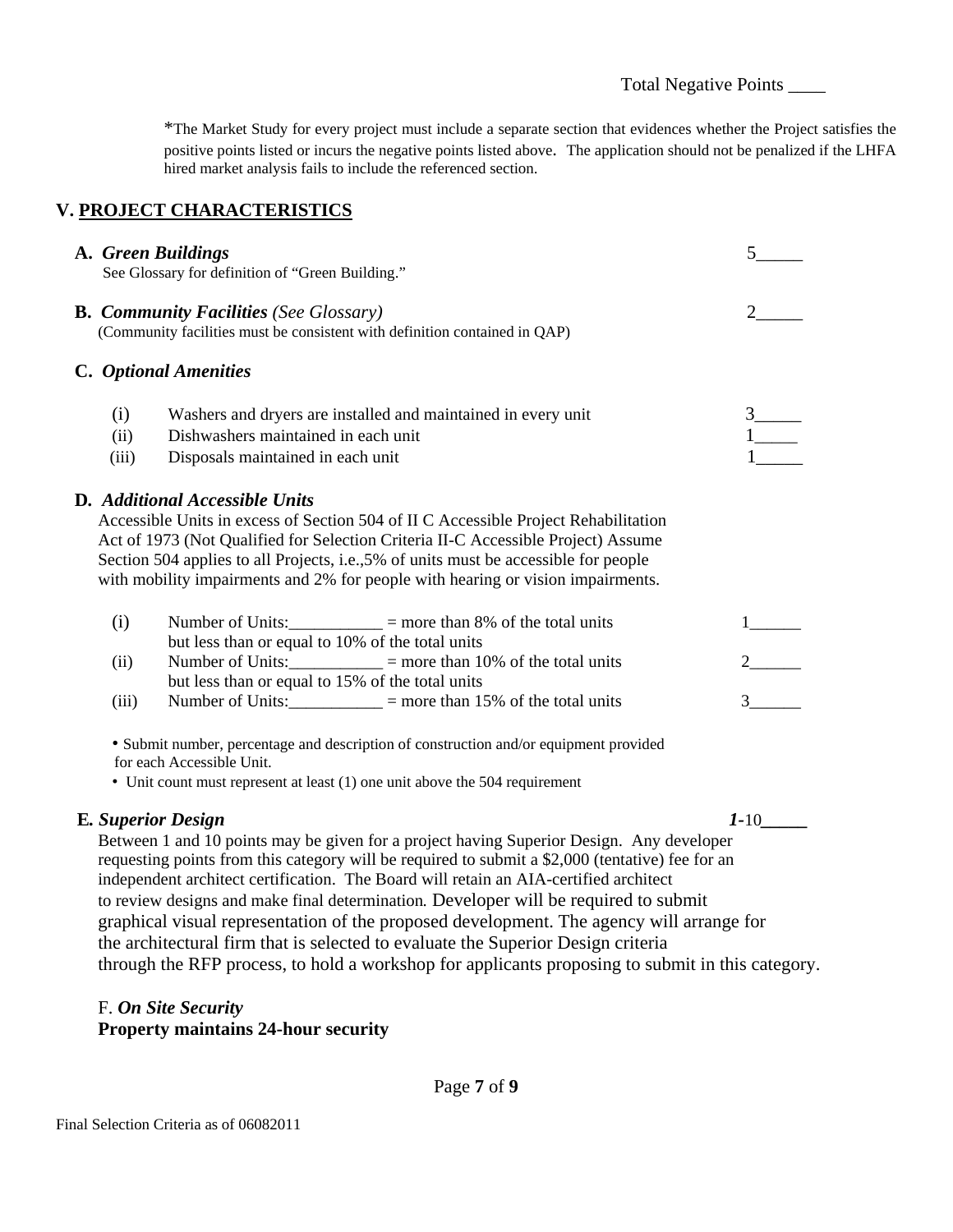## **VI. LEVERAGE, EFFICIENCY AND VIABILITY**

|      | A. Leverage for Disability Funding<br>Leverage consists of federal or other funds for persons with disabilities: |  |
|------|------------------------------------------------------------------------------------------------------------------|--|
|      | List:                                                                                                            |  |
|      | <b>B.</b> Viability Penalty Points                                                                               |  |
| (i)  | Rehabilitation Hard Costs are less than \$20,000 per unit                                                        |  |
|      | Specify Total Rehab Hard Costs: $\frac{1}{2}$ $\div$ Number of<br>Units: $= $$ /unit                             |  |
| (11) | Development fee exceeds 25% of hard costs for rehabilitation                                                     |  |